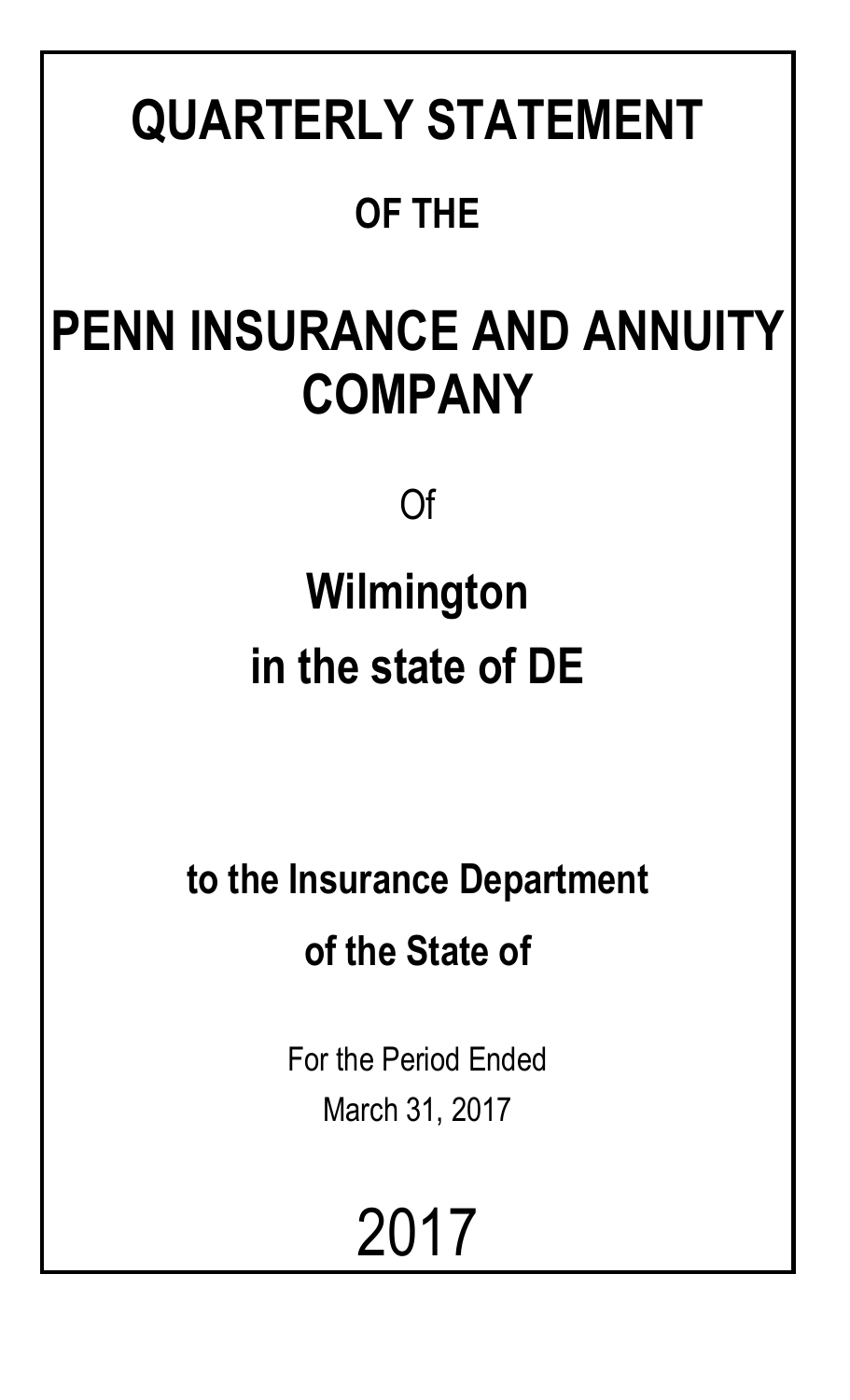# <u>, Tim And And And And And And Gon ton the Bird And And And And Modificity in th</u> **QUARTERLY STATEMENT**

As of March 31, 2017 of the Condition and Affairs of the

PENN INSURANCE AND ANNUITY COMPANY

| NAIC Group Code850, 850<br>(Current Period) (Prior Period)                                            | NAIC Company Code 93262                                                                 |                                                                                                                                                        | Employer's ID Number 23-2142731 |                                                                            |
|-------------------------------------------------------------------------------------------------------|-----------------------------------------------------------------------------------------|--------------------------------------------------------------------------------------------------------------------------------------------------------|---------------------------------|----------------------------------------------------------------------------|
| Organized under the Laws of DE<br>Incorporated/Organized July 3, 1980<br><b>Statutory Home Office</b> |                                                                                         | State of Domicile or Port of Entry DE<br>Commenced Business April 9, 1981                                                                              | Country of Domicile             | US.                                                                        |
| Main Administrative Office                                                                            | (Street and Number)                                                                     | 1209 Orange Street Wilmington  DE  US  19801<br>(City or Town, State, Country and Zip Code)                                                            |                                 |                                                                            |
| Mail Address                                                                                          | (Street and Number)                                                                     | 600 Dresher Road Horsham  PA  US  19044<br>(City or Town, State, Country and Zip Code)<br>Penn Insurance & Annuity Company Philadelphia  PA  US  19172 |                                 | 215-956-8000<br>(Area Code) (Telephone Number)                             |
| Primary Location of Books and Records                                                                 |                                                                                         | (Street and Number or P. O. Box) (City or Town, State, Country and Zip Code)<br>600 Dresher Road Horsham  PA  US  19044                                |                                 | 215-956-8000                                                               |
| Internet Web Site Address                                                                             | (Street and Number)<br>www.pennmutual.com                                               | (City or Town, State, Country and Zip Code)                                                                                                            |                                 | (Area Code) (Telephone Number)                                             |
| <b>Statutory Statement Contact</b>                                                                    | Bethanne Doyle Adamsky<br>(Name)<br>adamsky.bethanne@pennmutual.com<br>(E-Mail Address) |                                                                                                                                                        |                                 | 215-956-8120<br>(Area Code) (Telephone Number) (Extension)<br>215-956-8145 |
|                                                                                                       |                                                                                         | <b>OFFICERS</b>                                                                                                                                        |                                 | (Fax Number)                                                               |
| <b>Name</b>                                                                                           | <b>Title</b>                                                                            |                                                                                                                                                        |                                 |                                                                            |
| 1. Eileen Claire McDonnell                                                                            | Chairman & CEO                                                                          | <b>Name</b><br>2. Susan Twine Deakins                                                                                                                  |                                 | <b>Title</b><br>Executive VP & Chief Financial                             |
| 3. Franklin Luther Best Jr.                                                                           | Secretary & Counsel                                                                     | 4. David Michael O'Malley<br><b>OTHER</b>                                                                                                              | Officer                         | President & Chief Operating Officer                                        |
|                                                                                                       |                                                                                         |                                                                                                                                                        |                                 |                                                                            |

VP & Chief Actuary

Eileen Claire McDonnell Thomas Henry Harris

Thomas Henry Harris

Bethanne Doyle Adamsky

David Michael O'Malley

Executive VP, Distribution

Controller & Treasurer

**DIRECTORS OR TRUSTEES** Susan Twine Deakins

Jav T Lewellen

Gregory Joseph Driscoll

State of ... Pennsylvania County of..... Montgomery

**MEMBER, PENNSYLVANIA ASSOCIATION OF NOTARIE** 

The officers of this reporting entity being duly swom, each depose and say that they are the described officers of said reporting entity, and that on the reporting period stated above, all of the herein described assets were the absolute property of the said reporting entity, free and clear from any liens or claims thereon, except as herein stated, and that this statement, together with related exhibits, schedules and explanations therein contained, annexed or referred to, is a full and true statement of all the assets and liabilities and of the condition and affairs of the said reporting entity as of the reporting period stated above, and of its income and deductions therefrom for the period ended, and have been completed in accordance with the NAIC Annual Statement Instructions and Accounting Practices and Procedures manual except to the extent that: (1) state law may differ, or, (2) that state rules or regulations require differences in reporting not related to accounting practices and procedures, according to the best of their information, knowledge and belief, respectively. Furthermore, the scope of this attestation by the described officers also includes the related corresponding electronic filing with the NAIC, when required, that is an exact copy (except for formatting differences due to electronic filing) of the enclosed statement. The electronic filing may be requested by various regulators in lieu of or in addition to the enclosed statement.

|                                                                                                                                                                                                                              | encreasing the material material and the context of a series in the context of the second interest of the context of the context of the context of the context of the context of the context of the context of the context of<br>Deaker |                                               |
|------------------------------------------------------------------------------------------------------------------------------------------------------------------------------------------------------------------------------|-----------------------------------------------------------------------------------------------------------------------------------------------------------------------------------------------------------------------------------------|-----------------------------------------------|
| (Signature)                                                                                                                                                                                                                  | (Signature)                                                                                                                                                                                                                             | (Signature)                                   |
| <b>Eileen Claire McDonnell</b><br>1. (Printed Name)                                                                                                                                                                          | <b>Susan Twine Deakins</b><br>2. (Printed Name)                                                                                                                                                                                         | Franklin Luther Best Jr.<br>3. (Printed Name) |
| Chairman & CEO<br>(Title)                                                                                                                                                                                                    | <b>Executive VP &amp; Chief Financial Officer</b><br>(Title)                                                                                                                                                                            | Secretary & Counsel<br>(Title)                |
| Subscribed and sworn to before mey<br>This<br>day of<br>COMMONWEALTH OF PENNSYLVANIA<br><b>Notarial Seal</b><br>Marianne C. Bechtel, Notary Public<br>Horsham Twp., Montgomery County<br>My Commission Expires Dec. 26, 2017 | a. Is this an original filing?<br>b. If no:<br>1. State the amendment number<br>2. Date filed<br>3. Number of pages attached                                                                                                            | Yes $[X]$<br>No <sub>1</sub>                  |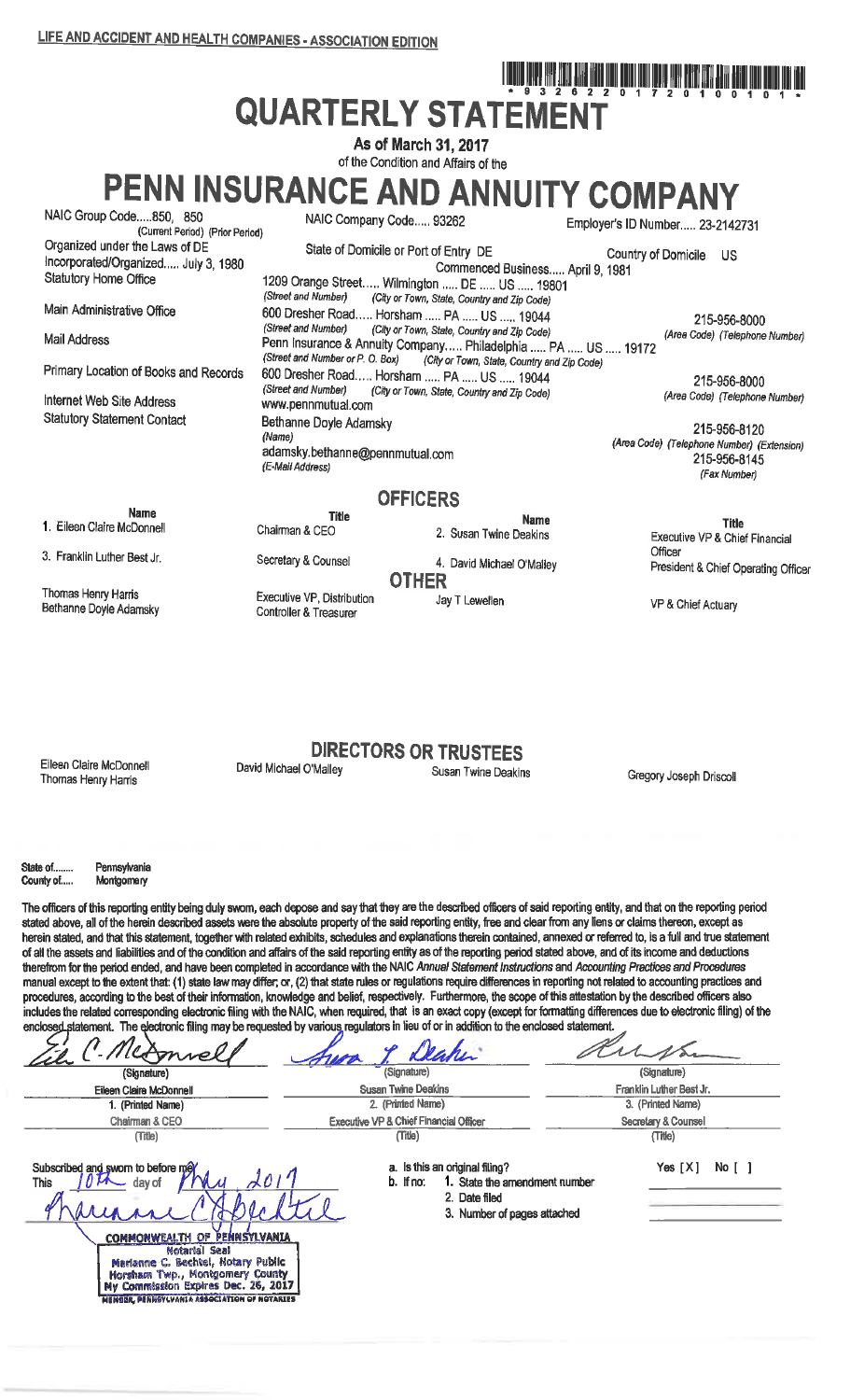|      |                                                                               | <b>AJJEIJ</b>               |                               |                                                |                                                         |
|------|-------------------------------------------------------------------------------|-----------------------------|-------------------------------|------------------------------------------------|---------------------------------------------------------|
|      |                                                                               |                             | <b>Current Statement Date</b> |                                                | 4                                                       |
|      |                                                                               | Assets                      | Nonadmitted<br>Assets         | 3<br>Net Admitted<br>Assets<br>$(Cols. 1 - 2)$ | December 31<br>Prior Year Net<br><b>Admitted Assets</b> |
| 1.   |                                                                               |                             |                               |                                                | $\ldots$ 2,600,530,973                                  |
| 2.   | Stocks:                                                                       |                             |                               |                                                |                                                         |
|      | 2.1                                                                           |                             |                               |                                                | 19,022,292                                              |
|      | $2.2^{\circ}$                                                                 |                             |                               | 99,733,665 53,805,608                          | 56.461.645                                              |
| 3.   | Mortgage loans on real estate:                                                |                             |                               |                                                |                                                         |
|      |                                                                               |                             |                               |                                                |                                                         |
|      | 3.1                                                                           |                             |                               |                                                |                                                         |
|      | 3.2                                                                           |                             |                               |                                                |                                                         |
| 4.   | Real estate:                                                                  |                             |                               |                                                |                                                         |
|      | Properties occupied by the company (less \$0<br>4.1                           |                             |                               |                                                |                                                         |
|      | Properties held for the production of income (less \$0<br>4.2                 |                             |                               |                                                |                                                         |
|      | 4.3                                                                           |                             |                               |                                                |                                                         |
| 5.   | Cash (\$9,026,838), cash equivalents (\$0)                                    |                             |                               |                                                |                                                         |
|      |                                                                               |                             |                               |                                                |                                                         |
| 6.   |                                                                               |                             |                               |                                                |                                                         |
| 7.   |                                                                               |                             |                               |                                                |                                                         |
| 8.   |                                                                               |                             |                               |                                                | 164,107,861                                             |
| 9.   |                                                                               |                             |                               |                                                |                                                         |
| 10.  |                                                                               |                             |                               |                                                |                                                         |
| 11.  |                                                                               |                             |                               |                                                |                                                         |
| 12.  |                                                                               |                             |                               |                                                |                                                         |
| 13.  |                                                                               |                             |                               |                                                |                                                         |
| 14.  |                                                                               |                             |                               |                                                |                                                         |
| 15.  | Premiums and considerations:                                                  |                             |                               |                                                |                                                         |
|      |                                                                               |                             |                               |                                                |                                                         |
|      | 15.2 Deferred premiums, agents' balances and installments booked but deferred |                             |                               | $\Omega$                                       |                                                         |
|      | 15.3 Accrued retrospective premiums (\$0) and contracts subject to            |                             |                               |                                                |                                                         |
|      | 16. Reinsurance:                                                              |                             |                               |                                                |                                                         |
|      |                                                                               |                             |                               |                                                |                                                         |
|      |                                                                               |                             |                               |                                                |                                                         |
|      |                                                                               |                             |                               |                                                | 41,535,341                                              |
| 17.  |                                                                               |                             |                               |                                                |                                                         |
| 18.1 |                                                                               |                             |                               |                                                |                                                         |
|      |                                                                               |                             |                               |                                                | 48.792.469                                              |
| 19.  |                                                                               |                             |                               |                                                |                                                         |
| 20.  |                                                                               |                             |                               |                                                |                                                         |
| 21.  |                                                                               |                             |                               |                                                |                                                         |
| 22.  |                                                                               |                             |                               |                                                |                                                         |
| 23.  |                                                                               |                             |                               |                                                |                                                         |
| 24.  |                                                                               |                             |                               |                                                |                                                         |
| 25.  |                                                                               |                             |                               |                                                |                                                         |
| 26.  | Total assets excluding Separate Accounts, Segregated Accounts and Protected   |                             |                               | 139,030,673   4,534,943,751   4,317,461,632    |                                                         |
| 27.  |                                                                               |                             |                               |                                                | $\ldots$ 54,357,078                                     |
| 28.  |                                                                               |                             |                               | 139,030,673 4,590,716,908 4,371,818,710        |                                                         |
|      |                                                                               | <b>DETAILS OF WRITE-INS</b> |                               |                                                |                                                         |
|      |                                                                               |                             |                               |                                                |                                                         |
|      |                                                                               |                             |                               |                                                |                                                         |
|      |                                                                               |                             |                               |                                                |                                                         |
|      |                                                                               |                             |                               |                                                |                                                         |
|      | 1199 Totals (Lines 1101 thru 1103 plus 1198) (Line 11 above)                  |                             | $\cap$                        |                                                |                                                         |

 $\dots$ 2,936,000

 $...121,659$ 

 $.2,559,971$ 

 $0$ ..  $.5,617,630$   $.2,936,000$ 

 $.121,659$ 

2,559,971

 $.5,617,630$ 

 $\ddotsc$ 

 $0$ .

 $\overline{\mathbf{0}}$ .

 $.2,936,000$ 

 $.2,892,105$ 

.2,210,848

.8,038,953

 $0$ ..

2501. State Deposits....

2502. Suspense Accounts..

2503. Agent Receivables..

2598. Summary of remaining write-ins for Line 25 from overflow page.

2599. Totals (Lines 2501 thru 2503 plus 2598) (Line 25 above).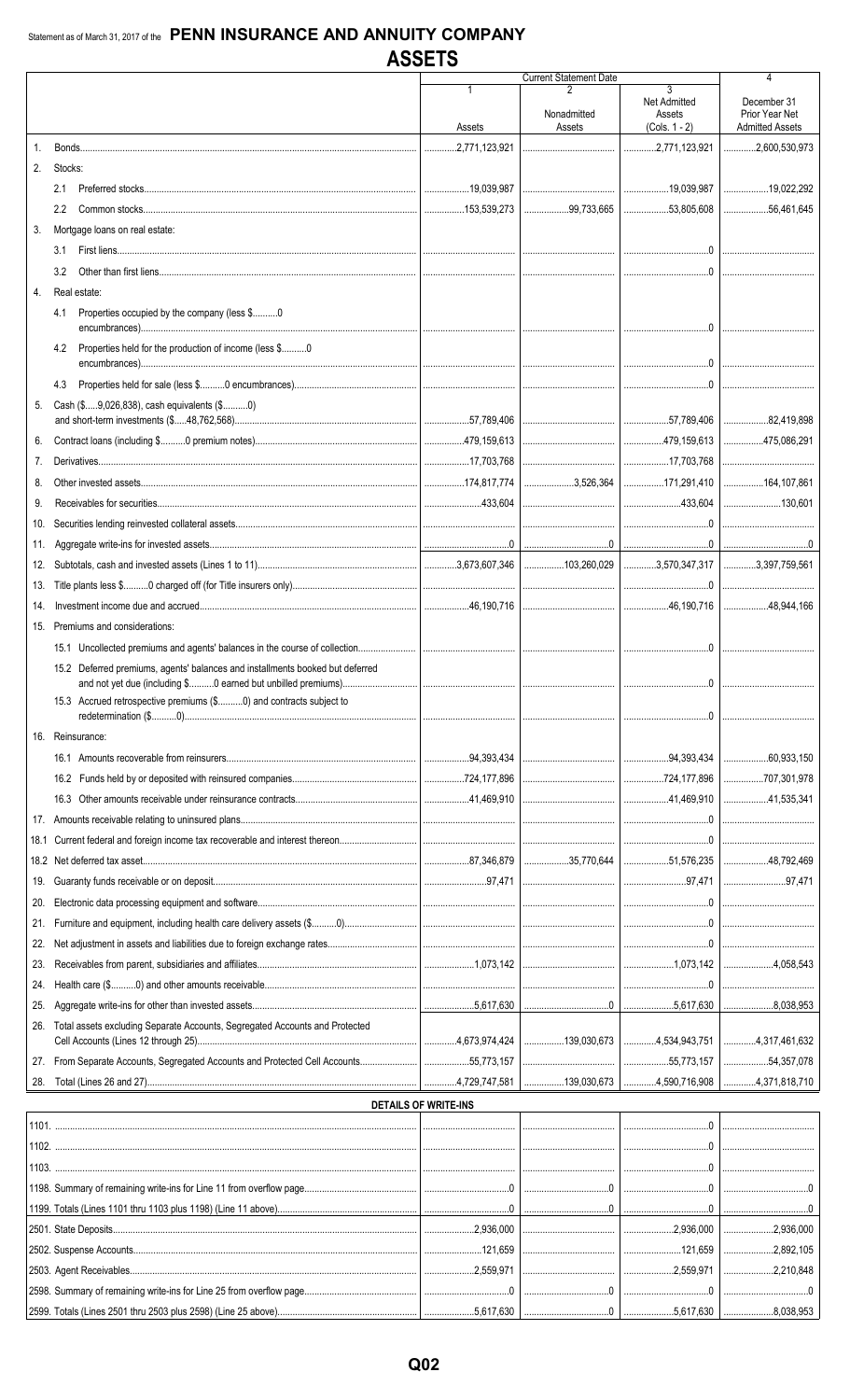# Statement as of March 31, 2017 of the PENN INSURANCE AND ANNUITY COMPANY LIABILITIES, SURPLUS AND OTHER FUNDS

| 2.<br>3.<br>4.<br>Contract claims:<br>4.1<br>4.2<br>5.<br>Provision for policyholders' dividends and coupons payable in following calendar year - estimated amounts:<br>6.<br>6.1<br>6.2<br>6.3<br>7.<br>Premiums and annuity considerations for life and accident and health contracts received in advance<br>8.<br>Contract liabilities not included elsewhere:<br>9.<br>9.1<br>Provision for experience rating refunds, including the liability of \$ 0 accident and health experience rating<br>9.2<br>9.3<br>9.4<br>Commissions to agents due or accrued - life and annuity contracts \$0, accident and health \$0<br>10.<br>11.<br>12.<br>Transfers to Separate Accounts due or accrued (net) (including \$(93) accrued for expense<br>13.<br>14.<br>15.1<br>16.<br>17.<br>18.<br>19.<br>20.<br>21.<br>22.<br>23.<br>Miscellaneous liabilities:<br>24.<br>28,905,064<br>351,322<br>25.<br>26.<br>54,357,078<br>27.<br>3,977,899,274<br>4,195,282,508<br>28.<br>29.<br>30.<br>31.<br>32.<br>33.<br>34.<br>35.<br>Less treasury stock, at cost:<br>36.<br>37.<br>1395,434,400 393,919,436<br>38.<br>39.<br>DETAILS OF WRITE-INS<br>300.070 |    |                                                               | 1<br>Current<br><b>Statement Date</b> | 2<br>December 31<br>Prior Year |
|------------------------------------------------------------------------------------------------------------------------------------------------------------------------------------------------------------------------------------------------------------------------------------------------------------------------------------------------------------------------------------------------------------------------------------------------------------------------------------------------------------------------------------------------------------------------------------------------------------------------------------------------------------------------------------------------------------------------------------------------------------------------------------------------------------------------------------------------------------------------------------------------------------------------------------------------------------------------------------------------------------------------------------------------------------------------------------------------------------------------------------------------|----|---------------------------------------------------------------|---------------------------------------|--------------------------------|
|                                                                                                                                                                                                                                                                                                                                                                                                                                                                                                                                                                                                                                                                                                                                                                                                                                                                                                                                                                                                                                                                                                                                                | 1. | Aggregate reserve for life contracts \$2,751,573,936 less \$0 |                                       |                                |
|                                                                                                                                                                                                                                                                                                                                                                                                                                                                                                                                                                                                                                                                                                                                                                                                                                                                                                                                                                                                                                                                                                                                                |    |                                                               |                                       |                                |
|                                                                                                                                                                                                                                                                                                                                                                                                                                                                                                                                                                                                                                                                                                                                                                                                                                                                                                                                                                                                                                                                                                                                                |    |                                                               |                                       |                                |
|                                                                                                                                                                                                                                                                                                                                                                                                                                                                                                                                                                                                                                                                                                                                                                                                                                                                                                                                                                                                                                                                                                                                                |    |                                                               |                                       |                                |
|                                                                                                                                                                                                                                                                                                                                                                                                                                                                                                                                                                                                                                                                                                                                                                                                                                                                                                                                                                                                                                                                                                                                                |    |                                                               |                                       |                                |
|                                                                                                                                                                                                                                                                                                                                                                                                                                                                                                                                                                                                                                                                                                                                                                                                                                                                                                                                                                                                                                                                                                                                                |    |                                                               |                                       |                                |
|                                                                                                                                                                                                                                                                                                                                                                                                                                                                                                                                                                                                                                                                                                                                                                                                                                                                                                                                                                                                                                                                                                                                                |    |                                                               |                                       |                                |
|                                                                                                                                                                                                                                                                                                                                                                                                                                                                                                                                                                                                                                                                                                                                                                                                                                                                                                                                                                                                                                                                                                                                                |    |                                                               |                                       |                                |
|                                                                                                                                                                                                                                                                                                                                                                                                                                                                                                                                                                                                                                                                                                                                                                                                                                                                                                                                                                                                                                                                                                                                                |    |                                                               |                                       |                                |
|                                                                                                                                                                                                                                                                                                                                                                                                                                                                                                                                                                                                                                                                                                                                                                                                                                                                                                                                                                                                                                                                                                                                                |    |                                                               |                                       |                                |
|                                                                                                                                                                                                                                                                                                                                                                                                                                                                                                                                                                                                                                                                                                                                                                                                                                                                                                                                                                                                                                                                                                                                                |    |                                                               |                                       |                                |
|                                                                                                                                                                                                                                                                                                                                                                                                                                                                                                                                                                                                                                                                                                                                                                                                                                                                                                                                                                                                                                                                                                                                                |    |                                                               |                                       |                                |
|                                                                                                                                                                                                                                                                                                                                                                                                                                                                                                                                                                                                                                                                                                                                                                                                                                                                                                                                                                                                                                                                                                                                                |    |                                                               |                                       |                                |
|                                                                                                                                                                                                                                                                                                                                                                                                                                                                                                                                                                                                                                                                                                                                                                                                                                                                                                                                                                                                                                                                                                                                                |    |                                                               |                                       |                                |
|                                                                                                                                                                                                                                                                                                                                                                                                                                                                                                                                                                                                                                                                                                                                                                                                                                                                                                                                                                                                                                                                                                                                                |    |                                                               |                                       |                                |
|                                                                                                                                                                                                                                                                                                                                                                                                                                                                                                                                                                                                                                                                                                                                                                                                                                                                                                                                                                                                                                                                                                                                                |    |                                                               |                                       |                                |
|                                                                                                                                                                                                                                                                                                                                                                                                                                                                                                                                                                                                                                                                                                                                                                                                                                                                                                                                                                                                                                                                                                                                                |    |                                                               |                                       |                                |
|                                                                                                                                                                                                                                                                                                                                                                                                                                                                                                                                                                                                                                                                                                                                                                                                                                                                                                                                                                                                                                                                                                                                                |    |                                                               |                                       |                                |
|                                                                                                                                                                                                                                                                                                                                                                                                                                                                                                                                                                                                                                                                                                                                                                                                                                                                                                                                                                                                                                                                                                                                                |    |                                                               |                                       |                                |
|                                                                                                                                                                                                                                                                                                                                                                                                                                                                                                                                                                                                                                                                                                                                                                                                                                                                                                                                                                                                                                                                                                                                                |    |                                                               |                                       |                                |
|                                                                                                                                                                                                                                                                                                                                                                                                                                                                                                                                                                                                                                                                                                                                                                                                                                                                                                                                                                                                                                                                                                                                                |    |                                                               |                                       |                                |
|                                                                                                                                                                                                                                                                                                                                                                                                                                                                                                                                                                                                                                                                                                                                                                                                                                                                                                                                                                                                                                                                                                                                                |    |                                                               |                                       |                                |
|                                                                                                                                                                                                                                                                                                                                                                                                                                                                                                                                                                                                                                                                                                                                                                                                                                                                                                                                                                                                                                                                                                                                                |    |                                                               |                                       |                                |
|                                                                                                                                                                                                                                                                                                                                                                                                                                                                                                                                                                                                                                                                                                                                                                                                                                                                                                                                                                                                                                                                                                                                                |    |                                                               |                                       |                                |
|                                                                                                                                                                                                                                                                                                                                                                                                                                                                                                                                                                                                                                                                                                                                                                                                                                                                                                                                                                                                                                                                                                                                                |    |                                                               |                                       |                                |
|                                                                                                                                                                                                                                                                                                                                                                                                                                                                                                                                                                                                                                                                                                                                                                                                                                                                                                                                                                                                                                                                                                                                                |    |                                                               |                                       |                                |
|                                                                                                                                                                                                                                                                                                                                                                                                                                                                                                                                                                                                                                                                                                                                                                                                                                                                                                                                                                                                                                                                                                                                                |    |                                                               |                                       |                                |
|                                                                                                                                                                                                                                                                                                                                                                                                                                                                                                                                                                                                                                                                                                                                                                                                                                                                                                                                                                                                                                                                                                                                                |    |                                                               |                                       |                                |
|                                                                                                                                                                                                                                                                                                                                                                                                                                                                                                                                                                                                                                                                                                                                                                                                                                                                                                                                                                                                                                                                                                                                                |    |                                                               |                                       |                                |
|                                                                                                                                                                                                                                                                                                                                                                                                                                                                                                                                                                                                                                                                                                                                                                                                                                                                                                                                                                                                                                                                                                                                                |    |                                                               |                                       |                                |
|                                                                                                                                                                                                                                                                                                                                                                                                                                                                                                                                                                                                                                                                                                                                                                                                                                                                                                                                                                                                                                                                                                                                                |    |                                                               |                                       |                                |
|                                                                                                                                                                                                                                                                                                                                                                                                                                                                                                                                                                                                                                                                                                                                                                                                                                                                                                                                                                                                                                                                                                                                                |    |                                                               |                                       |                                |
|                                                                                                                                                                                                                                                                                                                                                                                                                                                                                                                                                                                                                                                                                                                                                                                                                                                                                                                                                                                                                                                                                                                                                |    |                                                               |                                       |                                |
|                                                                                                                                                                                                                                                                                                                                                                                                                                                                                                                                                                                                                                                                                                                                                                                                                                                                                                                                                                                                                                                                                                                                                |    |                                                               |                                       |                                |
|                                                                                                                                                                                                                                                                                                                                                                                                                                                                                                                                                                                                                                                                                                                                                                                                                                                                                                                                                                                                                                                                                                                                                |    |                                                               |                                       |                                |
|                                                                                                                                                                                                                                                                                                                                                                                                                                                                                                                                                                                                                                                                                                                                                                                                                                                                                                                                                                                                                                                                                                                                                |    |                                                               |                                       |                                |
|                                                                                                                                                                                                                                                                                                                                                                                                                                                                                                                                                                                                                                                                                                                                                                                                                                                                                                                                                                                                                                                                                                                                                |    |                                                               |                                       |                                |
|                                                                                                                                                                                                                                                                                                                                                                                                                                                                                                                                                                                                                                                                                                                                                                                                                                                                                                                                                                                                                                                                                                                                                |    |                                                               |                                       |                                |
|                                                                                                                                                                                                                                                                                                                                                                                                                                                                                                                                                                                                                                                                                                                                                                                                                                                                                                                                                                                                                                                                                                                                                |    |                                                               |                                       |                                |
|                                                                                                                                                                                                                                                                                                                                                                                                                                                                                                                                                                                                                                                                                                                                                                                                                                                                                                                                                                                                                                                                                                                                                |    |                                                               |                                       |                                |
|                                                                                                                                                                                                                                                                                                                                                                                                                                                                                                                                                                                                                                                                                                                                                                                                                                                                                                                                                                                                                                                                                                                                                |    |                                                               |                                       |                                |
|                                                                                                                                                                                                                                                                                                                                                                                                                                                                                                                                                                                                                                                                                                                                                                                                                                                                                                                                                                                                                                                                                                                                                |    |                                                               |                                       |                                |
|                                                                                                                                                                                                                                                                                                                                                                                                                                                                                                                                                                                                                                                                                                                                                                                                                                                                                                                                                                                                                                                                                                                                                |    |                                                               |                                       |                                |
|                                                                                                                                                                                                                                                                                                                                                                                                                                                                                                                                                                                                                                                                                                                                                                                                                                                                                                                                                                                                                                                                                                                                                |    |                                                               |                                       |                                |
|                                                                                                                                                                                                                                                                                                                                                                                                                                                                                                                                                                                                                                                                                                                                                                                                                                                                                                                                                                                                                                                                                                                                                |    |                                                               |                                       |                                |
|                                                                                                                                                                                                                                                                                                                                                                                                                                                                                                                                                                                                                                                                                                                                                                                                                                                                                                                                                                                                                                                                                                                                                |    |                                                               |                                       |                                |
|                                                                                                                                                                                                                                                                                                                                                                                                                                                                                                                                                                                                                                                                                                                                                                                                                                                                                                                                                                                                                                                                                                                                                |    |                                                               |                                       |                                |
|                                                                                                                                                                                                                                                                                                                                                                                                                                                                                                                                                                                                                                                                                                                                                                                                                                                                                                                                                                                                                                                                                                                                                |    |                                                               |                                       |                                |
|                                                                                                                                                                                                                                                                                                                                                                                                                                                                                                                                                                                                                                                                                                                                                                                                                                                                                                                                                                                                                                                                                                                                                |    |                                                               |                                       |                                |
|                                                                                                                                                                                                                                                                                                                                                                                                                                                                                                                                                                                                                                                                                                                                                                                                                                                                                                                                                                                                                                                                                                                                                |    |                                                               |                                       |                                |
|                                                                                                                                                                                                                                                                                                                                                                                                                                                                                                                                                                                                                                                                                                                                                                                                                                                                                                                                                                                                                                                                                                                                                |    |                                                               |                                       |                                |
|                                                                                                                                                                                                                                                                                                                                                                                                                                                                                                                                                                                                                                                                                                                                                                                                                                                                                                                                                                                                                                                                                                                                                |    |                                                               |                                       |                                |
|                                                                                                                                                                                                                                                                                                                                                                                                                                                                                                                                                                                                                                                                                                                                                                                                                                                                                                                                                                                                                                                                                                                                                |    |                                                               |                                       |                                |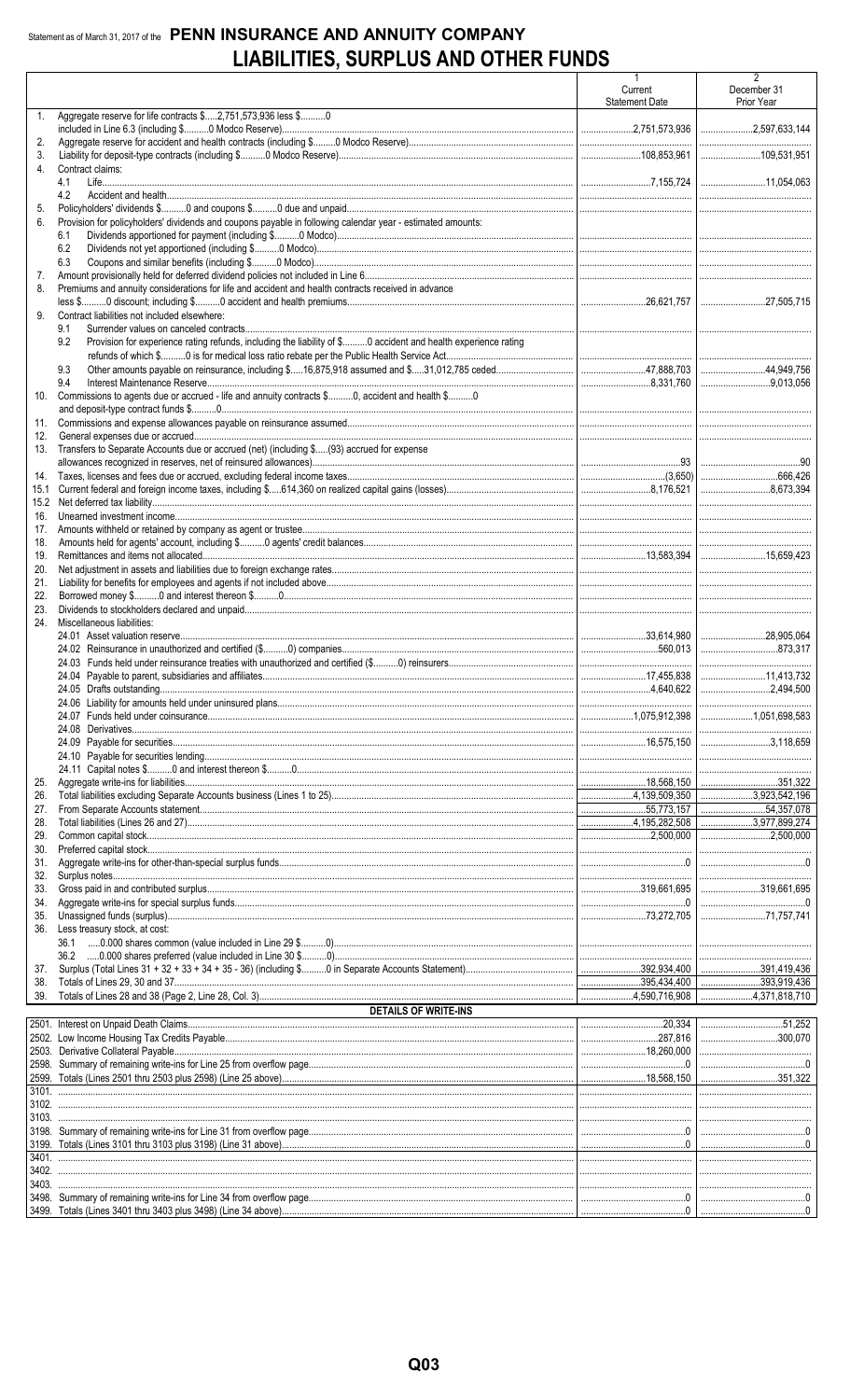# **SUMMARY OF OPERATIONS**

|          |                                                                                                              | $\mathbf{1}$<br>Current                  | $\overline{2}$<br>Prior                                    | 3<br>Prior Year Ended                     |
|----------|--------------------------------------------------------------------------------------------------------------|------------------------------------------|------------------------------------------------------------|-------------------------------------------|
|          |                                                                                                              | Year to Date                             | Year to Date                                               | December 31                               |
| 1.       |                                                                                                              | $\frac{1}{163,761,555}$<br>230,732       | $\frac{93,920,033}{2}$                                     |                                           |
|          |                                                                                                              | 44,411,890                               | 39,297,305                                                 | $\vert$ 163,364,817                       |
| 4.       |                                                                                                              |                                          |                                                            |                                           |
| 5.<br>6. |                                                                                                              |                                          |                                                            |                                           |
|          |                                                                                                              |                                          |                                                            |                                           |
|          | 8. Miscellaneous Income:                                                                                     |                                          |                                                            |                                           |
|          | 8.1 Income from fees associated with investment management, administration and contract guarantees           |                                          |                                                            |                                           |
|          |                                                                                                              |                                          |                                                            |                                           |
|          |                                                                                                              |                                          | 8,304,068                                                  | 72,279,620                                |
|          |                                                                                                              | $\frac{1}{261}$ .261,702,853 143,018,503 |                                                            | $\vert$ 667,632,286<br>$\vert$ 45,890,225 |
|          |                                                                                                              |                                          |                                                            |                                           |
|          |                                                                                                              | $\ldots$ 3.018.921                       | 3,175,375                                                  | $\vert$ 11,745,011                        |
|          |                                                                                                              |                                          | 125,246                                                    | $\vert$ 511,986                           |
|          |                                                                                                              |                                          | 18,180,149                                                 | 1                                         |
|          |                                                                                                              |                                          |                                                            |                                           |
|          |                                                                                                              |                                          | 466.827                                                    | $\ldots$ 2,121.936                        |
|          |                                                                                                              | 154,191,965                              | $\ldots$ 54,843<br>60,108,915   348,963,949                |                                           |
|          |                                                                                                              | 196,646,842                              | $\overline{97,840,658}$                                    | $1$ 481,481,656                           |
|          |                                                                                                              |                                          | 2,884,333                                                  | 21,824,314                                |
|          |                                                                                                              | 15,194,441                               | 20,215,680                                                 |                                           |
|          |                                                                                                              | 25.153.056                               | 5,218,806                                                  | $\vert$ 37,061,016                        |
|          |                                                                                                              |                                          |                                                            |                                           |
|          |                                                                                                              |                                          |                                                            |                                           |
|          |                                                                                                              | 13,648,099                               |                                                            |                                           |
|          |                                                                                                              |                                          | 138,133,349                                                | $\vert$ 668,621,525                       |
|          |                                                                                                              |                                          |                                                            |                                           |
|          |                                                                                                              |                                          | 4,885,154                                                  | (989,239)                                 |
|          |                                                                                                              |                                          |                                                            |                                           |
|          | 33. Net gain from operations after dividends to policyholders and federal income taxes and before realized   |                                          |                                                            |                                           |
|          | 34. Net realized capital gains (losses) (excluding gains (losses) transferred to the IMR) less capital gains |                                          |                                                            |                                           |
|          |                                                                                                              |                                          |                                                            |                                           |
|          |                                                                                                              |                                          | 3.270.631                                                  |                                           |
|          | <b>CAPITAL AND SURPLUS ACCOUNT</b>                                                                           |                                          |                                                            |                                           |
|          |                                                                                                              |                                          |                                                            |                                           |
|          | 37. Net income (Line 35)                                                                                     |                                          |                                                            |                                           |
|          |                                                                                                              |                                          |                                                            |                                           |
|          |                                                                                                              |                                          | 827,827                                                    | $\vert$ 8,291,952                         |
|          |                                                                                                              |                                          |                                                            |                                           |
|          |                                                                                                              |                                          |                                                            |                                           |
|          |                                                                                                              |                                          |                                                            | <u>  </u> .                               |
|          |                                                                                                              |                                          |                                                            |                                           |
|          |                                                                                                              |                                          |                                                            |                                           |
|          |                                                                                                              |                                          |                                                            |                                           |
|          |                                                                                                              |                                          |                                                            |                                           |
|          | 50. Capital changes:                                                                                         |                                          |                                                            | 1                                         |
|          |                                                                                                              |                                          |                                                            | $\vert$ 30.000.000                        |
|          |                                                                                                              |                                          |                                                            | 1                                         |
|          | 51. Surplus adjustment:                                                                                      |                                          |                                                            |                                           |
|          |                                                                                                              |                                          |                                                            |                                           |
|          |                                                                                                              |                                          |                                                            |                                           |
|          |                                                                                                              |                                          |                                                            |                                           |
|          |                                                                                                              |                                          |                                                            |                                           |
|          |                                                                                                              |                                          |                                                            |                                           |
|          |                                                                                                              |                                          |                                                            |                                           |
|          |                                                                                                              |                                          |                                                            |                                           |
|          | <b>DETAILS OF WRITE-INS</b>                                                                                  |                                          |                                                            |                                           |
|          | 08.301.                                                                                                      |                                          |                                                            | $\vert$ 37,883,944                        |
|          | 08.302.<br>08.303.                                                                                           |                                          |                                                            | 8<br>$\vert$ 34,395,669                   |
|          | 08.398                                                                                                       |                                          |                                                            |                                           |
|          | 08.399.                                                                                                      |                                          |                                                            | $1$ 72,279,620                            |
|          | 2701.<br>2702.                                                                                               | 425.179                                  | 383.596                                                    |                                           |
|          | 2703.                                                                                                        |                                          |                                                            |                                           |
|          | 2798.                                                                                                        |                                          | $\begin{array}{l} \rule{0.2cm}{0.15mm} \ldots \end{array}$ | 0                                         |
|          | 2799.                                                                                                        |                                          |                                                            |                                           |
|          | 5301.<br>5302.                                                                                               |                                          |                                                            |                                           |
|          | 5303.                                                                                                        |                                          |                                                            |                                           |
|          | 5398.                                                                                                        |                                          |                                                            |                                           |
|          | 5399.                                                                                                        |                                          |                                                            |                                           |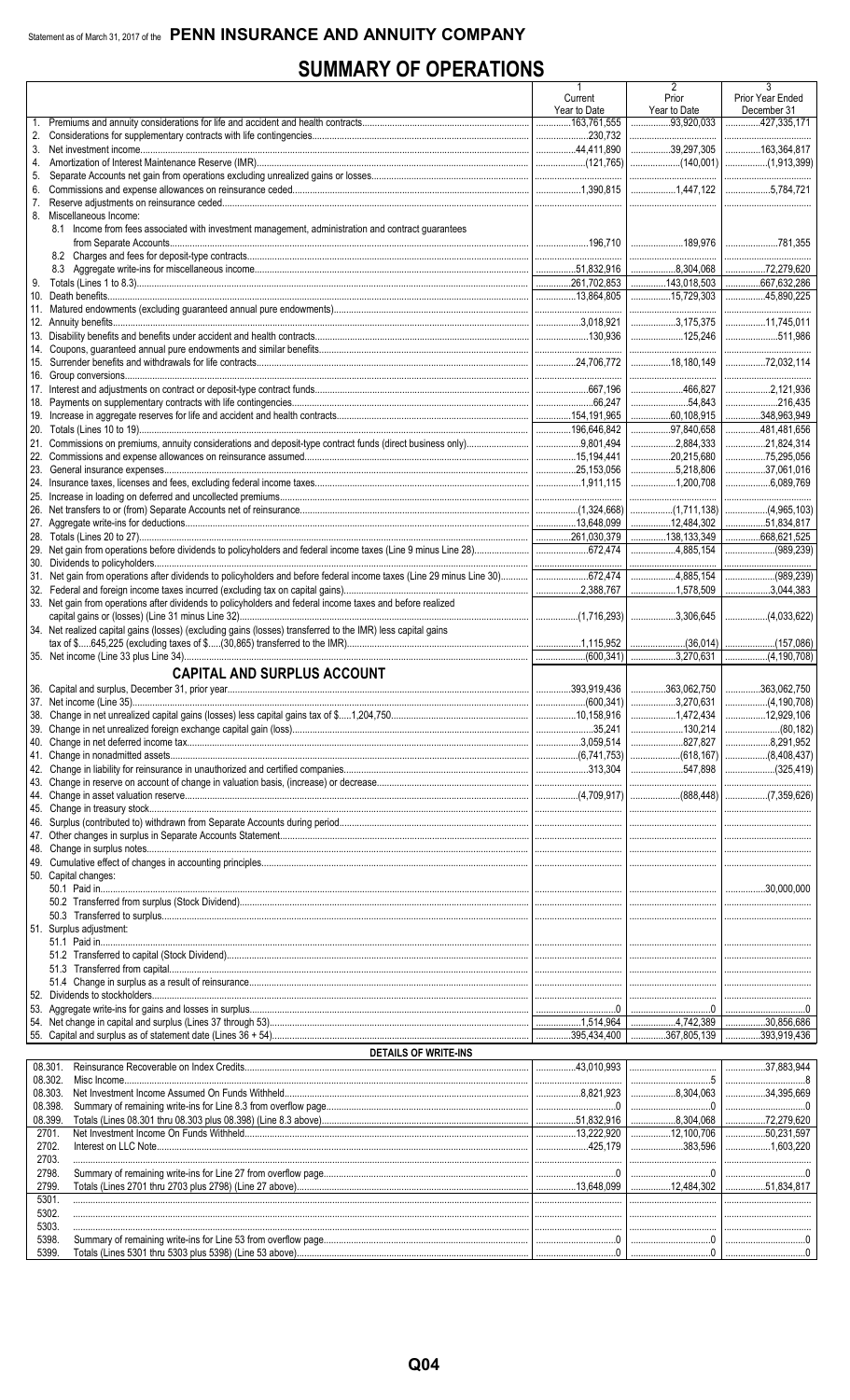|                    |                                                                                                                            |                                | 2                                | 3                               |
|--------------------|----------------------------------------------------------------------------------------------------------------------------|--------------------------------|----------------------------------|---------------------------------|
|                    |                                                                                                                            | <b>Current Year</b><br>to Date | Prior Year<br>To Date            | Prior Year Ended<br>December 31 |
|                    | <b>CASH FROM OPERATIONS</b>                                                                                                |                                |                                  |                                 |
|                    |                                                                                                                            | 162,796,145                    |                                  |                                 |
| 2.                 |                                                                                                                            | 32,320,585                     |                                  |                                 |
| 3.                 |                                                                                                                            | 49,975,140                     |                                  |                                 |
| 4.                 |                                                                                                                            |                                | $\ldots$ 243,789,654 675,034,545 |                                 |
| 5.                 |                                                                                                                            |                                |                                  |                                 |
| 6.                 |                                                                                                                            |                                |                                  |                                 |
| 7.                 |                                                                                                                            |                                | $\ldots$ 30,894,471              | 177,725,734                     |
| 8.                 |                                                                                                                            |                                |                                  |                                 |
| 9.                 |                                                                                                                            |                                |                                  |                                 |
| 10.                |                                                                                                                            |                                | $\ldots$ 55,755,394 380,116,170  |                                 |
| 11.                |                                                                                                                            |                                |                                  |                                 |
|                    | <b>CASH FROM INVESTMENTS</b>                                                                                               |                                |                                  |                                 |
| 12.                | Proceeds from investments sold, matured or repaid:                                                                         |                                |                                  |                                 |
|                    |                                                                                                                            |                                |                                  |                                 |
|                    |                                                                                                                            |                                |                                  |                                 |
|                    |                                                                                                                            |                                |                                  |                                 |
|                    | 12.4                                                                                                                       |                                |                                  |                                 |
|                    | 12.5                                                                                                                       |                                | 「1,659,476 │7,466,754            |                                 |
|                    | 12.6                                                                                                                       |                                |                                  | $\vert$ 9,239                   |
|                    | 12.7                                                                                                                       |                                |                                  |                                 |
|                    |                                                                                                                            |                                | $\ldots$ 30,209,323 329,156,156  |                                 |
| 13.                | Cost of investments acquired (long-term only):                                                                             |                                |                                  |                                 |
|                    |                                                                                                                            |                                |                                  |                                 |
|                    |                                                                                                                            | 10.735.696                     | 19,675,410                       | 74.861.887                      |
|                    |                                                                                                                            |                                |                                  |                                 |
|                    | 13.3                                                                                                                       |                                |                                  |                                 |
|                    | 13.4                                                                                                                       |                                |                                  |                                 |
|                    | 13.5                                                                                                                       |                                |                                  |                                 |
|                    | 13.6                                                                                                                       |                                |                                  |                                 |
|                    | 13.7                                                                                                                       |                                |                                  |                                 |
| 14.                |                                                                                                                            |                                | $\ldots$ 5,661,798 20,900,045    |                                 |
| 15.                |                                                                                                                            |                                |                                  |                                 |
|                    | <b>CASH FROM FINANCING AND MISCELLANEOUS SOURCES</b>                                                                       |                                |                                  |                                 |
| 16.                | Cash provided (applied):                                                                                                   |                                |                                  |                                 |
|                    |                                                                                                                            |                                |                                  |                                 |
|                    |                                                                                                                            |                                |                                  | $\ldots$ 30.000.000             |
|                    |                                                                                                                            |                                |                                  |                                 |
|                    | 16.4                                                                                                                       |                                |                                  |                                 |
|                    | 16.5                                                                                                                       |                                |                                  |                                 |
|                    |                                                                                                                            |                                |                                  |                                 |
| 17.                |                                                                                                                            |                                |                                  |                                 |
|                    | RECONCILIATION OF CASH, CASH EQUIVALENTS AND SHORT-TERM INVESTMENTS                                                        |                                |                                  |                                 |
| 18.                | Net change in cash, cash equivalents and short-term investments (Line 11 plus Line 15 plus Line 17)(20,175,611) 50,638,700 |                                |                                  |                                 |
| 19.                | Cash, cash equivalents and short-term investments:                                                                         |                                |                                  |                                 |
|                    | 19.1                                                                                                                       |                                | $\ldots$ 31,781,198 31,781,198   |                                 |
|                    |                                                                                                                            |                                |                                  | .82,419,898<br>.                |
|                    | Note: Supplemental disclosures of cash flow information for non-cash transactions:                                         |                                |                                  |                                 |
| 20.0001            |                                                                                                                            |                                |                                  |                                 |
| 20.0002            |                                                                                                                            |                                | (325, 126)<br>.                  | (4, 595, 225)<br>.              |
| 20.0003<br>20.0004 |                                                                                                                            |                                | (31.663)<br>(21,640)<br>.        | (297,015)                       |
| 20.0005            |                                                                                                                            |                                |                                  |                                 |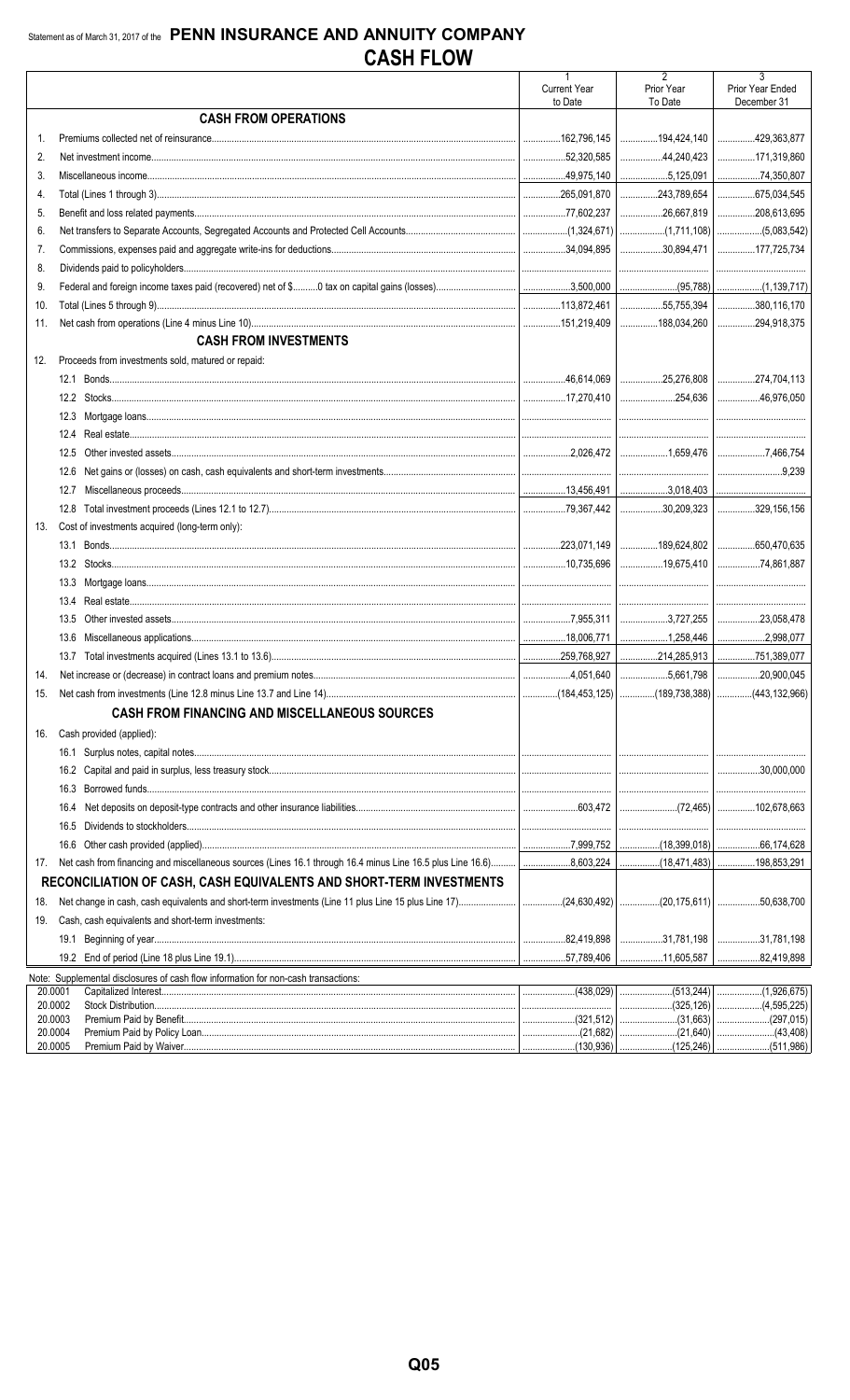# DIRECT PREMIUMS AND DEPOSIT-TYPE CONTRACTS

|    |                     | $\overline{2}$ | 3                 |
|----|---------------------|----------------|-------------------|
|    | <b>Current Year</b> | Prior Year     | Prior Year        |
|    | To Date             | To Date        | Ended December 31 |
|    |                     |                |                   |
|    |                     |                |                   |
|    |                     |                |                   |
|    |                     |                |                   |
| 2. |                     |                |                   |
|    |                     |                |                   |
| 3. |                     |                |                   |
|    |                     |                |                   |
|    |                     |                |                   |
|    |                     |                |                   |
|    |                     |                |                   |
|    |                     |                |                   |
|    |                     |                |                   |
|    |                     |                |                   |
|    |                     |                |                   |
|    |                     |                |                   |
|    |                     |                |                   |
|    |                     |                |                   |
|    |                     |                |                   |
|    |                     |                |                   |
|    |                     |                |                   |
|    |                     |                |                   |
|    |                     |                |                   |
|    |                     |                |                   |
|    |                     |                |                   |
|    |                     |                |                   |
|    |                     |                |                   |
|    |                     |                |                   |
|    |                     |                |                   |

| <b>DETAILS OF WRITE-INS</b> |  |  |  |  |  |  |  |  |  |
|-----------------------------|--|--|--|--|--|--|--|--|--|
| 100 <sup>1</sup>            |  |  |  |  |  |  |  |  |  |
| 100z                        |  |  |  |  |  |  |  |  |  |
|                             |  |  |  |  |  |  |  |  |  |
|                             |  |  |  |  |  |  |  |  |  |
|                             |  |  |  |  |  |  |  |  |  |
|                             |  |  |  |  |  |  |  |  |  |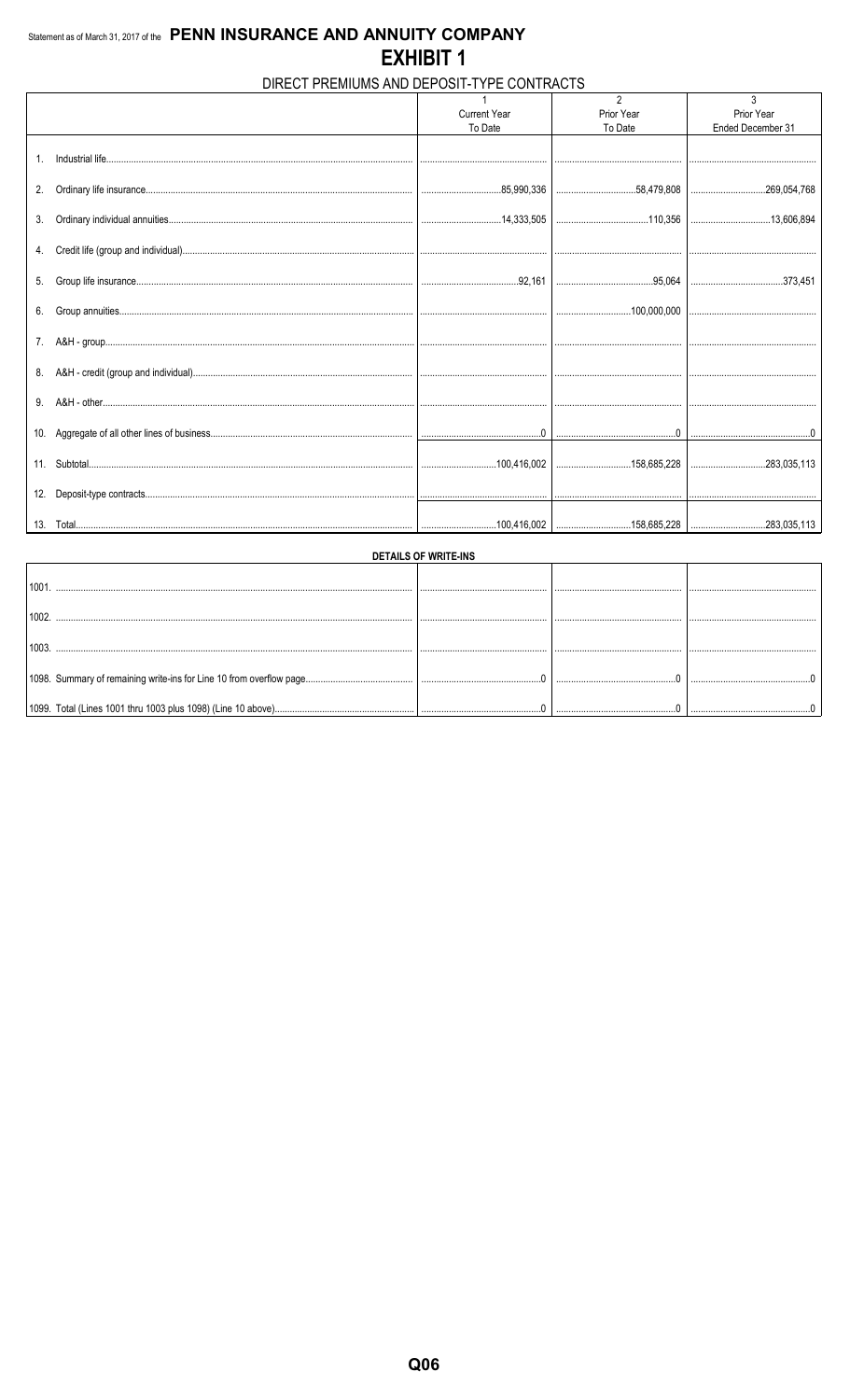### **Note 1 – Summary of Significant Accounting Policies and Going Concern**

### A. Accounting Practices

The accompanying financial statements of The Penn Insurance and Annuity Company ("the Company") have been prepared in conformity with statutory accounting practices (SAP) prescribed or permitted by the Insurance Department of the State of Delaware. Insurance companies domiciled in Delaware are required to prepare their statutory financial statements in accordance with the National Association of Insurance Commissioners' *Accounting Practices and Procedures* manual, subject to any deviations prescribed or permitted by the Delaware Insurance Commissioner.

A reconciliation of the Company's net income and capital and surplus between NAIC SAP and practices prescribed and permitted by the State of Delaware is shown below:

|     |                                                                                    | SSAP#      | F/S Page       | $F/S$ Line #  |    | 2017            | 2016           |
|-----|------------------------------------------------------------------------------------|------------|----------------|---------------|----|-----------------|----------------|
|     | <b>INET INCOME</b>                                                                 |            |                |               |    |                 |                |
| (1) | PENN INSURANCE AND ANNUITY COMPANY state basis<br>(Page 4, Line 35, Columns 1 & 2) | <b>XXX</b> | XXX.           | <b>XXX</b>    | S  | $(600, 341)$ \$ | (4, 190, 708)  |
| (2) | State Prescribed Practice that is an increase/(decrease) from NAIC<br><b>SAP</b>   |            |                |               |    |                 |                |
| (3) | State Permitted Practice that is an increase/(decrease) from NAIC<br><b>SAP</b>    |            |                |               |    |                 |                |
| (4) | NAIC SAP $(1 – 2 – 3 = 4)$                                                         | <b>XXX</b> | <b>XXX</b>     | <b>XXX</b>    | \$ | $(600, 341)$ \$ | (4, 190, 708)  |
|     | <b>ISURPLUS</b>                                                                    |            |                |               |    |                 |                |
| (5) | PENN INSURANCE AND ANNUITY COMPANY state basis<br>(Page 3, line 38, Columns 1 & 2) | <b>XXX</b> | <b>XXX</b>     | <b>XXX</b>    | S  | 395,434,400 \$  | 393,919,436    |
| (6) | State Prescribed Practice that is an increase/(decrease) from NAIC<br>SAP          |            |                |               |    |                 |                |
|     | Nonadmit of PIA Reinsurance Company of Delaware I                                  | 97         | $\overline{2}$ | $\mathcal{P}$ |    | (99, 733, 665)  | (91, 858, 351) |
| (7) | State Permitted Practice that is an increase/(decrease) from NAIC<br><b>SAP</b>    |            |                |               |    |                 |                |
| (8) | NAIC SAP $(5 - 6 - 7 = 8)$                                                         | <b>XXX</b> | <b>XXX</b>     | <b>XXX</b>    | \$ | 495,168,065 \$  | 485,777,787    |

### B. Use of Estimates in the Preparation of the Financial Statement

The preparation of financial statements requires management to make estimates and assumptions that impact the reported amounts of assets and liabilities, the disclosure of contingent assets and liabilities as of the date of the financial statements, and the reported amounts of revenues and expenses during the reporting periods. Those estimates are inherently subject to change and actual results could differ from those estimates. Included among the material reported amounts and disclosures that require extensive use of estimates are:

- Carrying value of certain invested assets
- Liabilities for reserves and funds for the payment of insurance and annuity benefits
- Accounting for income taxes and valuation of deferred income tax assets and liabilities and unrecognized tax benefits
- Litigation and other contingencies

### C. Accounting Policy

Premiums on products with life contingencies are recognized as revenue over the premium payment period of the related policies. Annuity premium on policies with life contingencies are recognized as revenue as they are received. Both premium and annuity considerations are recorded net of reinsurance premiums. Commissions and other costs related to issuance of new policies, and policy maintenance and settlement costs are charged to current operations when incurred. Surrender fee charges on certain life and annuity products are recorded as a reduction of benefits and expenses. Benefit payments are reported net of the amounts received from reinsurers.

In addition, the Company uses the following accounting policies:

(1) Short-term investments, which are carried at amortized cost and approximate fair value, consist primarily of money market funds and investments purchased with maturities of greater than three months and less than or equal to 12 months.

(2) Bonds with a NAIC designation of 1 to 5 are valued at amortized cost. All other bonds are valued at the lower of cost or market. Fair value is determined using an external pricing service or management's pricing model.

For fixed income securities that do not have a fixed schedule of payments, including asset-backed and mortgage-backed securities, the effect on amortization or accretion is revalued quarterly based on the current estimated cash flows, using the retrospective method, except for favorable changes in expected cash flows for structured securities where the possibility of non-interest loss is other than remote. In these cases, income is recognized on the prospective method over the remaining life of the securities. Under the retrospective method, the recalculated effective yield equates the present value of the actual and anticipated cash flows, including new prepayment assumptions, to the original cost of the investment. Prepayment assumptions are based on borrower constraints and economic incentives such as original term, age, and coupon of the loan as affected by the interest rate environment. The current carrying value is then increased or decreased to the amount that would have resulted had the revised yield been applied since inception, and investment income is correspondingly decreased or increased. Cash flow assumptions for structured securities are obtained from broker dealer survey values or internal estimates. These assumptions are consistent with the current interest rate and economic environment.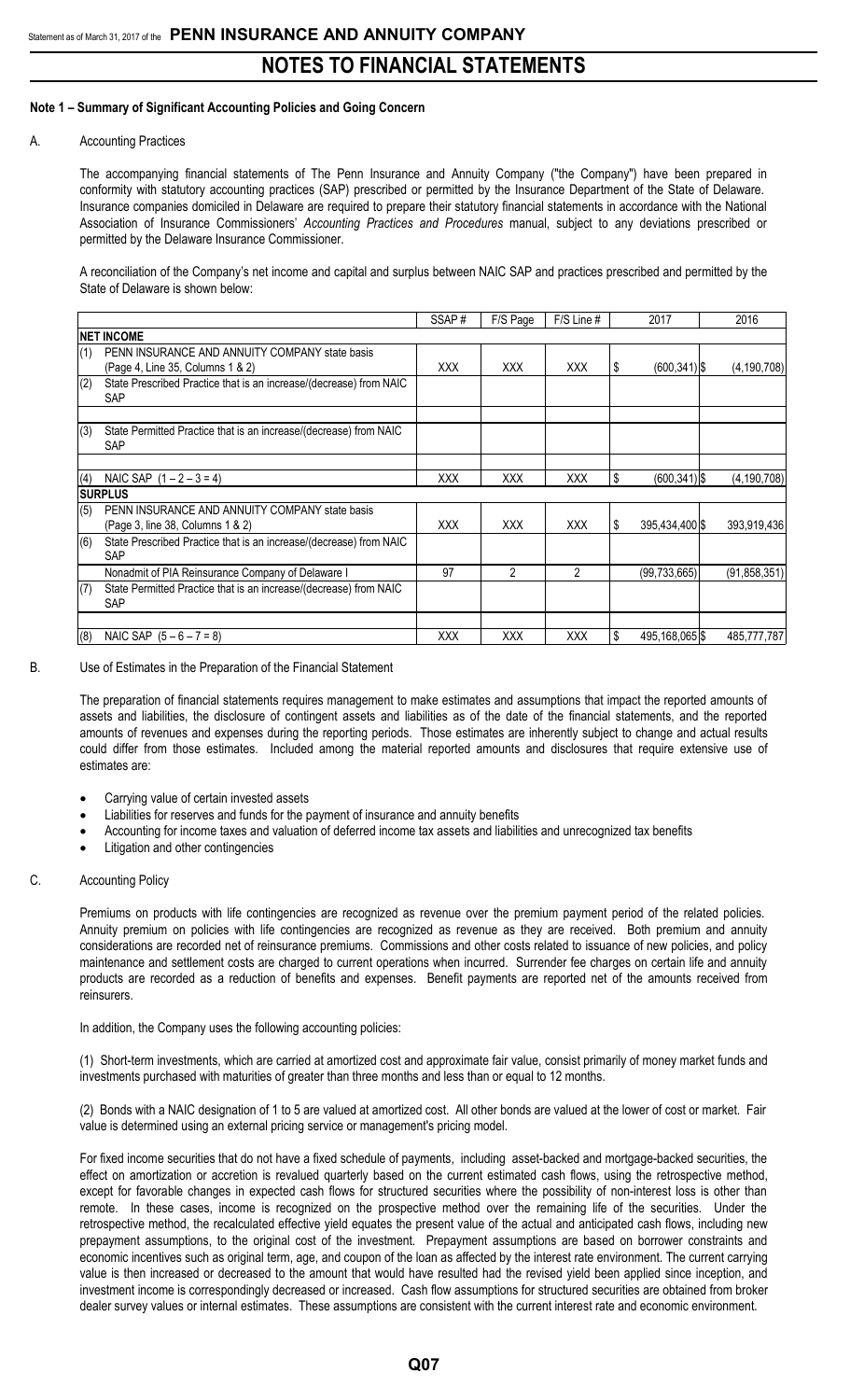The carrying values of fixed income, preferred and common stocks are written down when a decline is considered to be other-than-temporary. The Company considers an impairment to be other than temporary ("OTTI") if: (a) the Company's intent is to sell, (b) the Company will more likely than not be required to sell, (c) the Company does not have the intent and ability to hold the security for a period of time sufficient to recover the amortized cost basis, or (d) the Company does not expect to recover the entire amortized cost basis. The Company conducts a periodic management review of all securities with a market to book ratio below 80%, or otherwise designated by management. The Company also considers other qualitative and quantitative factors in determining the existence of other-than-temporary impairments including, but not limited to, unrealized loss trend analysis and significant short-term changes in value, default rates, delinquency rates, percentage of nonperforming loans, prepayments, and severities. If the impairment is other-than-temporary, the non-interest loss portion of the impairment is recorded through realized losses and the interest related portion of the loss would be disclosed in the notes to the financial statements.

The non-interest portion is determined based on the Company's "best estimate" of future cash flows discounted to a present value using the appropriate yield. The difference between the present value of the best estimate of cash flows and the amortized cost is the non-interest loss. The remaining difference between the amortized cost and the fair value is the interest loss.

(3) Common Stock of the Company's insurance affiliate, PIA Reinsurance Company of Delaware I ("PIA Re I") is fully nonadmitted on the Statement of Admitted Assets, Liabilities, and Surplus. Dividends are recognized in net investment income on the ex-dividend date. Changes in the carrying value are recognized in unrealized gains or losses in surplus. The investment in capital stock of the Federal Home Loan Bank of Pittsburgh (FHLB-PGH) is carried at par, which approximates fair value.

(4) Preferred stocks with a NAIC designation of 1 to 3 are valued at amortized cost. All other preferred stocks are valued at the lower of cost or market. Fair value is determined using an external pricing service or management's pricing model

(5) The Company has no investments in mortgage loans.

(6) Loan-backed securities are stated at either amortized cost or the lower of amortized cost or market. For loan and asset-backed securities of high credit quality, the impact of changes in expected cash flows are recognized on the retrospective adjustment method. For structured securities where the possibility of credit loss is other than remote, the impact of favorable changes in expected cash flows are recognized on the prospective method over the remaining life of the securities.

(7) Investments in subsidiaries are accounted for using the equity method. The Company's investments in Independence Square Properties LLC ("ISP") and Dresher Run I, LLC ("Dresher Run"), to the extent of the audited equity, are admitted assets, while the Company's investment in PIA Re I is a nonadmitted asset.

Additionally, the Company owns 100% of PIA Re I.

(8) Alternative Assets consist of limited partnerships. The Company accounts for the value of its investments at their underlying GAAP equity. Dividends and income distributions from limited partnerships are recorded in investment income. Undistributed earnings are included in unrealized gains and losses and are reflected in surplus, net of deferred taxes. Distributions that are recorded as a return of capital reduce the carrying value of the limited partnership investment. Due to the timing of the valuation data received from the general partner, these investments are reported in accordance with the most recent valuations received which are primarily on a one quarter lag. Investments in low income housing tax credits ("LIHTC") are included in Other Invested Assets and are accounted for under the cost method. The delayed equity contributions for these investments are unconditional and legally binding and, therefore, have been recognized as a liability. LIHTC investments are reviewed for OTTI, which is accounted for as a realized loss.

(9) All derivatives are recognized at fair value. Derivatives with a positive fair value are reported in other invested assets. Derivatives with a negative fair value are reported in other liabilities**.** The accounting treatment of specific derivatives depends on whether management elects to follow hedge accounting. Derivatives used in hedging transactions that meet the criteria of a highly effective hedge are reported and valued in a manner that is consistent with the assets hedged.

- (10) Not applicable
- (11) Not applicable
- (12) The Company has not modified its capitalization policy from the prior period.
- (13) Not applicable
- D. Going Concern

Not applicable

### **Note 2 – Accounting Changes and Corrections of Errors**

No significant changes

### **Note 3 – Business Combinations and Goodwill**

No significant change.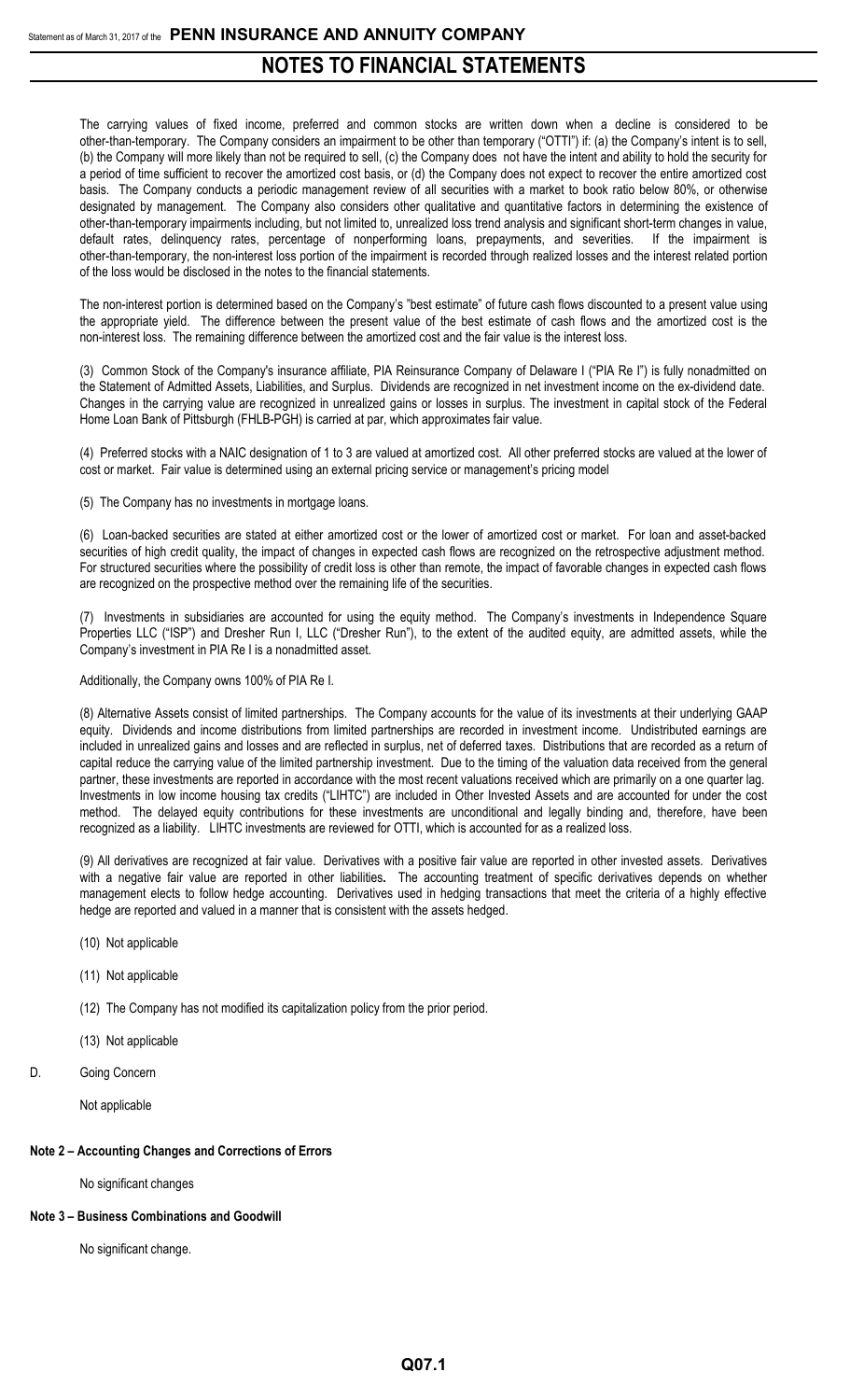### **Note 4 – Discontinued Operations**

The Company did not have any discontinued operations through March 31, 2017.

### **Note 5 – Investments**

- D. Loan-Backed Securities
	- (1) Prepayment assumptions are obtained from broker dealer survey values or internal estimates.
	- (2) There were no other than temporary impairments recognized on loan-backed securities for the period ended March 31, 2017.
	- (3) Recognized OTTI securities

There were no securities through March 31, 2017 in which the Company recognized the non-interest portion of other than temporary impairments.

(4) All impaired securities (fair value is less than cost or amortized cost) for which an other-than-temporary impairment has not been recognized in earnings as a realized loss (including securities with a recognized other-than-temporary impairment for non-interest related declines when a non-recognized interest related impairment remains):

| la. | The aggregate amount of unrealized losses:                             |          | Less than 12 Months | 5.986.000   |
|-----|------------------------------------------------------------------------|----------|---------------------|-------------|
|     |                                                                        | <u>.</u> | 12 Months or Longer | 4.065.000   |
| b   | The aggregate related fair value of securities with unrealized losses: |          | Less than 12 Months | 258.146.000 |
|     |                                                                        | <u>.</u> | 12 Months or Longer | 71.849.000  |

- (5) The Company also considers other qualitative and quantitative factors in determining the existence of other-than-temporary impairments including, but not limited to, unrealized loss trend analysis and significant short-term changes in value. If the impairment is other-than-temporary, the non-interest loss portion of the impairment is recorded through realized losses and the interest related portion of the loss would be disclosed in the notes to the financial statements.
- E. Repurchase Agreements and/or Securities Lending Transactions

The Company did not have any repurchase agreements as of March 31, 2017.

Working Capital Finance Investments

The Company did not have any Working Capital Finance Investments at March 31, 2017.

J. Offsetting and Netting of Assets and Liabilities

The Company did not have any assets or liabilities that are offset and reported net in accordance with a valid right to offset as of March 31, 2017.

## **Note 6 – Joint Ventures, Partnerships and Limited Liability Companies**

No significant changes

### **Note 7 – Investment Income**

No significant changes

## **Note 8 – Derivative Instruments**

Starting in 2017, the Company began purchasing equity options in the form of call spreads that qualify for hedge accounting. These have been designated as cash flow hedges of cash flows related to the annual return of the S&P 500 Index. These call spreads are used to hedge the increase in liability associated with indexed credits on IUL policies. As these are derivatives in a highly effective hedge, they are carried at cost in a manner consistent with the firm commitment being hedged. At termination, a realized gain amount, net of the cost basis, is recognized within benefits paid to policyholders and beneficiaries on the Statements of Operations, consistent with the change in liability associated with the account value. In the event that the hedge fails to qualify as being highly effective at any of the accounting measurement points, the hedge will be considered ineffective and the derivative will be marked to market and the associated change will be recognized as unrealized gain/(loss). At the time of exercise or expiration of the derivative, the associated realized gain or loss will flow through net investment gain/(loss) on the income statement.

### **Note 9 – Income Taxes**

No significant changes

## **Note 10 – Information Concerning Parent, Subsidiaries, Affiliates and Other Related Parties**

No significant changes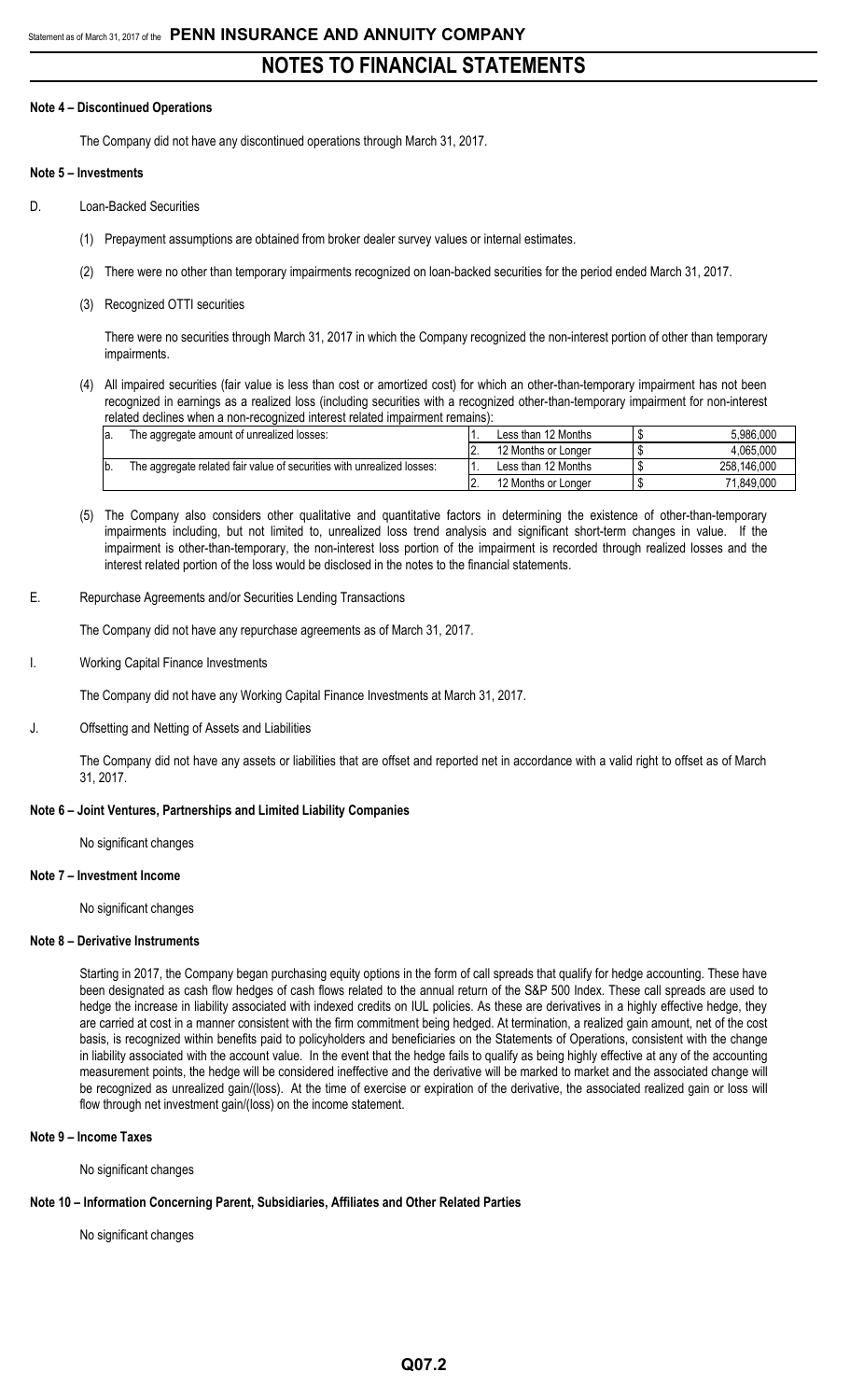### **Note 11 – Debt**

- B. FHLB (Federal Home Loan Bank) Agreements
	- (1) In December 2015, the Company became a member of the Federal Home Loan Bank of Pittsburgh ("FHLB-PGH"), which provides access to collateralized advances, collateralized funding agreements, and other FHLB-PGH products. Collateralized advances from the FHLB-PGH are classified in "Borrowed money." Collateralized funding agreements issued to the FHLB-PGH are classified as liabilities for deposit-type funds and are recorded within "Reserves and funds for payment of insurance and annuity benefits." These funding agreements have priority claim status above debt holders of the Company.

The Company's membership in FHLB-PGH requires the ownership of member stock, and borrowings from FHLB-PGH require the purchase of FHLB-PGH activity based stock in an amount equal to 4% of the outstanding borrowings. All FHLB-PGH stock purchased by the Company is classified as restricted general account investments within "Common stock - unaffiliated." The Company's borrowing capacity is determined by the lesser of the assets available to be pledged as collateral to FHLB-PGH or 10% of the Company's prior period admitted general account assets. The fair value of the qualifying assets pledged as collateral by the Company must be maintained at certain specified levels of the borrowed amount, which can vary, depending on the nature of the assets pledged. The Company's agreement allows for the substitution of assets and the advances are pre-payable. Current borrowings are subject to prepayment penalties.

- (2) FHLB Capital Stock
	- a. Aggregate Totals
		- 1. Current Period

|     |                                           | Total       | General    | Separate   |
|-----|-------------------------------------------|-------------|------------|------------|
|     |                                           | $2 + 3$     | Account    | Accounts   |
| (a) | Membership Stock - Class A                |             |            |            |
| (b) | Membership Stock - Class B                | 322,700     | 322,700    |            |
| (C) | <b>Activity Stock</b>                     | 4,000,000   | 4,000,000  |            |
| (d) | <b>Excess Stock</b>                       |             |            |            |
| (e) | Aggregate Total (a+b+c+d)                 | 4,322,700   | 4,322,700  |            |
| (f) | Actual or estimated borrowing capacity as |             |            |            |
|     | determined by the insurer                 | 391,994,000 | <b>XXX</b> | <b>XXX</b> |

## 2. Prior Year

|     |                                                                        | Total<br>$2 + 3$ | General<br>Account | Separate<br>Accounts |
|-----|------------------------------------------------------------------------|------------------|--------------------|----------------------|
| (a) | Membership Stock - Class A                                             |                  |                    |                      |
| (b) | Membership Stock - Class B                                             | 322,700          | 322,700            |                      |
| (c) | <b>Activity Stock</b>                                                  | 4,000,000        | 4,000,000          |                      |
| (d) | <b>Excess Stock</b>                                                    |                  |                    |                      |
| (e) | Aggregate Total (a+b+c+d)                                              | 4,322,700        | 4,322,700          |                      |
| (f) | Actual or estimated borrowing capacity as<br>determined by the insurer | 272,189,000      | <b>XXX</b>         | <b>XXX</b>           |

b. Membership Stock (Class A and B) Eligible for Redemption

|              |                |                  |  |           | Eligible for       | Redemption |                |  |              |
|--------------|----------------|------------------|--|-----------|--------------------|------------|----------------|--|--------------|
|              |                |                  |  |           |                    |            |                |  |              |
|              | Current Period |                  |  |           |                    |            |                |  |              |
| Membership   | Total          | Not Eligible for |  | Less than | 6 Months to Less I |            | 1 to Less Than |  |              |
| <b>Stock</b> | $(2+3+4+5+6)$  | Redemption       |  | 6 Months  | Than 1 Year        |            | 3 Years        |  | 3 to 5 Years |
| Class A      |                |                  |  |           |                    |            |                |  |              |
| Class B      | 322.700        |                  |  |           |                    |            |                |  | 322.700      |

### (3) Collateral Pledged to FHLB

a. Amount Pledged as of Reporting Date

|                                                             |             |                | Aggregate Total |
|-------------------------------------------------------------|-------------|----------------|-----------------|
|                                                             | Fair Value  | Carrying Value | Borrowing       |
| Current Period Total General and Separate Accounts Total \$ |             |                |                 |
| Collateral Pledged (Lines 2+3)                              | 123.943.000 | 109,261,000    | 100.000.000     |
| Current Period General Account                              |             |                |                 |
| Total Collateral Pledged                                    | 123.943.000 | 109.261.000    | 100.000.000     |
| Current Period Separate Accounts                            |             |                |                 |
| <b>Total Collateral Pledged</b>                             |             |                |                 |
| Prior Year Total General and Separate Accounts              |             |                |                 |
| <b>Total Collateral Pledged</b>                             |             |                |                 |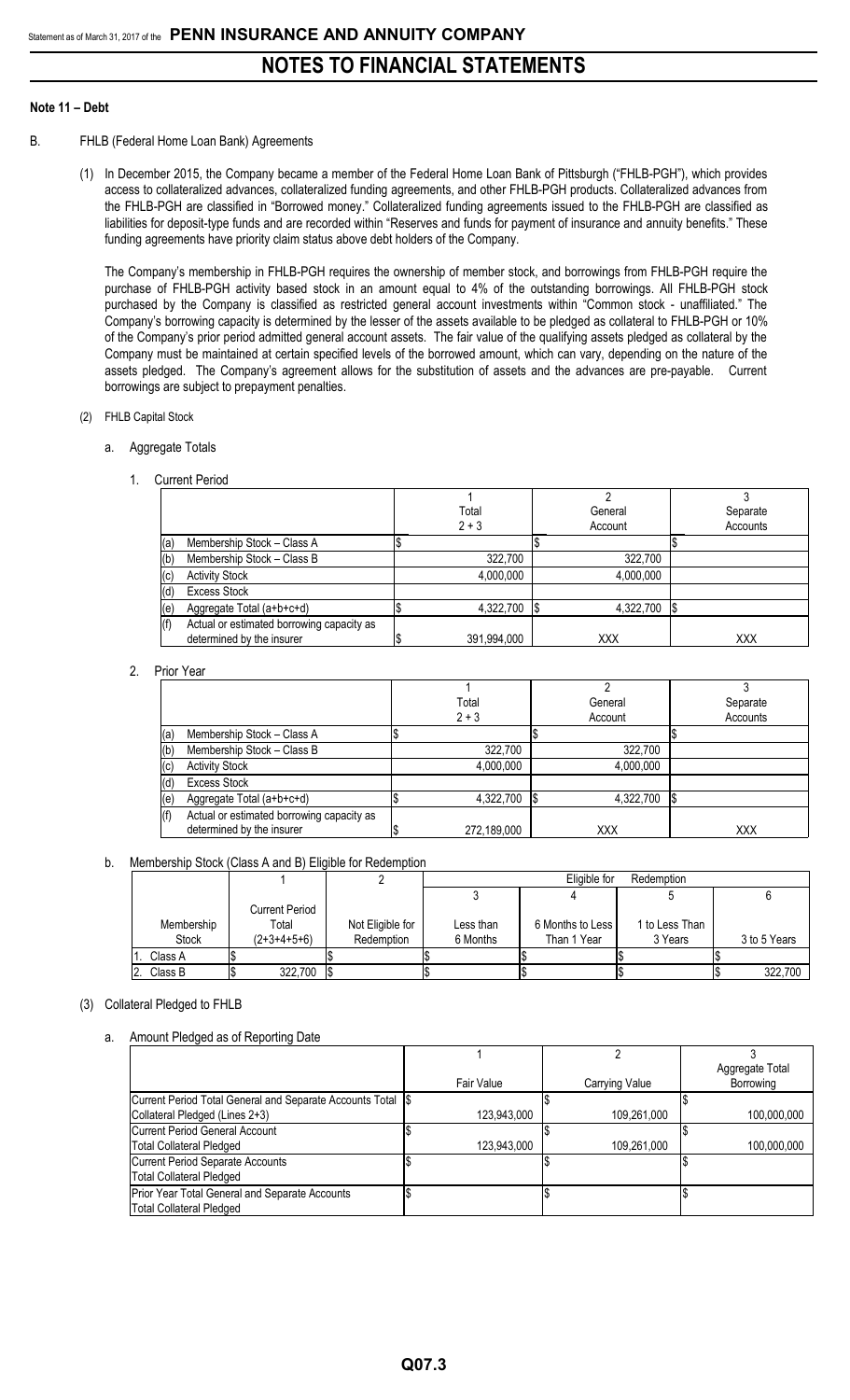## b. Maximum Amount Pledged During Reporting Period

|                                                             |             |                | Amount of Borrowed at<br>Time of Maximum |
|-------------------------------------------------------------|-------------|----------------|------------------------------------------|
|                                                             | Fair Value  | Carrying Value | Collateral                               |
| Current Period Total General and Separate Accounts Total \$ |             |                |                                          |
| Collateral Pledged (Lines 2+3)                              | 123,943,000 | 109,261,000    | 100.000.000                              |
| Current Period General Account                              |             |                |                                          |
| Total Collateral Pledged                                    | 123.943.000 | 109,261,000    | 100,000,000                              |
| Current Period Separate Accounts                            |             |                |                                          |
| <b>Total Collateral Pledged</b>                             |             |                |                                          |
| Prior Year Total General and Separate Accounts              |             |                |                                          |
| Total Collateral Pledged                                    | 123.523.000 | 102.975.000    | 100.000.000                              |

### (4) Borrowing from FHLB

### a. Amount as of the Reporting Date

1. Current Period

|     |                            | Total       | General            | Separate | <b>Funding Agreements</b> |
|-----|----------------------------|-------------|--------------------|----------|---------------------------|
|     |                            | $2 + 3$     | Account            | Accounts | Reserves Established      |
| (a) | Debt                       |             |                    |          | XXX                       |
| (b) | <b>Funding Agreements</b>  | 100,000,000 | 100,000,000        |          |                           |
| (c) | Other                      |             |                    |          | XXX                       |
| (d) | Aggregate Total (a+b+c) \$ | 100,000,000 | 100,000,000<br>۱JD | l\$      |                           |

### 2. Prior Year

|     |                              | Total       | General     | Separate | <b>Funding Agreements</b> |
|-----|------------------------------|-------------|-------------|----------|---------------------------|
|     |                              | $2 + 3$     | Account     | Accounts | Reserves Established      |
| (a  | Debt                         |             |             |          | XXX                       |
| (b) | <b>Funding Agreements</b>    | 100,000,000 | 100,000,000 |          |                           |
| (c) | Other                        |             |             |          | <b>XXX</b>                |
| (d) | Aggregate Total (a+b+c)   \$ | 100,000,000 | 100,000,000 |          |                           |

## b. Maximum Amount During Reporting Period (Current Period)

|     |                               | Total       | General     | Separate |
|-----|-------------------------------|-------------|-------------|----------|
|     |                               | $2 + 3$     | Account     | Accounts |
|     | Debt                          |             |             |          |
| 2.  | <b>Funding Agreements</b>     | 100,000,000 | 100,000,000 |          |
| 13. | Other                         |             |             |          |
| 14. | Aggregate Total (Lines 1+2+3) | 100,000,000 | 100,000,000 |          |

### c. FHLB – Prepayment Obligations

|    |                           | Does the Company have<br>Prepayment Obligations under<br>the Following Arrangements<br>(YES/NO) |
|----|---------------------------|-------------------------------------------------------------------------------------------------|
|    | Debt                      |                                                                                                 |
| 2. | <b>Funding Agreements</b> | NΟ                                                                                              |
| Β. | )ther                     |                                                                                                 |

## **Note 12 – Retirement Plans, Deferred Compensation, Postemployment Benefits and Compensated Absences and Other Postretirement Benefit Plans**

The Company does not have such plans.

# **Note 13 – Capital and Surplus, Dividend Restrictions and Quasi-Reorganizations**

No significant changes

# **Note 14 – Liabilities, Contingencies and Assessments**

# A. Contingent Commitments

The Company is not aware of any actions or allegations that should reasonably give rise to a material adverse impact to the Company's financial position or liquidity, the outcome of litigation cannot be foreseen with certainty.

# **Note 15 – Leases**

The Company had no lease obligations as of March 31, 2017.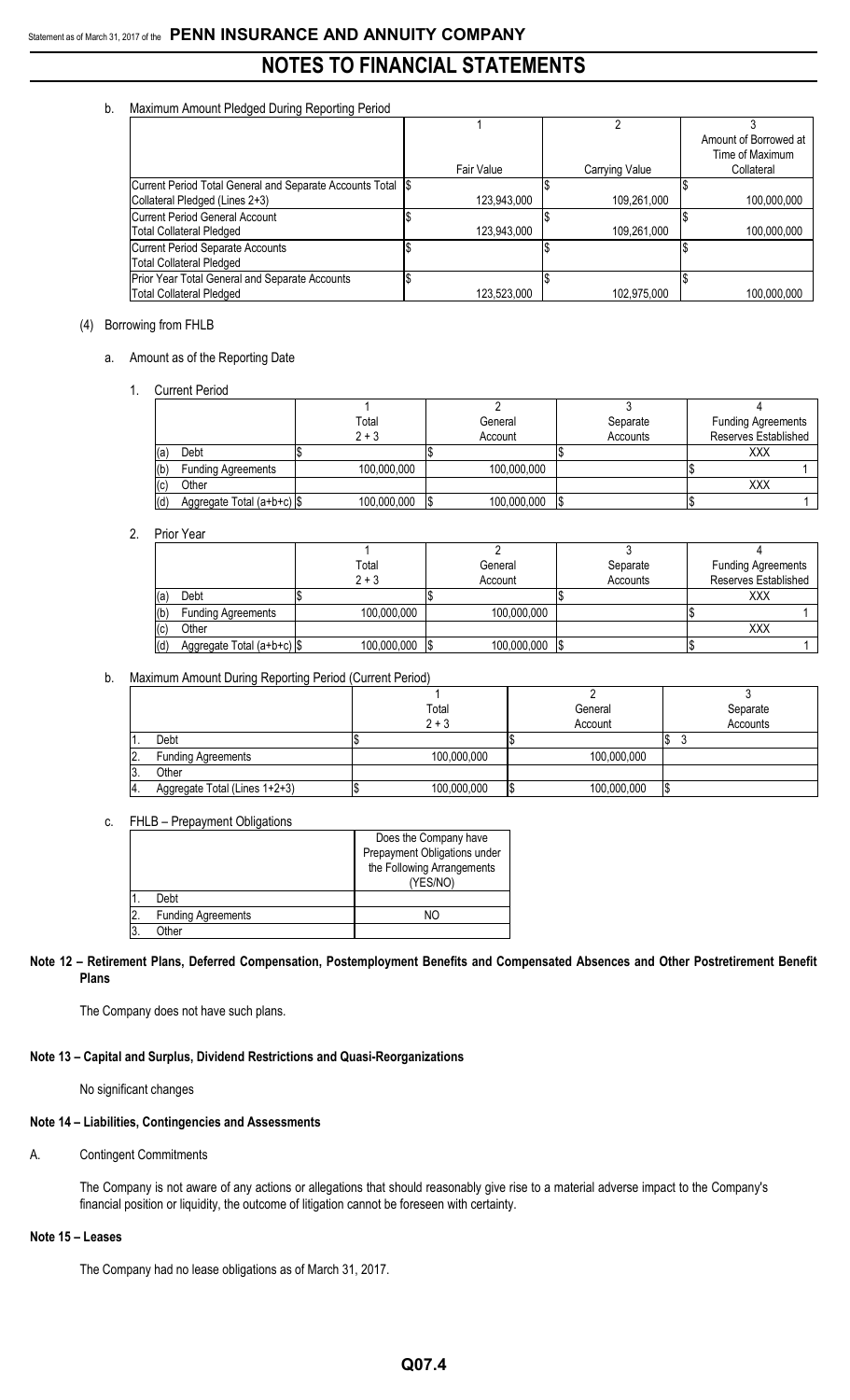### **Note 16 – Information about Financial Instruments with Off-Balance Sheet Risk and Financial Instruments with Concentrations of Credit Risk**

No significant changes

### **Note 17 – Sale, Transfer and Servicing of Financial Assets and Extinguishments of Liabilities**

B. Transfer and Servicing of Financial Assets

There have been no transfer or servicing of financial assets through March 31, 2017.

- C. Wash Sales
	- (1) In the course of the Company's asset management, securities are sold and reacquired within 30 days of the sale date to enhance the Company's yield on its investment portfolio.
	- (2) The Company did not sell any NAIC designation 3 or below, or unrated of securities during the period ended March 31, 2017 and reacquired within 30 days of the sale date.

### **Note 18 – Gain or Loss to the Reporting Entity from Uninsured Plans and the Portion of Partially Insured Plans**

### Not applicable

### **Note 19 – Direct Premium Written/Produced by Managing General Agents/Third Party Administrators**

The Company does not have managing general agents or third party administrators that write premium.

### **Note 20 – Fair Value Measurements**

Fair value is defined as the price that would be received to sell an asset or paid to transfer a liability in an orderly transaction between market participants at the measurement date. Fair value measurement is based on assumptions market participants would make in pricing an asset or liability. Inputs to valuation techniques to measure fair value are prioritized by establishing a three-level fair value hierarchy. The fair value hierarchy gives the highest priority to quoted prices in active markets and the lowest priority to prices derived from unobservable inputs. An asset or liability's classification within the fair value hierarchy is based on the lowest level of significant input to its fair value measurement. The Company has categorized its assets and liabilities into the three-level fair value hierarchy based upon the priority of the inputs. The following summarizes the types of assets and liabilities included within the three-level hierarchy.

- Level 1 Fair value is based on unadjusted quoted market prices in active markets for identical assets or liabilities that are accessible at the measurement date. These generally provide the most reliable evidence and are used to measure fair value whenever available. Active markets are defined as having the following for the measured asset/liability: i) many transactions, ii) current prices, iii) price quotes not varying substantially among market makers, iv) narrow bid/ask spreads and v) most information publicly available. Prices are obtained from readily available sources for market transactions involving identical assets and liabilities.
- Level 2 Fair value is based on significant inputs, other than quoted prices included in Level 1, that are observable for the asset or liability, either directly or indirectly, for substantially the full term of the asset or liability through corroboration with observable market data. Prices for assets classified as Level 2 are primarily provided by an independent pricing service using observable inputs. In circumstances where prices from pricing services are reviewed for reasonability but cannot be corroborated to observable market data as noted above, these security values are recorded in Level 3 in our fair value hierarchy.
- Level 3 Fair value is based on significant inputs that are unobservable for the asset or liability. These inputs reflect the Company's assumptions about the assumptions market participants would use in pricing the asset or liability. These are typically less liquid fixed maturity securities with very limited trading activity. Prices are determined using valuation methodologies such as option pricing models, discounted cash flow models, market approach and other similar techniques. Prices may be based upon non-binding quotes from brokers or other market makers that are reviewed for reasonableness, based on the Company's understanding of the market but are not further corroborated with other additional observable market information.

The determination of fair value, which for certain assets and liabilities is dependent on the application of estimates and assumptions, can have a significant impact on the Company's results of operations. The following sections describe the valuation methodologies used to determine fair values as well as key estimates and assumptions surrounding certain assets and liabilities, measured at fair value on a recurring basis, that could have a significant impact on the Company's results of operations or involve the use of significant unobservable inputs.

The fair value process is monitored on a quarterly basis by financial and investment professionals who utilize additional subject matter experts as applicable. The purpose is to monitor the Company's asset valuation policies and procedures by ensuring objective and reliable valuation practices and pricing of financial instruments, as well as addressing fair valuation issues, changes to valuation methodologies and pricing sources. To assess the continuing appropriateness of third party pricing service security valuations, the Company regularly monitors the prices and reviews price variance reports. In addition, the Company performs an initial and ongoing review of the third party pricing services methodologies, reviews inputs and assumptions used for a sample of securities on a periodic basis. Pricing challenges are raised on valuations considered not reflective of market and are monitored by the Company.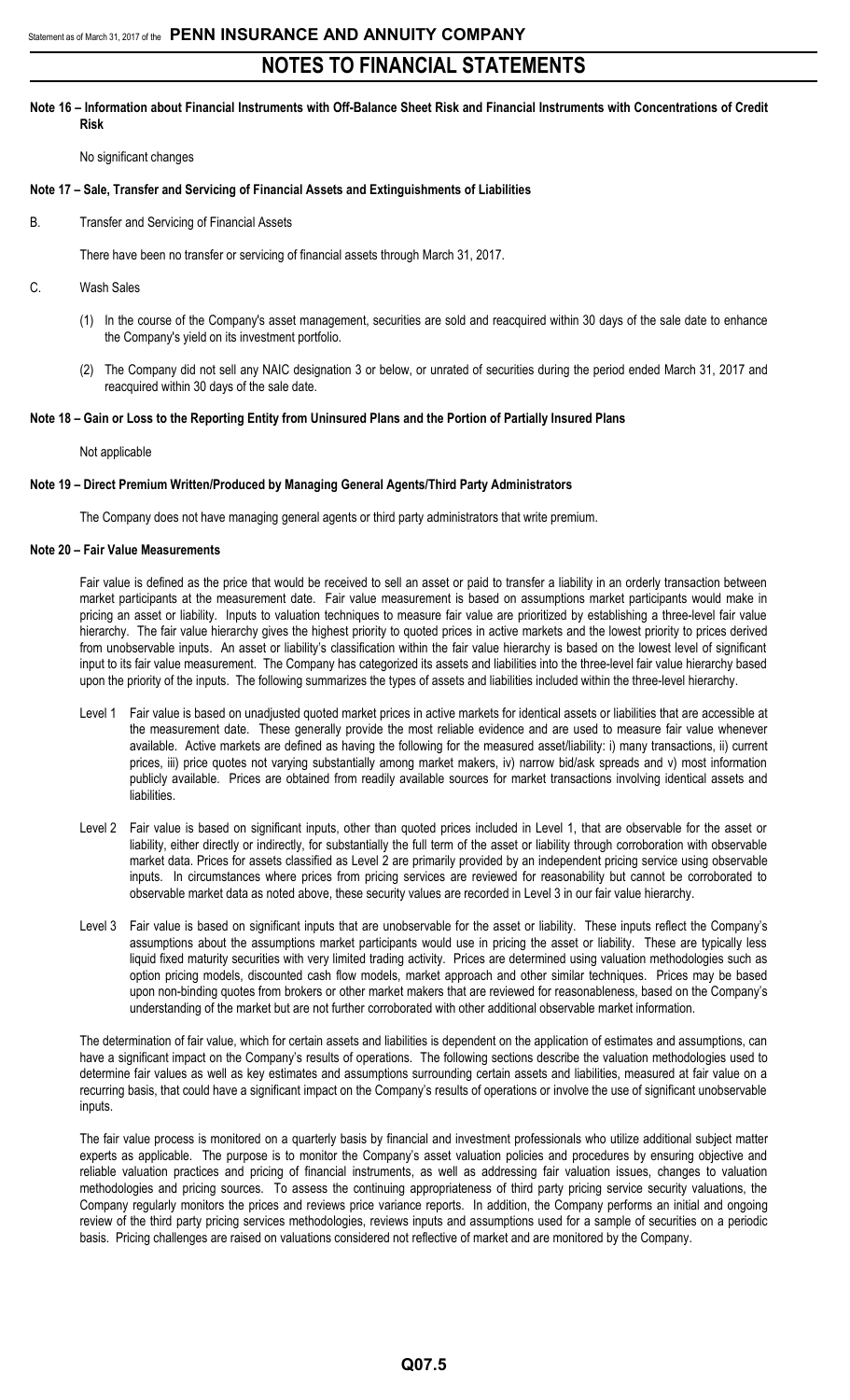### **BONDS**

The fair values of the Company's debt securities are generally based on quoted market prices or prices obtained from independent pricing services. In order to validate reasonability, prices are reviewed by internal investment professionals through comparison with directly observed recent market trades or color or by comparison of significant inputs used by the pricing service to the Company's observations of those inputs in the market. Consistent with the fair value hierarchy described above, securities with quoted market prices or corroborated valuations from pricing services are generally reflected within Level 2. Inputs considered to be standard for valuations by the independent pricing service include: benchmark yields, reported trades, broker/dealer quotes, issuer spreads, two-sided markets, benchmark securities, bids, offers, reference data and industry and economic events. In circumstances where prices from pricing services are reviewed for reasonability but cannot be corroborated to observable market data as noted above, these security values are recorded in Level 3 in the Company's fair value hierarchy.

In circumstances where market data such as quoted market prices or vendor pricing is not available, internal estimates based on significant observable inputs are used to determine fair value. This category also includes fixed income securities priced internally. Inputs considered include: public debt, industrial comparables, underlying assets, credit ratings, yield curves, type of deal structure, collateral performance, loan characteristics and various indices, as applicable. Also included in Level 2 are private placement securities. Inputs considered are: public corporate bond spreads, industry sectors, average life, internal ratings, security structure, liquidity spreads, credit spreads and yield curves, as applicable. If the discounted cash flow model incorporates significant unobservable inputs, these securities would be reflected within Level 3 in the Company's fair value hierarchy.

In circumstances where significant observable inputs are not available, estimated fair value is calculated internally by using unobservable inputs. These inputs reflect the Company's assumptions about the inputs market participants would use in pricing the asset, and are therefore included in Level 3 in the Company's fair value hierarchy. Circumstances where observable market data is not available may include events such as market illiquidity and credit events related to the security.

### **EQUITY SECURITIES**

Equity securities consist principally of investments in common and preferred stock of publicly traded companies. The fair values of most publicly traded equity securities are based on quoted market prices in active markets for identical assets and are classified within Level 1 in the Company's fair value hierarchy.

### **CASH AND SHORT-TERM INVESTMENTS**

Short-term investments carried at Level 1 consist of money market funds and investments purchased with maturities of greater than three months and less than or equal to 12 months. These are carried at amortized cost and approximate fair value.

### **SEPARATE ACCOUNT ASSETS**

Separate account assets primarily consist of mutual funds. The fair value of mutual funds is based upon quoted prices in an active market, resulting in classification in Level 1.

### (1) Fair Value Measurements at Reporting Date

|                                       | Level 1        | Level 2        | Level 3      | Total       |
|---------------------------------------|----------------|----------------|--------------|-------------|
| Assets at Fair Value                  |                |                |              |             |
| Corporate Securities                  |                | $3,050,000$ \$ |              | 3,050,000   |
| Commercial Mortgage Backed Securities |                |                | 579,000 \$   | 579,000     |
| Common Stock - Unaffiliated           | 49,483,000 \$  |                | 4.323.000 \$ | 53,806,000  |
| Separate Account Assets               | 55,773,000 \$  |                |              | 55,773,000  |
| Total                                 | 105,256,000 \$ | $3,050,000$ \$ | 4,902,000 \$ | 113,208,000 |
| Liabilities at Fair Value             |                |                |              |             |
|                                       |                |                |              |             |
| Total                                 |                |                |              |             |

(2) Fair Value Measurements in (Level 3) of the Fair Value Hierarchy

The Company recognizes transfers into Level 3 as of the end of the period in which the circumstances leading to the transfer occurred. The Company recognizes transfers out of Level 3 at the beginning of a period in which the circumstances leading to the transfer occurred.

The Company recognizes transfers into Level 3 as of the end of the period in which the circumstances leading to the transfer occurred. The Company recognizes transfers out of Level 3 at the beginning of a period in which the circumstances leading to the transfer occurred.

There were no assets transferred in to Level 3 and 1 asset transferred out of Level 3 due to price change for the period ended March 31, 2017.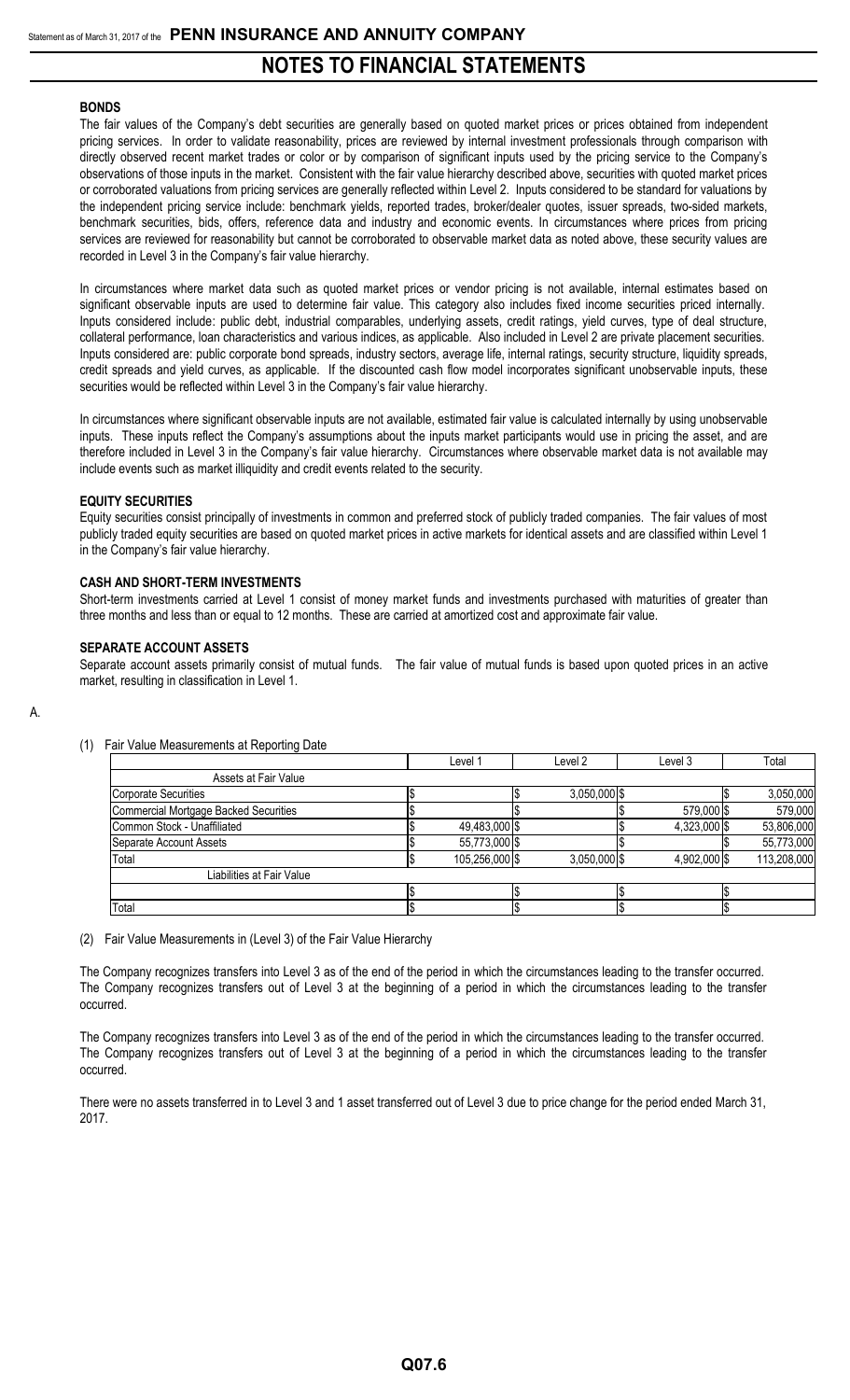The tables below include a rollforward of the Statements of Admitted Assets, Liabilities and Surplus amounts for the period ended March 31, 2017 (including the change in fair value), for financial instruments classified by the Company within Level 3 of the valuation hierarchy.

|                                                    | Beginning<br>Balance at<br>current<br>period | Transfers<br>Into Level 3 | Transfers<br>Out of<br>Level 3 | <b>Total Gains</b><br>and<br>(Losses)<br>Included in<br>Net Income | <b>Total Gains</b><br>and<br>(Losses)<br>Included in<br>Surplus | Purchases | Issuances | Sales | Settle-<br>ments | Ending<br>Balance at<br>current<br>period |
|----------------------------------------------------|----------------------------------------------|---------------------------|--------------------------------|--------------------------------------------------------------------|-----------------------------------------------------------------|-----------|-----------|-------|------------------|-------------------------------------------|
| Assets<br>a.                                       |                                              |                           |                                |                                                                    |                                                                 |           |           |       |                  |                                           |
| Commercial<br>Mortgage Backed<br><b>Securities</b> | 591,000 \$                                   |                           | \$                             | S                                                                  | $(12,000)$ \$<br>\$                                             |           | \$        | \$    | Œ                | 579,000<br>\$                             |
| Redeemable<br><b>Preferred Stock</b>               | \$<br>$2,382,000$ \$                         |                           | (2,382,00)<br>0)               | - 5                                                                | J.                                                              |           | \$        |       |                  |                                           |
| Common Stock -<br>Unaffiliated                     | \$<br>4,323,000 \$                           |                           |                                | S                                                                  | S                                                               | S         | S         | \$    | \$               | 4,323,000<br>\$                           |
| Total                                              | \$<br>7,296,000 \$                           |                           | (2,382,00)<br>\$               | $0)$ \$                                                            | $(12,000)$ \$<br>\$                                             |           | \$        | \$    | Φ                | 4,902,000<br>\$                           |
| Liabilities<br>b.                                  |                                              |                           |                                |                                                                    |                                                                 |           |           |       |                  |                                           |
|                                                    |                                              | \$                        | \$                             | \$                                                                 |                                                                 | \$        |           | \$    | \$               | \$                                        |
| Total                                              |                                              | \$                        | \$                             |                                                                    |                                                                 |           |           | \$    |                  |                                           |

- (3) When a determination is made to classify a financial instrument within level 3, the determination is based upon the significance of the unobservable parameters to the overall fair value measurement. However, level 3 financial instruments typically include, in addition to the unobservable or level 3 components, observable components (that is, components that are actively quoted and can be validated to external sources); accordingly, the gains and losses in the table below include changes in fair value due in part to observable factors that are part of the valuation methodology.
- (4) The following summarizes the fair value, valuation techniques and significant unobservable inputs of the Level 3 fair value measurements that were developed as of March 31, 2017:

|                                          | <b>Fair Value</b> | <b>Valuation Technique</b> | <b>Significant</b><br><b>Unobservable Inputs</b> | Rate/ Range or<br>/weighted avg. |
|------------------------------------------|-------------------|----------------------------|--------------------------------------------------|----------------------------------|
| Assets:                                  |                   |                            |                                                  |                                  |
| Investments                              |                   |                            |                                                  |                                  |
| Commercial Mortgage Backed<br>Securities | 579.000           | Matrix(1)                  | Not Available                                    | N/A                              |
| Common stock, unaffiliated               | 4,323,000         | Cost(2)                    | Not available                                    | N/A                              |
| Total investments                        | 4,902,000         |                            |                                                  |                                  |

(1) The Company utilizes comparable transactions in the market as well as other information available in Bloomberg and applies varios spreads. (2) Fair value approximates carrying value. The par value of the FHLB capital stock is \$100 and is set by the FHLB. The capital stock is issued, redeemed and repurchased at par.

(5) Not applicable

B. Not applicable

|                                |                  |                        |               |               |               | Not Practicable |
|--------------------------------|------------------|------------------------|---------------|---------------|---------------|-----------------|
|                                | Aggregate Fair   |                        |               |               |               | (Carrying       |
| Type of Financial Instrument   | Value            | <b>Admitted Assets</b> | (Level 1)     | (Level 2)     | (Level 3)     | Value)          |
| Financial Assets:              |                  |                        |               |               |               |                 |
| <b>Bonds</b>                   | 2,914,607,000 \$ | 2,771,124,000 \$       | 144.000 \$    | 2,870,993,000 | 43,470,000 \$ |                 |
| Redeemable Preferred Stock IS  | 19,374,000 \$    | 19,040,000 \$          | 12,571,000 \$ | 4,329,000     | 2,474,000 \$  |                 |
| Common Stock - Unaffiliated IS | 53,806,000 \$    | 53,806,000 \$          | 49,483,000 \$ |               | 4,323,000 \$  |                 |
| Cash and Short-Term            |                  |                        |               |               |               |                 |
| Investments                    | 57,789,000 \$    | 57,789,000 \$          | 57,789,000 \$ |               |               |                 |
| Derivatives                    | 19,695,000 \$    | 17,704,000 \$          |               | 19.695.000    |               |                 |
| Separate Account Assets        | 55.773.000 \$    | 55.773.000 \$          | 55,773,000 \$ |               |               |                 |
| <b>Financial Liabilities</b>   |                  |                        |               |               |               |                 |
| Investment-Type Contracts:     |                  |                        |               |               |               |                 |
| <b>Individual Annuities</b>    | 29,942,000 \$    | 26,141,000 \$          |               |               | 29.942.000 \$ |                 |
| Separate Account Liabilities   | 55.773.000 \$    | 55,773,000 \$          | 55,773,000 \$ |               |               |                 |

### D. Not Practicable to Estimate Fair Value

|                                       |                   | Effective     |                      |             |
|---------------------------------------|-------------------|---------------|----------------------|-------------|
| Type of Class or Financial Instrument | Carrving<br>Value | Interest Rate | <b>Maturity Date</b> | Explanation |
|                                       |                   |               |                      |             |

### **Note 21 – Other Items**

No significant changes

### **Note 22 – Events Subsequent**

The Company has evaluated events subsequent to March 31, 2017, and has determined that there were no significant events requiring recognition in the financial statements.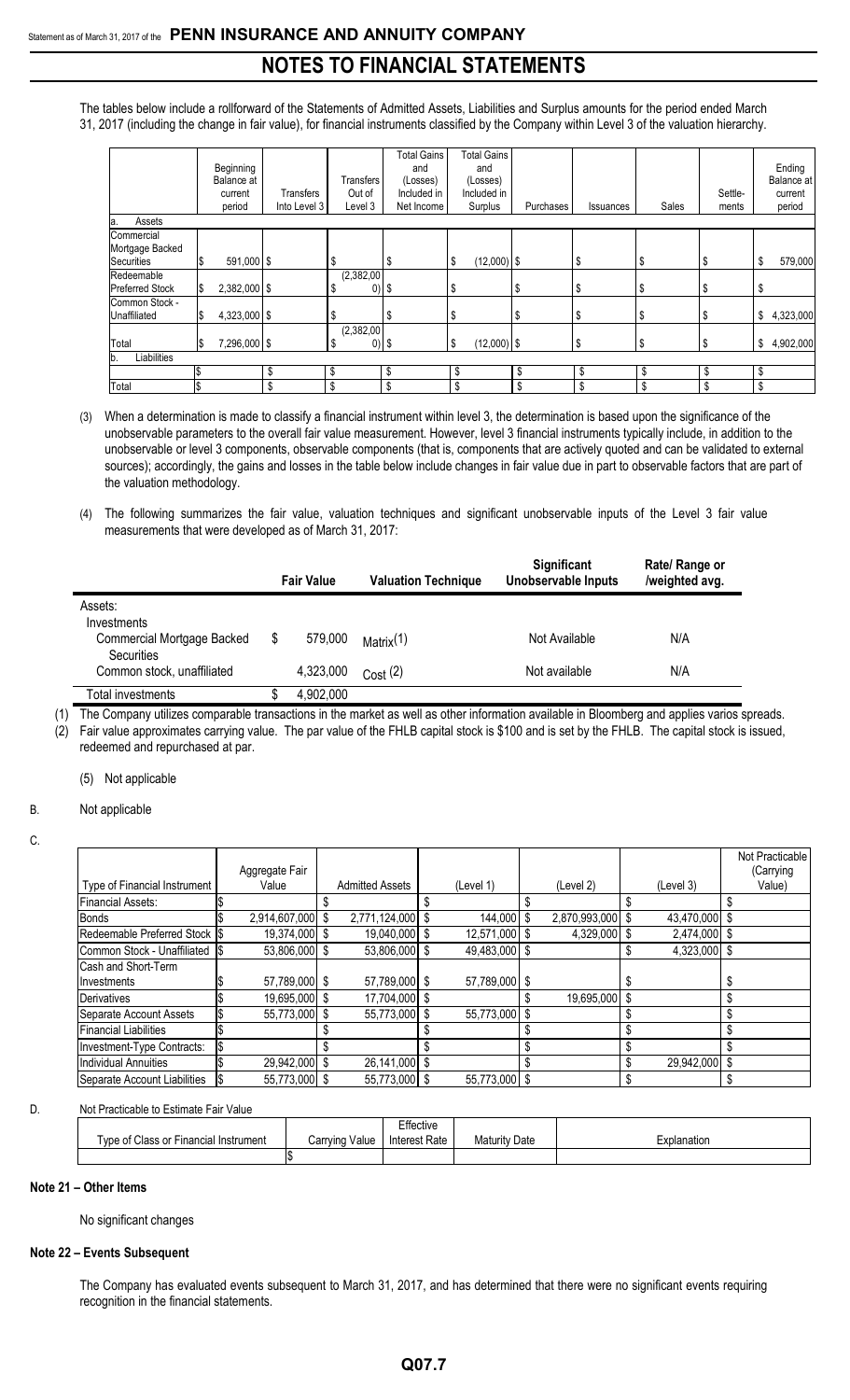### **Note 23 – Reinsurance**

No significant changes

## **Note 24 – Retrospectively Rated Contracts and Contracts Subject to Redetermination**

The Company does not have any retrospectively rated contracts.

## **Note 25 – Change in Incurred Losses and Loss Adjustment Expenses**

Not applicable

## **Note 26 – Intercompany Pooling Arrangements**

The Company is not part of a group of affiliated insurers that utilizes a pooling arrangement.

### **Note 27 – Structured Settlements**

Not applicable

## **Note 28 – Health Care Receivables**

Not applicable

## **Note 29 – Participating policies**

All policies and contracts issued by the Comapny are non-participating.

### **Note 30 – Premium Deficiency Reserves**

The Company does not have accident and health or property and casualty contracts.

### **Note 31 – Reserves for Life Contracts and Deposit-Type Contracts**

No significant changes

## **Note 32 – Analysis of Annuity Actuarial Reserves and Deposit Liabilities by Withdrawal Characteristics**

No significant changes

## **Note 33 – Premium and Annuity Considerations Deferred and Uncollected**

No significant changes

### **Note 34 – Separate Accounts**

No significant changes

## **Note 35 – Loss/Claim Adjustment Expenses**

Not applicable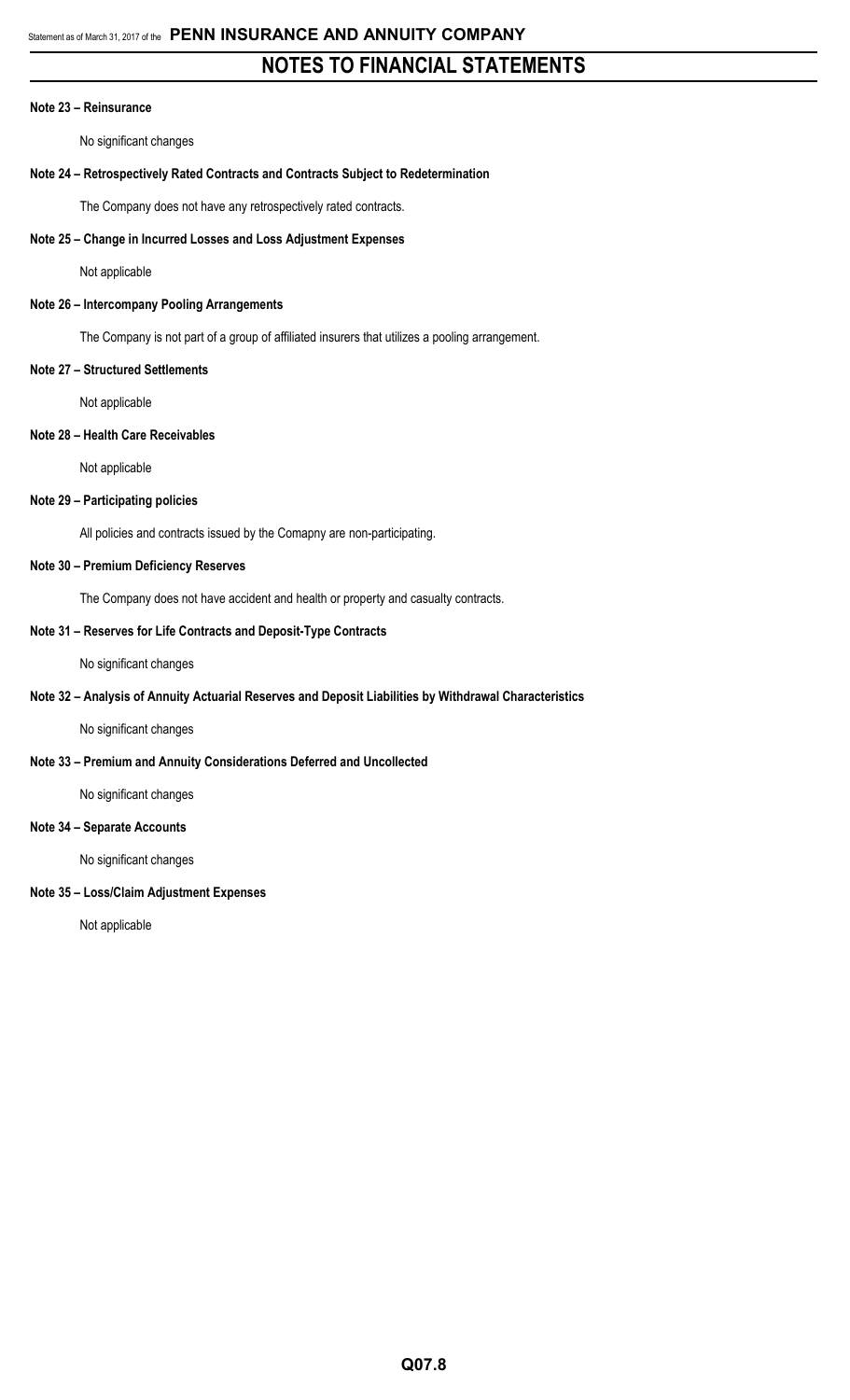# **GENERAL INTERROGATORIES**

|     | <b>PART 1 - COMMON INTERROGATORIES</b>                                                                                                                                                                                                                                                                                                                                                                                                       |                                 |                 |                  |                       |                  |
|-----|----------------------------------------------------------------------------------------------------------------------------------------------------------------------------------------------------------------------------------------------------------------------------------------------------------------------------------------------------------------------------------------------------------------------------------------------|---------------------------------|-----------------|------------------|-----------------------|------------------|
|     | <b>GENERAL</b>                                                                                                                                                                                                                                                                                                                                                                                                                               |                                 |                 |                  |                       |                  |
| 1.1 | Did the reporting entity experience any material transactions requiring the filing of Disclosure of Material Transactions with the State of Domicile,                                                                                                                                                                                                                                                                                        |                                 |                 |                  |                       |                  |
|     | as required by the Model Act?                                                                                                                                                                                                                                                                                                                                                                                                                |                                 |                 |                  | Yes $\lceil$ 1        | No[X]            |
| 1.2 | If yes, has the report been filed with the domiciliary state?                                                                                                                                                                                                                                                                                                                                                                                |                                 |                 |                  | Yes $[$ $]$           | No[ ]            |
| 2.1 | Has any change been made during the year of this statement in the charter, by-laws, articles of incorporation, or deed of settlement of the<br>reporting entity?                                                                                                                                                                                                                                                                             |                                 |                 |                  | Yes [ ]               | No[X]            |
| 2.2 | If yes, date of change:                                                                                                                                                                                                                                                                                                                                                                                                                      |                                 |                 |                  |                       |                  |
| 3.1 | Is the reporting entity a member of an Insurance Holding Company System consisting of two or more affiliated persons, one or more of which is an insurer?<br>If yes, complete Schedule Y, Parts 1 and 1A.                                                                                                                                                                                                                                    |                                 |                 |                  | Yes[X]                | No [ ]           |
| 3.2 | Have there been any substantial changes in the organizational chart since the prior quarter end?                                                                                                                                                                                                                                                                                                                                             |                                 |                 |                  | Yes $\lceil \ \rceil$ | No[X]            |
| 3.3 | If the response to 3.2 is yes, provide a brief description of those changes.                                                                                                                                                                                                                                                                                                                                                                 |                                 |                 |                  |                       |                  |
| 4.1 | Has the reporting entity been a party to a merger or consolidation during the period covered by this statement?                                                                                                                                                                                                                                                                                                                              |                                 |                 |                  | Yes $\lceil \ \rceil$ | No[X]            |
| 4.2 | If yes, provide name of entity, NAIC Company Code, and state of domicile (use two letter state abbreviation) for any entity that has ceased to exist as a<br>result of the merger or consolidation.                                                                                                                                                                                                                                          |                                 |                 |                  |                       |                  |
|     |                                                                                                                                                                                                                                                                                                                                                                                                                                              |                                 |                 | 2<br><b>NAIC</b> |                       | 3                |
|     |                                                                                                                                                                                                                                                                                                                                                                                                                                              |                                 |                 | Company          |                       | State of         |
|     | Name of Entity                                                                                                                                                                                                                                                                                                                                                                                                                               |                                 |                 | Code             |                       | Domicile         |
| 5.  | If the reporting entity is subject to a management agreement, including third-party administrator(s), managing general agent(s), attorney-in-fact, or<br>similar agreement, have there been any significant changes regarding the terms of the agreement or principals involved?<br>If yes, attach an explanation.                                                                                                                           |                                 |                 | Yes [ ]          | No[X]                 | $N/A$ [ ]        |
| 6.1 | State as of what date the latest financial examination of the reporting entity was made or is being made.                                                                                                                                                                                                                                                                                                                                    |                                 |                 |                  | 12/31/2015            |                  |
| 6.2 | State the as of date that the latest financial examination report became available from either the state of domicile or the reporting entity. This date<br>should be the date of the examined balance sheet and not the date the report was completed or released.                                                                                                                                                                           |                                 |                 |                  | 12/31/2015            |                  |
| 6.3 | State as of what date the latest financial examination report became available to other states or the public from either the state of domicile or the<br>reporting entity. This is the release date or completion date of the examination report and not the date of the examination (balance sheet date).                                                                                                                                   |                                 |                 |                  | 10/07/2016            |                  |
| 6.4 | By what department or departments?                                                                                                                                                                                                                                                                                                                                                                                                           |                                 |                 |                  |                       |                  |
|     | Delaware Department of Insurance                                                                                                                                                                                                                                                                                                                                                                                                             |                                 |                 |                  |                       |                  |
| 6.5 | Have all financial statement adjustments within the latest financial examination report been accounted for in a subsequent financial statement filed<br>with Departments?                                                                                                                                                                                                                                                                    |                                 |                 | Yes $[ \ ]$      | No[ ]                 | N/A [ X ]        |
|     | 6.6 Have all of the recommendations within the latest financial examination report been complied with?                                                                                                                                                                                                                                                                                                                                       |                                 |                 | Yes $[ ]$        |                       | No [ ] N/A [ X ] |
| 7.1 | Has this reporting entity had any Certificates of Authority, licenses or registrations (including corporate registration, if applicable) suspended or revoked<br>by any governmental entity during the reporting period?                                                                                                                                                                                                                     |                                 |                 |                  | Yes $\lceil \ \rceil$ | No[X]            |
| 7.2 | If yes, give full information:                                                                                                                                                                                                                                                                                                                                                                                                               |                                 |                 |                  |                       |                  |
| 8.1 | Is the company a subsidiary of a bank holding company regulated with the Federal Reserve Board?                                                                                                                                                                                                                                                                                                                                              |                                 |                 |                  | Yes $\lceil \ \rceil$ | No[X]            |
| 8.2 | If response to 8.1 is yes, please identify the name of the bank holding company.                                                                                                                                                                                                                                                                                                                                                             |                                 |                 |                  |                       |                  |
| 8.3 | Is the company affiliated with one or more banks, thrifts or securities firms?                                                                                                                                                                                                                                                                                                                                                               |                                 |                 |                  | Yes[X]                | No [ ]           |
| 8.4 | If the response to 8.3 is yes, please provide below the names and location (city and state of the main office) of any affiliates regulated by a federal<br>regulatory services agency [i.e. the Federal Reserve Board (FRB), the Office of the Comptroller of the Currency (OCC), the Federal Deposit Insurance<br>Corporation (FDIC) and the Securities Exchange Commission (SEC)] and identify the affiliate's primary federal regulator]. |                                 |                 |                  |                       |                  |
|     | Affiliate Name                                                                                                                                                                                                                                                                                                                                                                                                                               | 2<br>Location (City, State)     | 3<br><b>FRB</b> | 4<br>OCC         | 5<br><b>FDIC</b>      | 6<br><b>SEC</b>  |
|     | Hornor, Townsend & Kent, Inc.                                                                                                                                                                                                                                                                                                                                                                                                                | Horsham, PA                     | No              | No               | No                    | Yes              |
|     | Janney Montgomery Scott, LLC<br>Penn Mutual Asset Management, LLC                                                                                                                                                                                                                                                                                                                                                                            | Philadelphia, PA<br>Horsham, PA | No<br>No        | No<br>No         | No<br>No              | Yes              |
| 9.1 | Are the senior officers (principal executive officer, principal financial officer, principal accounting officer or controller, or persons performing similar                                                                                                                                                                                                                                                                                 |                                 |                 |                  |                       | Yes              |
|     | functions) of the reporting entity subject to a code of ethics, which includes the following standards?                                                                                                                                                                                                                                                                                                                                      |                                 |                 |                  | Yes $[X]$             | No[ ]            |

(a) Honest and ethical conduct, including the ethical handling of actual or apparent conflicts of interest between personal and professional relationships;

(b) Full, fair, accurate, timely and understandable disclosure in the periodic reports required to be filed by the reporting entity;

(c) Compliance with applicable governmental laws, rules and regulations;

(d) The prompt internal reporting of violations to an appropriate person or persons identified in the code; and

(e) Accountability for adherence to the code.

9.11 If the response to 9.1 is No, please explain:

9.2 Has the code of ethics for senior managers been amended? Yes [ ] No [X] 9.21 If the response to 9.2 is Yes, provide information related to amendment(s).

9.3 Have any provisions of the code of ethics been waived for any of the specified officers? Yes [ ] No [ X ] No [ X ]

9.31 If the response to 9.3 is Yes, provide the nature of any waiver(s).

**FINANCIAL**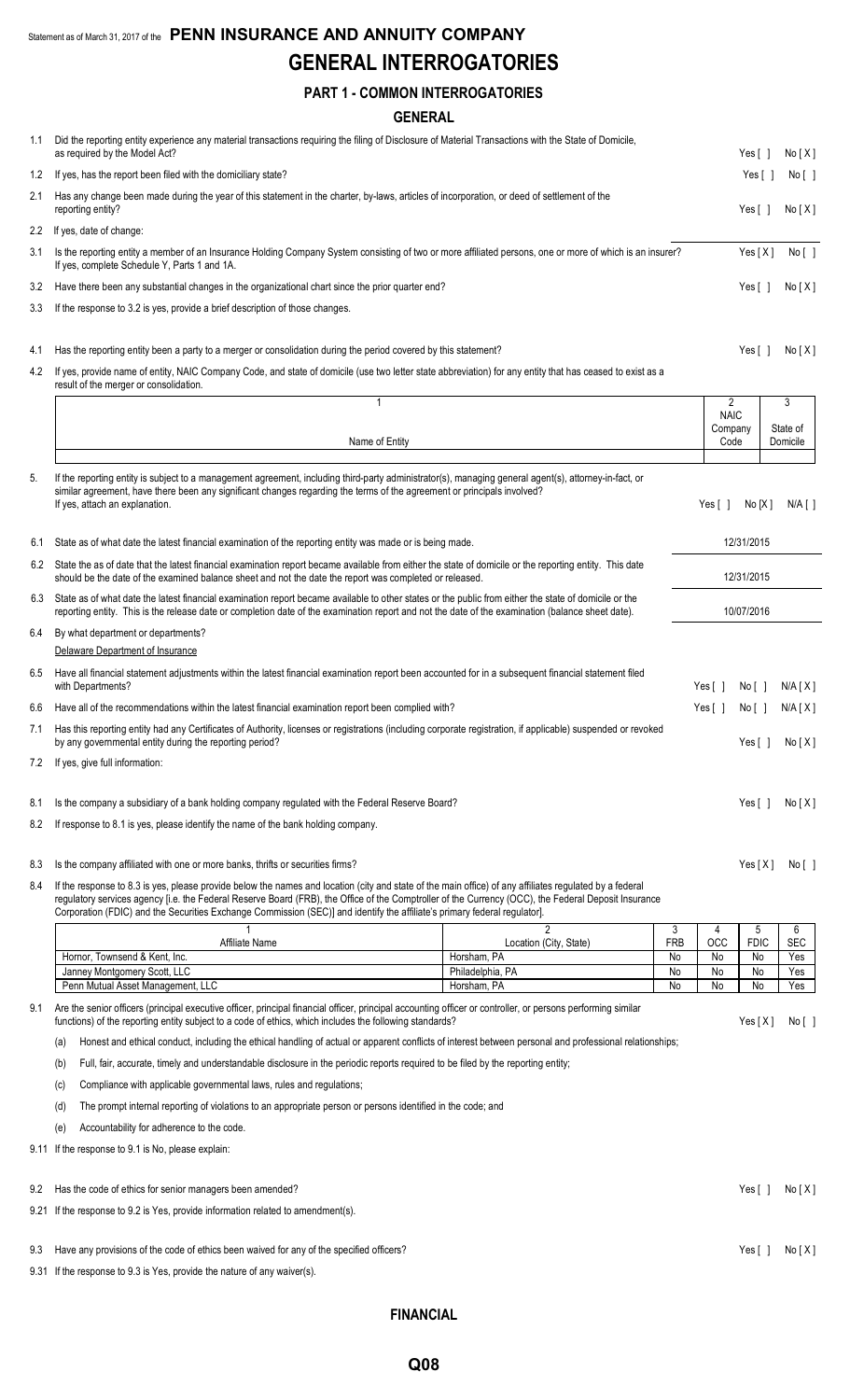# Statement as of March 31, 2017 of the **PENN INSURANCE AND ANNUITY COMPANY GENERAL INTERROGATORIES**

# **PART 1 - COMMON INTERROGATORIES**

|     |                                                    | 10.1 Does the reporting entity report any amounts due from parent, subsidiaries or affiliates on Page 2 of this statement?                                                                                                                                                                                                                                                                                                                                                                                                                                                                                                                                                                                     |                                                                                                                                                                                                                                          |                            |                               |                                                                                                      |                                     | Yes[X] No[]                                                         |                             |  |
|-----|----------------------------------------------------|----------------------------------------------------------------------------------------------------------------------------------------------------------------------------------------------------------------------------------------------------------------------------------------------------------------------------------------------------------------------------------------------------------------------------------------------------------------------------------------------------------------------------------------------------------------------------------------------------------------------------------------------------------------------------------------------------------------|------------------------------------------------------------------------------------------------------------------------------------------------------------------------------------------------------------------------------------------|----------------------------|-------------------------------|------------------------------------------------------------------------------------------------------|-------------------------------------|---------------------------------------------------------------------|-----------------------------|--|
|     |                                                    | 10.2 If yes, indicate any amounts receivable from parent included in the Page 2 amount:                                                                                                                                                                                                                                                                                                                                                                                                                                                                                                                                                                                                                        |                                                                                                                                                                                                                                          |                            |                               |                                                                                                      | \$                                  |                                                                     | 915,014                     |  |
|     |                                                    |                                                                                                                                                                                                                                                                                                                                                                                                                                                                                                                                                                                                                                                                                                                |                                                                                                                                                                                                                                          |                            | <b>INVESTMENT</b>             |                                                                                                      |                                     |                                                                     |                             |  |
|     |                                                    | 11.1 Were any of the stocks, bonds, or other assets of the reporting entity loaned, placed under option agreement, or otherwise made available for<br>use by another person? (Exclude securities under securities lending agreements.)                                                                                                                                                                                                                                                                                                                                                                                                                                                                         |                                                                                                                                                                                                                                          |                            |                               |                                                                                                      |                                     | Yes $[ ]$                                                           | No[X]                       |  |
|     |                                                    | 11.2 If yes, give full and complete information relating thereto:                                                                                                                                                                                                                                                                                                                                                                                                                                                                                                                                                                                                                                              |                                                                                                                                                                                                                                          |                            |                               |                                                                                                      |                                     |                                                                     |                             |  |
| 12. |                                                    | Amount of real estate and mortgages held in other invested assets in Schedule BA:                                                                                                                                                                                                                                                                                                                                                                                                                                                                                                                                                                                                                              |                                                                                                                                                                                                                                          |                            |                               |                                                                                                      | \$                                  |                                                                     | 0                           |  |
| 13. |                                                    | Amount of real estate and mortgages held in short-term investments:                                                                                                                                                                                                                                                                                                                                                                                                                                                                                                                                                                                                                                            |                                                                                                                                                                                                                                          |                            |                               |                                                                                                      | \$                                  |                                                                     | 0                           |  |
|     |                                                    | 14.1 Does the reporting entity have any investments in parent, subsidiaries and affiliates?                                                                                                                                                                                                                                                                                                                                                                                                                                                                                                                                                                                                                    |                                                                                                                                                                                                                                          |                            |                               |                                                                                                      |                                     | Yes[X]                                                              | No [ ]                      |  |
|     |                                                    | 14.2 If yes, please complete the following:                                                                                                                                                                                                                                                                                                                                                                                                                                                                                                                                                                                                                                                                    |                                                                                                                                                                                                                                          |                            |                               |                                                                                                      |                                     |                                                                     |                             |  |
|     | 14.21<br>14.22<br>14.23<br>14.24<br>14.25<br>14.26 | <b>Bonds</b><br><b>Preferred Stock</b><br>Common Stock<br>Short-Term Investments<br>Mortgage Loans on Real Estate<br>All Other                                                                                                                                                                                                                                                                                                                                                                                                                                                                                                                                                                                 |                                                                                                                                                                                                                                          |                            |                               | \$<br>Prior Year End Book/Adjusted<br>Carrying Value<br>0<br>0<br>91,858,351<br>0<br>0<br>20,087,800 | Current Quarter Book/Adjusted<br>\$ | $\overline{2}$<br><b>Carrying Value</b><br>99,733,665<br>60.429.373 | 0<br>0<br>0<br>$\mathbf{0}$ |  |
|     | 14.27                                              | Total Investment in Parent, Subsidiaries and Affiliates (Subtotal Lines 14.21 to 14.26)                                                                                                                                                                                                                                                                                                                                                                                                                                                                                                                                                                                                                        |                                                                                                                                                                                                                                          |                            |                               | \$<br>111,946,151                                                                                    | \$                                  | 160, 163, 038                                                       |                             |  |
|     | 14.28                                              | Total Investment in Parent included in Lines 14.21 to 14.26 above                                                                                                                                                                                                                                                                                                                                                                                                                                                                                                                                                                                                                                              |                                                                                                                                                                                                                                          |                            |                               | \$<br>0                                                                                              | \$                                  |                                                                     | 0                           |  |
|     |                                                    | 15.1 Has the reporting entity entered into any hedging transactions reported on Schedule DB?                                                                                                                                                                                                                                                                                                                                                                                                                                                                                                                                                                                                                   |                                                                                                                                                                                                                                          |                            |                               |                                                                                                      |                                     | Yes[X]                                                              | No [ ]                      |  |
|     |                                                    | 15.2 If yes, has a comprehensive description of the hedging program been made available to the domiciliary state?                                                                                                                                                                                                                                                                                                                                                                                                                                                                                                                                                                                              |                                                                                                                                                                                                                                          |                            |                               |                                                                                                      |                                     | Yes[X]                                                              | No [ ]                      |  |
|     |                                                    | If no, attach a description with this statement.                                                                                                                                                                                                                                                                                                                                                                                                                                                                                                                                                                                                                                                               |                                                                                                                                                                                                                                          |                            |                               |                                                                                                      |                                     |                                                                     |                             |  |
|     |                                                    | 16. For the reporting entity's security lending program, state the amount of the following as of current statement date:                                                                                                                                                                                                                                                                                                                                                                                                                                                                                                                                                                                       |                                                                                                                                                                                                                                          |                            |                               |                                                                                                      |                                     |                                                                     |                             |  |
|     |                                                    | 16.1 Total fair value of reinvested collateral assets reported on Schedule DL, Parts 1 and 2:                                                                                                                                                                                                                                                                                                                                                                                                                                                                                                                                                                                                                  |                                                                                                                                                                                                                                          |                            |                               |                                                                                                      | \$                                  |                                                                     | 0                           |  |
|     |                                                    | 16.2 Total book adjusted/carrying value of reinvested collateral assets reported on Schedule DL, Parts 1 and 2:                                                                                                                                                                                                                                                                                                                                                                                                                                                                                                                                                                                                |                                                                                                                                                                                                                                          |                            |                               |                                                                                                      | \$                                  |                                                                     | 0                           |  |
|     |                                                    | 16.3 Total payable for securities lending reported on the liability page:                                                                                                                                                                                                                                                                                                                                                                                                                                                                                                                                                                                                                                      |                                                                                                                                                                                                                                          |                            |                               |                                                                                                      | \$                                  |                                                                     | 0                           |  |
|     |                                                    | 17. Excluding items in Schedule E-Part 3-Special Deposits, real estate, mortgage loans and investments held physically in the reporting entity's<br>offices, vaults or safety deposit boxes, were all stocks, bonds and other securities, owned throughout the current year held pursuant to a<br>custodial agreement with a qualified bank or trust company in accordance with Section 1, III - General Examination Considerations, F. Outsourcing<br>of Critical Functions, Custodial or Safekeeping Agreements of the NAIC Financial Condition Examiners Handbook?<br>17.1 For all agreements that comply with the requirements of the NAIC Financial Condition Examiners Handbook, complete the following: |                                                                                                                                                                                                                                          |                            |                               |                                                                                                      |                                     | Yes[X]                                                              | No [ ]                      |  |
|     |                                                    |                                                                                                                                                                                                                                                                                                                                                                                                                                                                                                                                                                                                                                                                                                                |                                                                                                                                                                                                                                          |                            |                               | 2                                                                                                    |                                     |                                                                     |                             |  |
|     |                                                    |                                                                                                                                                                                                                                                                                                                                                                                                                                                                                                                                                                                                                                                                                                                | Name of Custodian(s)                                                                                                                                                                                                                     |                            |                               | <b>Custodian Address</b>                                                                             |                                     |                                                                     |                             |  |
|     |                                                    | <b>State Street Corporation</b><br>17.2 For all agreements that do not comply with the requirements of the NAIC Financial Condition Examiners Handbook, provide the name,<br>location and a complete explanation:                                                                                                                                                                                                                                                                                                                                                                                                                                                                                              |                                                                                                                                                                                                                                          |                            |                               | 2 World Financial Center 225 Liberty Street 24th Floor New York, NY 10281                            |                                     |                                                                     |                             |  |
|     |                                                    | Name(s)                                                                                                                                                                                                                                                                                                                                                                                                                                                                                                                                                                                                                                                                                                        |                                                                                                                                                                                                                                          |                            | $\overline{2}$<br>Location(s) |                                                                                                      | 3<br>Complete Explanation(s)        |                                                                     |                             |  |
|     |                                                    | 17.3 Have there been any changes, including name changes, in the custodian(s) identified in 17.1 during the current quarter?                                                                                                                                                                                                                                                                                                                                                                                                                                                                                                                                                                                   |                                                                                                                                                                                                                                          |                            |                               |                                                                                                      |                                     | Yes $\lceil$ 1                                                      | No[X]                       |  |
|     |                                                    | 17.4 If yes, give full and complete information relating thereto:                                                                                                                                                                                                                                                                                                                                                                                                                                                                                                                                                                                                                                              |                                                                                                                                                                                                                                          |                            |                               |                                                                                                      |                                     |                                                                     |                             |  |
|     |                                                    |                                                                                                                                                                                                                                                                                                                                                                                                                                                                                                                                                                                                                                                                                                                |                                                                                                                                                                                                                                          |                            | 2                             | 3                                                                                                    | 4                                   |                                                                     |                             |  |
|     |                                                    | Old Custodian                                                                                                                                                                                                                                                                                                                                                                                                                                                                                                                                                                                                                                                                                                  |                                                                                                                                                                                                                                          |                            | New Custodian                 | Date of<br>Change                                                                                    | Reason                              |                                                                     |                             |  |
|     |                                                    | 17.5 Investment management - Identify all investment advisors, investment managers, broker/dealers, including individuals that have the authority to make investment decisions on behalf<br>of the reporting entity. For assets that are managed internally by employees of the reporting entity, note as such ["that have access to the investment accounts", "handle<br>securities"].                                                                                                                                                                                                                                                                                                                        |                                                                                                                                                                                                                                          |                            |                               |                                                                                                      |                                     |                                                                     |                             |  |
|     |                                                    |                                                                                                                                                                                                                                                                                                                                                                                                                                                                                                                                                                                                                                                                                                                |                                                                                                                                                                                                                                          | Name of Firm or Individual |                               |                                                                                                      | $\overline{2}$<br>Affiliation       |                                                                     |                             |  |
|     |                                                    | Penn Mutual Asset Management, LLC                                                                                                                                                                                                                                                                                                                                                                                                                                                                                                                                                                                                                                                                              |                                                                                                                                                                                                                                          |                            |                               |                                                                                                      | Α                                   |                                                                     |                             |  |
|     |                                                    | 17.5097<br>For those firms/individuals listed in the table for Question 17.5, do any firms/individuals unaffiliated with the reporting entity (i.e., designated with a "U")<br>manage more than 10% of the reporting entity's assets?                                                                                                                                                                                                                                                                                                                                                                                                                                                                          |                                                                                                                                                                                                                                          | Yes $\lceil$ 1             | $No[$ ]                       |                                                                                                      |                                     |                                                                     |                             |  |
|     |                                                    | 17.5098                                                                                                                                                                                                                                                                                                                                                                                                                                                                                                                                                                                                                                                                                                        | For firms/individuals unaffiliated with the reporting entity (i.e., designated with a "U") listed in the table for Question 17.5, does the total assets under<br>management aggregate to more than 50% of the reporting entity's assets? |                            |                               |                                                                                                      |                                     | Yes $\lceil \; \rceil$                                              | $No[$ ]                     |  |
|     |                                                    | 17.6 For those firms or individuals listed in the table for 17.5 with an affiliation code of "A" (affiliated) or "U" (unaffiliated), provide the information for the table below.                                                                                                                                                                                                                                                                                                                                                                                                                                                                                                                              |                                                                                                                                                                                                                                          |                            |                               |                                                                                                      |                                     |                                                                     |                             |  |
|     |                                                    | <b>Central Registration Depository</b>                                                                                                                                                                                                                                                                                                                                                                                                                                                                                                                                                                                                                                                                         | $\overline{2}$                                                                                                                                                                                                                           |                            | 3                             | 4                                                                                                    |                                     | 5<br>Investment<br>Management                                       |                             |  |
|     |                                                    | Number<br>107518                                                                                                                                                                                                                                                                                                                                                                                                                                                                                                                                                                                                                                                                                               | Name of Firm or Individual<br>Penn Mutual Asset Management, LLC                                                                                                                                                                          |                            | Legal Entity Identifier (LEI) | <b>Registered With</b><br><b>SEC</b>                                                                 |                                     | Agreement (IMA) Filed<br>DS                                         |                             |  |
|     |                                                    |                                                                                                                                                                                                                                                                                                                                                                                                                                                                                                                                                                                                                                                                                                                |                                                                                                                                                                                                                                          |                            |                               |                                                                                                      |                                     |                                                                     |                             |  |

18.1 Have all the filing requirements of the Purposes and Procedures Manual of the NAIC Investment Analysis Office been followed? Yes [X] No [ ]

18.2 If no, list exceptions: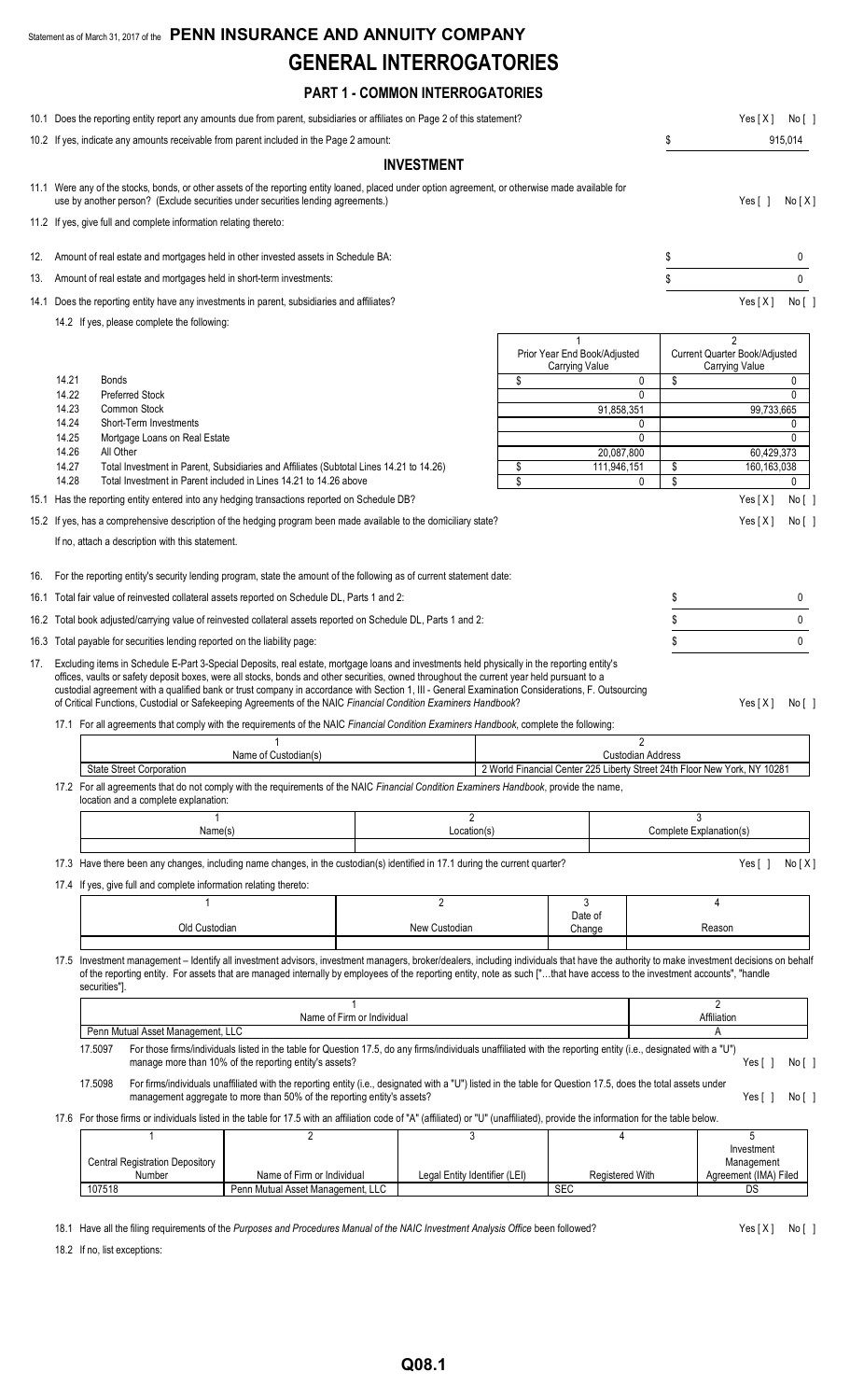# Statement as of March 31, 2017 of the PENN INSURANCE AND ANNUITY COMPANY **GENERAL INTERROGATORIES (continued)** PART 2 - LIFE & HEALTH

1. Report the statement value of mortgage loans at the end of this reporting period for the following categories:

| 1.1 | Long-term mortgages in good standing                                                     | Amount          |
|-----|------------------------------------------------------------------------------------------|-----------------|
|     | 1.11                                                                                     |                 |
|     | 1.12                                                                                     |                 |
|     | 1.13                                                                                     |                 |
|     | 1.14                                                                                     |                 |
| 1.2 | Long-term mortgages in good standing with restructured terms                             |                 |
|     |                                                                                          |                 |
| 1.3 | Long-term mortgage loans upon which interest is overdue more than three months           |                 |
|     | 1.31                                                                                     |                 |
|     | 1.32                                                                                     |                 |
|     | 1.33                                                                                     |                 |
|     | 1.34                                                                                     |                 |
| 1.4 | Long-term mortgage loans in process of foreclosure                                       |                 |
|     | 1.41                                                                                     |                 |
|     | 1.42                                                                                     |                 |
|     | 1.43                                                                                     |                 |
|     | 1.44                                                                                     |                 |
| 1.5 |                                                                                          |                 |
| 1.6 | Long-term mortgages foreclosed, properties transferred to real estate in current quarter |                 |
|     | 1.61                                                                                     |                 |
|     | 1.62                                                                                     |                 |
|     | 1.63                                                                                     |                 |
|     | 1.64                                                                                     |                 |
| 2.  | <b>Operating Percentages:</b>                                                            |                 |
|     | 2.1                                                                                      |                 |
|     | 2.2                                                                                      |                 |
|     | 2.3                                                                                      |                 |
| 3.1 |                                                                                          | Yes[ ]<br>No[X] |
| 3.2 |                                                                                          |                 |
| 3.3 |                                                                                          | Yes[ ]<br>No[X] |
| 3.4 |                                                                                          |                 |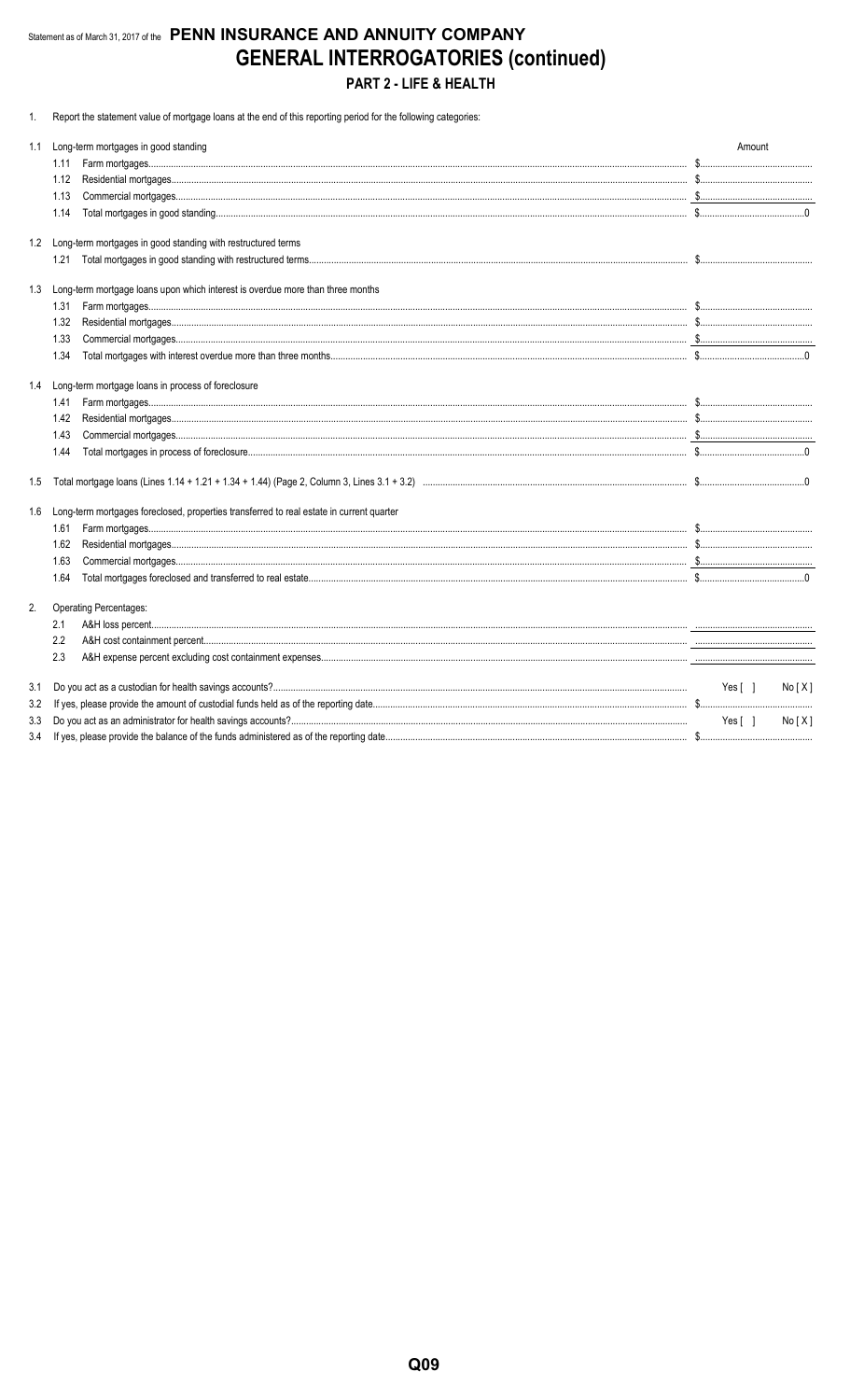# Statement as of March 31, 2017 of the **PENN INSURANCE AND ANNUITY COMPANY SCHEDULE S - CEDED REINSURANCE**

Showing All New Reinsurance Treaties - Current Year to Date

|             | <b>OUDWING AN INGWINGING ILCANGS - CUITENT LCAL TO DATE</b> |           |                   |              |                           |           |                   |                       |  |  |  |
|-------------|-------------------------------------------------------------|-----------|-------------------|--------------|---------------------------|-----------|-------------------|-----------------------|--|--|--|
|             |                                                             |           |                   |              |                           |           |                   |                       |  |  |  |
|             |                                                             |           |                   |              |                           |           |                   |                       |  |  |  |
| <b>NAIC</b> |                                                             |           |                   |              | Tvpe of                   |           | Certified         | <b>Effective Date</b> |  |  |  |
| Company     |                                                             | Effective |                   |              | Domiciliary   Reinsurance | Type of   | Reinsurer Rating  | of Certified          |  |  |  |
| Code        | <b>ID Number</b>                                            | Date      | Name of Reinsurer | Jurisdiction | Ceded                     | Reinsurer | $(1$ through $6)$ | Reinsuer Rating       |  |  |  |

# **NONE**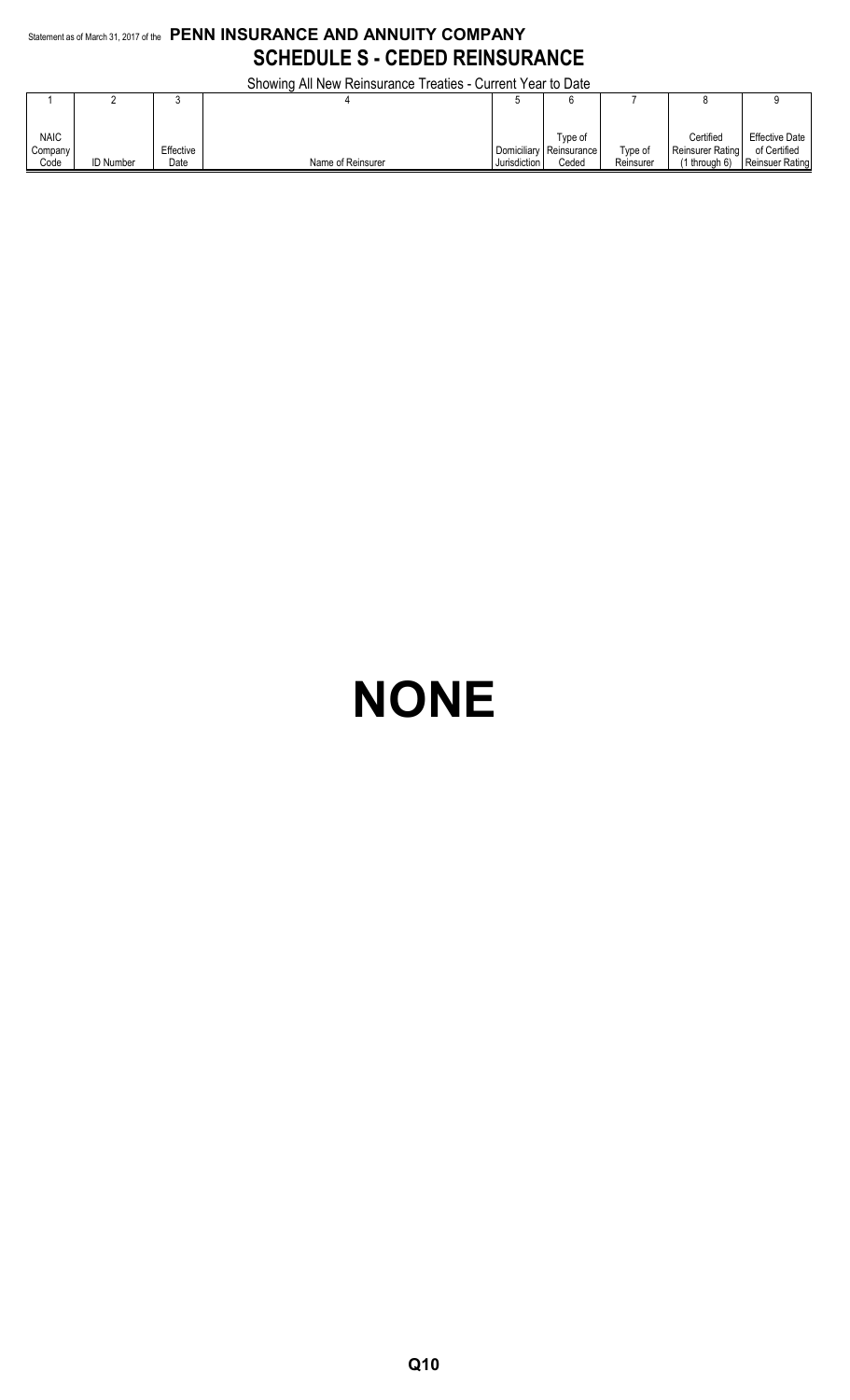Current Year to Date - Allocated by States and Territories

|            |                                                                                                                               |                                       |                                         |                                                                                                                                                                                                                                                                                                                                   | Direct Business Only    |                |                                |              |
|------------|-------------------------------------------------------------------------------------------------------------------------------|---------------------------------------|-----------------------------------------|-----------------------------------------------------------------------------------------------------------------------------------------------------------------------------------------------------------------------------------------------------------------------------------------------------------------------------------|-------------------------|----------------|--------------------------------|--------------|
|            |                                                                                                                               |                                       | Life Contracts                          |                                                                                                                                                                                                                                                                                                                                   | 4                       | 5              | 6                              |              |
|            |                                                                                                                               |                                       | 2                                       | 3                                                                                                                                                                                                                                                                                                                                 |                         |                |                                |              |
|            |                                                                                                                               |                                       |                                         |                                                                                                                                                                                                                                                                                                                                   | A&H Insurance           |                |                                |              |
|            |                                                                                                                               |                                       |                                         |                                                                                                                                                                                                                                                                                                                                   | Premiums.               |                |                                |              |
|            |                                                                                                                               |                                       |                                         |                                                                                                                                                                                                                                                                                                                                   | <b>Including Policy</b> |                |                                |              |
|            |                                                                                                                               | Active                                | Life Insurance                          | Annuity                                                                                                                                                                                                                                                                                                                           | Membership and          | Other          | <b>Total Columns 2</b>         | Deposit-Type |
|            | States, Etc.                                                                                                                  | <b>Status</b>                         | Premiums                                | Considerations                                                                                                                                                                                                                                                                                                                    | Other Fees              | Considerations | through 5                      | Contracts    |
| 1.         | <b>AI</b><br>Alabama                                                                                                          |                                       | 344,810                                 | 75.574                                                                                                                                                                                                                                                                                                                            |                         |                | .420.384<br>.                  |              |
| 2.         |                                                                                                                               | . 1.                                  | 141.618                                 |                                                                                                                                                                                                                                                                                                                                   |                         |                | 141.618                        |              |
| 3.         |                                                                                                                               | . 1.                                  | $\ldots$ 1,865,557                      | 33,600                                                                                                                                                                                                                                                                                                                            |                         |                | 1.899.157                      |              |
| 4.         |                                                                                                                               | .                                     | $\ldots$ 231,602                        | $\ldots$ 258.845                                                                                                                                                                                                                                                                                                                  |                         |                | 490,447                        |              |
| 5.<br>6.   |                                                                                                                               | .<br>.                                | 7,298,098<br>.<br>542,533               | 810,687<br>76,328                                                                                                                                                                                                                                                                                                                 |                         |                | 8,108,785<br>618,861           |              |
| 7.         |                                                                                                                               | L                                     | .2,183,390                              | 327,681                                                                                                                                                                                                                                                                                                                           |                         |                | $\ldots$ 2,511,071             |              |
| 8.         | Delaware                                                                                                                      | L                                     | 1,245,394                               | 1.804.600                                                                                                                                                                                                                                                                                                                         |                         |                | 3,049,994                      |              |
| 9.         |                                                                                                                               | . L                                   | 115,049                                 |                                                                                                                                                                                                                                                                                                                                   |                         |                | 115,049                        |              |
| 10.        |                                                                                                                               | L                                     | .5,529,547<br>.                         | 2.369.672                                                                                                                                                                                                                                                                                                                         |                         |                | 7,899,219                      |              |
| 11.        |                                                                                                                               | . L                                   | 750,505                                 |                                                                                                                                                                                                                                                                                                                                   |                         |                | 750,505                        |              |
| 12.        |                                                                                                                               | . L                                   | .201,283<br>.                           |                                                                                                                                                                                                                                                                                                                                   |                         |                | .201,283                       |              |
| 13.        | Idaho.                                                                                                                        |                                       | 106,669<br>.                            |                                                                                                                                                                                                                                                                                                                                   |                         |                | 106,669                        |              |
| 14.        |                                                                                                                               | .                                     | $\ldots$ 7,281,063<br>563,974           | 496.525<br>59.817                                                                                                                                                                                                                                                                                                                 |                         |                | 7,777,588<br>623,791           |              |
| 15.<br>16. |                                                                                                                               | . L                                   | .412,034                                |                                                                                                                                                                                                                                                                                                                                   |                         |                | .412,034                       |              |
| 17.        |                                                                                                                               |                                       | 1,017,463                               | .895.911                                                                                                                                                                                                                                                                                                                          |                         |                | 1,913,374                      |              |
| 18.        |                                                                                                                               | . L                                   | 1,172,958                               |                                                                                                                                                                                                                                                                                                                                   |                         |                | 1.172.958                      |              |
| 19.        |                                                                                                                               | . L.,                                 | 554,379                                 | 298,719                                                                                                                                                                                                                                                                                                                           |                         |                | 853,098                        |              |
| 20.        |                                                                                                                               |                                       | 82,808                                  | 123,237                                                                                                                                                                                                                                                                                                                           |                         |                | 206,045                        |              |
| 21.        |                                                                                                                               | .                                     | 719,903<br>.                            |                                                                                                                                                                                                                                                                                                                                   |                         |                | 719,903                        |              |
| 22.        |                                                                                                                               | . L                                   | 986,169<br>.                            | 471.840                                                                                                                                                                                                                                                                                                                           |                         |                | 1,458,009                      |              |
| 23.        |                                                                                                                               | . L                                   | $\ldots$ 6,084,713                      | 327,662                                                                                                                                                                                                                                                                                                                           |                         |                | $\ldots$ 6,412,375             |              |
| 24.        |                                                                                                                               | .                                     | 4,894,786                               |                                                                                                                                                                                                                                                                                                                                   |                         |                | 4,894,786                      |              |
| 25.<br>26. |                                                                                                                               | L                                     | .857,098                                |                                                                                                                                                                                                                                                                                                                                   |                         |                | .857,098                       |              |
| 27.        |                                                                                                                               | . L                                   | 145.678                                 |                                                                                                                                                                                                                                                                                                                                   |                         |                | 145,678                        |              |
| 28.        |                                                                                                                               | . L.,                                 | 108,847                                 |                                                                                                                                                                                                                                                                                                                                   |                         |                | 108,847                        |              |
| 29.        |                                                                                                                               | . L                                   | 523,441                                 | 36,565                                                                                                                                                                                                                                                                                                                            |                         |                | 560,006                        |              |
| 30.        |                                                                                                                               | N                                     | 26,026                                  |                                                                                                                                                                                                                                                                                                                                   |                         |                | .26,026<br>.                   | .            |
| 31.        |                                                                                                                               | .                                     | 3,498,296                               | 635.815                                                                                                                                                                                                                                                                                                                           |                         |                | $\ldots$ 6,134,111             |              |
| 32.        |                                                                                                                               | . L                                   | 72,469                                  |                                                                                                                                                                                                                                                                                                                                   |                         |                | 72,469                         |              |
| 33.        |                                                                                                                               | N.                                    | .1,809,097                              |                                                                                                                                                                                                                                                                                                                                   |                         |                | 1,809,097                      |              |
| 34.        |                                                                                                                               | L                                     | 1,453,686                               | 413.388                                                                                                                                                                                                                                                                                                                           |                         |                | 1,867,074                      |              |
| 35.        |                                                                                                                               | L                                     | .47,901                                 |                                                                                                                                                                                                                                                                                                                                   |                         |                | 47,901                         |              |
| 36.        | .0K                                                                                                                           | . L<br>. L                            | 1,211,064                               | 395,809<br>66,852                                                                                                                                                                                                                                                                                                                 |                         |                | 1.606.873<br>.611,928          |              |
| 37.<br>38. |                                                                                                                               | .                                     | .545,076<br>518.022<br>.                |                                                                                                                                                                                                                                                                                                                                   |                         |                | 518.022<br>.                   |              |
| 39.        |                                                                                                                               | .                                     | 8,152,919<br>.                          | $\ldots$ 2,675,419                                                                                                                                                                                                                                                                                                                |                         |                | $\ldots$ 10,828,338            |              |
| 40.        | Rhode Island                                                                                                                  | . L                                   | 98,322                                  |                                                                                                                                                                                                                                                                                                                                   |                         |                | 98,322                         |              |
| 41.        |                                                                                                                               | L                                     | .263,116                                |                                                                                                                                                                                                                                                                                                                                   |                         |                | .263,116                       |              |
| 42.        |                                                                                                                               | . L                                   | 6.090.705<br>.                          |                                                                                                                                                                                                                                                                                                                                   |                         |                | $\ldots$ 6,090,705             |              |
| 43.        | Tennessee                                                                                                                     | . L                                   | .229,117                                | .552,809                                                                                                                                                                                                                                                                                                                          |                         |                | 781,926                        |              |
| 44.        |                                                                                                                               | .                                     | .5,899,738                              | 100,906                                                                                                                                                                                                                                                                                                                           |                         |                | 6,000,644                      |              |
| 45.        |                                                                                                                               |                                       | .2,792,666<br>.                         | 772,896                                                                                                                                                                                                                                                                                                                           |                         |                | 3,565,562                      |              |
| 46.        |                                                                                                                               |                                       |                                         |                                                                                                                                                                                                                                                                                                                                   |                         |                | .69,293<br>.                   |              |
| 47.        |                                                                                                                               |                                       | 1,100,397                               | 25.000<br>80,000                                                                                                                                                                                                                                                                                                                  |                         |                | 1,125,397                      |              |
| 48.<br>49. |                                                                                                                               | L                                     | 1,543,260<br>15,647                     | 147,346                                                                                                                                                                                                                                                                                                                           |                         |                | 1,623,260<br>162,993           |              |
| 50.        |                                                                                                                               |                                       | 1,375,545                               |                                                                                                                                                                                                                                                                                                                                   |                         |                | 1,375,545                      |              |
| 51.        |                                                                                                                               | L                                     | 772,096                                 |                                                                                                                                                                                                                                                                                                                                   |                         |                | 772,096                        |              |
| 52.        |                                                                                                                               |                                       |                                         |                                                                                                                                                                                                                                                                                                                                   |                         |                |                                |              |
| 53.        | Guam                                                                                                                          | N                                     |                                         |                                                                                                                                                                                                                                                                                                                                   |                         |                |                                |              |
| 54.        |                                                                                                                               |                                       |                                         |                                                                                                                                                                                                                                                                                                                                   |                         |                |                                |              |
| 55.        |                                                                                                                               | N                                     |                                         |                                                                                                                                                                                                                                                                                                                                   |                         |                |                                |              |
| 56.        |                                                                                                                               | N                                     |                                         |                                                                                                                                                                                                                                                                                                                                   |                         |                |                                |              |
| 57.        |                                                                                                                               | N<br>$$ XXX                           | $\ldots$ 8,681                          | $\begin{bmatrix} 0 & 0 & 0 \\ 0 & 0 & 0 \\ 0 & 0 & 0 \\ 0 & 0 & 0 \\ 0 & 0 & 0 \\ 0 & 0 & 0 \\ 0 & 0 & 0 \\ 0 & 0 & 0 \\ 0 & 0 & 0 \\ 0 & 0 & 0 \\ 0 & 0 & 0 \\ 0 & 0 & 0 \\ 0 & 0 & 0 \\ 0 & 0 & 0 & 0 \\ 0 & 0 & 0 & 0 \\ 0 & 0 & 0 & 0 & 0 \\ 0 & 0 & 0 & 0 & 0 \\ 0 & 0 & 0 & 0 & 0 \\ 0 & 0 & 0 & 0 & 0 & 0 \\ 0 & 0 & 0 & $ |                         |                | $\ldots$ 8,681                 |              |
| 58.<br>59. |                                                                                                                               |                                       | 35,548,439                              | 14,333,503                                                                                                                                                                                                                                                                                                                        |                         |                | .99.881.942<br>.               |              |
| 90.        | Reporting entity contributions for employee benefit plans                                                                     | $$ $XXX$                              |                                         |                                                                                                                                                                                                                                                                                                                                   |                         |                |                                |              |
| 91.        | Dividends or refunds applied to purchase paid-up                                                                              |                                       |                                         |                                                                                                                                                                                                                                                                                                                                   |                         |                |                                |              |
|            |                                                                                                                               | $$ $XXX$                              |                                         |                                                                                                                                                                                                                                                                                                                                   |                         |                |                                |              |
| 92.        | Dividends or refunds applied to shorten endowment or                                                                          |                                       |                                         |                                                                                                                                                                                                                                                                                                                                   |                         |                |                                |              |
|            |                                                                                                                               | $\ldots$ XXX                          |                                         |                                                                                                                                                                                                                                                                                                                                   |                         |                |                                |              |
| 93.        | Premium or annuity considerations waived under disability                                                                     |                                       |                                         |                                                                                                                                                                                                                                                                                                                                   |                         |                |                                |              |
|            |                                                                                                                               | $$ XXX                                | 130,936                                 |                                                                                                                                                                                                                                                                                                                                   |                         |                | 130,936                        |              |
| 94.        |                                                                                                                               | $$ $XXX$                              | 534,063                                 | 0                                                                                                                                                                                                                                                                                                                                 |                         |                | .534,063                       |              |
| 95.        |                                                                                                                               | $$ $XXX$                              |                                         | $\frac{1}{2}$ 14,333,503                                                                                                                                                                                                                                                                                                          |                         |                | 100,546,941                    |              |
| 96.<br>97. |                                                                                                                               | $$ XXX                                | 30,897,055<br>$\frac{1}{2}$ 167,110,493 | $\frac{1}{1}$ 14,333,503                                                                                                                                                                                                                                                                                                          | <br>0                   |                | 80,897,055<br>.<br>181,443,996 |              |
| 98.        |                                                                                                                               | $$ XXX                                | 17,551,501                              |                                                                                                                                                                                                                                                                                                                                   |                         |                | 17,551,501<br>.                |              |
| 99.        |                                                                                                                               | $$ $XXX$                              | 149,558,992                             | $\frac{1}{14,333,503}$                                                                                                                                                                                                                                                                                                            |                         |                | 163.892.495                    |              |
|            |                                                                                                                               |                                       | <b>DETAILS OF WRITE-INS</b>             |                                                                                                                                                                                                                                                                                                                                   |                         |                |                                |              |
|            |                                                                                                                               | $$ XXX                                | $\ldots$ 8.681                          |                                                                                                                                                                                                                                                                                                                                   |                         |                | 8.681                          |              |
| 58002.     |                                                                                                                               | $$ XXX                                |                                         |                                                                                                                                                                                                                                                                                                                                   |                         |                |                                |              |
| 58003.     |                                                                                                                               | XXX                                   |                                         |                                                                                                                                                                                                                                                                                                                                   |                         |                |                                |              |
|            | 58998. Summary of remaining write-ins for line 58 from overflow page                                                          | $$ XXX                                |                                         | 0                                                                                                                                                                                                                                                                                                                                 |                         |                |                                |              |
|            | 58999. Total (Lines 58001 thru 58003 plus 58998) (Line 58 above)                                                              | $$ XXX                                | $\ldots$ 8,681                          | 0                                                                                                                                                                                                                                                                                                                                 |                         |                | 8.681                          |              |
| 9401.      |                                                                                                                               | $\ldots$ XXX                          | $\overline{\ldots}$ 534,063             |                                                                                                                                                                                                                                                                                                                                   |                         |                | 534.063                        |              |
| 9402.      |                                                                                                                               | $\ldots$ XXX                          |                                         |                                                                                                                                                                                                                                                                                                                                   |                         |                |                                |              |
| 9403.      |                                                                                                                               | $$ XXX.                               |                                         |                                                                                                                                                                                                                                                                                                                                   |                         |                |                                |              |
| 9498.      | Summary of remaining write-ins for line 94 from overflow page<br>9499. Total (Lines 9401 thru 9403 plus 9498) (Line 94 above) | $\ldots$ XXX<br>$\ldots$ XXX $\ldots$ | 534,063                                 |                                                                                                                                                                                                                                                                                                                                   |                         |                | 534,063                        |              |
|            |                                                                                                                               |                                       |                                         |                                                                                                                                                                                                                                                                                                                                   |                         |                |                                |              |

(L) - Licensed or Chartered - Licensed Insurance Carrier or Domicilied RRG; (R) - Registered - Non-domiciled RRGs; (Q) - Qualified - Qualified or Accredited Reinsurer;<br>(E) - Eligible - Reporting Entities eligible or approv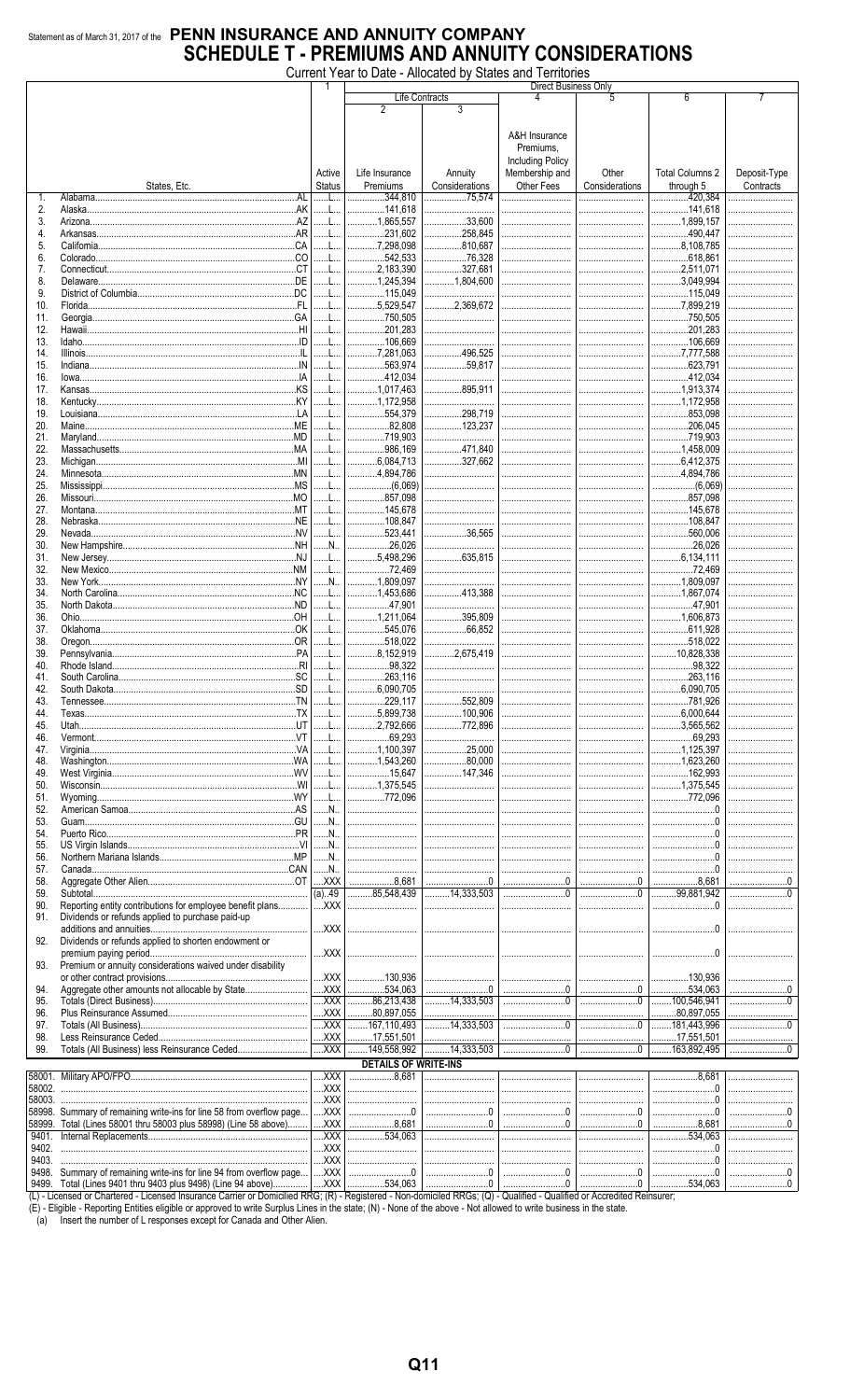# **SCHEDULE Y – INFORMATION CONCERNING ACTIVITIES OF INSURER MEMBERS OF A HOLDING COMPANY GROUP**

PART 1 – ORGANIZATIONAL CHART

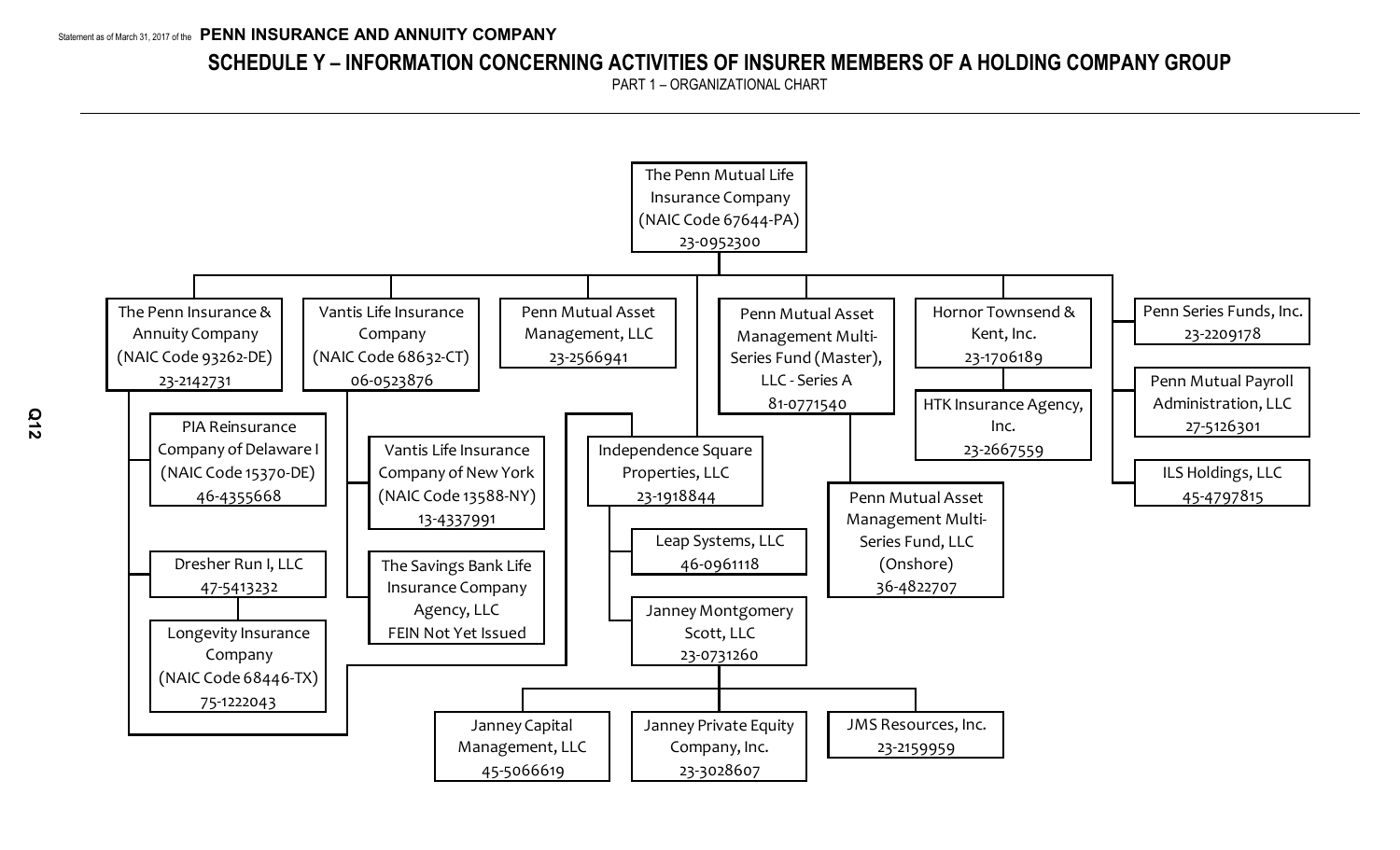# **SCHEDULE Y**

PART 1A - DETAIL OF INSURANCE HOLDING COMPANY SYSTEM

|                     | Group<br>Code  | Group<br>Name                                                            | <b>NAIC</b><br>Company<br>Code | ID<br>Number | Federal<br><b>RSSD</b> | <b>CIK</b> | Name of<br>Securities<br>Exchange<br>if Publicly<br>Traded<br>$(U.S.$ or<br>International) | Names of<br>Parent. Subsidiaries<br>or Affiliates                          | Domiciliary<br>Location | Relationship<br>to Reporting<br>Entity | 11<br>Directly Controlled by<br>(Name of Entity/Person)                    | 12<br>Type of<br>Control<br>(Ownership)<br>Board,<br>Management.<br>Attorney-in-Fact.<br>Influence. Other) | 13<br>If Control i<br>Ownership<br>Provide<br>Percentage | Ultimate Controlling<br>Entity(ies)/Person(s) | 15<br>Is an<br><b>SCA</b><br>Filing<br>Required?<br>(Y/N) |  |
|---------------------|----------------|--------------------------------------------------------------------------|--------------------------------|--------------|------------------------|------------|--------------------------------------------------------------------------------------------|----------------------------------------------------------------------------|-------------------------|----------------------------------------|----------------------------------------------------------------------------|------------------------------------------------------------------------------------------------------------|----------------------------------------------------------|-----------------------------------------------|-----------------------------------------------------------|--|
|                     | <b>Members</b> |                                                                          |                                |              |                        |            |                                                                                            |                                                                            |                         |                                        |                                                                            |                                                                                                            |                                                          |                                               |                                                           |  |
|                     | 850.           | The Penn Mutual Life<br><b>Insurance Company</b><br>The Penn Mutual Life | 67644.                         | 23-0952300.  |                        |            |                                                                                            | The Penn Mutual Life Insurance Company.                                    | PA                      | UDP.                                   |                                                                            |                                                                                                            |                                                          |                                               | N                                                         |  |
|                     | 850.           | <b>Insurance Company</b>                                                 | 93262.                         | 23-2142731   |                        |            |                                                                                            | The Penn Insurance and Annuity Company                                     | DE.                     |                                        | The Penn Mutual Life Insurance Company.                                    | Ownership.                                                                                                 | 100.000                                                  | The Penn Mutual Life Insurance Company        | Y                                                         |  |
|                     | 850.           | The Penn Mutual Life<br><b>Insurance Company</b><br>The Penn Mutual Life | 15370                          | 46-4355668.  |                        |            |                                                                                            | PIA Reinsurance Company of Delaware I.                                     | DE.                     |                                        | The Penn Insurance and Annuity Company                                     | Ownership.                                                                                                 | 100.000                                                  | The Penn Mutual Life Insurance Company.       | Y                                                         |  |
|                     | 850.           | <b>Insurance Company</b>                                                 |                                | 23-1706189.  |                        | .77131     |                                                                                            | Hornor Townsend & Kent. Inc.                                               | PA                      | NIA                                    |                                                                            | Ownership.                                                                                                 | .100.000                                                 | The Penn Mutual Life Insurance Company        | $\mathsf{Y}$                                              |  |
|                     | 850.           | The Penn Mutual Life<br><b>Insurance Company</b>                         |                                | 23-2667559.  |                        |            |                                                                                            | HTK Insurance Agency, Inc                                                  | DE.                     | DS.                                    | The Penn Mutual Life Insurance Company.<br>Hornor Townsend & Kent. Inc.    | Ownership.                                                                                                 | .100.000                                                 | The Penn Mutual Life Insurance Company        | .N                                                        |  |
|                     | 850.           | The Penn Mutual Life<br><b>Insurance Company</b>                         |                                | 23-1918844.  |                        |            |                                                                                            | Independence Square Properties, LLC.                                       | PA                      | NIA                                    | The Penn Mutual Life Insurance Company.                                    | Ownership.                                                                                                 | .95.780                                                  | The Penn Mutual Life Insurance Company.       | N                                                         |  |
| $\frac{5}{10}$ 850. |                | The Penn Mutual Life<br><b>Insurance Company</b>                         |                                | 23-2566941   |                        |            |                                                                                            | Penn Mutual Asset Management, LLC.                                         | PA.                     | NIA                                    | The Penn Mutual Life Insurance Company.                                    | Ownership.                                                                                                 | .100.000                                                 | The Penn Mutual Life Insurance Company        | .N                                                        |  |
|                     | 850.           | The Penn Mutual Life<br><b>Insurance Company</b>                         |                                | 23-2209178.  |                        |            |                                                                                            | Penn Series Fund, Inc.                                                     | PA                      | NIA                                    | The Penn Mutual Life Insurance Company.                                    | Ownership.                                                                                                 | .100.000                                                 | The Penn Mutual Life Insurance Company        | .N                                                        |  |
|                     | 0850           | The Penn Mutual Life<br>Insurance Company                                |                                | 27-5126301.  |                        |            |                                                                                            | Penn Mutual Payroll Administration, LLC.                                   | PA.                     | NIA                                    | The Penn Mutual Life Insurance Company                                     | Ownership.                                                                                                 | 100.000                                                  | The Penn Mutual Life Insurance Company.       | .N                                                        |  |
|                     | 0850           | The Penn Mutual Life<br><b>Insurance Company</b>                         |                                | 45-4797815.  |                        |            |                                                                                            | ILS Holdings, LLC                                                          | PA.                     | NIA                                    | The Penn Mutual Life Insurance Company.                                    | Ownership.                                                                                                 | .100.000                                                 | The Penn Mutual Life Insurance Company        | $N_{\cdot}$                                               |  |
|                     | 0850           | The Penn Mutual Life<br>Insurance Company                                |                                | 23-0731260.  |                        | .200401    |                                                                                            | Janney Montgomery Scott, LLC.                                              | PA.                     | DS.                                    | Independence Square Properties, LLC.                                       | Ownership.                                                                                                 | .100.000                                                 | The Penn Mutual Life Insurance Company        | N                                                         |  |
|                     | 0850           | The Penn Mutual Life<br><b>Insurance Company</b>                         |                                | 46-0961118.  |                        |            |                                                                                            | Leap Systems, LLC                                                          | PA.                     | DS                                     | ndependence Square Properties, LLC.                                        | Ownership.                                                                                                 | 100.000                                                  | The Penn Mutual Life Insurance Company.       | .N                                                        |  |
|                     | 0850           | The Penn Mutual Life<br>Insurance Company                                |                                | 45-5066619.  |                        |            |                                                                                            | Janney Capital Management, LLC.                                            | PA.                     | DS.                                    | Janney Montgomery Scott, LLC.                                              | Ownership.                                                                                                 | .100.000                                                 | The Penn Mutual Life Insurance Company        | $N_{\cdot}$                                               |  |
|                     | 0850           | The Penn Mutual Life<br>Insurance Company                                |                                | 23-2159959.  |                        |            |                                                                                            | JMS Resources, Inc                                                         | PA.                     | DS                                     | Janney Montgomery Scott, LLC.                                              | Ownership.                                                                                                 | .100.000                                                 | The Penn Mutual Life Insurance Company.       | $N_{\cdot}$                                               |  |
|                     | 0850           | The Penn Mutual Life<br>Insurance Company                                |                                | 23-3028607.  |                        |            |                                                                                            | Janney Private Equity Company, Inc                                         | DE.                     | DS                                     | <b>JMS Resources, Inc.</b>                                                 | Ownership.                                                                                                 | 100.000                                                  | The Penn Mutual Life Insurance Company.       | N                                                         |  |
|                     | 0850           | The Penn Mutual Life<br><b>Insurance Company</b>                         |                                | 47-5413232.  |                        |            |                                                                                            | Dresher Run I. LLC.                                                        | DE.                     | NIA                                    | The Penn Insurance and Annuity Company                                     | Ownership.                                                                                                 | .100.000                                                 | The Penn Mutual Life Insurance Company        | .N                                                        |  |
|                     | 0850           | The Penn Mutual Life<br>Insurance Company                                | 68446.                         | 75-1222043.  |                        |            |                                                                                            | Longevity Insurance Company                                                | $TX_{\cdots}$           |                                        | Dresher Run I. LLC.                                                        | Ownership.                                                                                                 | .100.000                                                 | The Penn Mutual Life Insurance Company        | .N                                                        |  |
|                     | 0850           | The Penn Mutual Life<br>Insurance Company                                |                                | 81-0771540.  |                        |            |                                                                                            | Penn Mutual Asset Management Multi-Series<br>Fund (Master), LLC - Series A | PA.                     | OTH                                    | The Penn Mutual Life Insurance Company                                     | Influence.                                                                                                 |                                                          | The Penn Mutual Life Insurance Company.       | .N.                                                       |  |
|                     |                | The Penn Mutual Life<br>0850 Insurance Company                           |                                | 36-4822707.  |                        |            |                                                                                            | Penn Mutual Asset Management Multi-Series<br>Fund LLC (onshore)            | PA.                     | OTH                                    | Penn Mutual Asset Management Multi-Series<br>Fund (Master), LLC - Series A | Influence.                                                                                                 |                                                          | The Penn Mutual Life Insurance Company        |                                                           |  |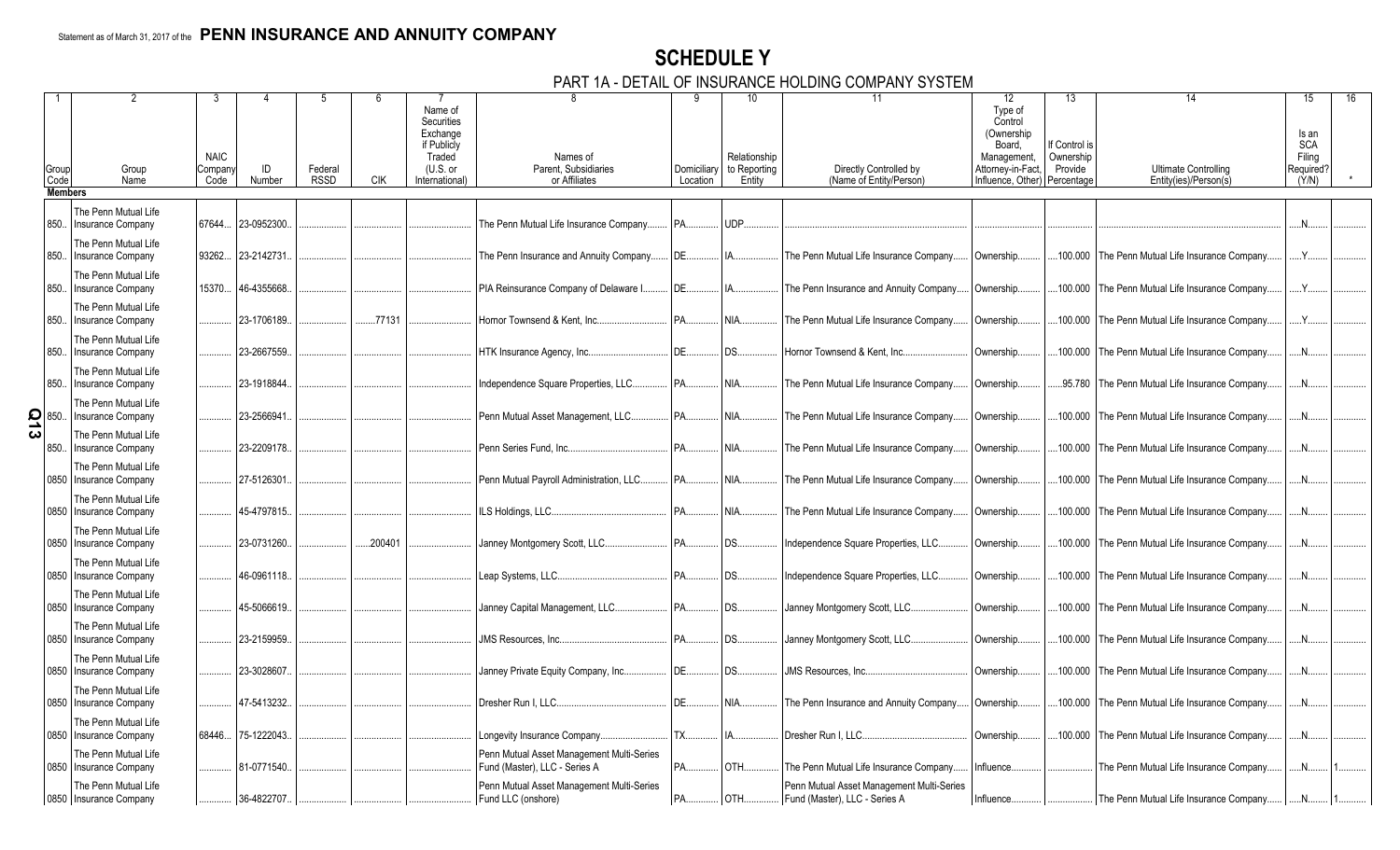# **SCHEDULE Y**

# PART 1A - DETAIL OF INSURANCE HOLDING COMPANY SYSTEM

|       |                        |             |                  |             |                |                                           |             |              |                                        |                                | ا ت           |                                                |            | 16. |
|-------|------------------------|-------------|------------------|-------------|----------------|-------------------------------------------|-------------|--------------|----------------------------------------|--------------------------------|---------------|------------------------------------------------|------------|-----|
|       |                        |             |                  |             | Name of        |                                           |             |              |                                        | Type of                        |               |                                                |            |     |
|       |                        |             |                  |             | Securities     |                                           |             |              |                                        | Control                        |               |                                                |            |     |
|       |                        |             |                  |             | Exchange       |                                           |             |              |                                        | (Ownership                     |               |                                                | Is an      |     |
|       |                        |             |                  |             | if Publicly    |                                           |             |              |                                        | Board,                         | If Control is |                                                | <b>SCA</b> |     |
|       |                        | <b>NAIC</b> |                  |             | Traded         | Names of                                  |             | Relationship |                                        | Management,                    | Ownership     |                                                | Filing     |     |
| Group | Group                  | Company     |                  | Federal     | (U.S. or       | Parent, Subsidiaries                      | Domiciliary | to Reporting | Directly Controlled by                 | Attorney-in-Fact, Provide      |               | <b>Ultimate Controlling</b>                    | Required?  |     |
| Code  | Name                   | Code        | Number           | <b>RSSD</b> | International) | or Affiliates                             | Location    | Entity       | (Name of Entity/Person)                | Influence, Other)   Percentage |               | Entity(ies)/Person(s)                          | (Y/N)      |     |
|       | The Penn Mutual Life   |             |                  |             |                |                                           |             |              |                                        |                                |               |                                                |            |     |
|       | 0850 Insurance Company |             | 68632 06-0523876 |             |                | Vantis Life Insurance Company.            |             |              | The Penn Mutual Life Insurance Company | Ownership                      |               | 100.000 The Penn Mutual Life Insurance Company |            |     |
|       |                        |             |                  |             |                |                                           |             |              |                                        |                                |               |                                                |            |     |
|       | The Penn Mutual Life   |             |                  |             |                |                                           |             |              |                                        |                                |               |                                                |            |     |
|       | 0850 Insurance Company | 13588       | . 13-4337991.    |             |                | Vantis Life Insurance Company of New York |             |              | Vantis Life Insurance Company.         | Ownership                      |               | 100.000 The Penn Mutual Life Insurance Company |            |     |
|       | The Penn Mutual Life   |             |                  |             |                | The Savings Bank Life Insurance Company   |             |              |                                        |                                |               |                                                |            |     |
|       | 0850 Insurance Company |             |                  |             |                | Agency, LLC                               |             |              | Vantis Life Insurance Company.         | Ownership.                     |               | 100.000 The Penn Mutual Life Insurance Company |            |     |
|       |                        |             |                  |             |                |                                           |             |              |                                        |                                |               |                                                |            |     |

# **Aster**<br>11 **Lentity over which The I**

1 Entity over which The Penn Mutual Life Insurance Company has significant influence, but no ownership.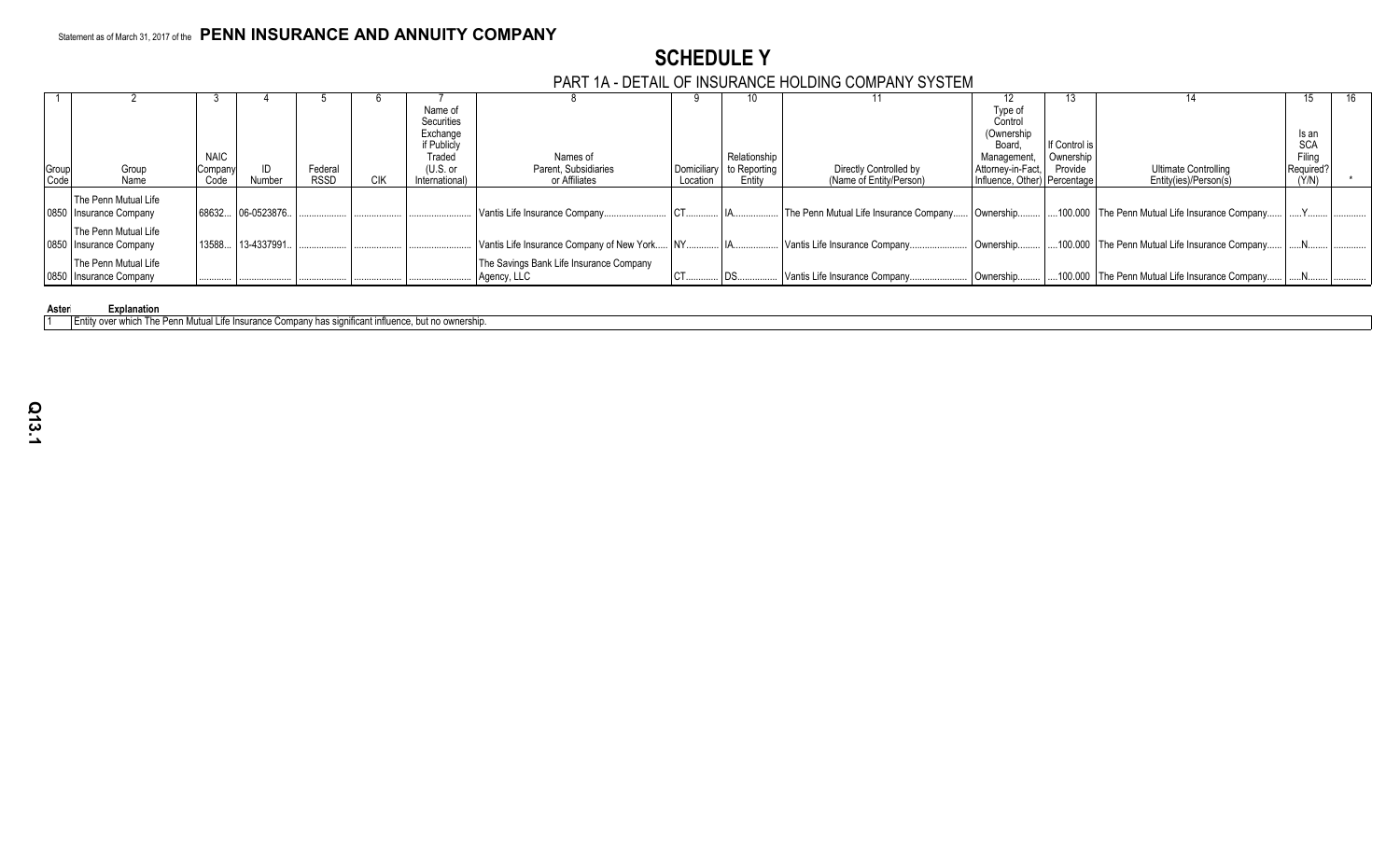# Statement as of March 31, 2017 of the **PENN INSURANCE AND ANNUITY COMPANY SUPPLEMENTAL EXHIBITS AND SCHEDULES INTERROGATORIES**

The following supplemental reports are required to be filed as part of your statement filing. However, in the event that your company does not transact the type of business for which the special report must be filed, your response of NO to the specific interrogatory will be accepted in lieu of filing a "NONE" report and a bar code will be printed below. If the supplement is required of your company but is not being filed for whatever reason, enter SEE EXPLANATION and provide an explanation following the interrogatory questions.

|    |                                                                                                                                                                                                                    | Response |
|----|--------------------------------------------------------------------------------------------------------------------------------------------------------------------------------------------------------------------|----------|
|    | Will the Trusteed Surplus Statement be filed with the state of domicile and the NAIC with this statement?                                                                                                          | NO.      |
| 2. | Will the Medicare Part D Coverage Supplement be filed with the state of domicile and the NAIC with this statement?                                                                                                 | NO.      |
| 3. | Will the Reasonableness of Assumptions Certification required by Actuarial Guideline XXXV be filed with the state of domicile and electronically<br>with the NAIC?                                                 | NO.      |
| 4. | Will the Reasonableness and Consistency of Assumptions Certification required by Actuarial Guideline XXXV be filed with the state of domicile<br>and electronically with the NAIC?                                 | NO.      |
| 5. | Will the Reasonableness of Assumptions Certification for Implied Guaranteed Rate Method required by Actuarial Guideline XXXVI be filed with<br>the state of domicile and electronically with the NAIC?             | NO.      |
| 6. | Will the Reasonableness and Consistency of Assumptions Certification required by Actuarial Guideline XXXVI (Updated Average Market Value)<br>be filed with the state of domicile and electronically with the NAIC? | YES      |
|    | Will the Reasonableness and Consistency of Assumptions Certification required by Actuarial Guideline XXXVI (Updated Market Value) be filed<br>with the state of domicile and electronically with the NAIC?         | NO       |

### **Explanations:**

- 1. The data for this supplement is not required to be filed.
- 2. The data for this supplement is not required to be filed.
- 3. The data for this supplement is not required to be filed.
- 4. The data for this supplement is not required to be filed.
- 5. The data for this supplement is not required to be filed.
- 6.

7. The data for this supplement is not required to be filed.

### **Bar Code:**

# \*93262201749000001\* \*93262201744700001\* \* The first day that the first day first day the first day first day first day in the \*93262201744500001\* \*93262201744900001\* \* Tim fan ân din fan din din fan din din din din din fan dan din din din din di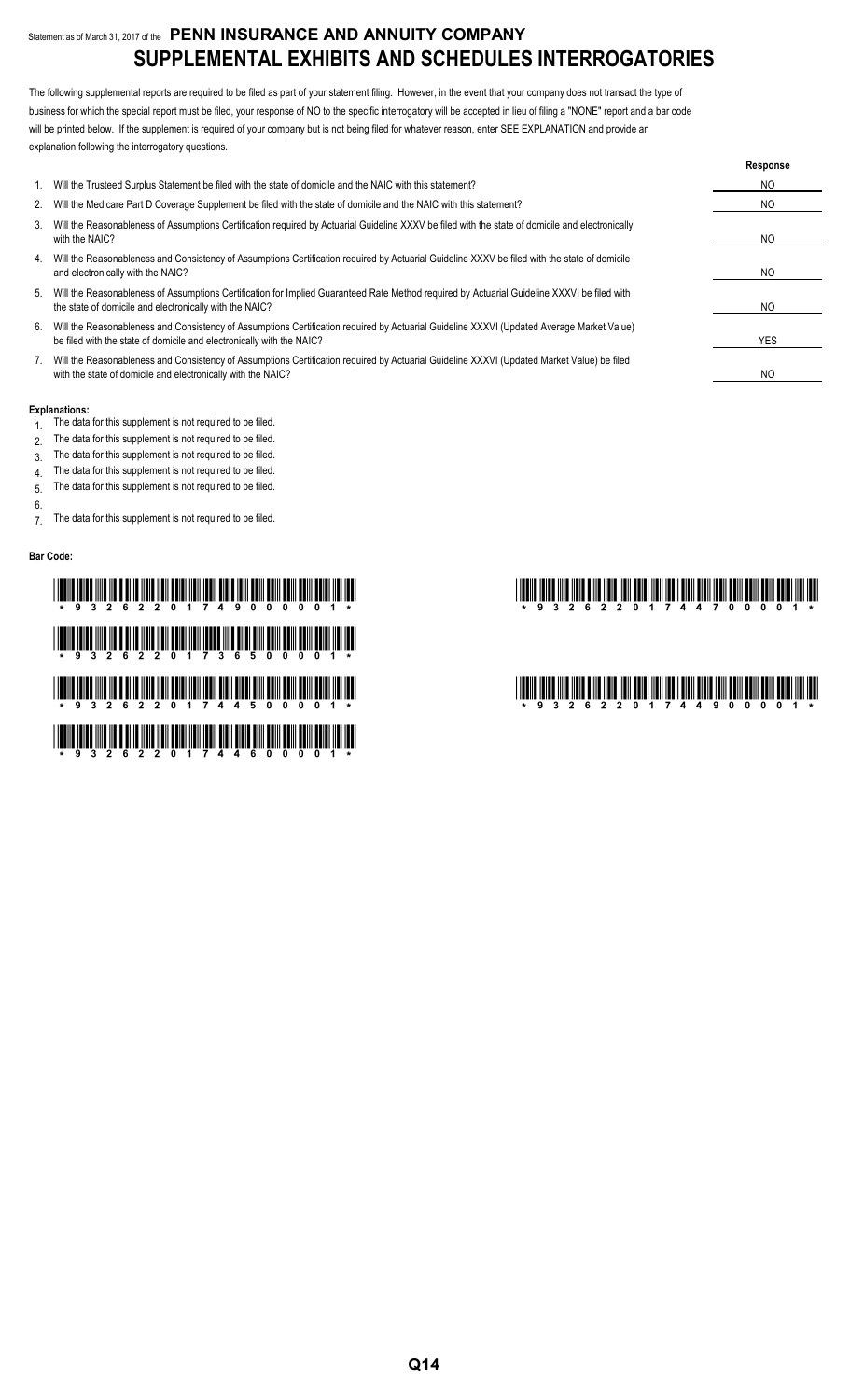Statement as of March 31, 2017 of the **PENN INSURANCE AND ANNUITY COMPANY Overflow Page for Write-Ins**

# **NONE**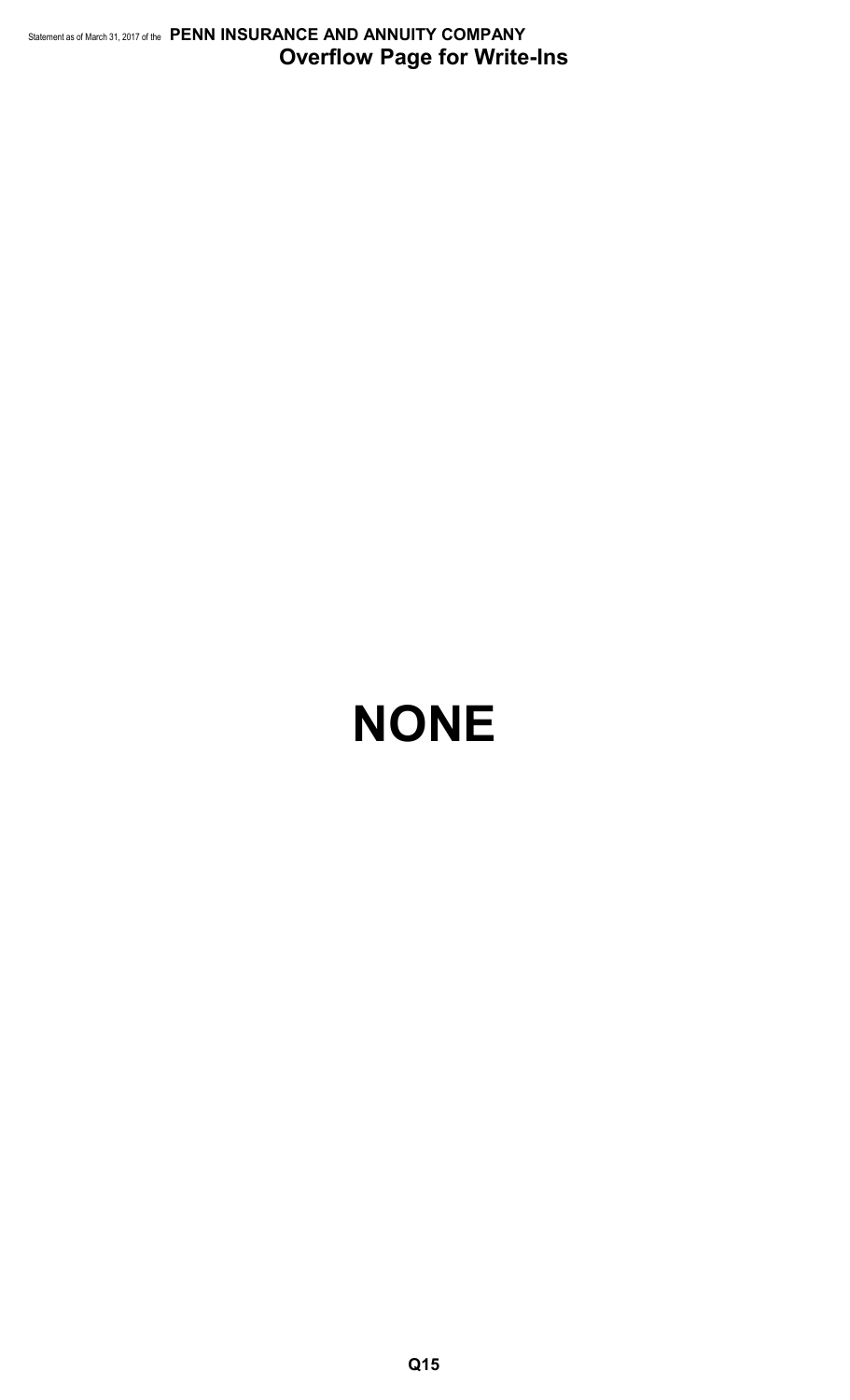# Statement as of March 31, 2017 of the PENN INSURANCE AND ANNUITY COMPANY **SCHEDULE A - VERIFICATION**

**Real Estate** 

|     |                      |              | Prior Year Ended |
|-----|----------------------|--------------|------------------|
|     |                      | Year to Date | December 31      |
|     |                      |              |                  |
|     | 2. Cost of acquired: |              |                  |
|     |                      |              |                  |
|     |                      |              |                  |
|     |                      |              |                  |
|     |                      |              |                  |
|     |                      |              |                  |
| 6.  |                      |              |                  |
|     |                      |              |                  |
| 8.  |                      |              |                  |
| 9.  |                      |              |                  |
| 10. |                      |              |                  |
|     |                      |              |                  |

# **SCHEDULE B - VERIFICATION**

Mortgage Loans

|    |                      |              | Prior Year Ended |
|----|----------------------|--------------|------------------|
|    |                      | Year to Date | December 31      |
|    |                      |              |                  |
|    | 2. Cost of acquired: |              |                  |
|    |                      |              |                  |
|    |                      |              |                  |
|    |                      |              |                  |
|    |                      |              |                  |
|    |                      |              |                  |
| 6. |                      |              |                  |
|    |                      |              |                  |
| 8. |                      |              |                  |
| 9. |                      |              |                  |
|    |                      |              |                  |
|    |                      |              |                  |
|    |                      |              |                  |
|    |                      |              |                  |
|    |                      |              |                  |
|    |                      |              |                  |

# **SCHEDULE BA - VERIFICATION**

Other Long-Term Invested Assets

|     |                      |              | Prior Year Ended |
|-----|----------------------|--------------|------------------|
|     |                      | Year to Date | December 31      |
|     |                      |              |                  |
|     | 2. Cost of acquired: |              |                  |
|     |                      |              | 5.310.611        |
|     |                      |              |                  |
| 3.  |                      |              |                  |
| 4.  |                      |              |                  |
| 5.  |                      |              |                  |
| 6.  |                      |              |                  |
|     |                      |              |                  |
| 8.  |                      |              |                  |
| 9.  |                      |              |                  |
| 10. |                      |              |                  |
| 11. |                      |              |                  |
| 12. |                      |              |                  |
|     |                      |              |                  |

# **SCHEDULE D - VERIFICATION**

**Bonds and Stocks** 

|    |              | Prior Year Ended |
|----|--------------|------------------|
|    | Year to Date | December 31      |
|    |              |                  |
|    |              |                  |
|    |              |                  |
| 4. |              |                  |
|    |              |                  |
|    |              |                  |
|    |              |                  |
|    |              |                  |
| 9. |              |                  |
|    |              |                  |
|    |              |                  |
|    |              |                  |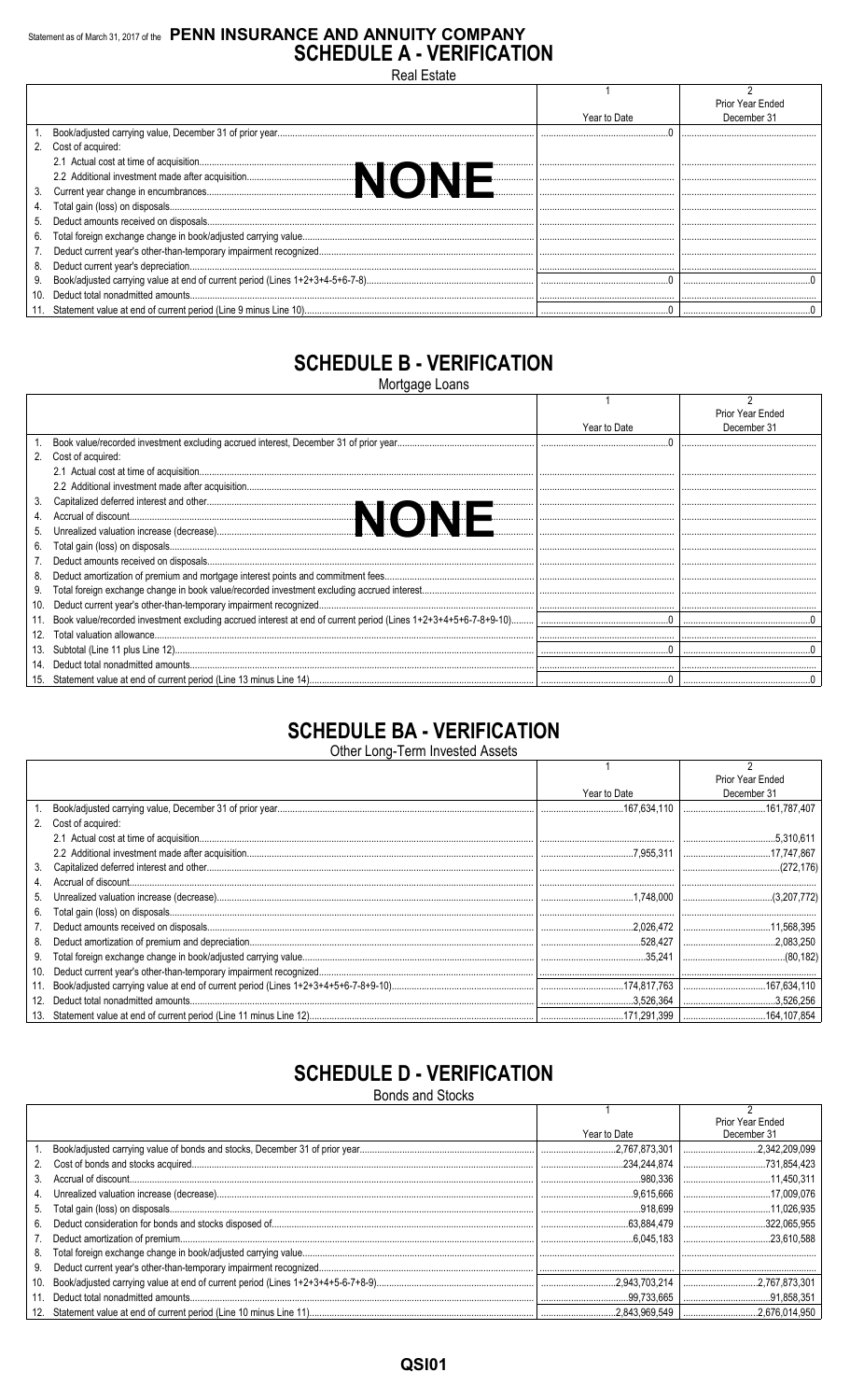# **SCHEDULE D - PART 1B**

Showing the Acquisitions, Dispositions and Non-Trading Activity

During the Current Quarter for all Bonds and Preferred Stock by NAIC Designation

|              | <b>NAIC Designation</b> | $\overline{1}$<br>Book/Adjusted Carrying<br>Value Beginning<br>of Current Quarter | 2<br>Acquisitions<br>During<br><b>Current Quarter</b> | 3 <sup>3</sup><br><b>Dispositions</b><br>During<br><b>Current Quarter</b> | $\overline{4}$<br>Non-Trading Activity<br>During<br><b>Current Quarter</b> | 5<br>Book/Adjusted Carrying<br>Value End of<br><b>First Quarter</b> | 6<br>Book/Adjusted Carrying<br>Value End of<br>Second Quarter | $7\overline{ }$<br>Book/Adjusted Carrying<br>Value End of<br><b>Third Quarter</b> | 8<br>Book/Adjusted Carrying<br>Value December 31<br>Prior Year |
|--------------|-------------------------|-----------------------------------------------------------------------------------|-------------------------------------------------------|---------------------------------------------------------------------------|----------------------------------------------------------------------------|---------------------------------------------------------------------|---------------------------------------------------------------|-----------------------------------------------------------------------------------|----------------------------------------------------------------|
|              | <b>BONDS</b>            |                                                                                   |                                                       |                                                                           |                                                                            |                                                                     |                                                               |                                                                                   |                                                                |
|              | 1. NAIC 1 (a)           | 1,744,941,630                                                                     | 129,630,344                                           | 39,620,335                                                                | (3,855,136)                                                                | 1,831,096,503                                                       |                                                               |                                                                                   | 1,744,941,630                                                  |
|              |                         | 731,914,188                                                                       | 96.763.459                                            | 10,537,876                                                                | 532,700                                                                    | 818,672,471                                                         |                                                               |                                                                                   | 731,914,188                                                    |
|              |                         | 87,948,013                                                                        | $\dots$ 3.189.750                                     | 5.864.065                                                                 | (253.129)                                                                  | $\dots$ 85,020,569                                                  |                                                               |                                                                                   | 87,948,013                                                     |
|              |                         | 34,047,448                                                                        | 3.020.625                                             |                                                                           | (1,498,425)                                                                | 35,569,648                                                          |                                                               |                                                                                   | 34,047,448                                                     |
|              |                         |                                                                                   |                                                       |                                                                           | $$ 579,352                                                                 | 6,582,554                                                           |                                                               |                                                                                   | 6,003,202                                                      |
|              |                         | 4,430,781                                                                         |                                                       |                                                                           |                                                                            | 3,050,050                                                           |                                                               |                                                                                   | 4,430,781                                                      |
| <b>QSI02</b> |                         | $\ldots$ 2,609,285,262                                                            |                                                       |                                                                           |                                                                            |                                                                     |                                                               | $\overline{0}$ 0                                                                  |                                                                |
|              | PREFERRED STOCK         |                                                                                   |                                                       |                                                                           |                                                                            |                                                                     |                                                               |                                                                                   |                                                                |
|              |                         | 2,515,000                                                                         |                                                       |                                                                           |                                                                            | 2,515,000                                                           |                                                               |                                                                                   | 2,515,000                                                      |
|              |                         | 10,124,987                                                                        |                                                       |                                                                           |                                                                            | , 10, 124, 987<br>.                                                 |                                                               |                                                                                   | 10,124,987                                                     |
|              |                         |                                                                                   |                                                       |                                                                           |                                                                            | 4,000,000                                                           |                                                               |                                                                                   | 4,000,000                                                      |
|              |                         | 2,382,305                                                                         |                                                       |                                                                           | 17,695                                                                     | 2.400.000                                                           |                                                               |                                                                                   | 2,382,305                                                      |
|              |                         |                                                                                   |                                                       |                                                                           |                                                                            |                                                                     |                                                               |                                                                                   |                                                                |
|              |                         |                                                                                   |                                                       |                                                                           |                                                                            |                                                                     |                                                               |                                                                                   |                                                                |
|              |                         |                                                                                   |                                                       |                                                                           |                                                                            |                                                                     |                                                               |                                                                                   | 19.022.292                                                     |
|              |                         |                                                                                   |                                                       |                                                                           |                                                                            |                                                                     |                                                               |                                                                                   |                                                                |

(a) Book/Adjusted Carrying Value column for the end of the current reporting period includes the following amount of short-term and cash equivalent bonds by NAIC designation: NAIC 1 \$..........0; NAIC 2 \$..........0; NAIC 3 \$..........0; NAIC 4 \$..........0; NAIC 5 \$..........0; NAIC 6 \$..........0.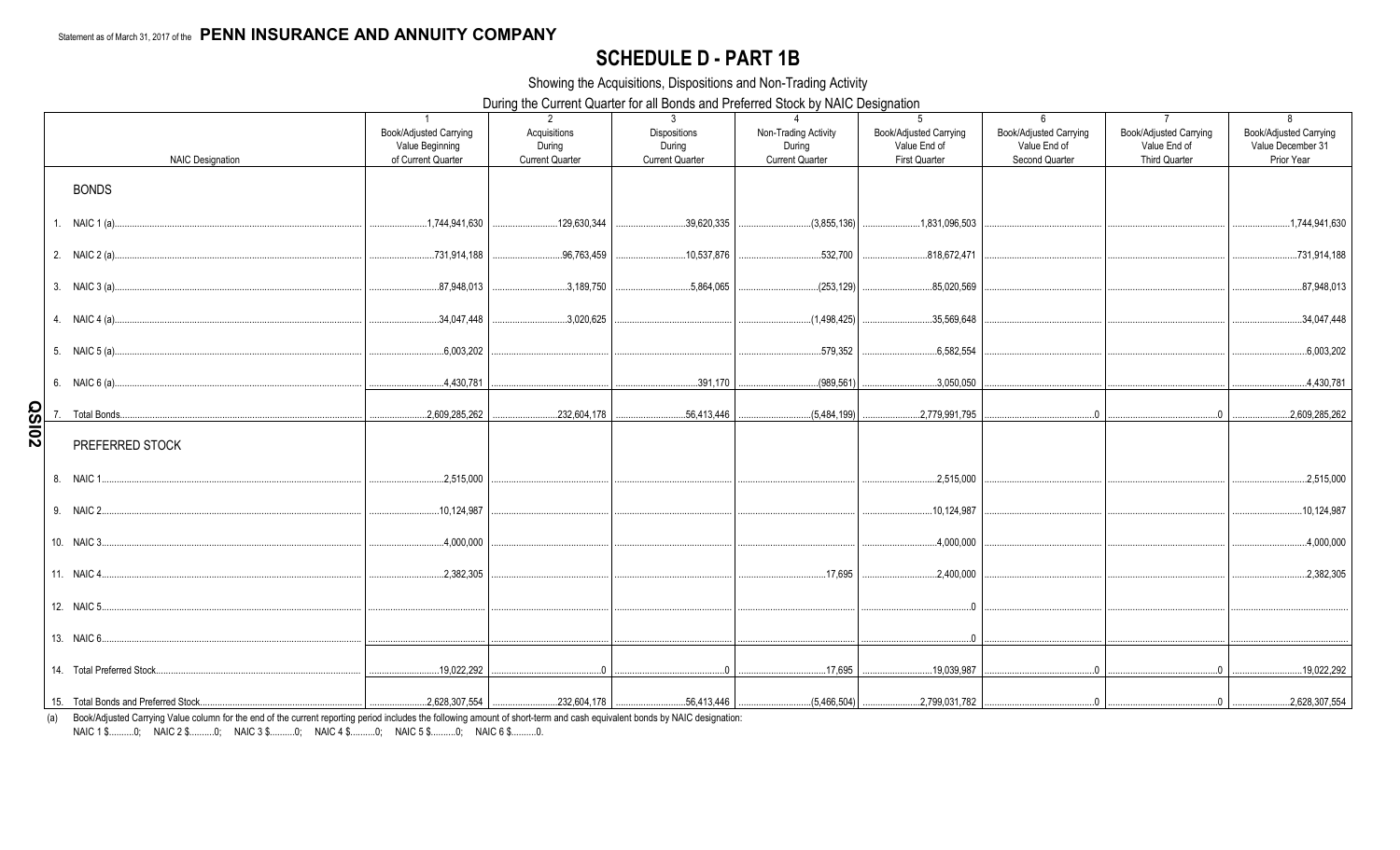# Statement as of March 31, 2017 of the PENN INSURANCE AND ANNUITY COMPANY **SCHEDULE DA - PART 1**

Short-Term Investments

| <u>UNUR TURITI INTUURITU T</u> |            |                |                    |                           |  |  |  |  |  |  |  |  |  |  |
|--------------------------------|------------|----------------|--------------------|---------------------------|--|--|--|--|--|--|--|--|--|--|
|                                |            |                |                    |                           |  |  |  |  |  |  |  |  |  |  |
| Book/Adjusted                  |            | Actual         | Interest Collected | Paid for Accrued Interest |  |  |  |  |  |  |  |  |  |  |
| Carrying Value                 | Par Value  | Cost           | Year To Date       | Year To Date              |  |  |  |  |  |  |  |  |  |  |
|                                |            |                |                    |                           |  |  |  |  |  |  |  |  |  |  |
| 48,762,568                     | $\sqrt{2}$ | 48.749.668<br> | 17 150             |                           |  |  |  |  |  |  |  |  |  |  |

# **SCHEDULE DA - VERIFICATION**

Short-Term Investments

|     | Year To Date | Prior Year Ended<br>December 31 |
|-----|--------------|---------------------------------|
|     |              |                                 |
|     |              |                                 |
| 3.  |              |                                 |
|     |              |                                 |
| 5.  |              |                                 |
| 6.  |              |                                 |
| 7.  |              |                                 |
| 8.  |              |                                 |
| 9.  |              |                                 |
| 10. |              |                                 |
|     |              |                                 |
|     |              |                                 |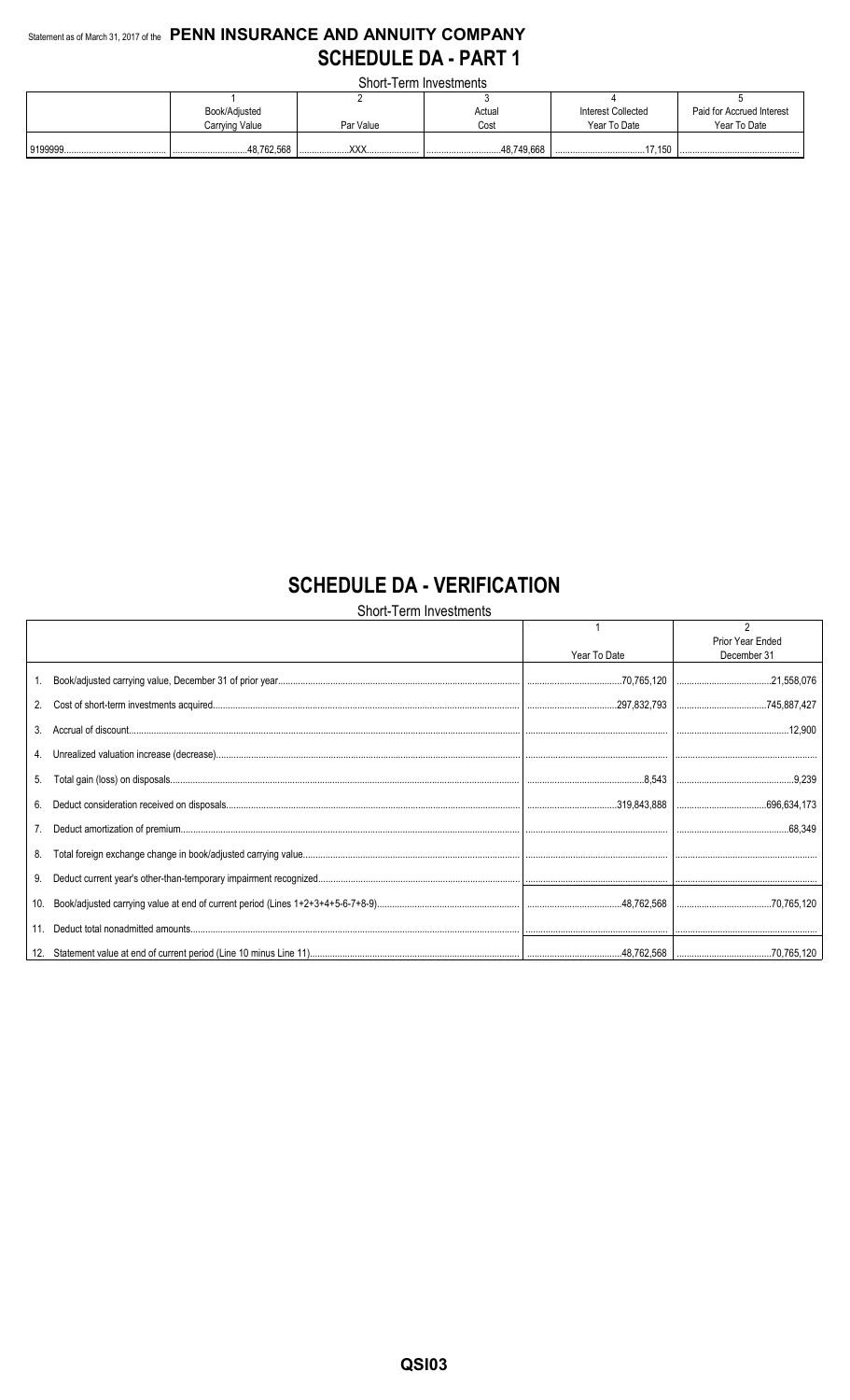# Statement as of March 31, 2017 of the **PENN INSURANCE AND ANNUITY COMPANY SCHEDULE DB - PART A - VERIFICATION**

Options, Caps, Floors, Collars, Swaps and Forwards

| 6. | 17.703.768 |
|----|------------|
|    |            |
|    |            |
|    |            |
|    |            |
|    |            |
|    |            |
|    |            |
|    | 17.703.768 |
|    |            |
|    | 17.703.768 |

# **SCHEDULE DB - PART B - VERIFICATION**

Futures Contracts

| 1.  |           |                                                                         |   |
|-----|-----------|-------------------------------------------------------------------------|---|
| 2.  |           |                                                                         |   |
|     | 3.1 Add:  |                                                                         |   |
|     |           | Change in variation margin on open contracts - Highly Effective Hedges: |   |
|     |           |                                                                         |   |
|     |           | $\mathbf 0$                                                             |   |
|     |           | Change in variation margin on open contracts - All Other:               |   |
|     |           |                                                                         |   |
|     |           | 0                                                                       |   |
|     | 3.2 Add:  |                                                                         |   |
|     |           | Change in adjustment to basis of hedged item:                           |   |
|     |           | 3.21 Section 1, Column 17, current year to date minus                   |   |
|     |           | 0                                                                       |   |
|     |           | Change in amount recognized:                                            |   |
|     |           |                                                                         |   |
|     |           | $\mathbf{0}$<br>0                                                       |   |
|     |           |                                                                         | 0 |
| 4.1 |           |                                                                         |   |
|     | 4.2 Less: |                                                                         |   |
|     | 4.21      |                                                                         |   |
|     |           | 0                                                                       |   |
|     |           |                                                                         | 0 |
| 5.  |           | Dispositions gains (losses) on contracts terminated in prior year:      |   |
|     | 5.1       |                                                                         |   |
|     | 5.2       |                                                                         |   |
| 6.  |           |                                                                         | 0 |
| 7.  |           |                                                                         |   |
| 8.  |           |                                                                         | 0 |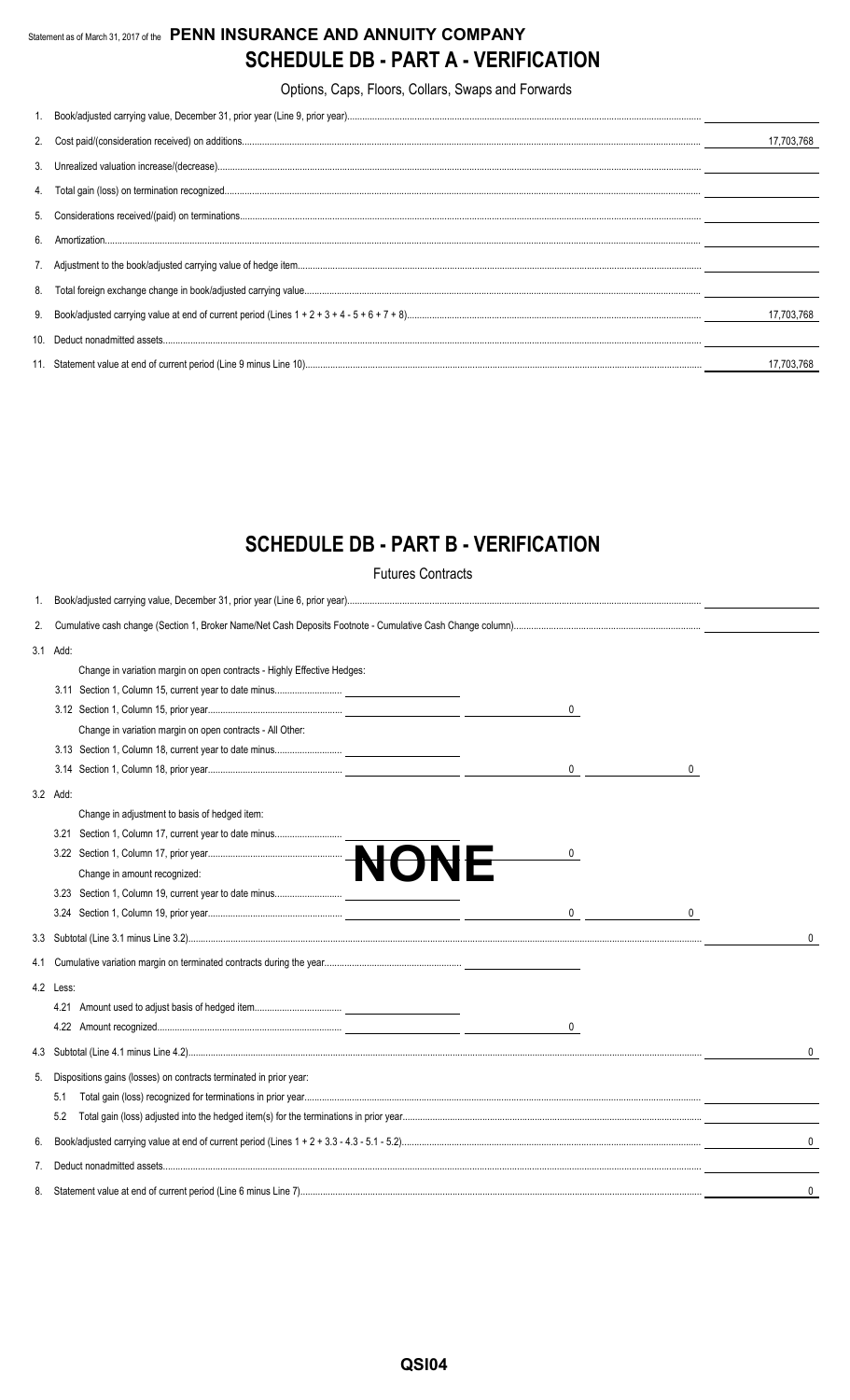**Sch. DB - Pt. C - Sn. 1 NONE**

**Sch. DB - Pt. C - Sn. 2 NONE**

**QSI05, QSI06**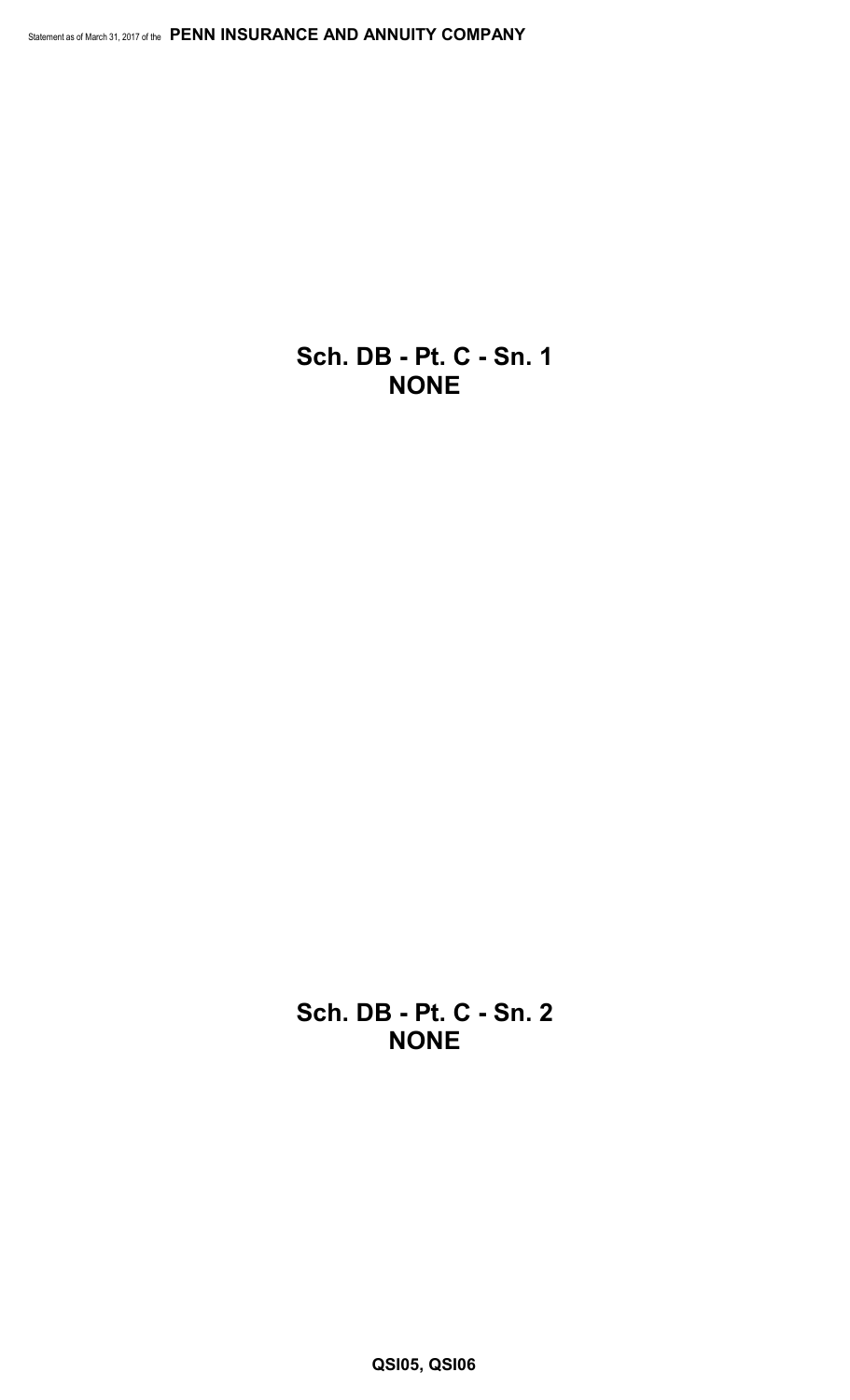# Statement as of March 31, 2017 of the PENN INSURANCE AND ANNUITY COMPANY **SCHEDULE DB - VERIFICATION**

Verification of Book/Adjusted Carrying Value, Fair Value and Potential Exposure of all Open Derivative Contracts

|    | Book/Adjusted Carrying Value Check |            |
|----|------------------------------------|------------|
|    | 17,703,768                         |            |
| 2. |                                    |            |
| 3. |                                    | 17,703,768 |
| 4. | 17,703,769                         |            |
| 5. |                                    |            |
| 6. |                                    | (1)        |
|    | <b>Fair Value Check</b>            |            |
|    | 19,695,459                         |            |
| 8. |                                    |            |
| 9. |                                    | 19,695,459 |
|    | 19,695,459                         |            |
|    |                                    |            |
|    |                                    | 0          |
|    | Potential Exposure Check           |            |
|    |                                    |            |
|    |                                    |            |
|    |                                    |            |
|    |                                    | 0          |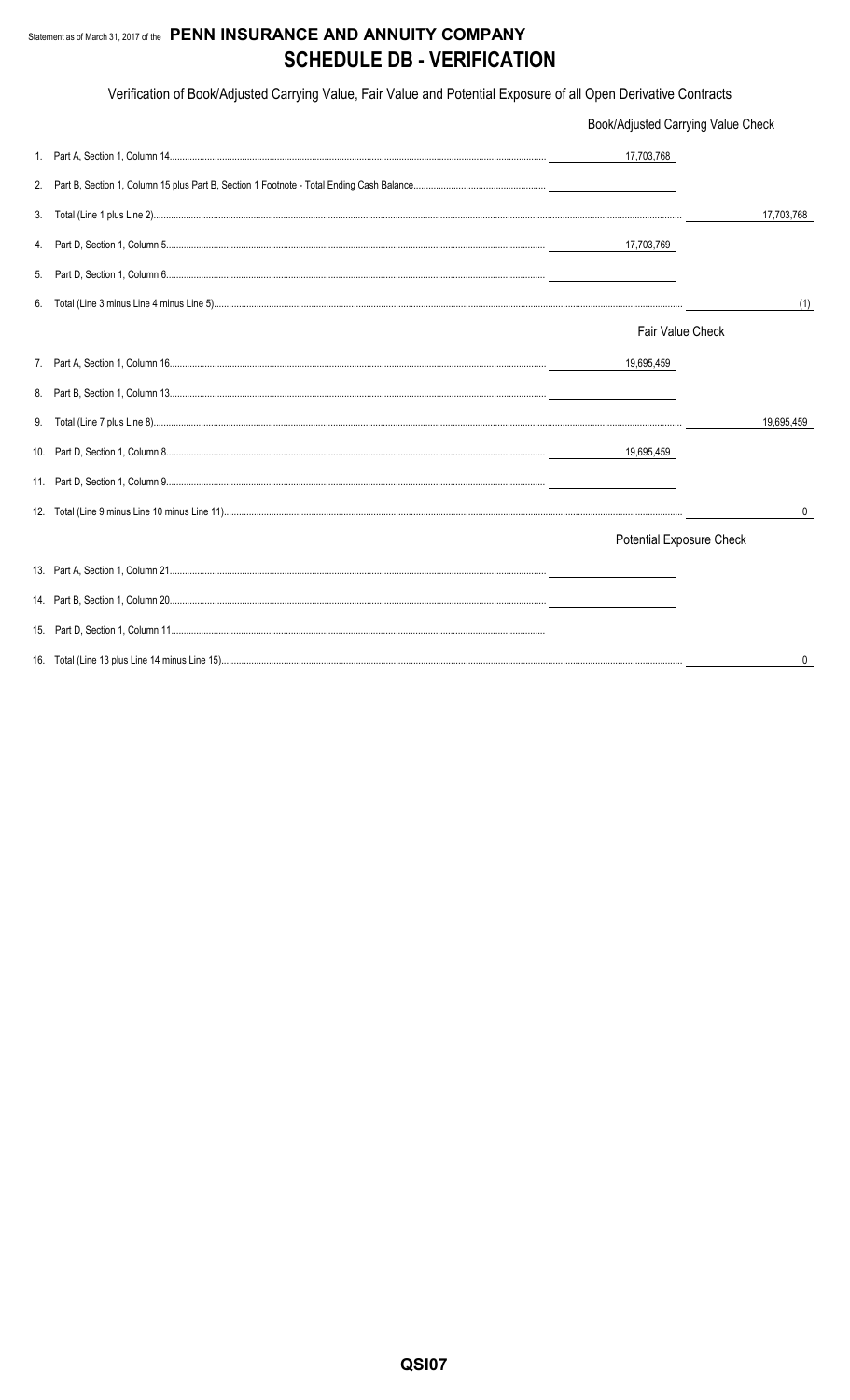# **Sch. E - Verification NONE**

**Sch. A - Pt. 2 NONE**

**Sch. A - Pt. 3 NONE**

**Sch. B - Pt. 2 NONE**

# **Sch. B - Pt. 3 NONE**

**QSI08, QE01, QE02**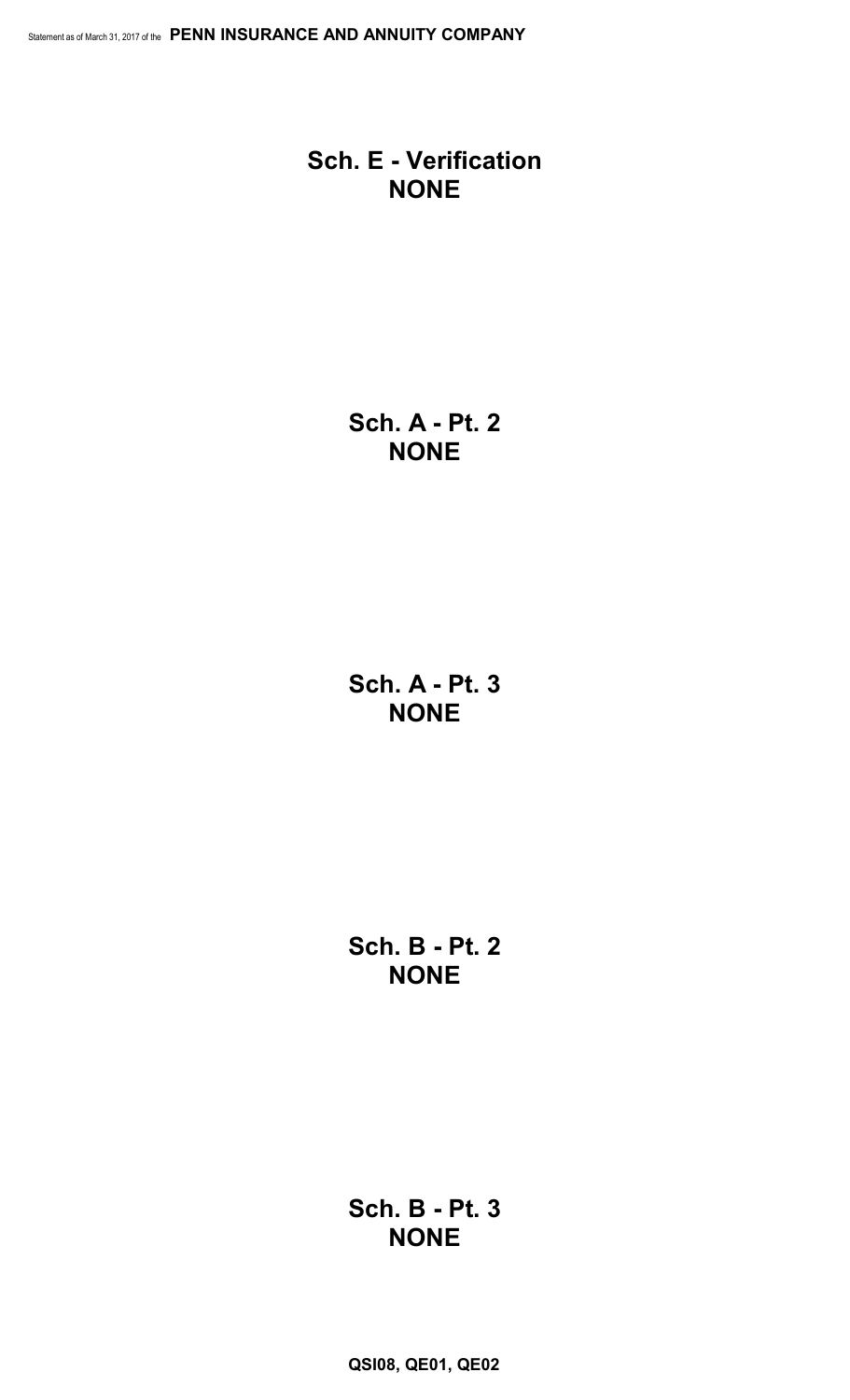SCHEDULE BA - PART 2<br>Showing Other Long-Term Invested Assets ACQUIRED AND ADDITIONS MADE During the Current Quarter

|                       |                             | 2                                                                                                                             | Location       |              | $5\overline{5}$<br>6                        | 8                           | 9                      | 10                     | 11           | 12                           | 13               |
|-----------------------|-----------------------------|-------------------------------------------------------------------------------------------------------------------------------|----------------|--------------|---------------------------------------------|-----------------------------|------------------------|------------------------|--------------|------------------------------|------------------|
|                       |                             |                                                                                                                               |                |              |                                             |                             |                        |                        |              |                              |                  |
|                       |                             |                                                                                                                               |                |              | <b>NAIC</b>                                 | Date                        |                        |                        |              |                              |                  |
|                       |                             |                                                                                                                               |                |              | Desig-                                      | Originally<br>Type and      | Actual Cost at Time of | Additional Investment  | Amount of    | Commitment for               | Percentage of    |
|                       | <b>CUSIP</b> Identification | Name or Description                                                                                                           | City           | <b>State</b> | Name of Vendor or General Partner<br>nation | Strategy<br>Acquired        | Acquisition            | Made after Acquisition | Encumbrances | <b>Additional Investment</b> | Ownership        |
|                       |                             | Joint Venture or Partnership Interests That Have Underlying Characteristics of Common Stocks - Unaffiliated                   |                |              |                                             |                             |                        |                        |              |                              |                  |
|                       | 000000                      | $00\,$<br>0 Atlas Venture Fund X. L.P.                                                                                        | Cambridge      | MA.          | <b>Atlas Venture Partners</b>               | 03/20/2015.                 |                        | .467,076               |              | 1,997,470                    | 1.200            |
|                       | 000000                      | $00\,$<br>0 Battery Ventures XI Side Fund, L.P.                                                                               | Waltham.       | MA.          | <b>Battery Ventures.</b>                    | 02/22/2016                  |                        | .140,000               |              | .2,395,750                   | .1.167           |
|                       | 000000                      | $00\,$<br>0 Bessemer Venture Partners IX Institutional L.P.                                                                   | Larchmont.     | NY           | <b>Bessemer Venture Partners</b>            | 02/28/2015                  |                        | .108,669               |              | 1,966,012                    | .0.188           |
|                       | 000000                      | 0 Cross Creek Capital Partners III, L.P.<br>$00\,$                                                                            | Salt Lake City | UT           | Cross Creek Capital.                        | 08/29/2013                  |                        | 120,000                |              | .1,425,000                   | .3.679           |
|                       | 000000                      | $00\,$<br>0 Cross Creek Capital Partners IV, L.P.                                                                             | Salt Lake City | UT.          | Cross Creek Capital.                        | 03/31/2016                  |                        | 70,000                 |              | .1,260,000                   | .1.400           |
|                       | 000000                      | 0 Frazier Life Sciences VIII, L.P<br>$00\,$                                                                                   | Menlo Park     | CA.          | <b>Frazier Healthcare Partners</b>          | 09/30/2015                  |                        | .483,000               |              | .2,110,500                   | 1.333            |
|                       | 000000                      | $00\,$<br>Lightspeed Venture Partners IX, L.P.                                                                                | Menlo Park     | CA.          | Lightspeed Ventures                         | 03/12/2012                  |                        | .45,000                |              | .90.000                      | .0.438           |
|                       | 000000                      | 0 Lightspeed Venture Partners Select II, L.P.<br>$00\,$                                                                       | Menlo Park     | CA.          | <b>Lightspeed Ventures</b>                  | 03/10/2016                  |                        | .462,500               |              | 1,600,000                    | .0.500           |
|                       | 000000                      | $00\,$<br>Lightspeed Venture Partners X, L.P.                                                                                 | Menlo Park     | CA.          | <b>Lightspeed Ventures</b>                  | 07/07/2014                  |                        | .180,000               |              | .750,000                     | .0.480           |
|                       | 000000                      | 0 Lightstone Ventures, L.P.<br>$00\,$                                                                                         | Boston.        | MA.          | Lightstone Ventures                         | 10/22/2013                  |                        | .150,000               |              | 1,200,000                    | .2.949           |
|                       | 000000                      | $00\,$<br>Longitude Venture Partners II, L.P.                                                                                 | Menlo Park     | CA.          | Longitude Capital Management Co., LLC.      | 04/25/2013                  |                        | .228,805               |              | .789,856                     | .1.039           |
|                       | 000000                      | $00\,$<br>Longitude Venture Partners III, L.P.                                                                                | Menlo Park     | CA.          | Longitude Capital Management Co., LLC.      | 03/31/2016                  |                        | .11,377                |              | 1,936,580                    | .0.381           |
|                       | 000000                      | $00\,$<br>Menlo Special Opportunities Fund, L.P.                                                                              | Menlo Park     | CA.          | Menlo Ventures.                             | 03/31/2016                  |                        | .83,160                |              | 1,454,708                    | .1.000           |
|                       | 000000                      | New Leaf Ventures III, L.P.<br>$00\,$                                                                                         | New York       | NY           | New Leaf Venture Partners                   | 11/30/2014                  |                        | .270,000               |              | .3,060,000                   | 1.600            |
|                       | 000000                      | $00\,$<br>0 Omega Fund IV, L.P.                                                                                               | Boston.        | MA.          | Omega Fund Management.                      | 06/20/2013                  |                        | .19,949                |              | .412.339                     | .1.089           |
|                       | 000000                      | $00\,$<br>0 Omega Fund V, L.P.                                                                                                | Boston.        | MA.          | Omega Fund Management.                      | 04/30/2015                  |                        | .125,448               |              | .3,661,068                   | 1.600            |
|                       | 000000                      | $00\,$<br>0 Point 406 Ventures III, L.P.                                                                                      | Boston.        | MA.          | 406 Ventures.                               | 04/30/2015                  |                        | .28,000                |              | .3.448.000                   | .2.286           |
| O                     | 000000                      | $00\,$<br>0 Shasta Ventures IV, L.P.                                                                                          | Menlo Park.    | CA.          | Shasta Ventures Managemen                   | 10/10/2014                  |                        | .300,000               |              | .100,000                     | .1.132           |
|                       | 000000                      | 00<br>0 Shasta Ventures V. L.P.                                                                                               | Menlo Park     | CA.          | Shasta Ventures Management                  | 06/27/2016                  |                        | .100,000               |              | 1,900,000                    | .0.667           |
| 밍                     | 000000                      | 00 0 Sigma Prime Partners IX, L.P.                                                                                            | Menlo Park     | CA.          | Sigma Partners.                             | 05/29/2012                  |                        | .58,812                |              | .778,830                     | .2.941           |
| $\tilde{\bm{\omega}}$ |                             | $00\,$                                                                                                                        | Boston.        | MA.          | <b>Summit Partners</b>                      | 06/14/2012                  |                        |                        |              |                              |                  |
|                       | 000000                      | 0 Summit Partners Growth Equity Fund VIII-A, L.P.                                                                             | Menlo Park     | CA.          |                                             | 04/04/2013                  |                        | .96,000<br>195,000     |              | .167,290<br>.847,500         | .0.101<br>.0.914 |
|                       | 000000                      | 00 0 Trinity Ventures XI, L.P.                                                                                                |                |              | <b>Trinity Ventures.</b>                    |                             |                        |                        |              |                              |                  |
|                       | 000000                      | 00 0 Trinity Ventures XII, L.P.                                                                                               | Menlo Park     | CA.          | <b>Trinity Ventures.</b>                    | 10/31/2015                  |                        | .80,000                |              | 1,710,000                    | .0.500           |
|                       | 000000                      | 00 0 Upfront Opportunity Fund I, L.P                                                                                          | Los Angeles    | CA.          | <b>Upfront Ventures</b>                     | 03/31/2015                  |                        | .4,195                 |              | .629,139                     | .4.000           |
|                       | 000000                      | $00\,$<br>0 Upfront V, L.P.                                                                                                   | Los Angeles    | CA.          | <b>Upfront Ventures</b>                     | 11/30/2014                  |                        | .157,162               |              | 1,713,793                    | .1.071           |
|                       | 000000                      | $00\,$<br>0 US Venture Partners XI, L.P.                                                                                      | Menlo Park     | CA.          | US Venture Partners                         | 05/20/2015                  |                        | .275,000               |              | .3,500,000                   | .1.818           |
|                       | 000000                      | 00 0 Warburg Pincus Private Equity XI, LP.                                                                                    | New York       | NY           | Warburg, Pincus LLC.                        | 05/24/2012                  |                        | .45.000                |              | .318,000                     | .0.028           |
|                       | 000000                      | 00 0 Warburg Pincus Private Equity XII, LP.                                                                                   | New York       | NY           | Warburg, Pincus LLC.                        | 12/21/2015                  |                        | .297,500               |              | 3,805,000                    | 0.039            |
|                       |                             | 1599999. Total - Joint Venture or Partnership Interests That Have Underlying Characteristics of Common Stocks - Unaffiliated. |                |              |                                             |                             |                        | 4,601,653              |              | .45,026,835                  | XXX              |
|                       |                             | Joint Venture or Partnership Interests That Have Underlying Characteristics of Other - Unaffiliated                           |                |              |                                             |                             |                        |                        |              |                              |                  |
|                       | 000000                      | 00 0 ABRY Advanced Securities Fund II, L.P.                                                                                   | Boston.        | MA.          | <b>ABRY Partners, LLC.</b>                  | 05/04/2011.                 |                        | .15.192                |              | 1,396,020                    | .0.237           |
|                       | 000000                      | 00 0 ABRY Senior Equity V, L.P.                                                                                               | Boston.        | MA.          | ABRY Partners, LLC.                         | 12/01/2016<br>$\mathcal{P}$ |                        | .108,180               |              | 1,891,820                    | .0.191           |
|                       | 000000                      | 00 0 Acon Equity Partners IV, L.P.                                                                                            | Washington     | DC           | Acon Investments                            | 04/22/2016                  |                        | .50,000                |              | 4,461,022                    | .0.865           |
|                       | 000000                      | 0 Ampersand 2014, L.P.<br>$00\,$                                                                                              | Boston.        | MA.          | Ampersand Venture Management                | 10/10/2014                  |                        | .390,000               |              | 1,890,000                    | .0.300           |
|                       | 000000                      | 0 Avenue Europe Special Situations Fund III (U.S.), L.P.<br>$00\,$                                                            | New York.      | NY           | Avenue Capital Group.                       | 06/05/2015<br>11            |                        | .320,000               |              | .1,512,112                   | .0.200           |
|                       | 000000                      | 0 Beacon Capital Strategic Partners VII, L.P<br>$00\,$                                                                        | Boston.        | MA           | Beacon Capital Partners, LLC                | 10/20/2015                  |                        | .250,000               |              | .3,187,500                   | .0.500           |
|                       | 000000                      | $00\,$<br>0 Carlyle Strategic Partners IV, L.P.                                                                               | Wilmington.    | <b>DE</b>    | Carlyle Group, L.P.                         | 03/31/2016<br>11            |                        | .156,759               |              | .3,640,428                   | .0.200           |
|                       | 000000                      | 0 EIF United States Power Fund IV, L.P.<br>$00\,$                                                                             | Needham        | MA           | Energy Investors Funds.                     | 11/28/2011.                 |                        | .711,069               |              | (504, 806)                   | .0.234           |
|                       | 000000                      | $00\,$<br>0 EnCap Energy Capital Fund VIII, L.P.                                                                              | Houston.       | TX.          | EnCap Investments, L.P.                     | 11/30/2010                  |                        | .35,003                |              | .305,841                     | .0.083           |
|                       | 000000                      | 0 Fulcrum Capital Partners V, LP.<br>$00\,$                                                                                   | Toronto.       | ON           | <b>Fulcrum Capital Partners</b>             | 06/11/2015<br>$\mathcal{R}$ |                        | .14,795                |              | .1,700,935                   | .1.000           |
|                       | 000000                      | $00\,$<br>0 Gryphon Partners IV, L.P.                                                                                         | San Francisco  | CA           | Gryphon Investors.                          | 09/01/2016                  |                        | .446,897               |              | .1,943,042                   | .0.559           |
|                       | 000000                      | $00\,$<br>Highbridge Specialty Loan Fund III LP.                                                                              | New York       | NY           | <b>Highbridge Principal Strategies</b>      | 05/06/2013                  |                        | .29,824                |              | .299,000                     | .0.899           |
|                       | 000000                      | 0 MHR Institutional Partners IV, L.P.<br>$00\,$                                                                               | New York       | NY           | <b>MHR Fund Management</b>                  | 06/27/2016<br>11            |                        | 187,500                |              | .3.950.173                   | .0.556           |
|                       | 000000                      | 00 0 NGP Natural Resources X, L.P                                                                                             | Irving         |              | TX NGP Energy Capital Management            | 01/27/2012.                 |                        | .16,048                |              | .242,562                     | .0.084           |
|                       |                             |                                                                                                                               |                |              |                                             |                             |                        |                        |              |                              |                  |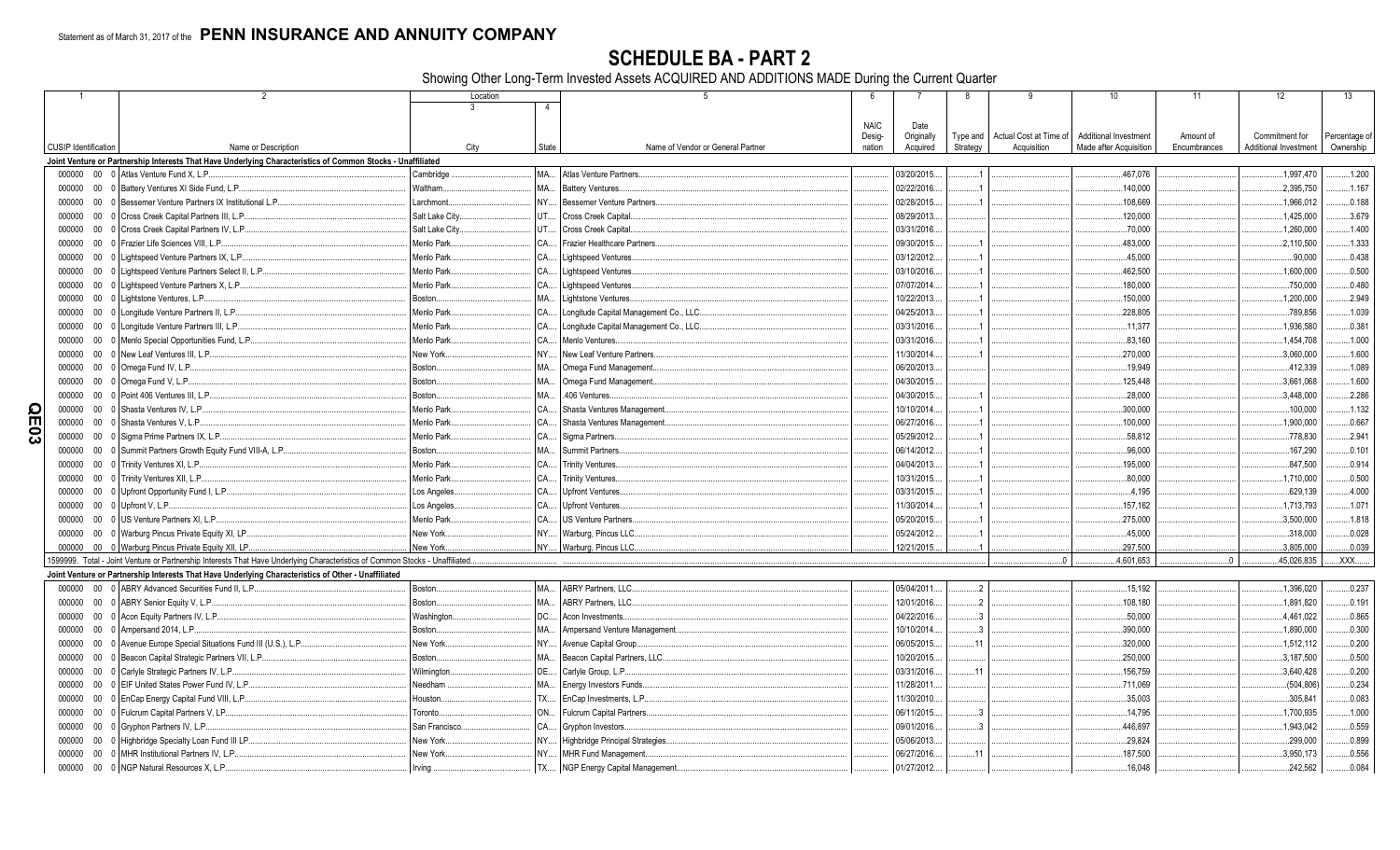# **SCHEDULE BA - PART 2**

Showing Other Long-Term Invested Assets ACQUIRED AND ADDITIONS MADE During the Current Quarter

|                                   |                                                                                                                      |           |       |                                   | <b>NAIC</b> | Date                   |          |             |                                                       |              |                              |               |
|-----------------------------------|----------------------------------------------------------------------------------------------------------------------|-----------|-------|-----------------------------------|-------------|------------------------|----------|-------------|-------------------------------------------------------|--------------|------------------------------|---------------|
|                                   |                                                                                                                      |           |       |                                   | Desig-      | Originall <sup>®</sup> |          |             | Type and Actual Cost at Time of Additional Investment | Amount of    | Commitment for               | Percentage of |
| <b>CUSIP Identification</b>       | Name or Description                                                                                                  | Citv      | State | Name of Vendor or General Partner | nation      | Acquired               | Strategy | Acquisition | Made after Acquisition                                | Encumbrances | <b>Additional Investment</b> | Ownership     |
|                                   | 000000 00 0 Resolution Recovery Partners, LP                                                                         | New York  |       | Ranieri Real Estate Partners      |             | 02/03/2012             |          |             | 618,385                                               |              | 622,905                      | 0.500         |
|                                   | 000000 00 0 Selene Residential Mortgage Opportunity Fund II L.P                                                      | New York. |       | NY Ranieri Real Estate Partners   |             | 12/27/2010             |          |             | .4,006                                                |              | 1,813,023                    | .0.630        |
|                                   | 2199999. Total - Joint Venture or Partnership Interests That Have Underlying Characteristics of Other - Unaffiliated |           |       |                                   |             |                        |          |             | .3,353,658                                            |              | .28,351,577                  | XXX.          |
| 4499999. Subtotal - Unaffiliated. |                                                                                                                      |           |       |                                   |             |                        |          |             | .7,955,311                                            |              | .73,378,412                  | .XXX.         |
| 4699999. Totals                   |                                                                                                                      |           |       | .7,955,311                        |             | .73,378,412            | .XXX.    |             |                                                       |              |                              |               |

# **SCHEDULE BA - PART 3**

# Showing Other Long-Term Invested Assets DISPOSED, Transferred or Repaid During the Current Quarter

| Location    |                                  |                                                                                                                              |             |                        |                                               |            |                       |                       |            | Changes in Book/Adjusted Carrying Value |             |              |                     | 15                   |                       |               |                |                      |                   |            |
|-------------|----------------------------------|------------------------------------------------------------------------------------------------------------------------------|-------------|------------------------|-----------------------------------------------|------------|-----------------------|-----------------------|------------|-----------------------------------------|-------------|--------------|---------------------|----------------------|-----------------------|---------------|----------------|----------------------|-------------------|------------|
|             |                                  |                                                                                                                              |             |                        |                                               |            |                       |                       |            |                                         |             |              |                     |                      |                       |               |                |                      |                   |            |
| <b>QE03</b> |                                  |                                                                                                                              |             |                        |                                               |            |                       | Book/Adjusted         |            | Current Year's   Current Year's         |             |              |                     |                      | Book/Adiusted         |               |                |                      |                   |            |
|             |                                  |                                                                                                                              |             |                        |                                               |            |                       | <b>Carrying Value</b> | Unrealized | (Depreciation)                          | Other-Than- | Capitalized  |                     | <b>Total Foreign</b> | <b>Carrying Value</b> |               | Foreian        |                      |                   |            |
|             |                                  |                                                                                                                              |             |                        |                                               | Date       |                       | Less                  | Valuation  | or                                      | Temporary   | Deferred     | <b>Total Change</b> | Exchange             | Less                  |               | Exchange       | <b>Realized Gain</b> | <b>Total Gain</b> |            |
|             |                                  |                                                                                                                              |             |                        |                                               | Originally | Disposal              | Encumbrances          | Increase   | (Amortization)                          | Impairment  | Interest and | in B./A.C.V.        | Change in            | Encumbrances          |               | Gain (Loss) on | (Loss) on            | (Loss) on         | Investment |
|             | CUSIP Identification             | Name or Description                                                                                                          | City        |                        | State Name of Purchaser or Nature of Disposal | Acquired   | Date                  | Prior Year            | (Decrease) | / Accretion                             | Recognized  | Other        | $(9+10-11+12)$      | B./A.C.V.            | on Disposal           | Consideration | Disposal       | Disposal             | Disposal          | Income     |
|             |                                  | Joint Venture or Partnership Interests That Have Underlying Characteristics of Common Stocks - Unaffiliated                  |             |                        |                                               |            |                       |                       |            |                                         |             |              |                     |                      |                       |               |                |                      |                   |            |
|             |                                  | 000000 00 0 Atlas Venture Fund X, L.P.,                                                                                      | Cambridge   | MA. Return of Capital  |                                               |            | 03/20/2015 02/10/2017 | 572,887               |            |                                         |             |              |                     |                      | .572,887              | 572,887       |                |                      |                   |            |
|             | 000000                           | 00 0 Bessemer Venture Partners IX Institutional L.P                                                                          | Larchmont   | Return of Capital.     |                                               |            | 02/28/2015 01/13/2017 | .4.070                |            |                                         |             |              |                     |                      | .4,070                | 4,070         |                |                      |                   |            |
|             | 000000                           | 00 0 Omega Fund V, L.P                                                                                                       | Boston      | MA. Return of Capital. |                                               |            | 04/30/2015 03/17/2017 | 4.783                 |            |                                         |             |              |                     |                      | 4,783                 | .4,783        |                |                      |                   |            |
|             |                                  | 1599999. Total - Joint Venture or Partnership Interests That Have Underlying Characteristics of Common Stocks - Unaffiliated |             |                        |                                               |            |                       | .581,740              |            |                                         |             |              |                     |                      | .581,740              | .581,740      |                |                      |                   |            |
|             |                                  | Joint Venture or Partnership Interests That Have Underlying Characteristics of Other - Unaffiliated                          |             |                        |                                               |            |                       |                       |            |                                         |             |              |                     |                      |                       |               |                |                      |                   |            |
|             |                                  | 000000 00 0 ABRY Advanced Securities Fund II, L.P                                                                            | Boston.     | MA. Return of Capital. |                                               |            | 05/04/2011 03/03/2017 | .365,432              |            |                                         |             |              |                     |                      | .365,432              | 365,432       |                |                      |                   |            |
|             | 000000                           | 00 0 Avenue Europe Special Situations Fund II (U.S.), L.P New York                                                           |             | NY Return of Capital.  |                                               |            | 10/04/2011 01/12/2017 | .125,950              |            |                                         |             |              |                     |                      | .125,950              | .125,950      |                |                      |                   |            |
|             | 000000                           | 00 0 BlueBay Direct Lending Fund I, LP                                                                                       | Guernsey.   | GBR Return of Capital  |                                               |            | 06/25/2013 01/20/2017 | .182,543              |            |                                         |             |              |                     |                      | .182,543              | .182.543      |                |                      |                   |            |
|             | 000000                           | 00 0 Carlyle Strategic Partners IV, L.P                                                                                      | Wilmington. | DE. Return of Capital. |                                               |            | 03/31/2016 03/17/2017 | .3.173                |            |                                         |             |              |                     |                      | .3.173                | 3.173         |                |                      |                   |            |
|             | 000000                           | 00 0 EnCap Energy Capital Fund VIII, L.P.                                                                                    | Houston.    | TX Return of Capital   |                                               |            | 11/30/2010 03/29/2017 | .87.512               |            |                                         |             |              |                     |                      | .87,512               | 87.512        |                |                      |                   |            |
|             | 000000                           | 00 0 Highbridge Specialty Loan Fund III LP                                                                                   | New York.   | NY Return of Capital.  |                                               |            | 05/06/2013 01/31/2017 | 25.820                |            |                                         |             |              |                     |                      | 25,820                | 25.820        |                |                      |                   |            |
|             |                                  | 000000 00 0 MHR Institutional Partners IV, L.P.                                                                              | New York.   | NY Return of Capital.  |                                               |            | 06/27/2016 03/30/2017 | 86.136                |            |                                         |             |              |                     |                      | .86,136               | 86.136        |                |                      |                   |            |
|             |                                  |                                                                                                                              | New Canaan  | Return of Capital.     |                                               |            | 08/05/2011 01/17/2017 | .31.974               |            |                                         |             |              |                     |                      | .31.974               | .31.974       |                |                      |                   |            |
|             | 000000                           | 00 0 New Canaan Funding Mezzanine V, L.P                                                                                     |             |                        |                                               |            |                       |                       |            |                                         |             |              |                     |                      |                       |               |                |                      |                   |            |
|             | 000000                           | 00 0 Resolution Recovery Partners, LP                                                                                        | New York.   | Return of Capital.     |                                               |            | 02/03/2012 03/23/2017 | 510,808               |            |                                         |             |              |                     |                      | .510,808              | .510,808      |                |                      |                   |            |
|             | 000000                           | 00 0 Selene Residential Mortgage Opportunity Fund II L.P New York                                                            |             | Neturn of Capital.     |                                               |            | 12/27/2010 03/06/2017 | .25,384               |            |                                         |             |              |                     |                      | 25,384                | 25,384        |                |                      |                   |            |
|             |                                  | 2199999. Total - Joint Venture or Partnership Interests That Have Underlying Characteristics of Other - Unaffiliated.        |             |                        |                                               |            |                       | 1,444,732             |            |                                         |             |              |                     |                      | 1,444,732             | 1,444,732     |                |                      |                   |            |
|             | 4499999. Subtotal - Unaffiliated |                                                                                                                              |             |                        |                                               |            |                       | .2,026,472            |            |                                         |             |              |                     |                      | .2,026,472            | .2,026,472    |                |                      |                   |            |
|             | 4699999. Totals.                 |                                                                                                                              |             |                        |                                               |            |                       | .2,026,472            |            |                                         |             |              |                     |                      | 2,026,472             | 2,026,472     |                |                      |                   |            |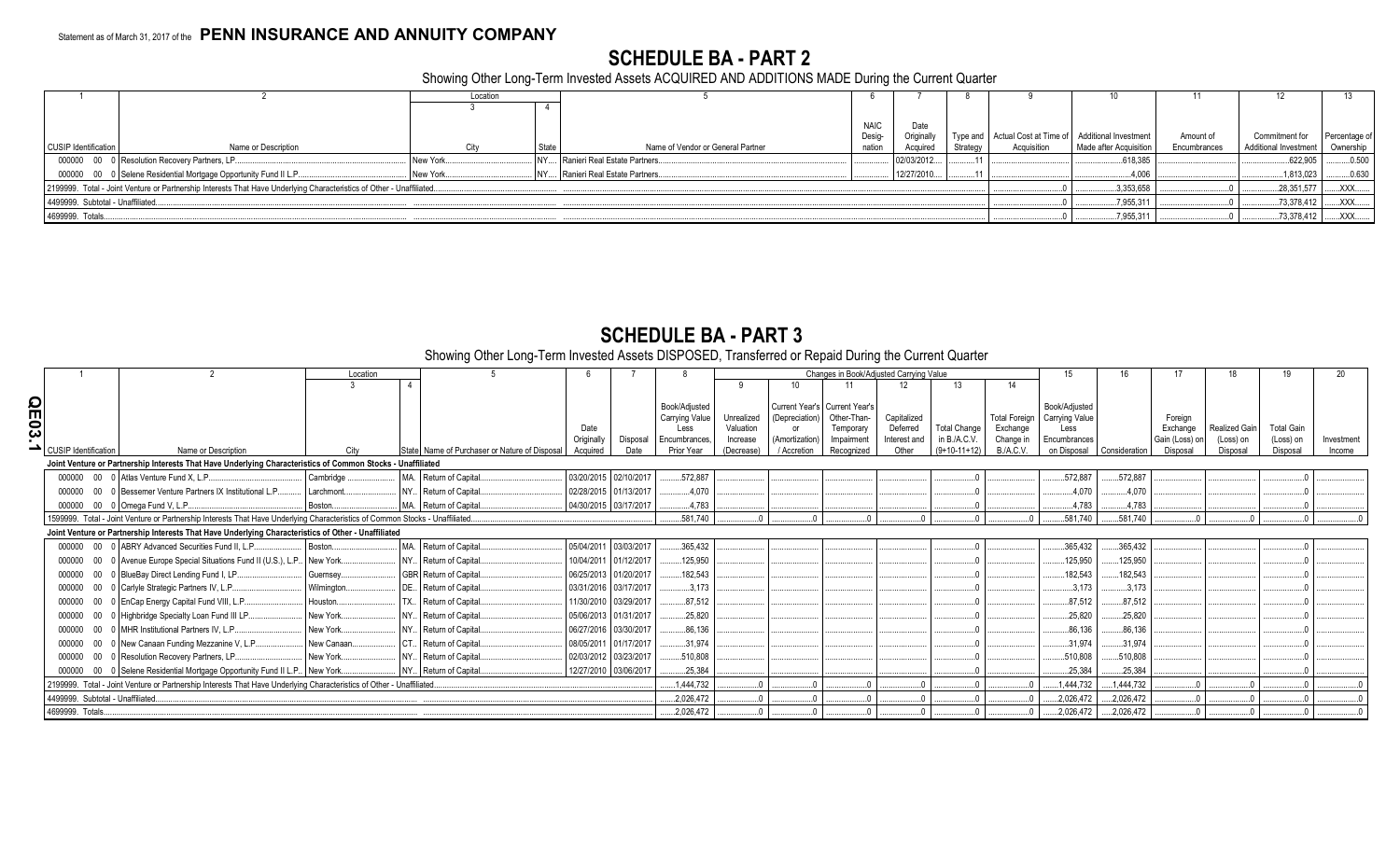**SCHEDULE D - PART 3**<br>Showing all Long-Term Bonds and Stocks ACQUIRED During Current Quarter

|     | $\overline{1}$          |                 | 2<br>-3                                                               | $\overline{4}$ | 5                                 | 6                         | $\overline{7}$     | 8           | 9                                       | 10 <sup>1</sup>      |
|-----|-------------------------|-----------------|-----------------------------------------------------------------------|----------------|-----------------------------------|---------------------------|--------------------|-------------|-----------------------------------------|----------------------|
|     |                         |                 |                                                                       |                |                                   |                           |                    |             |                                         | NAIC Designation or  |
|     | CUSIP Identification    |                 | Description<br>Foreign                                                | Date Acquired  | Name of Vendor                    | Number of Shares of Stock | <b>Actual Cost</b> | Par Value   | Paid for Accrued Interest and Dividends | Market Indicator (a) |
|     | Bonds - U.S. Government |                 |                                                                       |                |                                   |                           |                    |             |                                         |                      |
|     |                         |                 | 38378B M6 3 GNR 2012-120 Z.                                           | 03/01/2017.    | CAPITALIZED INTEREST.             |                           | .47,743            | .47.743     |                                         |                      |
|     |                         |                 | 0599999. Total - Bonds - U.S. Government                              |                |                                   |                           | .47,743            | .47.743     | 0                                       | .XXX.                |
|     |                         |                 | Bonds - U.S. States, Territories and Possessions                      |                |                                   |                           |                    |             |                                         |                      |
|     | 010831                  |                 | BE 4 ALAMEDA JT PWRS-A-TXB.                                           | 01/05/2017.    | RAYMOND JAMES.                    |                           | .4,152,870         | .3,000,000  | .22,900 1FE                             |                      |
|     | 02765U                  |                 | CY 8 AMERN MUN PWR-B-BABS.                                            | 02/07/2017.    | <b>RAYMOND JAMES.</b>             |                           | 3,116,625          | .2,500,000  | 78,373                                  | 1FF                  |
|     | 249218                  |                 | AK 4 DENVER SCHS-REF-B-TXB                                            | 01/27/2017.    | RAYMOND JAMES.                    |                           | 8,032,380          | .6,000,000  | .53,797                                 |                      |
|     | 79770G                  |                 | FX 9 SAN FRANCISCO CITY & CNTY CA.                                    | 03/08/2017.    | US BANCORP/PIPER JAFFRAY          |                           | .1,971,480         | .2,000,000  |                                         |                      |
|     |                         |                 | 1799999. Total - Bonds - U.S. States, Territories & Possessions.      |                |                                   |                           | .17,273,355        | 13,500,000  | .155,070                                | XXX                  |
|     |                         |                 | Bonds - U.S. Special Revenue and Special Assessment                   |                |                                   |                           |                    |             |                                         |                      |
|     | 3136A8                  |                 | N5 5 FNR 2012-117 DZ.                                                 | 03/01/2017.    | CAPITALIZED INTEREST              |                           | .68,319            | .68,319     |                                         |                      |
|     | 3136A8                  |                 | SM 3 FNR 2012-102 AZ.                                                 | 03/01/2017.    | <b>CAPITALIZED INTEREST</b>       |                           | .62,865            | 62,865      |                                         |                      |
|     | 3136A8                  | XR 6            | FNR 2012-94 LZ.                                                       | 03/01/2017.    | CAPITALIZED INTEREST              |                           | .259,103           | .259,103    |                                         |                      |
|     | 358240                  | GG 8            | FRESNO CA WTR SYS REV.                                                | 03/07/2017.    | RBC/DAIN RAUSCHER                 |                           | .6,014,496         | .4,650,000  | .86,316 1FE                             |                      |
|     | 69848A                  | AA 6            | PANHANDLE TX ECON DEV CORP LEASE REVENUE                              | 01/18/2017.    | RAYMOND JAMES.                    |                           | 3,817,200          | .4,000,000  | .3,542                                  |                      |
|     | 79770G                  |                 | GH 3 SAN FRANCISCO CITY & CNTY CA.                                    | 03/10/2017.    | STIFEL, NICOLAUS & CO.            |                           | .1,962,320         | .2,000,000  |                                         |                      |
|     | 93976A                  |                 | AH 5 WA ST CONVENTION-BABS                                            | 03/28/2017.    | RAYMOND JAMES.                    |                           | 1,279,040          | .1,000,000  | .16,975                                 | 1FF                  |
|     |                         |                 | 3199999. Total - Bonds - U.S. Special Revenue and Special Assessments |                |                                   |                           | 13,463,343         | .12,040,287 | 106,833                                 | .XXX.                |
|     |                         |                 | <b>Bonds - Industrial and Miscellaneous</b>                           |                |                                   |                           |                    |             |                                         |                      |
|     | 03027X                  |                 | AJ 9 AMERICAN TOWER.                                                  | 01/03/2017.    | SUN TRUST.                        |                           | .5,342,204         | .5,205,000  | .89,700 2FE                             |                      |
| Q   | 048677                  | AH              | <b>ATLANTIC MARINE CORP.</b>                                          | 01/12/2017.    | <b>CREWS &amp; ASSOCIATES</b>     |                           | 6,213,649          | 6,454,667   | 148,633                                 |                      |
|     | 05525H                  | AA              | BAMLL 2014-FRR5 A502.                                                 | 01/13/2017.    | <b>BANK OF AMERICA.</b>           |                           | 14,484,540         | 14,744,293  | .13,672                                 |                      |
| E04 | 05525H                  | AQ 0            | <b>BAMLL 2014-FRR5 B714</b>                                           | 01/13/2017.    | PERFORMANCE TRUST                 |                           | 7,657,422          | 10,000,000  |                                         |                      |
|     | 05567S                  | AA 0            | <b>BNSF FUNDING</b>                                                   | 01/12/2017.    | SALOMON/CITIGROUP.                |                           | 1,719,375          | .1,500,000  | .827                                    | 1FF                  |
|     | 060505                  | $EU$ 4          | <b>BANK OF AMERICA.</b>                                               | 01/11/2017.    | SALOMON/CITIGROUP                 |                           | 3,189,750          | .3,000,000  | .66,675                                 | 3FE                  |
|     | 06051G                  | GF              | 0 BAC 3.824 01/20/28.                                                 | 01/17/2017.    | <b>BANK OF AMERICA.</b>           |                           | .5,000,000         | .5,000,000  |                                         |                      |
|     | 161175                  | BD <sub>5</sub> | CHARTER COMM OPT LLC.                                                 | 03/30/2017.    | SALOMON/CITIGROUP.                |                           | .1,999,360         | .2,000,000  |                                         | 2FE                  |
|     | 219350                  |                 | AR 6 CORNING INC.                                                     | 01/26/2017.    | STIFEL, NICOLAUS & CO.            |                           | 2,375,000          | .2,000,000  | .66,861                                 | 2FE                  |
|     | 22282E                  |                 | AG 7 COVANTA HOLDING CORP.                                            | 03/02/2017.    | JP MORGAN CHASE.                  |                           | 2,020,625          | .2,000,000  |                                         |                      |
|     | 224044                  |                 | CF 2 COX COMMUNICATIONS.                                              | 01/11/2017.    | <b>MIZUHO SECURITIES USA</b>      |                           | .1,890,480         | 2.000.000   | .44.267                                 | 2FE                  |
|     | 25470D                  | AD              | DISCOVERY COMMUNICATIONS                                              | 02/28/2017.    | STIFEL, NICOLAUS & CO.            |                           | 3,790,732          | 3,533,000   | .57,333                                 | 12FE                 |
|     | 260003                  | AF              | 5 DOVER CORP.                                                         | 01/11/2017.    | FTN FINANCIAL.                    |                           | .544,032           | .466,000    | .6,401                                  |                      |
|     | 29273R                  |                 | BL 2 ETP 5.3 04/15/47.                                                | 01/11/2017     | <b>BANK OF AMERICA.</b>           |                           | .4,974,150         | .5,000,000  |                                         |                      |
|     | 30251B                  |                 | AD 0 FMR LLC.                                                         | 03/29/2017.    | OPPENHEIMER INC.                  |                           | .1,630,125         | .1,500,000  | .12,788                                 |                      |
|     | 3137AS                  | NL 4            | <b>FHMS K019 X3.</b>                                                  | 02/02/2017.    | <b>CREDIT SUISSE/FIRST BOSTON</b> |                           | 3,375,755          |             | .12,519                                 |                      |
|     | 3137B5                  | JP              | 9 FHMS K034 X3.                                                       | 03/24/2017.    | <b>BANK OF AMERICA.</b>           |                           | 5,628,203          |             | .81,855                                 |                      |
|     | 3137B7                  | N3 9            | <b>FHMS K036 X3.</b>                                                  | 02/02/2017.    | CREDIT SUISSE/FIRST BOSTON        |                           | .2,751,185         |             | .8,172                                  |                      |
|     | 3137BE                  | <b>VK 7</b>     | FHMS K040 X3.                                                         | 02/02/2017.    | CREDIT SUISSE/FIRST BOSTON        |                           | 2,376,438          |             | .6,380                                  |                      |
|     | 3137BP                  | W4 7            | <b>FHMS K055 X3.</b>                                                  | 01/25/2017.    | <b>BANK OF AMERICA</b>            |                           | 2,103,063          |             | .24,339                                 |                      |
|     | 3137BT                  | U5<br>- 8       | <b>FHMS K724 X3.</b>                                                  | 01/19/2017.    | JP MORGAN CHASE.                  |                           | .1,841,083         |             | .22,209                                 |                      |
|     | 37045X                  | BT 2            | GENERAL MOTORS FINL CO.                                               | 01/11/2017.    | DEUTSCHE BANK.                    |                           | .1,997,100         | .2,000,000  |                                         |                      |
|     | 44106M                  |                 | AW 2 HOSPITALITY PROP TRUST                                           | 01/10/2017.    | VARIOUS.                          |                           | .4,985,720         | .5,000,000  |                                         | 2FF                  |
|     | 444859                  | BE 1            | HUM 4.95 10/01/44.                                                    | 03/01/2017.    | STIFEL, NICOLAUS & CO.            |                           | 5,268,400          | .5,000,000  | 106,563                                 | 2FF                  |
|     | 444859                  |                 | BG 6 HUMANA INC.                                                      | 03/13/2017.    | <b>JP MORGAN CHASE</b>            |                           | .1,998,100         | .2,000,000  |                                         |                      |
|     | 45138L                  | AN <sub>3</sub> | IDAHO POWER CO.                                                       | 02/21/2017.    | <b>KEYBANC.</b>                   |                           | .1,333,944         | .1,155,000  | .25,234                                 |                      |
|     | 456866                  |                 | AM 4 INGERSOLL-RAND.                                                  | 01/18/2017.    | RAYMOND JAMES.                    |                           | 3,603,720          | .3,000,000  | 36,510                                  |                      |
|     | 46645U                  |                 | AV 9 JPMCC 2016-JP4 XA.                                               | 02/01/2017.    | JP MORGAN CHASE.                  |                           | .3.014.159         |             | .6,786                                  | 1FF                  |
|     |                         |                 |                                                                       |                |                                   |                           |                    |             |                                         |                      |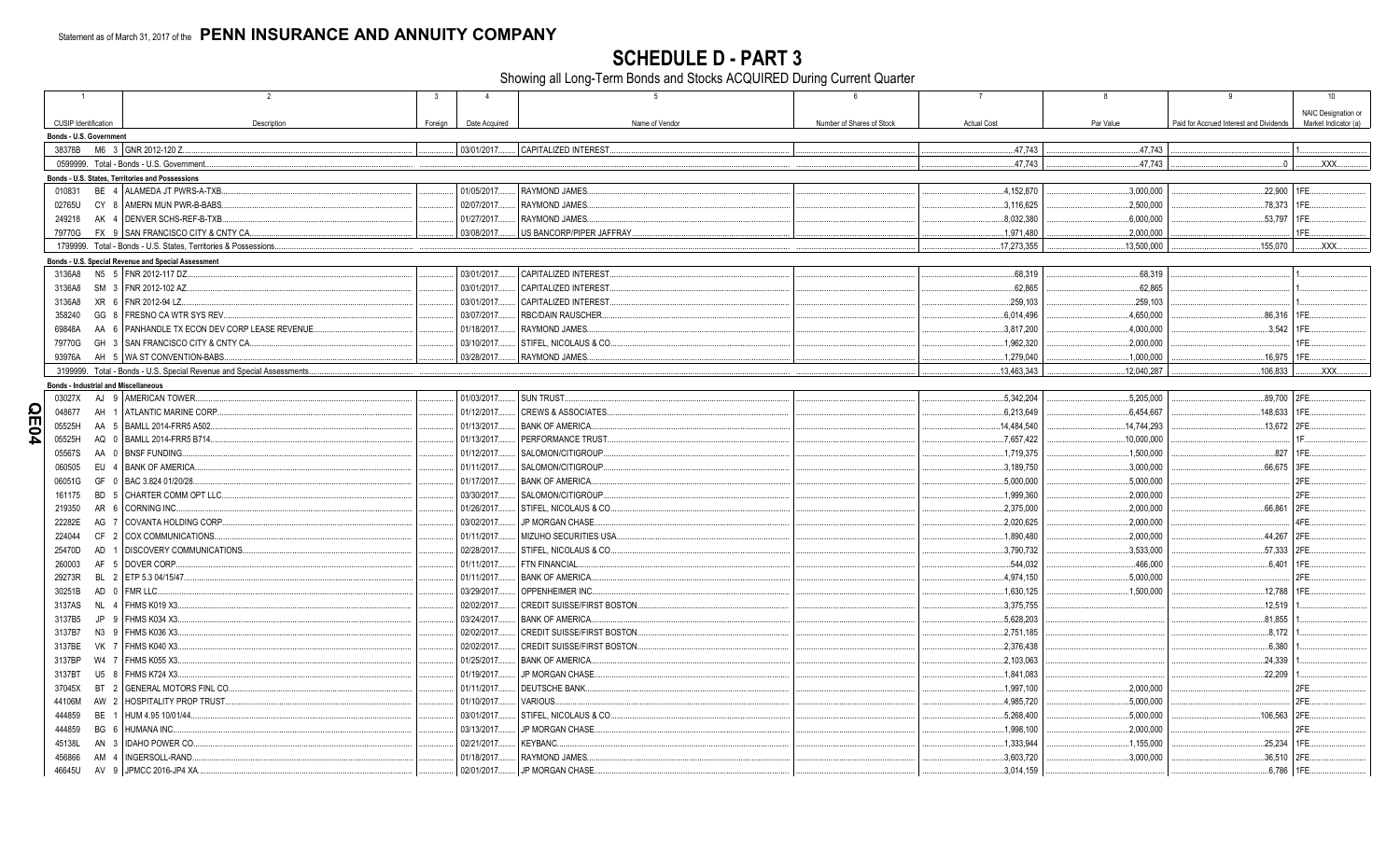SCHEDULE D - PART 3<br>Showing all Long-Term Bonds and Stocks ACQUIRED During Current Quarter

|      | $\overline{1}$                                      |                                               | $\overline{2}$                                                | $\mathbf{3}$ | $\overline{4}$ | $5\overline{5}$                    | 6                         | $\overline{7}$     | 8            | 9                                       | 10                   |  |
|------|-----------------------------------------------------|-----------------------------------------------|---------------------------------------------------------------|--------------|----------------|------------------------------------|---------------------------|--------------------|--------------|-----------------------------------------|----------------------|--|
|      |                                                     |                                               |                                                               |              |                |                                    |                           |                    |              |                                         | NAIC Designation or  |  |
|      | <b>CUSIP</b> Identification                         |                                               | Description                                                   | Foreign      | Date Acquired  | Name of Vendor                     | Number of Shares of Stock | <b>Actual Cost</b> | Par Value    | Paid for Accrued Interest and Dividends | Market Indicator (a) |  |
|      | 485134                                              |                                               | BH 2 KANSAS CITY POWER & LIGHT                                |              | 02/09/2017.    | <b>KEYBANC</b>                     |                           | .2,434,720         | .2.000.000   | .29,914 2FE.                            |                      |  |
|      | 571748                                              | BC 5                                          | MARSH & MCLENNAN.                                             |              | 01/09/2017.    | <b>BANK OF AMERICA</b>             |                           | 1,987,320          | .2,000,000   |                                         | 1FE.                 |  |
|      | 571903                                              | AX                                            | <b>MARRIOTT INTERNATIONAL</b>                                 |              | 01/10/2017.    | <b>MORGAN STANLEY.</b>             |                           | .2.614.289         | .2.598.000   | .33.125                                 | 2FE                  |  |
|      | 59151K                                              | AJ                                            | METHANEX CORP.                                                |              | 02/28/2017.    | STIFEL, NICOLAUS & CO.             |                           | 2,013,259          | .2,060,000   | .29,744                                 |                      |  |
|      | 59802V                                              | AA                                            | MIDO 2014-3A E                                                |              | 01/18/2017     | KGS ALPHA.                         |                           | .3,730,000         | .4,000,000   |                                         |                      |  |
|      | 651229                                              | AY 2                                          | NEWELL BRANDS INC.                                            |              | 02/01/2017     | STIFEL, NICOLAUS & CO              |                           | .3,410,070         | .3,000,000   | .57,292                                 | 2FE                  |  |
|      | 655664                                              | AR                                            | NORDSTROM INC.                                                |              | 03/06/2017     | <b>BANK OF AMERICA</b>             |                           | .4,777,850         | .5,000,000   | .37,500                                 | 2FE                  |  |
|      | 665772                                              | CA 5                                          | NORTHERN ST PR-M.                                             |              | 03/31/2017.    | CANTOR FITZGERALD.                 |                           | .2,728,162         | .2,350,000   | .27,417                                 | 1FF                  |  |
|      | 66988A                                              | AE                                            | NOVANT 4.371 11/01/43.                                        |              | 02/15/2017     | RAYMOND JAMES.                     |                           | .5,002,850         | .5,000,000   | 66,779                                  | 1FE                  |  |
|      | 701094                                              | AL 8                                          | PARKER HANNIFIN CORP.                                         |              | 02/21/2017     | <b>MORGAN STANLEY</b>              |                           | 1,991,760          | .2,000,000   |                                         | 2FE                  |  |
|      | 707569                                              |                                               | AS 8 PENN NATIONAL GAMING                                     |              | 01/12/2017.    | JP MORGAN CHASE.                   |                           | .1,000,000         | .1,000,000   |                                         | 4FE                  |  |
|      | 756109                                              | AT <sub>1</sub>                               | <b>REALTY INCOME.</b>                                         |              | 03/08/2017.    | SALOMON/CITIGROUP.                 |                           | .2,999,040         | .3,000,000   |                                         | 2FE                  |  |
|      | 78443C                                              | AP                                            | 9 SLMA 2003-B A4                                              |              | 03/29/2017     | JP MORGAN CHASE.                   |                           | .9,987,500         | 10,000,000   | .16,600                                 |                      |  |
|      | 785592                                              |                                               | AT 3 SABINE PASS LIQUEFACTION                                 |              | 02/28/2017     | <b>BANK OF AMERICA.</b>            |                           | .2,997,090         | .3,000,000   |                                         | 2FE                  |  |
|      | 863667                                              |                                               | AJ 0 STRYKER CORP.                                            |              | 02/28/2017     | STIFEL, NICOLAUS & CO              |                           | .5,257,100         | .5,000,000   | .107,917                                | 1FF                  |  |
|      | 87938W                                              | AU                                            | 7 TELEFO 5.213 03/08/47                                       |              | 03/01/2017     | SALOMON/CITIGROUP.                 |                           | .2,000,000         | .2,000,000   |                                         | 2FE                  |  |
|      | 887317                                              | AS                                            | 4 TWX 5.35 12/15/43.                                          |              | 02/15/2017     | GOLDMAN SACHS & CO.                |                           | .3,106,920         | .3,000,000   | .29,425                                 | 2FE                  |  |
|      | 89172Y                                              |                                               | AC 4   TPMT 2016-3 M1                                         |              | 01/25/2017     | <b><i>NELLS FARGO/WACHOVIA</i></b> |                           | .7,331,250         | .7,500,000   | .21,146                                 | 1FF                  |  |
|      | 89172Y                                              |                                               | AD 2   TPMT 2016-3 M2.                                        |              | 01/25/2017.    | <b>WELLS FARGO/WACHOVIA</b>        |                           | .4,893,750         | .5,000,000   | 16,111                                  | 2FE                  |  |
| O    | 902494                                              |                                               | AZ 6 TYSON FOODS INC.                                         |              | 01/13/2017     | JEFFERIES & CO                     |                           | .2,817,455         | 2,719,000    | .56,702                                 | 2FE                  |  |
| m    | 91324P                                              |                                               | CZ 3 UNH 4 1/4 04/15/47                                       |              | 03/08/2017     | JP MORGAN CHASE.                   |                           | .2,495,250         | .2,500,000   |                                         | 1FE.                 |  |
|      | 94988X                                              |                                               | AX 4 WFCM 2014-LC16 XA.                                       |              | 01/13/2017     | MIZUHO SECURITIES USA              |                           | .2,513,038         |              | 28,234                                  | 1FF                  |  |
| 04.1 | 98310W                                              |                                               | AN 8 WYNDHAM WORLDWIDE CORP.                                  |              | 03/16/2017.    | JP MORGAN CHASE.                   |                           | .997,750           | 1,000,000    |                                         | 2FE                  |  |
|      | 29082H                                              | AB 8                                          | <b>EMBRAER NETHERLANDS FINANCE.</b>                           |              | 01/25/2017     | JP MORGAN CHASE.                   |                           | .2,000,000         | .2,000,000   |                                         | 2FE                  |  |
|      | 389669                                              |                                               | AD 4 GCLO 2006-1A B                                           |              | 01/03/2017     | <b>VARIOUS.</b>                    |                           | .4,800,000         | .5,000,000   | .14,538                                 | 1FF                  |  |
|      | 83609F                                              |                                               | AA 5 SNDPT 2015-1A E.                                         |              | 01/18/2017     | KGS ALPHA.                         |                           | 3,730,000          | .4.000.000   | .4.215                                  |                      |  |
|      |                                                     |                                               | 3899999. Total - Bonds - Industrial and Miscellaneous.        |              |                |                                    |                           | .192,724,737       | .169,284,960 | 1,414,383                               | XXX.                 |  |
|      |                                                     |                                               | 8399997. Total - Bonds - Part 3.                              |              |                |                                    |                           | .223,509,178       | .194,872,990 | .1,676,286                              | XXX.                 |  |
|      | 8399999. Total - Bonds.                             |                                               |                                                               |              |                |                                    |                           | 223,509,178        | 194.872.990  | 1,676,286                               | .XXX.                |  |
|      |                                                     |                                               | <b>Common Stocks - Industrial and Miscellaneous</b>           |              |                |                                    |                           |                    |              |                                         |                      |  |
|      | 00123Q                                              |                                               | 10 4 AMERICAN CAPITAL AGENCY.                                 |              | 01/26/2017     | <b>WELLS FARGO.</b>                | 131,000.000               | .2,504,385         | XXX          |                                         |                      |  |
|      | 035710                                              | 40                                            | 9 ANNALY CAPITAL MANAGEMENT INC                               |              | 01/26/2017     | WELLS FARGO.                       | 346,000.000               | .3,557,114         | <b>XXX</b>   |                                         |                      |  |
|      | 09257A                                              | $10 \t 8$                                     | <b>BLACKROCK RESOURCES &amp; CO</b>                           |              | 01/27/2017     | <b>WELLS FARGO.</b>                | .90,000.000               | .800.144           | <b>XXX</b>   |                                         |                      |  |
|      | 617477                                              |                                               | 10 4   MORGAN STANLEY EMERGING MARK                           |              | 01/27/2017     | <b>WELLS FARGO.</b>                | 120,000.000               | .885.388           | <b>XXX</b>   |                                         |                      |  |
|      | 64828T                                              |                                               | 20 1 NEW RESIDENTAL INVESTMENT                                |              | 01/31/2017.    | <b>WELLS FARGO.</b>                | .192,000.000              | .2.988.665         | <b>XXX</b>   |                                         |                      |  |
|      |                                                     |                                               | 9099999. Total - Common Stocks - Industrial and Miscellaneous |              |                |                                    |                           | .10,735,696        | <b>XXX</b>   | $\Omega$                                | XXX.                 |  |
|      |                                                     |                                               | 9799997. Total - Common Stocks - Part 3.                      |              |                |                                    |                           | 10.735.696         | <b>XXX</b>   | $\Omega$                                | .XXX.                |  |
|      |                                                     |                                               | 9799999. Total - Common Stocks.                               |              |                |                                    |                           | .10,735,696        | <b>XXX</b>   | $\Omega$                                | XXX.                 |  |
|      |                                                     | 9899999. Total - Preferred and Common Stocks. |                                                               |              |                |                                    | .10,735,696               | <b>XXX</b>         | $\sqrt{ }$   | XXX.                                    |                      |  |
|      | 9999999. Total - Bonds. Preferred and Common Stocks |                                               |                                                               |              |                |                                    |                           | .234.244.874       | <b>XXX</b>   | .1,676,286                              | XXX.                 |  |
|      |                                                     |                                               |                                                               |              |                |                                    |                           |                    |              |                                         |                      |  |

(a) For all common stock bearing NAIC market indicator "U" provide the number of such issues:.................0.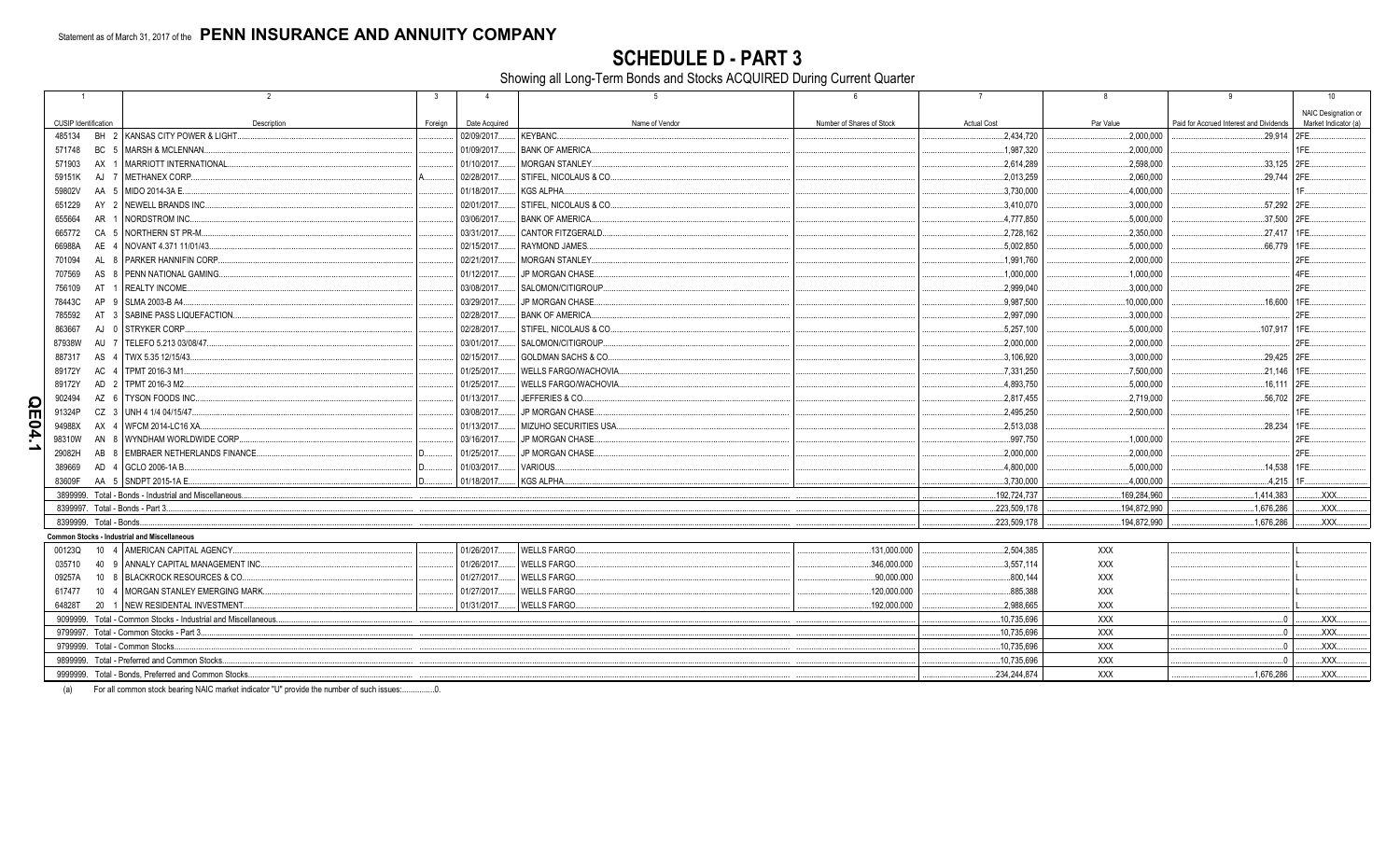SCHEDULE D - PART 4<br>Showing all Long-Term Bonds and Stocks SOLD, REDEEMED or Otherwise DISPOSED OF During Current Quarter

|                           |                             |                |                                             | $\overline{2}$                                                |             | 5                                      |                                 |                 |            |                    | 10             |                         |                   | Change in Book/Adjusted Carrying Value |                     |                                  | 16                                        | 17                  | 18          | 19                      | 20                 | 21                     | 22                         |
|---------------------------|-----------------------------|----------------|---------------------------------------------|---------------------------------------------------------------|-------------|----------------------------------------|---------------------------------|-----------------|------------|--------------------|----------------|-------------------------|-------------------|----------------------------------------|---------------------|----------------------------------|-------------------------------------------|---------------------|-------------|-------------------------|--------------------|------------------------|----------------------------|
|                           |                             |                |                                             |                                                               |             |                                        |                                 |                 |            |                    |                | 11                      | 12                | 13                                     |                     | 15                               |                                           |                     |             |                         |                    |                        |                            |
|                           |                             |                |                                             |                                                               |             |                                        |                                 |                 |            |                    |                |                         |                   |                                        |                     |                                  |                                           |                     |             |                         |                    |                        |                            |
|                           |                             |                |                                             |                                                               |             |                                        |                                 |                 |            |                    |                |                         |                   | Current                                |                     |                                  |                                           |                     |             |                         | Bond               |                        |                            |
|                           |                             |                |                                             |                                                               |             |                                        |                                 |                 |            |                    |                |                         |                   | Year's                                 |                     |                                  |                                           |                     |             |                         | Interest           |                        |                            |
|                           |                             |                |                                             |                                                               |             |                                        |                                 |                 |            |                    | Prior Year     | Unrealized<br>Valuation | Current<br>Year's | Other-Than-<br>Temporary               | <b>Total Change</b> | <b>Total Foreigr</b><br>Exchange | Book/Adjusted                             | Foreign<br>Exchange | Realized    | Total Gain              | Stock<br>Dividends | Stated<br>Contractua   | <b>NAIC</b><br>Designation |
|                           |                             |                |                                             |                                                               | Disposal    |                                        | Number of                       |                 |            |                    | Book/Adjusted  | Increase                | Amortization      | Impairment                             | in B./A.C.V.        | Change in                        | Carrying Value at                         | Gain (Loss)         | Gain (Loss) | (Loss) on               | Received           | Maturity               | or Market                  |
|                           | <b>CUSIP</b> Identification |                |                                             | Description                                                   | Date        | Name of Purchaser                      | Shares of Stock   Consideration |                 | Par Value  | <b>Actual Cost</b> | Carrying Value | (Decrease)              | / Accretion       | Recognized                             | $(11+12-13)$        | <b>B./A.C.V.</b>                 | Disposal Date   on Disposal   on Disposal |                     |             | Disposal                | During Year        | Date                   | Indicator (a)              |
|                           |                             |                | Bonds - U.S. Government                     |                                                               |             |                                        |                                 |                 |            |                    |                |                         |                   |                                        |                     |                                  |                                           |                     |             |                         |                    |                        |                            |
|                           | 30250W                      | AB             | SSGN 2010-S2 2A                             |                                                               |             | 03/31/2017. MBS PAYDOWN                |                                 | .83,827         | .83,827    | .83,920            | .83,920        |                         |                   |                                        |                     |                                  | .83,920                                   |                     | (93)        | (93)                    |                    | .435 07/29/2047        |                            |
|                           | 36296Q                      | RJ             | <b>GNSF POOL 698089</b>                     |                                                               |             | 03/01/2017. MBS PAYDOWN.               |                                 | .36,642         | .36,642    | .34,908            | .36,612        |                         | .31               |                                        | .31                 |                                  | .36,642                                   |                     |             | $\overline{0}$          | .252               | 04/15/2039             |                            |
|                           | 38375U                      | <b>SC</b>      | GNR 2014-H22 CI                             |                                                               | 03/31/2017. | <b>INTEREST ONLY PAYMENT</b>           |                                 |                 |            | 134,933            | 118,217        |                         | (118, 217)        |                                        | .(118,217)          |                                  |                                           |                     |             | $0$ .                   | .2,923             | 11/20/2064             |                            |
|                           | 38378N                      | XK             | GNR 2014-17 IO                              |                                                               | 03/31/2017. | <b>INTEREST ONLY PAYMENT</b>           |                                 |                 |            | .93,499            | .42,991        |                         | (42,991)          |                                        | (42,991)            |                                  |                                           |                     |             | $\Omega$                | .2,903             | 06/16/2048             |                            |
|                           | 38378X                      | PE             | GNR 2014-135 IO.<br>- 5                     |                                                               |             | 03/31/2017. INTEREST ONLY PAYMENT      |                                 |                 |            | 9,685              | .7,535         |                         | (7, 535)          |                                        | (7,535)             |                                  |                                           |                     |             | $\Omega$                | .173               | 01/16/2056             |                            |
|                           | 805649                      | AA             |                                             | <b>EXIM - SAYARRA LTD</b>                                     |             | 01/29/2017. SINKING FUND REDEMPTION    |                                 | .272,375        | .272,375   | .272,375           | .272,375       |                         |                   |                                        |                     |                                  | .272.375                                  |                     |             | $\Omega$                | .1,889             | 10/29/2021             |                            |
|                           | )599999                     |                |                                             | Total - Bonds - U.S. Governmen                                |             |                                        |                                 | .392.844        | .392.844   | .629,320           | .561,650       |                         | (168, 712)        |                                        | (168, 712)          |                                  | .392.937                                  |                     | (93)        | (93)                    | 8.575              | <b>XXX</b>             | <b>XXX</b>                 |
|                           |                             |                |                                             | Bonds - U.S. Special Revenue and Special Assessment           |             |                                        |                                 |                 |            |                    |                |                         |                   |                                        |                     |                                  |                                           |                     |             |                         |                    |                        |                            |
|                           | 3128PK                      | WJ             | <b>FGCI J07849</b>                          |                                                               |             | 03/01/2017. MBS PAYDOWN                |                                 | .21,871         | .21,871    | .21,242            | .21,858        |                         | .13               |                                        | .13                 |                                  | .21,87'                                   |                     |             | $0$ .                   |                    | 143 05/01/2023.        |                            |
|                           | 3128PL                      | AW             | FGCI J08121<br>- 2                          |                                                               |             | 03/01/2017. MBS PAYDOWN                |                                 | .21,402         | .21,402    | .21,250            | 21,397         |                         |                   |                                        |                     |                                  | .21,402                                   |                     |             | $\overline{\mathbf{0}}$ |                    | .178 06/01/2023        |                            |
|                           | 3133EG                      | Y9             | FFCB 4 12/22/31                             |                                                               | 03/22/2017. | CALL at 100.000                        |                                 | .3,000,000      | .3,000,000 | .3,000,000         | 3,000,000      |                         |                   |                                        |                     |                                  | .3,000,000                                |                     |             | $\Omega$                | .30,000            | 12/22/2031             |                            |
|                           | 31412B                      | DS             | FN 920013.                                  |                                                               | 03/01/2017. | <b>MBS PAYDOWN</b>                     |                                 | .459            | .459       | .456               | .459           |                         |                   |                                        |                     |                                  | .459                                      |                     |             |                         |                    | 10/01/2047             |                            |
|                           | 31412M                      | 2X             | FN 929690.                                  |                                                               |             | 03/01/2017. MBS PAYDOWN                |                                 | .2,702          | .2,702     | .2,628             | .2,700         |                         |                   |                                        |                     |                                  | .2,702                                    |                     |             | $\Omega$                | .24                | 07/01/2023             |                            |
|                           | 31412T                      | AZ             | FN 933924.                                  |                                                               | 03/01/2017. | <b>MBS PAYDOWN.</b>                    |                                 | .511            | .511       | .497               | .511           |                         |                   |                                        |                     |                                  | .511                                      |                     |             | $\Omega$                |                    | 05/01/2023             |                            |
|                           | 31412W                      | <b>WB</b>      | FN 937242.                                  |                                                               |             | 03/01/2017. MBS PAYDOWN                |                                 | .45,155         | 45,155     | .44,738            | .45,154        |                         |                   |                                        |                     |                                  | 45,155                                    |                     |             | $0$ .                   | .451               | 05/01/2047             |                            |
| $\Omega_{\overline{\Pi}}$ |                             |                | FN 937243.                                  |                                                               | 03/01/2017  | <b>MBS PAYDOWN.</b>                    |                                 | .634            | .634       | .628               | .634           |                         |                   |                                        |                     |                                  | .634                                      |                     |             | $\Omega$                |                    | 05/01/2047             |                            |
|                           | 31412W<br>31412X            | K4             | FN 937815.                                  |                                                               | 03/01/2017. | <b>MBS PAYDOWN</b>                     |                                 | .31,455         | .31,455    | .31,190            | .31,455        |                         |                   |                                        |                     |                                  | 31,455                                    |                     |             | $\Omega$                | 161                | 06/01/2047             |                            |
| $\overline{\mathbf{S}}$   | 31414E                      | 2V             | <b>FNCI 964388</b>                          |                                                               | 03/01/2017. | <b>MBS PAYDOWN.</b>                    |                                 |                 | .36,141    | .35,931            | .36,135        |                         |                   |                                        |                     |                                  | .36,141                                   |                     |             | $0$ .                   | .304               | 07/01/2023             |                            |
|                           | 31414L                      | C <sub>4</sub> | FN 969091                                   |                                                               |             | 03/01/2017. MBS PAYDOWN                |                                 | .36,141<br>.602 | .602       | .585               | .602           |                         |                   |                                        |                     |                                  | .602                                      |                     |             | $\Omega$                |                    | 04/01/2023             |                            |
|                           |                             |                | FN 969940.                                  |                                                               |             |                                        |                                 |                 |            |                    |                |                         |                   |                                        |                     |                                  |                                           |                     |             |                         |                    |                        |                            |
|                           | 31414M                      | <b>BH</b>      |                                             |                                                               | 03/01/2017. | <b>MBS PAYDOWN</b>                     |                                 | .2,350          | 2,350      | .2,285             | .2,348         |                         |                   |                                        |                     |                                  | .2,350                                    |                     |             | $0$ .                   | .14                | 03/01/2023             |                            |
|                           | 31414R                      | LG             | FN 973827                                   |                                                               | 03/01/2017. | <b>MBS PAYDOWN</b>                     |                                 | 146             | .146       | .142               | .146           |                         |                   |                                        |                     |                                  | .146                                      |                     |             | $0$ .                   |                    | 03/01/2023             |                            |
|                           | 31414R                      | NV             | FN 973904                                   |                                                               | 03/01/2017. | <b>MBS PAYDOWN.</b>                    |                                 | .348            | .348       | .338               | .348           |                         |                   |                                        |                     |                                  | .348                                      |                     |             | $\Omega$                |                    | 04/01/2023             |                            |
|                           | 31414S                      | AA             | FN 974401                                   |                                                               |             | 03/01/2017. MBS PAYDOWN.               |                                 | .3,325          | 3,325      | .3,233             | 3,322          |                         |                   |                                        |                     |                                  | .3,325                                    |                     |             | $0$ .                   | .23                | 04/01/2023             |                            |
|                           | 31414U                      | G <sub>3</sub> | FN 976418.                                  |                                                               | 03/01/2017. | <b>MBS PAYDOWN</b>                     |                                 | 1,237           | 1,237      | .1,203             | 1,236          |                         |                   |                                        |                     |                                  | 1,237                                     |                     |             | $\Omega$                | .10                | 03/01/2023             |                            |
|                           | 31415B                      | AE             | FN 981605.                                  |                                                               | 03/01/2017. | <b>MBS PAYDOWN</b>                     |                                 | 104             | .104       | .102               | .104           |                         |                   |                                        |                     |                                  | .104                                      |                     |             | $0$ .                   |                    | 06/01/2023             |                            |
|                           | 31415C                      | <b>ND</b>      | N 982888                                    |                                                               | 03/01/2017. | <b>MBS PAYDOWN.</b>                    |                                 | .947            | .947       | .921               | .946           |                         |                   |                                        |                     |                                  | .947                                      |                     |             | $0$ .                   |                    | 05/01/2023             |                            |
|                           | 31415P                      | AE             | FN 984805.                                  |                                                               |             | 03/01/2017. MBS PAYDOWN                |                                 | .555            | .555       | .540               | .555           |                         |                   |                                        |                     |                                  | .555                                      |                     |             | 0.5                     |                    | 06/01/2023             |                            |
|                           | 31415P                      | AR             | FN 984816.                                  |                                                               | 03/01/2017. | <b>MBS PAYDOWN</b>                     |                                 | .9,165          | 9.165      | .8,913             | .9,160         |                         |                   |                                        |                     |                                  | .9,165                                    |                     |             | $0$ .                   | .68                | 06/01/2023             |                            |
|                           | 31415P                      | <b>WA</b>      | FN 985441                                   |                                                               | 03/01/2017. | <b>MBS PAYDOWN</b>                     |                                 | .612            | .612       | .595               | .612           |                         |                   |                                        |                     |                                  | .612                                      |                     |             | $0$ .                   |                    | 07/01/2023             |                            |
|                           | 31415P                      | XP             | N 985486                                    |                                                               | 03/01/2017. | <b>MBS PAYDOWN</b>                     |                                 | .311            | 311        | .302               | .311           |                         |                   |                                        |                     |                                  | .311                                      |                     |             | $0$ .                   |                    | 07/01/2023             |                            |
|                           | 31415Q                      | <b>BX</b>      | FN 985754                                   |                                                               | 03/01/2017. | <b>MBS PAYDOWN</b>                     |                                 | .267            | .267       | .260               | .267           |                         |                   |                                        |                     |                                  | .267                                      |                     |             | $\Omega$                |                    | 06/01/2023             |                            |
|                           | 31415Q                      | E8             | N 985859                                    |                                                               | 03/01/2017. | <b>MBS PAYDOWN</b>                     |                                 | 130             | .130       | .126               | .130           |                         |                   |                                        |                     |                                  | .130                                      |                     |             | 0.5                     |                    | 07/01/2023             |                            |
|                           | 31415R                      | 4B             | FN 987418.                                  |                                                               | 03/01/2017. | <b>MBS PAYDOWN</b>                     |                                 | .500            | .500       | .487               | .500           |                         |                   |                                        |                     |                                  | .500                                      |                     |             | $\ldots$ 0              |                    | 06/01/2023             |                            |
|                           | 59447P                      | N3             |                                             | MICHIGAN ST FIN AUTH TXB                                      | 01/23/2017. | CALL at 103.000                        |                                 | .4,120,000      | 4,000,000  | 4,259,960          | 4,255,483      |                         | (135, 483)        |                                        | (135, 483)          |                                  | .4,120,000                                |                     |             | $\Omega$                | .59,509            | 10/01/2039.            |                            |
|                           | 842475                      | F <sub>7</sub> |                                             | SO CA PUB PWER-BABS                                           |             | 01/26/2017. CALL at 129.436            |                                 | .5,177,460      | 4,000,000  | 4,325,480          | 4,300,085      |                         | .877,375          |                                        | 877,375             |                                  | .5,177,460                                |                     |             | $\Omega$                | 135,368            | 07/01/2040.            |                            |
|                           | 3199999                     |                |                                             | Total - Bonds - U.S. Special Revenue and Special Assessments. |             |                                        |                                 | 12,478,389      | 11,180,929 | .11,764,032        | 11,736,458     |                         | 741.931           |                                        | .741.931            | $\sqrt{ }$                       | .12.478.389                               |                     |             | $0 \ldots$              | .226,305           | <b>XXX</b>             | <b>XXX</b>                 |
|                           |                             |                | <b>Bonds - Industrial and Miscellaneous</b> |                                                               |             |                                        |                                 |                 |            |                    |                |                         |                   |                                        |                     |                                  |                                           |                     |             |                         |                    |                        |                            |
|                           | 009090                      | AB             |                                             | AIR CANADA 2015-1B PTT                                        |             | A 03/15/2017. SINKING FUND REDEMPTION. |                                 | .38,434         | .38,434    | .38,434            | .38,434        |                         |                   |                                        | $\Omega$            |                                  | .38,434                                   |                     |             | 0                       |                    | .745 03/15/2023. 2FE   |                            |
|                           | 023766                      | AD             | AM AIRLINE 13-1 B.                          |                                                               | 01/15/2017. | SINKING FUND REDEMPTION.               |                                 | .23,195         | .23,195    | .23,427            | .23,195        |                         |                   |                                        |                     |                                  | 23,195                                    |                     |             | 0                       |                    | .652 01/15/2021        | 3FE                        |
|                           | 02376T                      | AC             | AM AIRLINE 13-2 B.                          |                                                               | 01/15/2017. | SINKING FUND REDEMPTION.               |                                 | .43,627         | 43,627     | .44,063            | .43,627        |                         |                   |                                        |                     |                                  | .43,627                                   |                     |             | . .0                    | 1,222              | 07/15/2020. 3FE        |                            |
|                           | 02376Y                      | AA             | <b>AMERICAN AIRLINES</b><br>- 5             |                                                               |             | 01/17/2017. SINKING FUND REDEMPTION.   |                                 | .267,628        | .267,628   | .267,628           | .267,628       |                         |                   |                                        |                     |                                  | .267,628                                  |                     |             |                         |                    | .7,025 01/15/2024. 2FE |                            |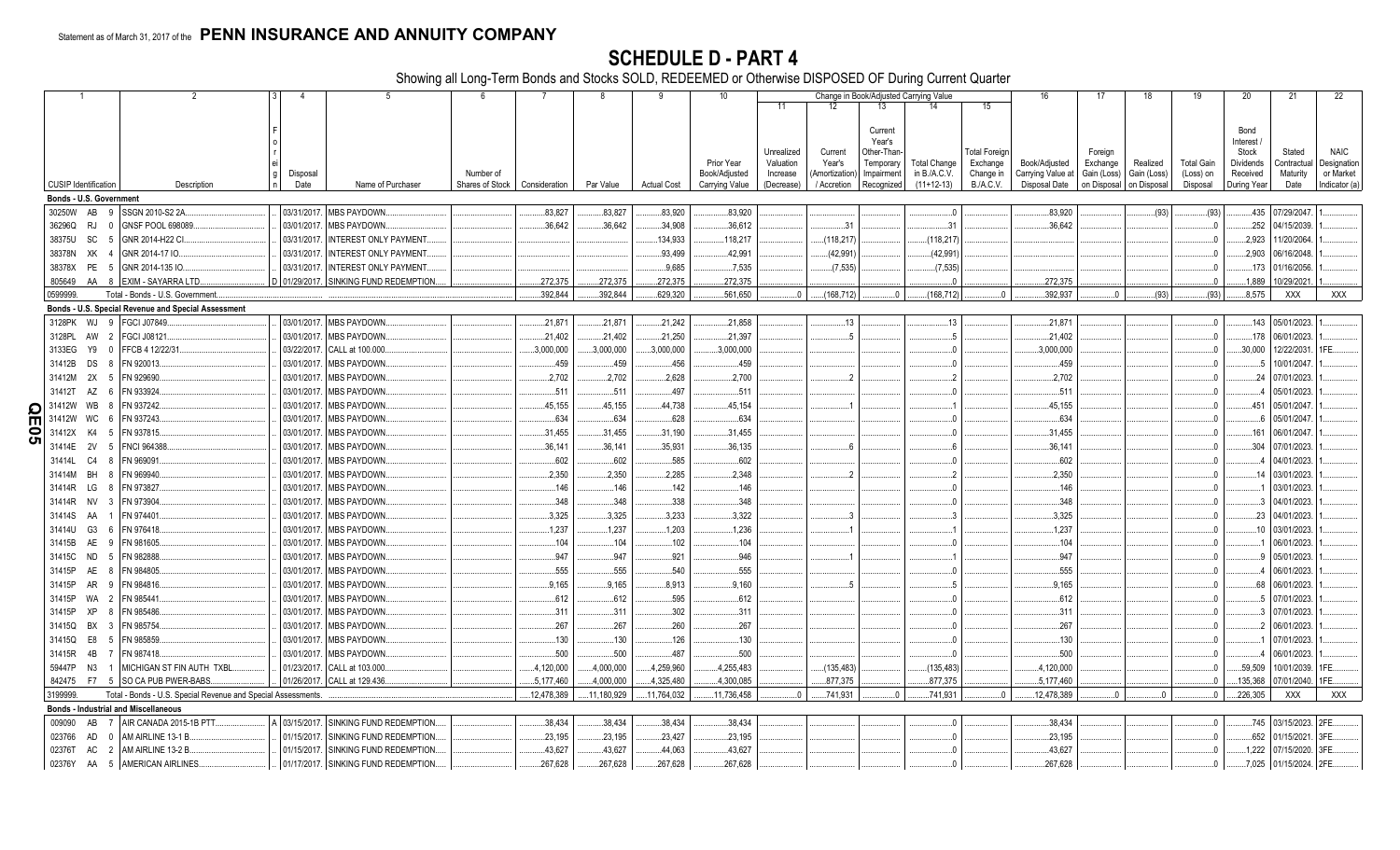SCHEDULE D - PART 4<br>Showing all Long-Term Bonds and Stocks SOLD, REDEEMED or Otherwise DISPOSED OF During Current Quarter

|           |                             | -1              | 2                              | $\mathbf{3}$<br>$\overline{4}$ | 5                                                | 6               | 7             | -8         | 9                  | 10                          |                                     |                                    | Change in Book/Adjusted Carrying Value                      |                                     |                                               | 16                                 | 17                                 | 18                      | 19                             | 20                                                 | 21                                | 22                                      |
|-----------|-----------------------------|-----------------|--------------------------------|--------------------------------|--------------------------------------------------|-----------------|---------------|------------|--------------------|-----------------------------|-------------------------------------|------------------------------------|-------------------------------------------------------------|-------------------------------------|-----------------------------------------------|------------------------------------|------------------------------------|-------------------------|--------------------------------|----------------------------------------------------|-----------------------------------|-----------------------------------------|
|           |                             |                 |                                |                                |                                                  |                 |               |            |                    |                             | 11                                  | 12                                 | 13                                                          | 14                                  | 15                                            |                                    |                                    |                         |                                |                                                    |                                   |                                         |
|           |                             |                 |                                | Disposal                       |                                                  | Number of       |               |            |                    | Prior Year<br>Book/Adjusted | Unrealized<br>Valuation<br>Increase | Current<br>Year's<br>Amortization) | Current<br>Year's<br>Other-Than-<br>Temporary<br>Impairment | <b>Total Change</b><br>in B./A.C.V. | <b>Total Foreign</b><br>Exchange<br>Change in | Book/Adjusted<br>Carrying Value at | Foreign<br>Exchange<br>Gain (Loss) | Realized<br>Gain (Loss) | <b>Total Gain</b><br>(Loss) on | Bond<br>Interest<br>Stock<br>Dividends<br>Received | Stated<br>Contractual<br>Maturity | <b>NAIC</b><br>Designation<br>or Market |
|           | <b>CUSIP</b> Identification |                 | Description                    | Date                           | Name of Purchaser                                | Shares of Stock | Consideration | Par Value  | <b>Actual Cost</b> | Carrying Value              | (Decrease)                          | / Accretion                        | Recognized                                                  | $(11+12-13)$                        | B.A.C.V.                                      | Disposal Date                      | on Disposal                        | on Disposal             | Disposal                       | During Year                                        | Date                              | Indicator (a)                           |
|           | 02377B                      | AA              | AAL 4 09/22/27                 | 03/22/2017                     | SINKING FUND REDEMPTION                          |                 | .47,368       | .47,368    | .47,368            | .47,368                     |                                     |                                    |                                                             |                                     |                                               | .47,368                            |                                    |                         |                                | .947                                               | 09/22/2027                        |                                         |
|           | 045424 EX                   |                 | ASC 1997-D4 B4.                | 03/11/201                      | MBS PAYDOWN.                                     |                 | .174,878      | 174,878    | 172,255            | 174,390                     |                                     | .488                               |                                                             | .488                                |                                               | .174,878                           |                                    |                         |                                | .2,228                                             | 04/14/2029                        | IFM.                                    |
|           | 048677                      | AH              | ATLANTIC MARINE CORP.          | 02/15/201                      | SINKING FUND REDEMPTION.                         |                 | .43,778       | .43,778    | .42,143            |                             |                                     | 95                                 |                                                             | .95                                 |                                               | .43,778                            |                                    |                         |                                | .1,185                                             | 02/15/2048                        |                                         |
|           | 05947U                      | ZK              | BACM 2004-6 E.                 | 01/10/201                      | CALL at 109.428.                                 |                 | .116,841      | 106,775    | 76,879             | .106,776                    |                                     |                                    |                                                             |                                     |                                               | .106,776                           |                                    | .10,065                 | 10,065                         | .497                                               | 12/10/2042                        | <b>IFM</b>                              |
|           | 05990K                      | AC              | BANC OF CALIFORNIA INC         | 03/20/201                      | SANDLER ONEILL PARTNERS.                         |                 | .1,001,250    | 1,000,000  | .997,500           | .997,860                    |                                     | .47                                |                                                             | .47                                 |                                               | .997,908                           |                                    | .3,342                  | .3,342                         | .23,042                                            | 04/15/2025.                       |                                         |
|           | 07383F                      | <b>YR</b>       | BSCMS 2004-PWR3 G              | 03/01/201                      | MBS PAYDOWN.                                     |                 | 1,701,389     | .1,701,389 | 1,522,743          | 1,701,389                   |                                     |                                    |                                                             |                                     |                                               | 1,701,389                          |                                    |                         |                                | .22,443                                            | 02/11/2041                        | 1FM                                     |
|           | 12527E                      | AK              | CFCRE 2011-C1 E.               | 01/01/2017                     | MBS PAYDOWN.                                     |                 |               | 803,623    | 679,062            | 732,684                     |                                     |                                    |                                                             |                                     |                                               | .732,684                           |                                    | .(732,684               | (732, 684)                     | .4,139                                             | 04/15/2044                        |                                         |
|           | 12532B                      | AH              | CFCRE 2016-C7 XA.              | 03/31/2017                     | <b>INTEREST ONLY PAYMENT.</b>                    |                 |               |            | .3,588             | .3,552                      |                                     | (3, 552)                           |                                                             | (3, 552)                            |                                               |                                    |                                    |                         |                                | .98                                                | 12/10/2054                        |                                         |
|           | 12592K                      | <b>BD</b>       | COMM 2014-UBS5 XA              | 03/31/2017                     | INTEREST ONLY PAYMENT.                           |                 |               |            | 12,014             | .8,494                      |                                     | (8, 494)                           |                                                             | (8,494)                             |                                               |                                    |                                    |                         |                                |                                                    | .312 09/10/2047                   |                                         |
|           | 12594M                      | <b>BD</b>       | COMM 2016-COR1 XA              | 03/31/2017                     | INTEREST ONLY PAYMENT.                           |                 |               |            | .6,914             | .6,713                      |                                     | (6, 713)                           |                                                             | (6,713)                             |                                               |                                    |                                    |                         |                                | .174                                               | 10/10/2049.                       |                                         |
|           | 126281                      | BB              | CSAIL 2015-C1 XA               | 03/31/2017                     | INTEREST ONLY PAYMENT.                           |                 |               |            | .8,218             | .7,170                      |                                     | (7, 170)                           |                                                             | (7,170)                             |                                               |                                    |                                    |                         |                                |                                                    | 215 04/15/2050                    |                                         |
|           | 12649X                      | <b>BC</b>       | CSMC 2015-3 B2.                | 03/01/2017                     | MBS PAYDOWN.                                     |                 | .27,044       | .27,044    | .27,365            | .27,050                     |                                     | (7)                                |                                                             | . (7                                |                                               | .27,044                            |                                    |                         |                                |                                                    | .178 03/25/2045.                  |                                         |
|           | 12677#                      | AA              | <b>CVS CAREMARK CORP.</b>      | 03/15/2017                     | SINKING FUND REDEMPTION.                         |                 | .5,226        | .5,226     | .5,226             | .5,226                      |                                     |                                    |                                                             |                                     |                                               | .5,226                             |                                    |                         |                                | .48                                                | 01/15/2040                        |                                         |
|           | 16164A                      | AC              | CHASE 2016-2 M2                | 03/01/2017                     | MBS PAYDOWN.                                     |                 | 174,784       | 174,784    | 179,427            | .174,838                    |                                     | (54)                               |                                                             | (54)                                |                                               | 174,784                            |                                    |                         |                                | 1,024                                              | 02/25/2044.                       |                                         |
|           | 17291E                      | <b>BB</b>       | CGCMT 2016-P6 XA.              | 03/31/2017                     | INTEREST ONLY PAYMENT.                           |                 |               |            | .6,636             | .6,562                      |                                     | (6, 562)                           |                                                             | (6, 562)                            |                                               |                                    |                                    |                         |                                | 184                                                | 12/10/2049.                       |                                         |
| Q<br>m    | 173067                      | EH              | CGCMT 2004-C2 B                | 01/18/2017                     | CALL at 100,000.                                 |                 | .79,898       | .79,898    | 77,301             | .79,898                     |                                     |                                    |                                                             |                                     |                                               | .79,898                            |                                    |                         |                                | .322                                               | 10/15/2041.                       |                                         |
| <b>GO</b> | 17321L                      | AE              | MLTI 2013-J1 B1                | 03/01/2017                     | MBS PAYDOWN.                                     |                 | .17,825       | .17,825    | .17,580            | .17,824                     |                                     |                                    |                                                             |                                     |                                               | .17,825                            |                                    |                         |                                | 106                                                | 10/25/2043.                       |                                         |
|           | 17323E                      | AN              | CMLTI 2014-J2 B2.              | 03/01/201                      | MBS PAYDOWN.                                     |                 | .30,601       | .30,601    | .31,289            | .30,610                     |                                     | (9)                                |                                                             | (9)                                 |                                               | .30,601                            |                                    |                         |                                | .201                                               | 1/25/2044.                        |                                         |
| د         | 17325D                      | AJ              | CGCMT 2016-P5 XA.              | 03/31/2017                     | INTEREST ONLY PAYMENT.                           |                 |               |            | .5,209             | .5,056                      |                                     | (5,056)                            |                                                             | (5,056)                             |                                               |                                    |                                    |                         |                                | .132                                               | 10/10/2049.                       |                                         |
|           | 247367                      | BJ              | DELTA AIR 2007 1B              | 02/10/201                      | SINKING FUND REDEMPTION.                         |                 | .67,863       | .67,863    | 76,515             | .67,939                     |                                     | (76)                               |                                                             | (76)                                |                                               | 67,863                             |                                    |                         |                                | .2,722                                             | 08/10/2022.                       |                                         |
|           | 26827E                      | AE              | ECAF 2015-1A B1<br>- 5         | D 02/24/2017                   | /ARIOUS                                          |                 | .2,271,956    | 2,277,487  | .2,277,487         | 2,277,487                   |                                     |                                    |                                                             | . 0                                 |                                               | .2,277,487                         |                                    | (5,531)                 | (5,531)                        | .27,619                                            | 07/15/2040.                       |                                         |
|           | 268617                      | AC              | EMAC 1998-1 A3.                | 01/04/201                      | <b>GUGGENHEIM SECURITIES</b>                     |                 | .415,672      | .538,325   | .354,643           | .391,170                    |                                     |                                    |                                                             | . 0                                 |                                               | .391,170                           |                                    | 24,502                  | .24,502                        | .2,386                                             | 01/15/2025                        |                                         |
|           | 29429C                      | AJ              | CGCMT 2016-P3 XA               | 03/31/2017                     | <b>INTEREST ONLY PAYMENT.</b>                    |                 |               |            | .2,276             | .2,118                      |                                     | (2, 118)                           |                                                             | (2,118)                             |                                               |                                    |                                    |                         |                                | .58                                                | 04/15/2049                        |                                         |
|           | 3137AB                      | FW              | <b>FHMS K702 X1</b><br>-6      | 03/31/2017                     | INTEREST ONLY PAYMENT                            |                 |               |            | 25,501             | .8,009                      |                                     | (8,009)                            |                                                             | (8,009)                             |                                               |                                    |                                    |                         | . 0                            | .1,421                                             | 02/25/2018                        |                                         |
|           | 3137AE                      | V8              | <b>HMS K703 X1</b>             | 03/31/2011                     | <b>INTEREST ONLY PAYMENT.</b>                    |                 |               |            | .19,183            | .7,895                      |                                     | (7,895)                            |                                                             | (7,895)                             |                                               |                                    |                                    |                         |                                | .1.179                                             | 05/25/2018                        |                                         |
|           | 3137AJ                      | MG              | HMS K016 X1                    | 03/31/201                      | INTEREST ONLY PAYMENT                            |                 |               |            | .24,755            | .17,931                     |                                     | (17,931)                           |                                                             | (17, 931)                           |                                               |                                    |                                    |                         |                                | .779                                               | 10/25/2021                        |                                         |
|           | 3137AT<br>3137AW            | <b>RX</b><br>QJ | HMS K020 X1<br>FHMS K023 X1    | 03/31/2011<br>03/31/201        | INTEREST ONLY PAYMENT.<br>INTEREST ONLY PAYMENT. |                 |               |            | .34,108            | .28,959                     |                                     | (28,959)                           |                                                             | (28, 959)                           |                                               |                                    |                                    |                         |                                | .1,164<br>.438                                     | 05/25/2022.<br>08/25/2022         |                                         |
|           | 3137B1                      | UH              | <b>HMS K027 X1</b>             | 03/31/201                      | INTEREST ONLY PAYMENT.                           |                 |               |            | .13,394            | .12,049                     |                                     | (12,049)                           |                                                             | (12,049)                            |                                               |                                    |                                    |                         |                                | .767                                               | 01/25/2023                        |                                         |
|           | 3137B7                      | N <sub>2</sub>  | FHMS K036 X1                   | 03/31/201                      | <b>INTEREST ONLY PAYMENT</b>                     |                 |               |            | 28,118<br>.12,691  | .21,745<br>.9,895           |                                     | (21,745)<br>(9,895)                |                                                             | (21, 745)<br>(9,895)                |                                               |                                    |                                    |                         |                                | .309                                               | 10/25/2023                        |                                         |
|           | 3137B8                      | G5              | HMS K037 X1                    | 03/31/201                      | <b>INTEREST ONLY PAYMENT.</b>                    |                 |               |            | .7,071             | .5,560                      |                                     | (5,560)                            |                                                             | (5,560)                             |                                               |                                    |                                    |                         |                                | .176                                               | 01/25/2024                        |                                         |
|           | 3137BA                      | HB              | FHMS K715 X1                   | 03/31/201                      | INTEREST ONLY PAYMENT.                           |                 |               |            | .30,246            | .27,821                     |                                     | (27, 821)                          |                                                             | (27, 821)                           |                                               |                                    |                                    |                         |                                |                                                    | 1,423 01/25/2021                  |                                         |
|           | 3137BB                      | <b>BE</b>       | <b>HMS K038 X1</b>             | 03/31/201                      | INTEREST ONLY PAYMENT.                           |                 |               |            | 10,910             | .8,669                      |                                     | (8,669)                            |                                                             | (8,669)                             |                                               |                                    |                                    |                         |                                | .267                                               | 03/25/2024                        |                                         |
|           | 3137BH                      | XK              | <b>HMS K045 X1</b>             | 03/31/201                      | INTEREST ONLY PAYMENT.                           |                 |               |            | .6,351             | .6,104                      |                                     | (6, 104)                           |                                                             | (6, 104)                            |                                               |                                    |                                    |                         |                                | 157                                                | 01/25/2025                        |                                         |
|           | 3137BN                      | GU              | FHMS K054 X1                   | 03/31/201                      | INTEREST ONLY PAYMENT.                           |                 |               |            | .4,054             | .3,770                      |                                     | (3,770)                            |                                                             | (3,770)                             |                                               |                                    |                                    |                         |                                | .92                                                | 01/25/2026                        |                                         |
|           | 3137BS                      | P <sub>9</sub>  | HMS K058 X1                    | 03/31/201                      | INTEREST ONLY PAYMENT.                           |                 |               |            | .4,100             | .4,040                      |                                     | (4,040)                            |                                                             | (4,040)                             |                                               |                                    |                                    |                         |                                | .90                                                | 08/25/2026                        |                                         |
|           | 31503A                      | AA              | FERMACA ENTERPRISES S RL       | 03/30/2011                     | SINKING FUND REDEMPTION.                         |                 | .23,395       | .23,395    | .23,395            | .23,395                     |                                     |                                    |                                                             |                                     |                                               | .23,395                            |                                    |                         |                                | .746                                               | 03/30/2038                        |                                         |
|           | 36186X                      | AD              | GMACN 2012 BLIS A<br>- q       | 03/10/2017                     | SINKING FUND REDEMPTION.                         |                 | .2,434        | .2,434     | .2,386             | .2,431                      |                                     |                                    |                                                             |                                     |                                               | .2,434                             |                                    |                         |                                | . 21                                               | 07/10/2050.                       |                                         |
|           | 36251F                      | AY              | GSMS 2015-GC28 XA.             | 03/31/2011                     | <b>INTEREST ONLY PAYMENT.</b>                    |                 |               |            | .6,552             | .5,067                      |                                     | (5,067)                            |                                                             | (5,067)                             |                                               |                                    |                                    |                         |                                | .171                                               | 02/10/2048.                       |                                         |
|           | 36298G                      | AA              | <b>GSPA MONETIZATION TRUST</b> | 03/09/201                      | SINKING FUND REDEMPTION.                         |                 | .22,273       | .22,273    | .22,718            | .22,275                     |                                     | (3)                                |                                                             | (3)                                 |                                               | .22,273                            |                                    |                         |                                | .239                                               | 10/09/2029.                       |                                         |
|           | 431116                      | AC              | <b>HIGHMARK INC.</b>           | 03/13/2017                     | CANTOR FITZGERALD.                               |                 | .457,745      | 500,000    | 496,725            | 496,994                     |                                     | .11                                |                                                             | .11                                 |                                               | .497,005                           |                                    | (39,260)                | (39, 260)                      | 10,293                                             | 05/15/2041.                       |                                         |
|           | 46625M ZE                   |                 | JPMCC 2003-PM1A F<br>2         | 03/01/2017                     | <b>MBS PAYDOWN.</b>                              |                 | .96,626       | 96,626     | .67,638            | .96,626                     |                                     |                                    |                                                             |                                     |                                               | .96,626                            |                                    |                         |                                | 969                                                | 08/12/2040.                       |                                         |
|           |                             |                 |                                |                                |                                                  |                 |               |            |                    |                             |                                     |                                    |                                                             |                                     |                                               |                                    |                                    |                         |                                |                                                    |                                   |                                         |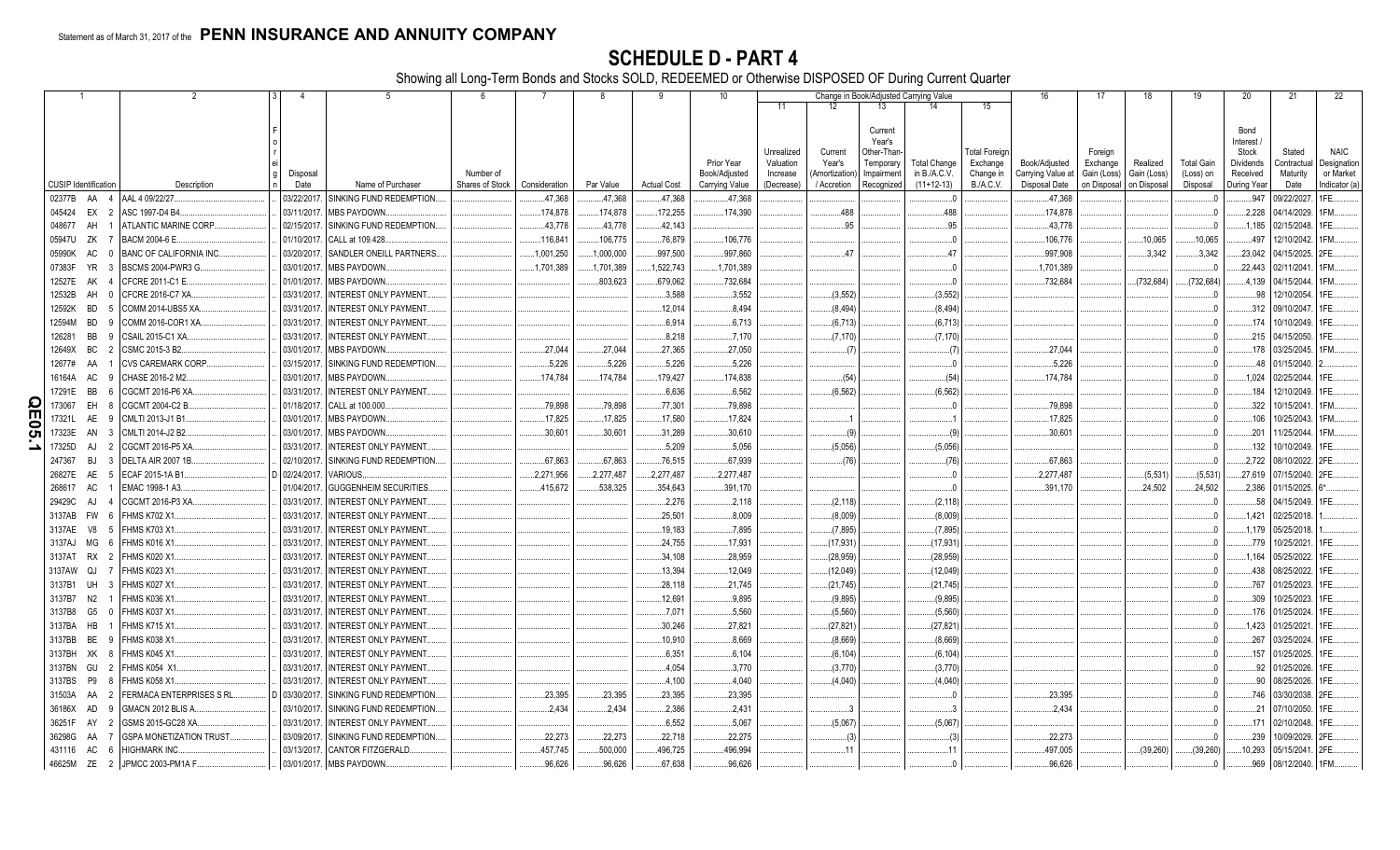SCHEDULE D - PART 4<br>Showing all Long-Term Bonds and Stocks SOLD, REDEEMED or Otherwise DISPOSED OF During Current Quarter

|   |                             |                 | 2                                               | 4                         | 5                                              | 6               | 7                 | -8                | -9                 | 10                 |                         |                   |                                              | Change in Book/Adjusted Carrying Value |                                  | 16                  | 17                  | 18          | 19                | 20                                     | 21                        | 22                         |
|---|-----------------------------|-----------------|-------------------------------------------------|---------------------------|------------------------------------------------|-----------------|-------------------|-------------------|--------------------|--------------------|-------------------------|-------------------|----------------------------------------------|----------------------------------------|----------------------------------|---------------------|---------------------|-------------|-------------------|----------------------------------------|---------------------------|----------------------------|
|   |                             |                 |                                                 |                           |                                                |                 |                   |                   |                    |                    | 11                      |                   | 13                                           |                                        | 15                               |                     |                     |             |                   |                                        |                           |                            |
|   |                             |                 |                                                 |                           |                                                |                 |                   |                   |                    | Prior Year         | Unrealized<br>Valuation | Current<br>Year's | Current<br>Year's<br>Other-Than<br>Temporary | <b>Total Change</b>                    | <b>Total Foreigr</b><br>Exchange | Book/Adjusted       | Foreign<br>Exchange | Realized    | <b>Total Gain</b> | Bond<br>Interest<br>Stock<br>Dividends | Stated<br>Contractual     | <b>NAIC</b><br>Designation |
|   |                             |                 |                                                 | Disposal                  |                                                | Number of       |                   |                   |                    | Book/Adjusted      | Increase                | Amortization)     | Impairment                                   | in $B.A.C.V.$                          | Change in                        | Carrying Value at   | Gain (Loss)         | Gain (Loss  | (Loss) on         | Received                               | Maturity                  | or Market                  |
|   | <b>CUSIP</b> Identification |                 | Description                                     | Date                      | Name of Purchaser                              | Shares of Stock | Consideration     | Par Value         | <b>Actual Cost</b> | Carrying Value     | (Decrease)              | / Accretion       | Recognized                                   | $(11+12-13)$                           | <b>B./A.C.V.</b>                 | Disposal Date       | on Disposal         | on Disposal | Disposal          | During Year                            | Date                      | Indicator (a)              |
|   | 46625Y                      | DG<br>-5        | JPMCC 2004-CBX B.                               | 03/01/2017.               | <b>MBS PAYDOWN</b>                             |                 | .114,119          | 114,119           | 101,851            | .114,119           |                         |                   |                                              |                                        |                                  | 114,119             |                     |             |                   | .803                                   | 01/12/2037                | IFM.                       |
|   | 46625Y                      | <b>NK</b>       | JPMCC 2005-LDP2 C.                              | 03/01/2017                | <b>MBS PAYDOWN</b>                             |                 | .101,289          | .101,289          | .87,362            | .101,236           |                         | .53               |                                              | .53                                    |                                  | 101,289             |                     |             |                   | .880                                   | 07/15/2042                | FM.                        |
|   | 46625Y                      | XX              | JPMCC 2005-LDP5 C.                              | 01/17/2017                | CALL at 100.000.                               |                 | .1,370,067        | 1,370,067         | 1,281,012          | 1,366,670          |                         | .3,397            |                                              | .3,397                                 |                                  | 1,370,067           |                     |             |                   | .6,328                                 | 12/15/2044                |                            |
|   | 46630J                      | AE              | JPMCC 2007-LDPX AM                              | 03/01/201                 | <b>MBS PAYDOWN</b>                             |                 | .257,792          | .257,792          | .208,207           | 255,659            |                         | .2,133            |                                              | .2,133                                 |                                  | .257,792            |                     |             |                   | .3,521                                 | 01/15/2049                |                            |
|   | 46639G                      | AG              | JPMMT 2013-1 B3                                 | 03/01/2017                | MBS PAYDOWN.                                   |                 | 46,617            | 46,617            | .46,617            | .46,617            |                         |                   |                                              |                                        |                                  | .46,617             |                     |             |                   | .273                                   | 03/25/2043                |                            |
|   | 46645L                      | BA              | JPMBB 2016-C1 XA                                | 03/31/201                 | <b>INTEREST ONLY PAYMENT</b>                   |                 |                   |                   | .3,847             | .3,479             |                         | (3, 479)          |                                              | (3, 479)                               |                                  |                     |                     |             |                   | 104                                    | 03/15/2049                |                            |
|   | 46645U                      | AV              | JPMCC 2016-JP4 XA                               | 03/31/2017                | INTEREST ONLY PAYMENT                          |                 |                   |                   | .7,624             | 3,876              |                         | (7, 576)          |                                              | (7,576)                                |                                  |                     |                     |             |                   | 142                                    | 12/15/2049                |                            |
|   | 50543L                      | AB              | LAFL 2016-1A B1                                 | 03/15/2017                | MBS PAYDOWN.                                   |                 | 46,875            | 46,875            | 46,873             | .46,770            |                         | .105              |                                              | .105                                   |                                  | .46,875             |                     |             |                   | 555                                    | 01/15/2042.               |                            |
|   | 52465#<br>59010R            | AZ              | <b>LEGG MASON MTG CAP CORP</b><br>MRLN 2016-1 A | 03/08/201<br>03/15/2017   | SINKING FUND REDEMPTION.<br><b>MBS PAYDOWN</b> |                 | .37,790           | 37,790            | .37,792            | .37,792<br>.57,531 |                         | .162              |                                              |                                        |                                  | .37,792             |                     |             | (2)               | 477<br>.397                            | 06/10/2021                |                            |
|   |                             | AA              | MLMT 2004-KEY2 D.                               |                           |                                                |                 | 57,692<br>132,156 | 57,692<br>132,156 | 55,474             | 132,156            |                         |                   |                                              | .162                                   |                                  | .57,692<br>.132,156 |                     |             |                   |                                        | 12/15/2032.               |                            |
|   | 59022H<br>59524E            | DX<br>AB        | MIDATLANTIC MILITARY CO (MH).                   | 03/01/2017.<br>02/01/2017 | MBS PAYDOWN.<br>SINKING FUND REDEMPTION.       |                 | .28,735           | .28,735           | 96,474             | .28,731            |                         |                   |                                              |                                        |                                  | .28,735             |                     |             |                   | .1,139<br>.753                         | 08/12/2039<br>08/01/2050. |                            |
|   | 606935                      | AL              | <b>MLCFC 2006-1B</b>                            |                           | <b>MBS PAYDOWN</b>                             |                 | .442.444          | 442,444           | .25,555<br>439,679 | 442,293            |                         | .151              |                                              | .151                                   |                                  | .442,444            |                     |             |                   | .2.603                                 | 02/12/2039                |                            |
|   | 61691E                      | BB              | MSC 2016-UB12 XA.                               | 03/01/2017<br>03/31/2017  | <b>INTEREST ONLY PAYMENT</b>                   |                 |                   |                   | 8,919              | .8,832             |                         | (8, 832)          |                                              | (8,832)                                |                                  |                     |                     |             |                   | .237                                   | 12/15/2049.               |                            |
|   | 61691G                      | AT              | MSBAM 2016-C32 XA                               | 03/31/2017                | INTEREST ONLY PAYMENT                          |                 |                   |                   | .7,696             | 7,616              |                         | (7,616)           |                                              | (7,616)                                |                                  |                     |                     |             |                   | 190                                    | 12/15/2049.               |                            |
| Q | 61745M                      | W7              | MSC 2005-T17 B                                  | 03/01/2017                | MBS PAYDOWN.                                   |                 | 104,462           | 104,462           | 88,009             | 104,430            |                         | .32               |                                              | .32                                    |                                  | .104,462            |                     |             |                   | 856                                    | 12/13/2041                |                            |
| Ш | 61761A                      | AA<br>-6        | MSBAM 2012-C5 XA.                               | 03/31/2017                | <b>INTEREST ONLY PAYMENT</b>                   |                 |                   |                   | 511,132            | 402,274            |                         | (402, 274)        |                                              | (402, 274)                             |                                  |                     |                     |             |                   | 13,764                                 | 08/15/2045.               |                            |
| ဌ | 61766R                      | <b>BA</b><br>-3 | <b>MSBAM 2016-C31 XA</b>                        | 03/31/2017                | INTEREST ONLY PAYMENT                          |                 |                   |                   | 10,504             | 10,305             |                         | (10, 305)         |                                              | (10, 305)                              |                                  |                     |                     |             |                   | .268                                   | 10/15/2026.               |                            |
| N | 61767F                      | BB              | MSC 2016-UB11 XA                                | 03/31/2017                | INTEREST ONLY PAYMENT                          |                 |                   |                   | .11,906            | .11,303            |                         | (11,303)          |                                              | (11, 303)                              |                                  |                     |                     |             |                   | .307                                   | 08/15/2049                |                            |
|   | 65536H                      | BE              | NHELI 2005-HE1 M3.                              | 03/26/2017                | MBS PAYDOWN.                                   |                 | 482,296           | 482,296           | .324,344           | 476,674            |                         | .5,622            |                                              | .5,622                                 |                                  | .482,296            |                     |             |                   | .1,077                                 | 09/25/2035.               |                            |
|   | 67085K                      | AA              | OFFUTT AFB AMERICA FIRST (MH)                   | 03/01/201                 | SINKING FUND REDEMPTION.                       |                 | .27,981           | 27,981            | .26,722            | 27,977             |                         |                   |                                              |                                        |                                  | .27,981             |                     |             |                   | .764                                   | 09/01/2050                |                            |
|   | 75086#                      | AA              | RAINIER GSA PORTFOLIO LLC                       | 03/15/201                 | SINKING FUND REDEMPTION.                       |                 | 43,234            | 43,234            | 43,234             | .43,234            |                         |                   |                                              | 0                                      |                                  | .43,234             |                     |             | (1                | .348                                   | 06/15/2036                |                            |
|   | 75574Q                      | AA<br>-8        | RCMT 2015-2 A.                                  | 03/01/2017                | <b>MBS PAYDOWN</b>                             |                 | .33,469           | 33,469            | .33,428            | .33,469            |                         |                   |                                              | 0                                      |                                  | .33,469             |                     |             |                   | .213                                   | 06/25/2055.               |                            |
|   | 761118                      | AW              | RALI 2005-QS9 A3.                               | 03/25/2017                | <b>MBS PAYDOWN</b>                             |                 | 38,570            | 38,570            | 25,074             | .38,039            |                         | .531              |                                              | .531                                   |                                  | .38,570             |                     |             | . 0               | .84                                    | 06/25/2041                | FM                         |
|   | 78410F                      | AA              | <b>SCFET 2016-1A A</b>                          | 03/20/201                 | MBS PAYDOWN.                                   |                 | 489,700           | 489,700           | 493,296            | 489,793            |                         | (93)              |                                              | (93)                                   |                                  | .489,700            |                     |             |                   | .2,856                                 | 1/20/2021                 |                            |
|   | 78419C                      | AG              | <b>SGCMS 2016-C5 XA</b>                         | 03/31/201                 | <b>INTEREST ONLY PAYMENT</b>                   |                 |                   |                   | 11,699             | 11,019             |                         | (11,019)          |                                              | (11,019)                               |                                  |                     |                     |             |                   | .307                                   | 10/10/2048                |                            |
|   | 785778                      | <b>FK</b>       | SACO 2005-4 M1                                  | 03/27/201                 | /ARIOUS.                                       |                 | .81,968           | .81,968           | 66,804             | .77,621            |                         | .4,347            |                                              | .4,347                                 |                                  | .81,968             |                     |             |                   | .172                                   | 06/25/2035.               | <b>IFM</b>                 |
|   | 805564                      | GA              | SAST 2000-2 MF2                                 | 03/01/201                 | <b>MBS PAYDOWN</b>                             |                 | 14,219            | 14,219            | .11,518            | 14,216             |                         |                   |                                              |                                        |                                  | .14,219             |                     |             |                   | 122                                    | 07/25/2030                |                            |
|   | 81745D                      | AJ              | SEMT 2013-9 B3.                                 | 03/01/2017                | MBS PAYDOWN.                                   |                 | 40,804            | 40,804            | 39,465             | .40,791            |                         | .12               |                                              | .12                                    |                                  | .40,804             |                     |             |                   | .238                                   | 07/25/2043                |                            |
|   | 83416W                      | AA              | <b>SOLAR STAR FUND</b>                          | 01/03/201                 | PRIOR YEAR INCOME.                             |                 |                   |                   |                    |                    |                         |                   |                                              |                                        |                                  |                     |                     |             |                   |                                        | 06/30/2035.               |                            |
|   | 83416W                      | AB              | <b>TOPAZ SOLAR.</b>                             | 01/19/201                 | SINKING FUND REDEMPTION                        |                 | .71.138           | 71,138            | 71,138             | 71,138             |                         |                   |                                              |                                        |                                  | 71,138              |                     |             |                   | 1,405                                  | 06/30/2035.               |                            |
|   | 86212U                      | AB              | STR 2013-1A A2.                                 | 03/20/201                 | <b>MBS PAYDOWN</b>                             |                 | 22,639            | 22,639            | .22,631            | .22,583            |                         | .56               |                                              | .56                                    |                                  | .22,639             |                     |             |                   | 177                                    | 03/20/2043                |                            |
|   | 86213A                      | AB              | STR 2013-3A A2.                                 | 03/20/201                 | <b>MBS PAYDOWN</b>                             |                 | .4,222            | 4,222             | .4,375             | .4,223             |                         |                   |                                              | (1)                                    |                                  | .4,222              |                     |             |                   | 37                                     | 1/20/2043                 |                            |
|   | 86213B                      | AB              | STR 2014-1A A2.                                 | 03/20/201                 | <b>MBS PAYDOWN.</b>                            |                 | .1,250            | .1,250            | .1,249             | .1,247             |                         |                   |                                              |                                        |                                  | .1,250              |                     |             |                   |                                        | 04/20/2044                |                            |
|   | 87422V                      | AA              | TALEN ENERGY SUPPLY LLC                         | 03/30/201                 | <b>MORGAN STANLEY.</b>                         |                 | 422,500           | .500,000          | .500,000           | .500,000           |                         |                   |                                              |                                        |                                  | .500,000            |                     | (77,500)    | (77, 500)         | .11.104                                | 06/01/2025.               |                            |
|   | 887317                      | AW              | TIME WARNER INC                                 | 02/15/2017                | GOLDMAN SACHS & CO.                            |                 | .2,925,270        | .3,000,000        | .2,918,880         | .2,925,790         |                         | .1,023            |                                              | .1,023                                 |                                  | .2,926,813          |                     | (1,543)     | (1,543)           | .64,800                                | 07/15/2025                |                            |
|   | 89054X                      | AB              | TOPAZ SOLAR.                                    | 03/30/2017                | SINKING FUND REDEMPTION                        |                 | .32,018           | .32,018           | .32,018            | .32,018            |                         |                   |                                              |                                        |                                  | .32,018             |                     |             |                   | .780                                   | 09/30/2039.               |                            |
|   | 909287                      | AA              | UAL 2007 TRUST                                  | 01/02/2017                | SINKING FUND REDEMPTION.                       |                 | .76,613           | .76,613           | .83,015            | 76,613             |                         |                   |                                              |                                        |                                  | 76,613              |                     |             |                   | .2.542                                 | 07/02/2022                |                            |
|   | 91474@                      | AA              | UNIVERSITY OF MICHIGAN                          | 03/15/2017                | SINKING FUND REDEMPTION.                       |                 | 15,614            | 15,614            | 15,614             | .15,614            |                         |                   |                                              |                                        |                                  | .15,614             |                     |             |                   | .92                                    | 06/15/2039                |                            |
|   | 92930R                      | AF              | <b>WFRBS 2012-C9 XA</b>                         | 03/31/2017                | <b>INTEREST ONLY PAYMENT</b>                   |                 |                   |                   | 14,525             | .11,741            |                         | (11,741)          |                                              | (11,741)                               |                                  |                     |                     |             |                   | 566                                    | 11/15/2045.               |                            |
|   | 92936T                      | AF<br>- q       | WFRBS 2012-C7 XA.                               | 03/31/2017                | <b>INTEREST ONLY PAYMENT</b>                   |                 |                   |                   | 130,450            | 103,732            |                         | (103,732)         |                                              | (103, 732)                             |                                  |                     |                     |             |                   | .2,970                                 | 06/15/2045.               |                            |
|   | 949834                      | AA<br>-3        | WFMBS 2007-14 1A1                               | 03/01/2017.               | <b>MBS PAYDOWN</b>                             |                 | 67,383            | 67,383            | 61,915             | .67,232            |                         | .151              |                                              | .151                                   |                                  | .67.383             |                     |             |                   | 665                                    | 10/25/2037                |                            |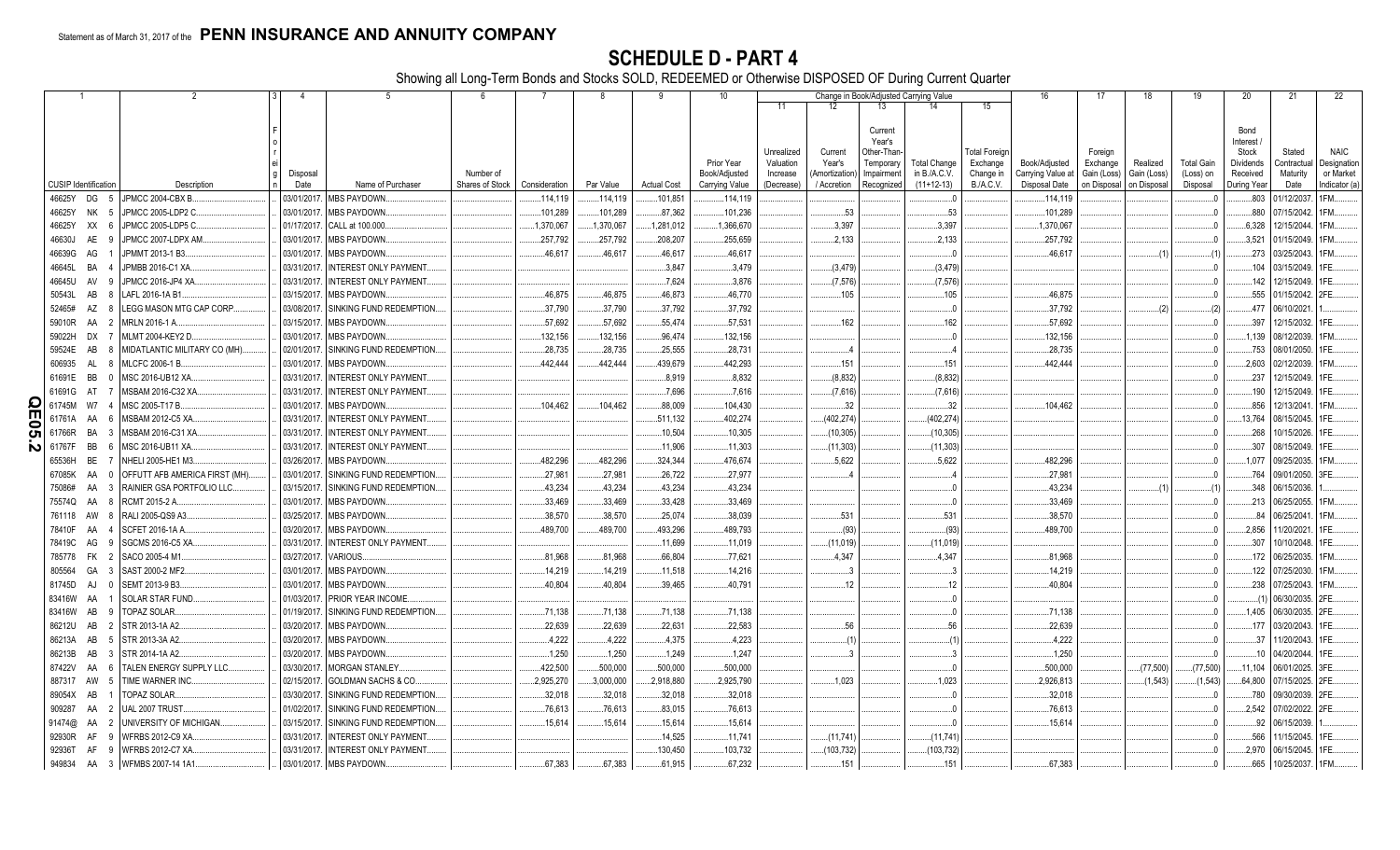# **SCHEDULE D - PART 4**

Showing all Long-Term Bonds and Stocks SOLD, REDEEMED or Otherwise DISPOSED OF During Current Quarter

|                |          |                             |                                                       |               | -5                             |                 |               | -8          |                    | 10                    |            | 12            | Change in Book/Adjusted Carrying Value<br>13 |                     |                  | 16                | 17                      | 18             | 19                | -20         | 21                 | 22            |
|----------------|----------|-----------------------------|-------------------------------------------------------|---------------|--------------------------------|-----------------|---------------|-------------|--------------------|-----------------------|------------|---------------|----------------------------------------------|---------------------|------------------|-------------------|-------------------------|----------------|-------------------|-------------|--------------------|---------------|
|                |          |                             |                                                       |               |                                |                 |               |             |                    |                       | 11         |               |                                              |                     | 15               |                   |                         |                |                   |             |                    |               |
|                |          |                             |                                                       |               |                                |                 |               |             |                    |                       |            |               | Current                                      |                     |                  |                   |                         |                |                   | Bond        |                    |               |
|                |          |                             |                                                       |               |                                |                 |               |             |                    |                       |            |               | Year's                                       |                     |                  |                   |                         |                |                   | Interest    |                    |               |
|                |          |                             |                                                       |               |                                |                 |               |             |                    |                       | Unrealized | Current       | Other-Than-                                  |                     | Total Foreign    |                   | Foreian                 |                |                   | Stock       | Stated             | <b>NAIC</b>   |
|                |          |                             |                                                       |               |                                |                 |               |             |                    | <b>Prior Year</b>     | Valuation  | Year's        | Temporary                                    | <b>Total Change</b> | Exchange         | Book/Adjusted     | Exchange                | Realized       | <b>Total Gain</b> | Dividends   | Contractua         | Designation   |
|                |          |                             |                                                       | Disposal      |                                | Number of       |               |             |                    | Book/Adjusted         | Increase   | Amortization) | Impairment                                   | in B./A.C.V         | Change in        | Carrying Value at | Gain (Loss)             | Gain (Loss)    | (Loss) on         | Received    | Maturity           | or Market     |
|                |          | <b>CUSIP</b> Identification | Description                                           | Date          | Name of Purchaser              | Shares of Stock | Consideration | Par Value   | <b>Actual Cost</b> | <b>Carrying Value</b> | (Decrease) | Accretion     | Recognized                                   | $(11+12-13)$        | <b>B./A.C.V.</b> | Disposal Date     | on Disposal on Disposal |                | Disposal          | During Year | Date               | Indicator (a) |
|                | 94988X   | AX 4                        | WFCM 2014-LC16 XA.                                    | 03/31/2017.   | <b>INTEREST ONLY PAYMENT</b>   |                 |               |             | .51,700            |                       |            | (51,700)      |                                              | (51,700)            |                  |                   |                         |                |                   |             | .169 08/15/2050.   | 1FF           |
|                | 94989D   | AZ<br>$\overline{2}$        | WFCM 2015-C27 XA.                                     | 03/31/2017.   | <b>INTEREST ONLY PAYMENT</b>   |                 |               |             | .8,567             | .6,852                |            | (6, 852)      |                                              | (6,852)             |                  |                   |                         |                |                   |             | 191 02/15/2048.    | 1FF           |
|                | 94989V   | AG                          | WFCM 2015-NXS3 XA                                     | 03/31/2017    | INTEREST ONLY PAYMENT.         |                 |               |             | 9,590              | .8,045                |            | (8,045)       |                                              | (8,045)             |                  |                   |                         |                |                   | 267         | 09/15/2057         |               |
|                | 94989Y   | <b>BC</b><br>- 6            | WFCM 2016-C32 XA                                      | 03/31/201     | <b>INTEREST ONLY PAYMENT.</b>  |                 |               |             | .7,609             | .6,850                |            | (6,850)       |                                              | (6,850)             |                  |                   |                         |                |                   |             | 194 01/15/2059.    |               |
|                | 95000J   | AY                          | WFCM 2016-LC25 XA.                                    | 03/31/201     | <b>INTEREST ONLY PAYMENT</b>   |                 |               |             | 9,063              | .8,971                |            | (8,971)       |                                              | (8,971)             |                  |                   |                         |                |                   | 250         | 12/15/2059.        |               |
|                | 95000M   | <b>BS</b>                   | WFCM 2016-C36 XA                                      | 03/31/201     | <b>INTEREST ONLY PAYMENT</b>   |                 |               |             | 10,218             | 10,033                |            | (10,033)      |                                              | (10, 033)           |                  |                   |                         |                |                   | 258         | 11/15/2059.        | 1FF           |
|                | 95000P   | AH                          | WFCM 2016-C37 XA                                      | 03/31/201     | <b>INTEREST ONLY PAYMENT</b>   |                 |               |             | .10,356            | 10,226                |            | (10,226)      |                                              | (10, 226)           |                  |                   |                         |                |                   | 298         | 12/15/2049.        | 1FF           |
|                | 97655J   | AH                          | WIN 2016-1 1A8.                                       | 03/01/201     | MBS PAYDOWN.                   |                 | 426,674       | .426,674    | 434,941            | 426,854               |            | (180)         |                                              | (180)               |                  | .426,674          |                         |                |                   | 1,963       | 01/20/2046.        |               |
|                | BCC28G   | EW                          | ATLSS 2014-1 B.                                       | 03/15/201     | <b>MBS PAYDOWN</b>             |                 | .187,200      | 187,200     | 187,200            | 187,200               |            |               |                                              |                     |                  | .187,200          |                         |                |                   | .2.145      | 12/15/2039.        |               |
|                | 00084G   | AJ                          | ACASC 2014-2A B2                                      | 03/28/2017.   | CALL at 100,000.               |                 | .1,000,000    | 1,000,000   | 999,681            | 1,000,000             |            |               |                                              |                     |                  | .1,000,000        |                         |                |                   | .20.353     | 01/15/2027.        |               |
|                |          |                             |                                                       |               |                                |                 |               |             |                    |                       |            |               |                                              |                     |                  |                   |                         |                |                   |             |                    |               |
|                | 05330K   | -3<br>AA                    | AUTO METRO PR.                                        | 03/31/2017.   | <b>SINKING FUND REDEMPTION</b> |                 | .20,000       | .20,000     | .19,262            | 19,262                |            |               |                                              |                     |                  | .19,262           |                         | 738            | .738              | .338        | 06/30/2035. 3FE    |               |
|                | 09626E   | AG<br>-9                    | BLUEM 2011-1A D.                                      |               |                                |                 | .5,000,000    | .5,000,000  | .5,030,000         | .5,030,000            |            | (30,000)      |                                              | (30,000)            |                  | 5.000.000         |                         |                |                   | .62.754     | 08/16/2022.        |               |
|                | 219239   | AE                          | CORNR 2007-1A C.                                      | 01/18/2017.   | CALL at 100,000.               |                 | .3,000,000    | .3,000,000  | .3,000,000         | .3.000.000            |            |               |                                              |                     |                  | .3.000.000        |                         |                |                   | .25,147     | 07/15/2021.        | 2FE           |
|                | 224607   | AF                          | CRTOS 2007-1A E.                                      | 02/21/2017.   | CALL at 100.000.               |                 | .5,250,000    | .5,250,000  | .5,217,188         | .5,250,000            |            |               |                                              |                     |                  | .5,250,000        |                         |                |                   | 79,309      | 05/19/2021.        | 3FF           |
|                | 77426N   | AA                          | ROCKW 2007-1A A1LA                                    | D 02/01/2017. | <b>MBS PAYDOWN</b>             |                 | .488.126      | 488,126     | 472,872            | .487,686              |            | .440          |                                              | .440                |                  | 488,126           |                         |                |                   |             | .1.417 08/01/2024. | 1FF           |
| C              | 806713   | AF<br>$\cap$                | SCHLR 2007-1A D.                                      | D 01/25/2017. | CALL at 100.000.               |                 | .3,500,000    | .3,500,000  | 3,373,423          | .3,416,173            |            | .83,827       |                                              | 83,827              |                  | .3,500,000        |                         |                |                   | .30,248     | 04/25/2021         | 1FE.          |
| Ш<br>$\bullet$ | EF6935   | 10                          | <b>IMITCHELLS &amp; BUTLER</b>                        |               |                                |                 | 88,180        | .88,180     | 73,800             | 87,989                |            | .190          |                                              | .190                |                  | .88,180           |                         |                |                   |             | 312 12/15/2030.    | 1FE.          |
| ū              | 3899999  |                             | Total - Bonds - Industrial and Miscellaneous          |               |                                |                 | .33.742.836   | .34.857.812 | 34.766.483         | 35.276.887            |            | (815, 265)    |                                              | (815, 265)          |                  | .34.560.709       |                         | (817.875       | (817.875)         | .471,143    | <b>XXX</b>         | <b>XXX</b>    |
| ພ              | 8399997  |                             | Total - Bonds - Part 4.                               |               |                                |                 | .46,614,069   | .46,431,585 | 47,159,835         | .47,574,995           |            | (242,046)     |                                              | (242,046)           |                  | .47,432,035       |                         | . (817, 968)   | (817,968)         | .706,023    | <b>XXX</b>         | XXX           |
|                | 8399999  |                             | Total - Bonds.                                        |               |                                |                 | .46.614.069   | .46.431.585 | 47,159,835         | .47,574,995           |            | (242.046)     |                                              | (242.046)           |                  | .47,432,035       |                         | . (817, 968)   | (817,968)         | 706,023     | XXX                | <b>XXX</b>    |
|                |          |                             | <b>Common Stocks - Industrial and Miscellaneous</b>   |               |                                |                 |               |             |                    |                       |            |               |                                              |                     |                  |                   |                         |                |                   |             |                    |               |
|                | 00123Q   | 10                          | AMERICAN CAPITAL AGENCY                               |               | 03/17/2017. WELLS FARGO        | .306,000.000    | 5,952,203     | <b>XXX</b>  | 5,587,419          | .5,547,780            | 39,639     |               |                                              | .39,639             |                  | .5,587,419        |                         | .364,785       | .364,785          | 165,240     | <b>XXX</b>         |               |
|                | 035710   | 40                          | ANNALY CAPITAL MANAGEMENT INC                         | 03/13/2017    | <b>WELLS FARGO</b>             | .296,000.000    | 3,220,502     | <b>XXX</b>  | .3,041,739         |                       |            |               |                                              |                     |                  | .3,041,739        |                         | .178,762       | .178,762          | 35,643      | XXX                |               |
|                | 04010L   | 10                          | ARES CAPITAL CORP.                                    | 03/15/2017.   | <b>WELLS FARGO</b>             | 30.000.000      | .516,211      | <b>XXX</b>  | .504,849           | .494.700              | 10.149     |               |                                              | 10,149              |                  | 504,849           |                         | 11,362         | .11,362           | 11,400      | <b>XXX</b>         |               |
|                | 16934Q   | 20                          | CHIMERA INVESTMENT CORP.                              | 03/10/201     | <b>WELLS FARGO.</b>            | 314,700.000     | .6,025,779    | <b>XXX</b>  | 5,023,098          | .5,356,194            | (333,096)  |               |                                              | (333,096)           |                  | .5,023,098        |                         | 1,002,681      | 1,002,681         | .157,350    | <b>XXX</b>         |               |
|                | 19625X   | 10 <sup>10</sup>            | <b>COLONY STARWOOD HOMES</b>                          | 01/25/201     | <b>MERRILL LYNCH.</b>          | .13,361.000     | .398,536      | XXX         | .379,319           | 384,930               | (5,612)    |               |                                              | (5,612)             |                  | .379,319          |                         | .19,217        | .19,217           |             | XXX                |               |
|                | 46131B   | 10                          | <b>INVESCO MORTGAGE CAPITAL</b>                       |               | 03/17/2017. WELLS FARGO        | 76.000.000      | 1.157.179     | <b>XXX</b>  | 997.320            | .1.109.600            | (112.280)  |               |                                              | (112.280)           |                  | .997.320          |                         | 159.860        | 159.860           | .30.400     | <b>XXX</b>         |               |
|                | 9099999. |                             | Total - Common Stocks - Industrial and Miscellaneous. |               |                                |                 | .17,270,410   | <b>XXX</b>  | .15,533,744        | .12,893,204           | (401, 200) | $0$           |                                              | (401, 200)          | $\Omega$         | .15,533,744       |                         | 1,736,667      | .1,736,667        | .400,033    | <b>XXX</b>         | <b>XXX</b>    |
|                |          |                             |                                                       |               |                                |                 | .17,270,410   | <b>XXX</b>  | 15,533,744         | 12,893,204            | (401, 200) | 0             |                                              | (401, 200)          | $\mathbf{0}$     | 15,533,744        | $\Omega$                | 1,736,667      | 1,736,667         | .400,033    | XXX                |               |
|                | 9799997  |                             | Total - Common Stocks - Part 4                        |               |                                |                 |               |             |                    |                       |            |               |                                              |                     |                  |                   |                         |                |                   |             |                    | XXX           |
|                | 9799999. |                             | <b>Total - Common Stocks</b>                          |               |                                |                 | .17,270,410   | XXX         | .15,533,744        | 12,893,204            | (401,200). | 0             |                                              | (401, 200)          | - 0              | .15,533,744       |                         | $0$ .1,736,667 | .1,736,667        | .400,033    | <b>XXX</b>         | XXX           |
|                | 9899999  |                             | Total - Preferred and Common Stocks.                  |               |                                |                 | 17,270,410    | <b>XXX</b>  | 15.533.744         | 12.893.204            | (401.200)  |               |                                              | (401, 200)          |                  | 15.533.744        |                         | 1.736.667      | .1,736,667        | .400.033    | <b>XXX</b>         | XXX           |
|                | 9999999. |                             | Total - Bonds, Preferred and Common Stocks.           |               |                                |                 | 63.884.479    | <b>XXX</b>  | .62.693.579        | 60,468,199            | (401, 200) | (242.046)     |                                              | (643, 246)          |                  | 62.965.779        |                         | .918.699       | .918,699          | .1,106,056  | <b>XXX</b>         | <b>XXX</b>    |

(a) For all common stock bearing the NAIC market indicator "U" provide: the number of such issues: ..........0.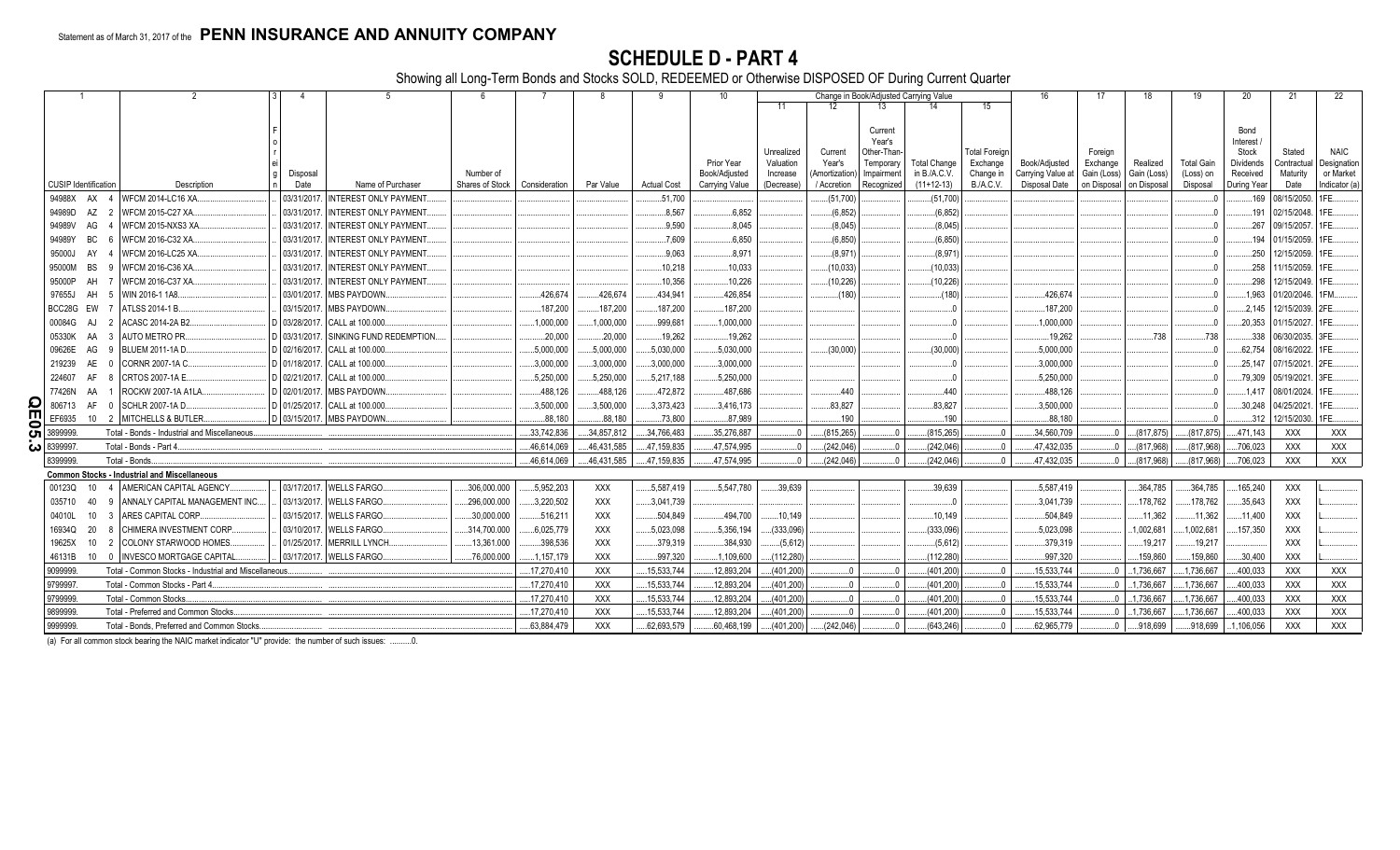# **SCHEDULE DB - PART A - SECTION 1**

Showing all Options, Caps, Floors, Collars, Swaps and Forwards Open as of Current Statement Date

|             |                                                                   | $\overline{2}$                                                             | $\overline{3}$                    | $\overline{4}$                  | 5                                                                                                                                    | -6            |                                                          | 8             | 9                  | 10 <sup>10</sup>                                     | 11<br>Cumulative                                                  | 12                                                                      | 13                     | 14                                | 16         | 17                                                | 18                                                         | 19                                                  | 20                                                       | 21                    | 22                             | 23                                                                          |
|-------------|-------------------------------------------------------------------|----------------------------------------------------------------------------|-----------------------------------|---------------------------------|--------------------------------------------------------------------------------------------------------------------------------------|---------------|----------------------------------------------------------|---------------|--------------------|------------------------------------------------------|-------------------------------------------------------------------|-------------------------------------------------------------------------|------------------------|-----------------------------------|------------|---------------------------------------------------|------------------------------------------------------------|-----------------------------------------------------|----------------------------------------------------------|-----------------------|--------------------------------|-----------------------------------------------------------------------------|
|             | Description                                                       | Description of Item(s) Hedged, Used for Income<br>Generation or Replicated | Schedule<br>Exhibit<br>Identifier | Type(s)<br>of<br>Risk(s)<br>(a) | Exchange, Counterparty<br>or Central Clearinghouse                                                                                   | Trade<br>Date | Date of<br>Maturity or Number of<br>Expiration Contracts |               | Notional<br>Amount | Strike Price.<br>Rate of Index<br>Received<br>(Paid) | Prior Year(s)<br>Initial Cost of<br>Premium<br>(Received)<br>Paid | <b>Current Year</b><br>Initial Cost of<br>Premium<br>(Received)<br>Paid | Current Year<br>Income | Book/Adjusted<br>Carrying Value e | Fair Value | Unrealized<br>Valuation<br>Increase<br>(Decrease) | <b>Total Foreign</b><br>Exchange<br>Change in<br>B./A.C.V. | Current<br>Year's<br>(Amortization<br>) / Accretion | Adjustment<br>to Carrying<br>Value of<br>Hedged<br>Items | Potential<br>Exposure | Credit<br>Quality of<br>Entity | Hedge<br>Effectiveness<br>at Inception<br>Reference and at Year-<br>end (b) |
|             | Purchased Options - Hedging Effective - Call Options and Warrants |                                                                            |                                   |                                 |                                                                                                                                      |               |                                                          |               |                    |                                                      |                                                                   |                                                                         |                        |                                   |            |                                                   |                                                            |                                                     |                                                          |                       |                                |                                                                             |
|             |                                                                   |                                                                            |                                   |                                 |                                                                                                                                      |               |                                                          |               |                    |                                                      |                                                                   |                                                                         |                        |                                   |            |                                                   |                                                            |                                                     |                                                          |                       |                                |                                                                             |
|             | Call Spread.                                                      | Embedded option within IUL products                                        | N/A                               | ndex                            | Equity/I   Wells Fargo Bank,<br>N.A.<br>KB1H1DSPRFMYMCUFXT09.                                                                        |               | 01/04/2017 01/02/2018 11,079                             |               | .25,014,499        | 2303 / 2461                                          |                                                                   | 748,054                                                                 |                        | 748,054                           | .966,791   |                                                   |                                                            |                                                     |                                                          |                       |                                | 96/96.                                                                      |
|             | Call Spread.                                                      | Embedded option within IUL products                                        | N/A                               | Equity/I<br>ndex                | Goldman Sachs<br>W22LROWP2IHZNBB6K528<br>International<br>Canadian Imperial                                                          |               | 01/05/2017 01/04/2018 10,616                             |               | .24,106,282        | 2316 / 2475                                          |                                                                   | 670,188                                                                 |                        | .670,188                          | .895,817   |                                                   |                                                            |                                                     |                                                          |                       |                                | 98/98.                                                                      |
|             | Call Spread.                                                      | Embedded option within IUL products                                        | N/A                               | Equity/I<br>ndex                | Bank of<br>2IGI19DL77OX0HC3ZE78.<br>Commerce                                                                                         |               | 01/09/2017 01/05/2018                                    | $\dots 8,727$ | .19,833,591        | 2318 / 2477.                                         |                                                                   | .562,433                                                                |                        | .562,433                          | .734,354   |                                                   |                                                            |                                                     |                                                          |                       |                                | 96/96.                                                                      |
|             | Call Spread.                                                      | Embedded option within IUL products                                        | N/A                               | Equity/I<br>ndex                | IYDOJBGJWY9T8XKCSX06<br>SunTrust Bank                                                                                                |               | 01/11/2017 01/08/2018 11,561                             |               | .26,230,753        | 2314 / 2473                                          |                                                                   | 743,372                                                                 |                        | 743,372                           | 975,571    |                                                   |                                                            |                                                     |                                                          |                       |                                | 96/96                                                                       |
|             | Call Spread.                                                      | Embedded option within IUL products                                        | N/A                               | ndex                            | Equity/I   Wells Fargo Bank,<br>KB1H1DSPRFMYMCUFXT09. 01/17/2017 01/12/2018 6,957<br>N.A.<br>Canadian Imperial                       |               |                                                          |               | .15,814,026        | 2319 / 2478.                                         |                                                                   | 447,613                                                                 |                        | .447,613                          | .582,292   |                                                   |                                                            |                                                     |                                                          |                       |                                | 96/96.                                                                      |
|             | Call Spread.                                                      | Embedded option within IUL products                                        | N/A                               | ndex                            | Equity/I Bank of<br>2IGI19DL77OX0HC3ZE78<br>Commerce                                                                                 |               | 01/18/2017 01/16/2018 11,951                             |               | 27,103,553         | 2313 / 2472                                          |                                                                   | 780,520                                                                 |                        | .780,520                          | .1,026,512 |                                                   |                                                            |                                                     |                                                          |                       |                                | 93/93.                                                                      |
|             | Call Spread.                                                      | Embedded option within IUL products                                        | N/A                               | Equity/I<br>ndex                | Goldman Sachs<br>W22LROWP2IHZNBB6K528<br>International<br>Canadian Imperial                                                          |               | 01/23/2017 01/19/2018 9,256                              |               | 20,994,367         | 2314 / 2472.                                         |                                                                   | .585,905                                                                |                        | .585,905                          | .785,470   |                                                   |                                                            |                                                     |                                                          |                       |                                | 94/94.                                                                      |
| O           | Call Spread.                                                      | Embedded option within IUL products                                        | N/A                               | ndex                            | Equity/I Bank of<br>Commerce<br>2IGI19DL77OX0HC3ZE78.                                                                                |               | 01/24/2017 01/22/2018 11,764                             |               |                    | 26,647,813 2311 / 2469.                              |                                                                   | 779,659                                                                 |                        | .779,659                          | .1,013,995 |                                                   |                                                            |                                                     |                                                          |                       |                                | 95/95.                                                                      |
| π<br>0<br>თ | Call Spread.                                                      | Embedded option within IUL products.                                       | N/A                               | Equity/I<br>ndex                | Wells Fargo Bank<br>KB1H1DSPRFMYMCUFXT09. 01/30/2017 01/24/2018 9,289<br>N.A.<br>Canadian Imperial                                   |               |                                                          |               | .21,287,230        | 2337 / 2498.                                         |                                                                   | .564,493                                                                |                        | .564,493                          | 745,596    |                                                   |                                                            |                                                     |                                                          |                       |                                | 96/96                                                                       |
|             | Call Spread.                                                      | Embedded option within IUL products                                        | N/A                               | ndex                            | Equity/I Bank of<br>2IGI19DL77OX0HC3ZE78<br>Commerce<br>Canadian Imperial                                                            |               | 01/31/2017 01/29/2018 .                                  | 8,999         | 20,525,819         | 2327 / 2486.                                         |                                                                   | .563,675                                                                |                        | .563,675                          | .746,861   |                                                   |                                                            |                                                     |                                                          |                       |                                | 95/95.                                                                      |
|             | Call Spread.                                                      | Embedded option within IUL products                                        | N/A                               | Equity/I Bank of<br>ndex        | 2IGI19DL77OX0HC3ZE78<br>Commerce                                                                                                     |               | 02/03/2017 02/01/2018 12,499                             |               |                    | .28,495,470 2325 / 2485.                             |                                                                   | .856,994                                                                |                        | .856,994                          | .1,049,320 |                                                   |                                                            |                                                     |                                                          |                       |                                | 97/97                                                                       |
|             | Call Spread.                                                      | Embedded option within IUL products.                                       | N/A                               | Equity/<br>ndex                 | Barclays Bank<br>G5GSEF7VJP5I7OUK5573                                                                                                |               | 02/07/2017 02/05/2018 12,115                             |               | 27,783,814         | 2339 / 2500.                                         |                                                                   | 787,233                                                                 |                        | 787,233                           | 972,167    |                                                   |                                                            |                                                     |                                                          |                       |                                | 97/97.                                                                      |
|             | Call Spread.                                                      | Embedded option within IUL products                                        | N/A                               | ndex                            | Equity/I   Wells Fargo Bank<br>KB1H1DSPRFMYMCUFXT09. 02/10/2017 02/08/2018<br>N.A.                                                   |               |                                                          | 7.773         | .17,874,608        | 2346 / 2507                                          |                                                                   | .524,056                                                                |                        | .524,056                          | .608,613   |                                                   |                                                            |                                                     |                                                          |                       |                                | 94/94.                                                                      |
|             | Call Spread.                                                      | Embedded option within IUL products                                        | N/A                               | Equity/<br>ndex                 | SunTrust Bank IYDOJBGJWY9T8XKCSX06                                                                                                   |               | 02/15/2017 02/12/2018 10,099                             |               | .23,522,995        | 2376 / 2539.                                         |                                                                   | .699,356                                                                |                        | .699,356                          | .713,845   |                                                   |                                                            |                                                     |                                                          |                       |                                | 95/95.                                                                      |
|             | Call Spread.                                                      | Embedded option within IUL products                                        | N/A                               | Equity/I<br>ndex                | Wells Fargo Bank,<br>KB1H1DSPRFMYMCUFXT09.<br>N.A.<br>Canadian Imperial                                                              |               | 02/21/2017 02/16/2018 7,747                              |               | .18,197,393        | 2396 / 2560.                                         |                                                                   | .531,289                                                                |                        | .531,289                          | .509,264   |                                                   |                                                            |                                                     |                                                          |                       |                                | 95/95.                                                                      |
|             | Call Spread.                                                      | Embedded option within IUL products.                                       | N/A                               | Equity/I<br>ndex                | Bank of<br>2IGI19DL77OX0HC3ZE78.<br>Commerce                                                                                         |               | 02/22/2017 02/20/2018 9,743                              |               | .23,045,897        | 2413 / 2578.                                         |                                                                   | .636,608                                                                |                        | .636,608                          | 607,835    |                                                   |                                                            |                                                     |                                                          |                       |                                | 96/95.                                                                      |
|             | Call Spread.                                                      | Embedded option within IUL products                                        | N/A                               | Equity/I<br>ndex                | G5GSEF7VJP5I7OUK5573<br>Barclays Bank.                                                                                               |               | 02/28/2017 02/26/2018 13,375                             |               | .31,661,568        | 2415 / 2580.                                         |                                                                   | .885,291                                                                |                        | .885,291                          | .826,474   |                                                   |                                                            |                                                     |                                                          |                       |                                | 94/94.                                                                      |
|             | Call Spread.                                                      | Embedded option within IUL products                                        | N/A                               | Equity/I<br>ndex                | Goldman Sachs<br>W22LROWP2IHZNBB6K528<br>International                                                                               |               | 03/01/2017 02/28/2018                                    | 8,476         | 20,034,213         | 2411 / 2576.                                         |                                                                   | .627,563                                                                |                        | .627,563                          | .531,428   |                                                   |                                                            |                                                     |                                                          |                       |                                | 95/94.                                                                      |
|             | Call Spread.                                                      | Embedded option within IUL products                                        | N/A                               | Equity/I<br>ndex                | Goldman Sachs<br>W22LROWP2IHZNBB6K528<br>International                                                                               |               | 03/03/2017 03/01/2018 7,957                              |               | .19,031,155        | 2440 / 2607.                                         |                                                                   | 511,874                                                                 |                        | 511,874                           | .437,087   |                                                   |                                                            |                                                     |                                                          |                       |                                | 94/93.                                                                      |
|             | Call Spread.                                                      | Embedded option within IUL products                                        | N/A                               | Equity/<br>ndex                 | G5GSEF7VJP5I7OUK5573<br>Barclays Bank                                                                                                |               | 03/07/2017 03/05/2018 11,542                             |               | 27,449,877         | 2426 / 2592.                                         |                                                                   | 751,384                                                                 |                        | 751,384                           | 687,007    |                                                   |                                                            |                                                     |                                                          |                       |                                | 93/92                                                                       |
|             | Call Spread.                                                      | Embedded option within IUL products                                        | N/A                               | ndex                            | Equity/I   Wells Fargo Bank,<br>KB1H1DSPRFMYMCUFXT09. 03/09/2017 03/08/2018  12,034<br>N.A.<br>Canadian Imperial<br>Equity/I Bank of |               |                                                          |               | .28,450,662        | 2411 / 2577.                                         |                                                                   | .832,151                                                                |                        | .832,151                          | .765,991   |                                                   |                                                            |                                                     |                                                          |                       |                                | 98/98.                                                                      |
|             | Call Spread.                                                      | Embedded option within IUL products                                        | N/A                               | ndex                            | 2IGI19DL77OX0HC3ZE78.<br>Commerce                                                                                                    |               | 03/15/2017 03/12/2018 11,327                             |               |                    | 26,844,310 2417 / 2583.                              |                                                                   | .780.260                                                                |                        | .780.260                          | .713,655   |                                                   |                                                            |                                                     |                                                          |                       |                                | 95/94                                                                       |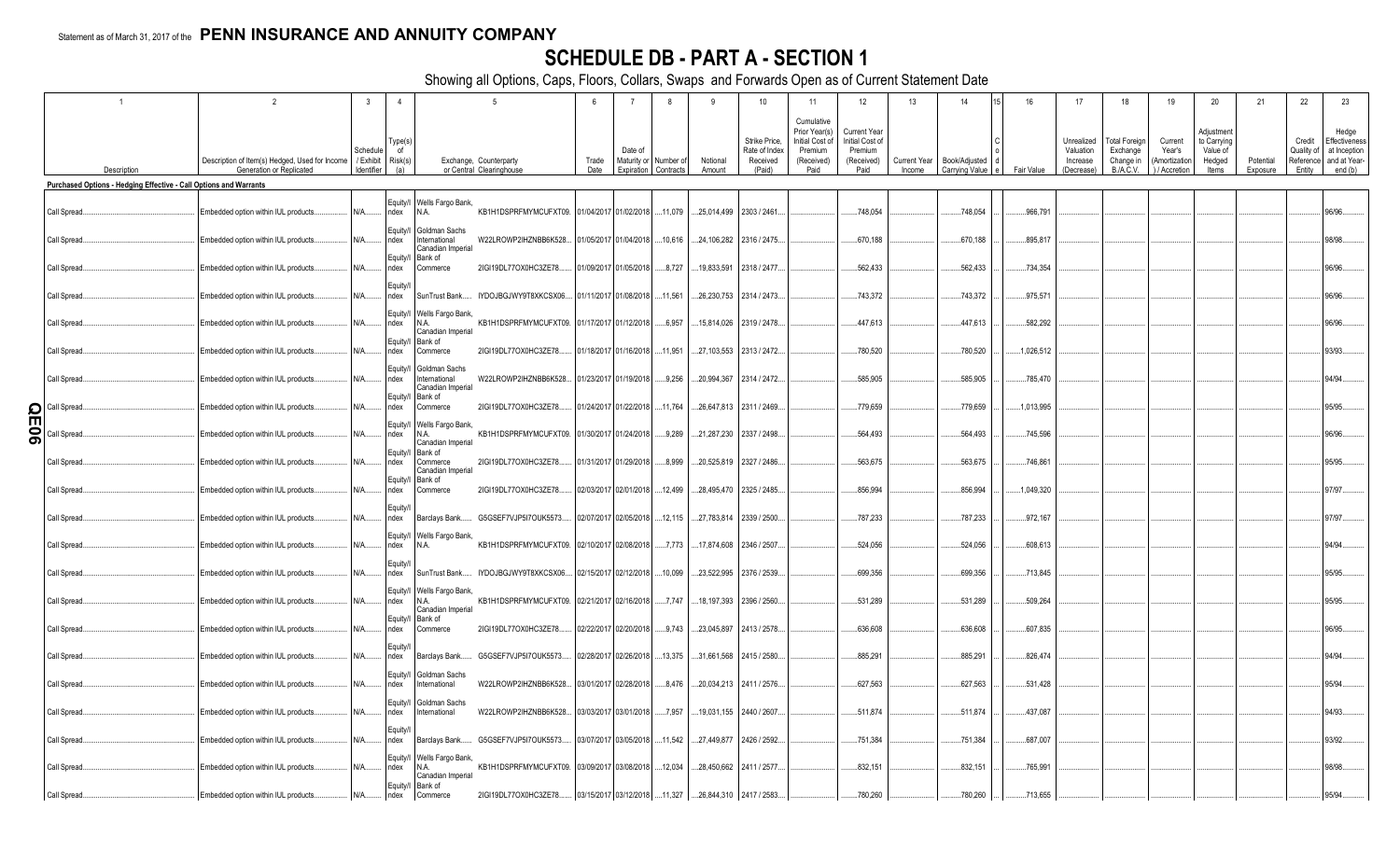# **SCHEDULE DB - PART A - SECTION 1**

Showing all Options, Caps, Floors, Collars, Swaps and Forwards Open as of Current Statement Date

|                                                                              |                                                                            |                                     | $\overline{4}$                 |                                                                                       |               |                               |                      |                    |                                                      |                                                                                 | 12                                                                      | 13     |                                              |            |                                                   | 18                                                        |                                                     | 20                                                       |                       | 22                                          | 23                                                                |
|------------------------------------------------------------------------------|----------------------------------------------------------------------------|-------------------------------------|--------------------------------|---------------------------------------------------------------------------------------|---------------|-------------------------------|----------------------|--------------------|------------------------------------------------------|---------------------------------------------------------------------------------|-------------------------------------------------------------------------|--------|----------------------------------------------|------------|---------------------------------------------------|-----------------------------------------------------------|-----------------------------------------------------|----------------------------------------------------------|-----------------------|---------------------------------------------|-------------------------------------------------------------------|
| Description                                                                  | Description of Item(s) Hedged, Used for Income<br>Generation or Replicated | Schedule<br>/ Exhibit<br>Identifier | Type(s<br>of<br>Risk(s)<br>(a) | Exchange, Counterparty<br>or Central Clearinghouse                                    | Trade<br>Date | Date of<br>Maturity or Number | Expiration Contracts | Notional<br>Amount | Strike Price,<br>Rate of Index<br>Received<br>(Paid) | Cumulative<br>Prior Year(s)<br>Initial Cost of<br>Premium<br>(Received)<br>Paid | <b>Current Year</b><br>Initial Cost of<br>Premium<br>(Received)<br>Paid | Income | Current Year Book/Adjusted<br>Carrying Value | Fair Value | Unrealized<br>Valuation<br>Increase<br>(Decrease) | <b>Total Foreign</b><br>Exchange<br>Change in<br>B./A.C.V | Current<br>Year's<br>(Amortization<br>) / Accretion | Adjustment<br>to Carrying<br>Value of<br>Hedged<br>Items | Potential<br>Exposure | Credit<br>Quality of<br>Reference<br>Entity | Hedge<br>Effectiveness<br>at Inception<br>and at Year-<br>end (b) |
| Call Spread.                                                                 | Embedded option within IUL products.                                       | N/A                                 | ndex                           | Equity/I Goldman Sachs<br>W22LROWP2IHZNBB6K528<br>International                       |               | 03/20/2017 03/19/2018         | 9,425                |                    | $22,445,732$ 2429 / 2596.                            |                                                                                 | 628.271                                                                 |        | 628,271                                      | 560,768    |                                                   |                                                           |                                                     |                                                          |                       |                                             | 96/95                                                             |
| Call Spread.                                                                 | Embedded option within IUL products.                                       |                                     | ndex                           | Equity/I Goldman Sachs<br>W22LROWP2IHZNBB6K528<br>International                       |               | 03/22/2017 03/21/2018         | 12.361               |                    | $29,178,808$ 2408 / 2573.                            |                                                                                 | 794.318                                                                 |        | 794,318                                      | 803,790    |                                                   |                                                           |                                                     |                                                          |                       |                                             | 97/96                                                             |
| Call Spread.                                                                 | Embedded option within IUL products.                                       | $N/A$                               | Equity/I<br>ndex               | G5GSEF7VJP5I7OUK5573<br>Barclays Bank                                                 |               | 03/27/2017 03/26/2018         | 7.387                |                    | 17,330,493 2393 / 2557                               |                                                                                 | .488.059                                                                |        | 488,059                                      | .511,584   |                                                   |                                                           |                                                     |                                                          |                       |                                             | 93/92                                                             |
| Call Spread                                                                  | Embedded option within IUL products.                                       |                                     | ndex                           | Equity/I Goldman Sachs<br>W22LROWP2IHZNBB6K528 03/29/2017 03/28/2018<br>International |               |                               | 13,593               |                    | 31,958,910 2398 / 2563                               |                                                                                 | .923.150                                                                |        | 923,150                                      | .923.372   |                                                   |                                                           |                                                     |                                                          |                       |                                             | 96/96                                                             |
| 0019999. Total-Purchased Options-Hedging Effective-Call Options and Warrants |                                                                            |                                     |                                |                                                                                       |               |                               |                      |                    |                                                      |                                                                                 | 17,703,768                                                              |        | .17,703,768 XX                               | 19,695,459 |                                                   |                                                           |                                                     |                                                          |                       | <b>XXX</b>                                  | XXX                                                               |
| 0079999. Total-Purchased Options-Hedging Effective.                          |                                                                            |                                     |                                |                                                                                       |               |                               |                      |                    |                                                      |                                                                                 | .17,703,768                                                             |        | .17,703,768 XX                               | 19,695,459 |                                                   |                                                           |                                                     |                                                          |                       | <b>XXX</b>                                  | <b>XXX</b>                                                        |
| 0369999. Total-Purchased Options-Call Options and Warrants.                  |                                                                            |                                     |                                |                                                                                       |               |                               |                      |                    |                                                      |                                                                                 | 17,703,768                                                              |        | .17,703,768 XX                               | 19,695,459 |                                                   |                                                           |                                                     |                                                          |                       | <b>XXX</b>                                  | <b>XXX</b>                                                        |
| 0429999. Total-Purchased Options                                             |                                                                            |                                     |                                |                                                                                       |               |                               |                      |                    |                                                      |                                                                                 | 17,703,768                                                              |        | .17,703,768 XX                               | 19,695,459 |                                                   |                                                           |                                                     |                                                          |                       | XXX                                         | XXX                                                               |
| 1399999. Total-Hedging Effective.                                            |                                                                            |                                     |                                |                                                                                       |               |                               |                      |                    |                                                      |                                                                                 | 17,703,768                                                              |        | .17,703,768 XX                               | 19,695,459 |                                                   |                                                           |                                                     |                                                          |                       | <b>XXX</b>                                  | <b>XXX</b>                                                        |
| 1449999. TOTAL.                                                              |                                                                            |                                     |                                |                                                                                       |               |                               |                      |                    |                                                      |                                                                                 | .17,703,768                                                             |        | .17.703.768 XX                               | 19,695,459 |                                                   |                                                           |                                                     |                                                          |                       | <b>XXX</b>                                  | <b>XXX</b>                                                        |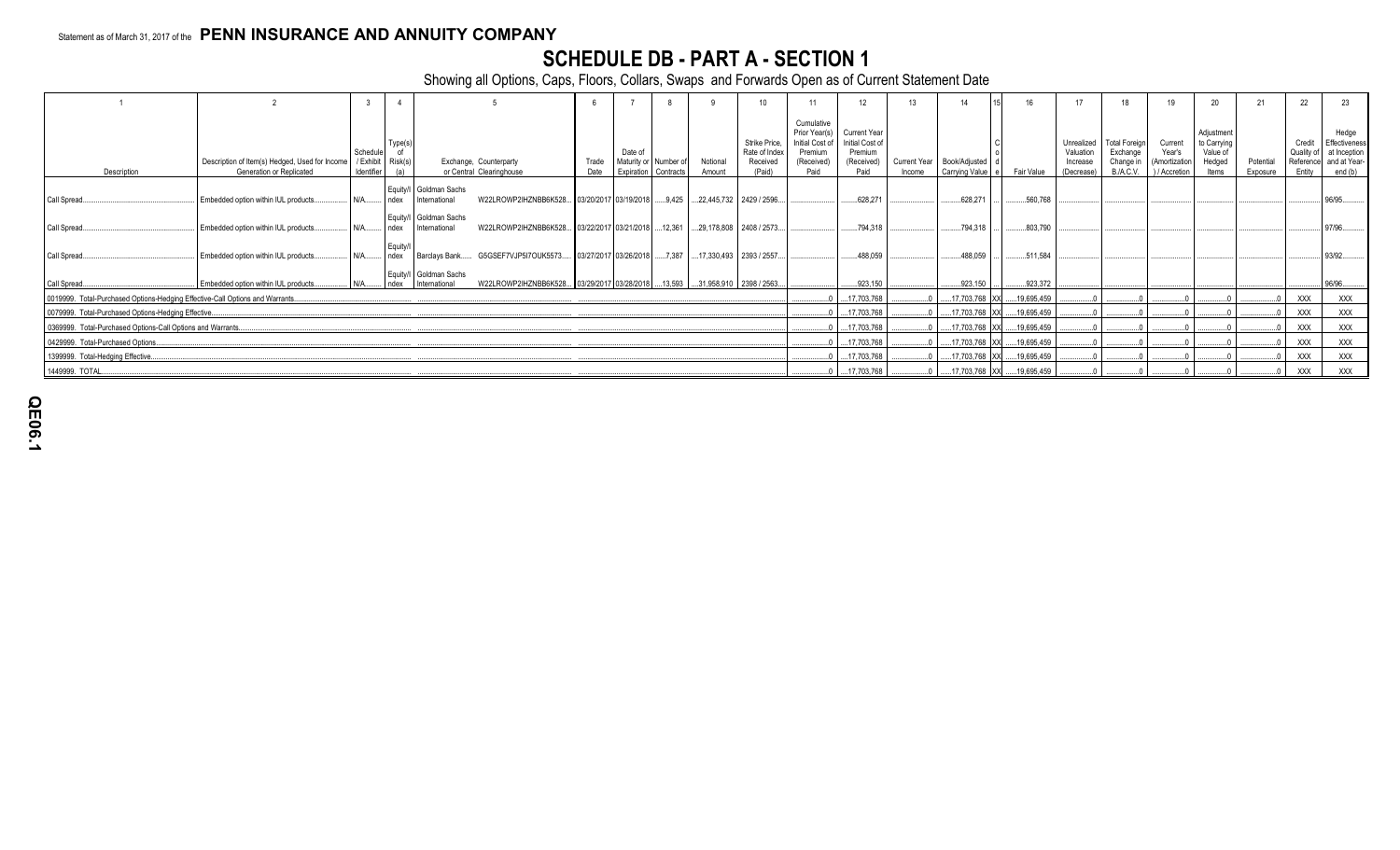# **SCHEDULE DB - PART B - SECTION 1**

Futures Contracts Open as of the Current Statement Date

|        |                  |          |             |                                                                      |            |            |          |       |             |            | 13         |                |                        | <b>Highly Effective Hedges</b> |                     |                |              |           |               |              |
|--------|------------------|----------|-------------|----------------------------------------------------------------------|------------|------------|----------|-------|-------------|------------|------------|----------------|------------------------|--------------------------------|---------------------|----------------|--------------|-----------|---------------|--------------|
|        |                  |          |             |                                                                      |            |            |          |       |             |            |            |                |                        |                                |                     |                |              |           |               |              |
|        |                  |          |             |                                                                      |            |            |          |       |             |            |            |                |                        |                                |                     |                |              |           |               |              |
|        |                  |          |             |                                                                      |            |            |          |       |             |            |            |                |                        |                                | Change in           |                |              |           |               |              |
|        |                  |          |             |                                                                      |            |            |          |       |             |            |            |                |                        |                                | Variation           |                | Change in    |           |               |              |
|        |                  |          |             |                                                                      |            |            |          |       |             |            |            |                |                        |                                | Margin Gain         |                | Variation    |           | Hedge         |              |
|        |                  |          |             |                                                                      |            |            |          |       |             |            |            |                |                        |                                | (Loss) Used to      | Cumulative     | Margin Gain  |           | Effectiveness |              |
|        | Number           |          |             | Description of Item(s) Hedged, Schedule   Type(s)                    |            | Date of    |          |       |             |            |            |                | Cumulativ <sup>,</sup> | Deferred                       | <b>Adjust Basis</b> | Variation      | (Loss)       |           | at Inception  |              |
| Ticker |                  | Notional |             | Used for Income Generation or   / Exhibit   of Risk(s)   Maturity or |            |            |          | Trade | Transaction | Reportina  |            | Book/Adjusted  | Variation              | Variation                      | of Hedged           | Margin for All | Recognized i | Potential | and at Year-  | Value of One |
|        | Symbol Contracts | Amount   | Description | Replicated                                                           | Identifier | Expiration | Exchange | Date  | Price       | Date Price | Fair Value | Carrying Value | Margin                 | Margin                         | ltem                | Other Hedges   | Current Year | Exposure  | end (b)       | $(1)$ Point  |

**NONE**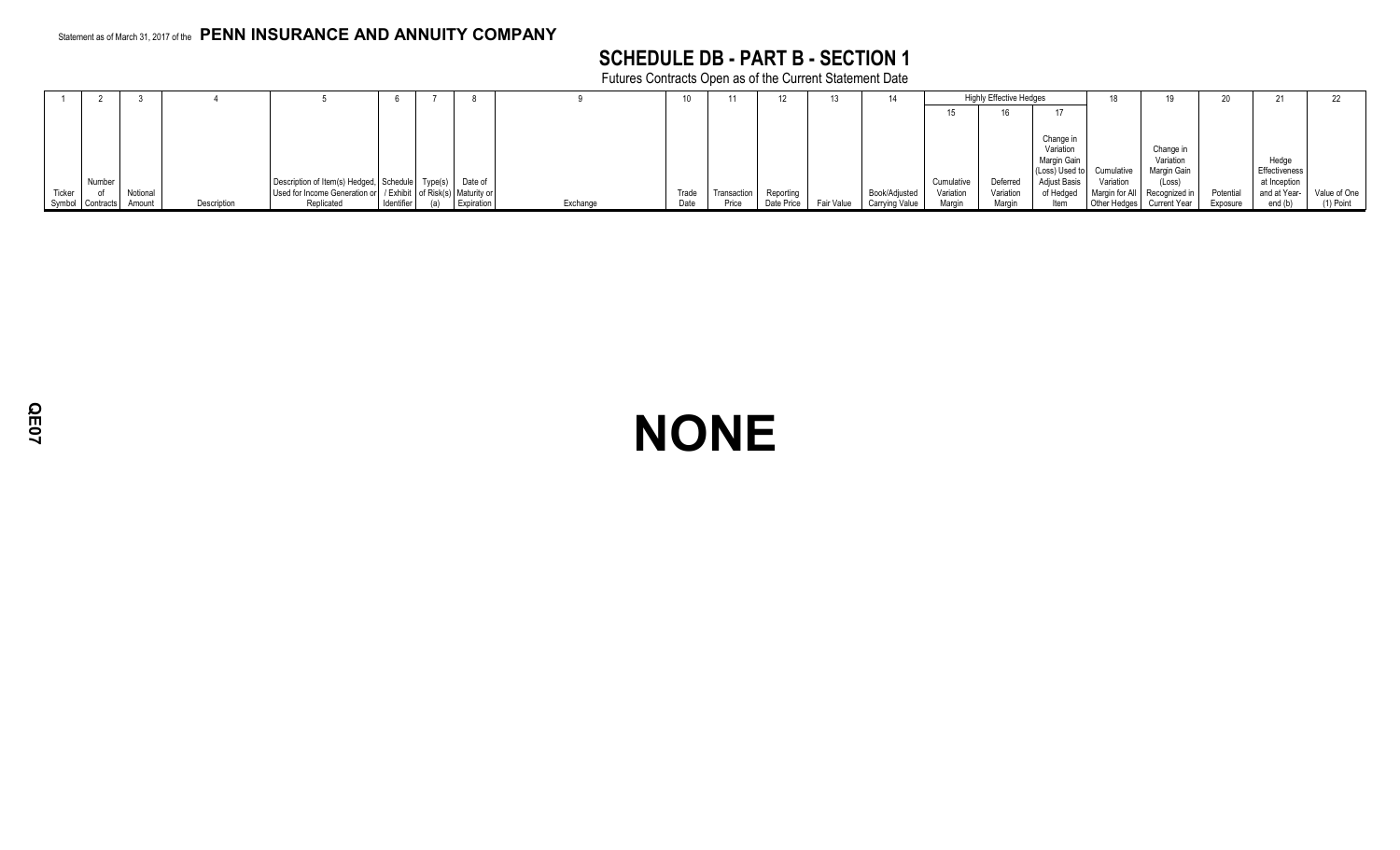# SCHEDULE DB - PART D - SECTION 1<br>Counterparty Exposure for Derivative Instruments Open as of Current Statement Date

|                                                                |                       |                              |                                        |                                       | Book Adjusted Carrying Value          |                               |                                  | Fair Value                       |                               |                       |                               |
|----------------------------------------------------------------|-----------------------|------------------------------|----------------------------------------|---------------------------------------|---------------------------------------|-------------------------------|----------------------------------|----------------------------------|-------------------------------|-----------------------|-------------------------------|
|                                                                |                       |                              |                                        |                                       |                                       |                               |                                  |                                  | 10 <sup>10</sup>              |                       |                               |
|                                                                |                       |                              |                                        |                                       |                                       |                               |                                  |                                  |                               |                       |                               |
|                                                                |                       | Credit                       |                                        |                                       |                                       |                               |                                  |                                  |                               |                       |                               |
|                                                                | Master                | Support                      |                                        | Contracts with                        | Contracts with                        |                               |                                  |                                  |                               |                       |                               |
| Description of Exchange, Counterparty or Central Clearinghouse | Agreement<br>(Y or N) | Annex<br>$(Y \text{ or } N)$ | Fair Value of Acceptable<br>Collateral | Book/Adjusted Carrying<br>Value $> 0$ | Book/Adjusted Carrying<br>Value $< 0$ | Exposure Net<br>of Collateral | Contracts with<br>Fair Value > 0 | Contracts with<br>Fair Value < 0 | Exposure Net<br>of Collateral | Potential<br>Exposure | Off-Balance<br>Sheet Exposure |
|                                                                |                       |                              |                                        |                                       |                                       |                               |                                  |                                  |                               |                       |                               |
| <b>NAIC 1 Designation</b>                                      |                       |                              |                                        |                                       |                                       |                               |                                  |                                  |                               |                       |                               |
| Canadian Imperial Bank of Commerce.<br>2IGI19DL77OX0HC3ZE78    |                       |                              | .5,970,000                             | .4,960,149                            |                                       |                               | .5,892,532                       |                                  |                               |                       |                               |
| Goldman Sachs International<br>W22LROWP2IHZNBB6K528            |                       |                              | .3,890,000                             | .4,741,269                            |                                       | .851,269                      | .4,937,732                       |                                  | .1,047,732                    |                       |                               |
| Wells Fargo Bank, N.A<br>KB1H1DSPRFMYMCUFXT09 Y                |                       |                              | .4,040,000                             | .3,647,656                            |                                       |                               | .4,178,547                       |                                  | .138,547                      |                       |                               |
| 0299999. Total NAIC 1 Designation.                             |                       |                              | 13,900,000                             | .13,349,074                           |                                       | .851,269                      | 15,008,811                       |                                  | 1,186,279                     |                       |                               |
| <b>NAIC 2 Designation</b>                                      |                       |                              |                                        |                                       |                                       |                               |                                  |                                  |                               |                       |                               |
| Barclays Bank<br>G5GSEF7VJP5I7OUK5573                          |                       |                              | .2,980,000                             | .2,911,967                            |                                       |                               | .2,997,232                       |                                  | .17.232                       |                       |                               |
| SunTrust Bank<br>IYDOJBGJWY9T8XKCSX06. Y                       |                       |                              | .1,630,000                             | 1,442,728                             |                                       |                               | .1,689,416                       |                                  | .59,416                       |                       |                               |
| 0399999. Total NAIC 2 Designation.                             |                       |                              | .4,610,000                             | .4,354,695                            |                                       |                               | .4,686,648                       |                                  | .76,648                       |                       |                               |
| 0999999. Gross Totals                                          |                       |                              | 18,510,000                             | 17,703,769                            |                                       | .851,269                      | .19,695,459                      |                                  | 1,262,927                     |                       |                               |
| 1. Offset per SSAP No. 64.                                     |                       |                              |                                        |                                       |                                       |                               |                                  |                                  |                               |                       |                               |
| 2. Net after right of offset per SSAP No. 64                   |                       |                              |                                        | 17,703,769                            |                                       |                               |                                  |                                  |                               |                       |                               |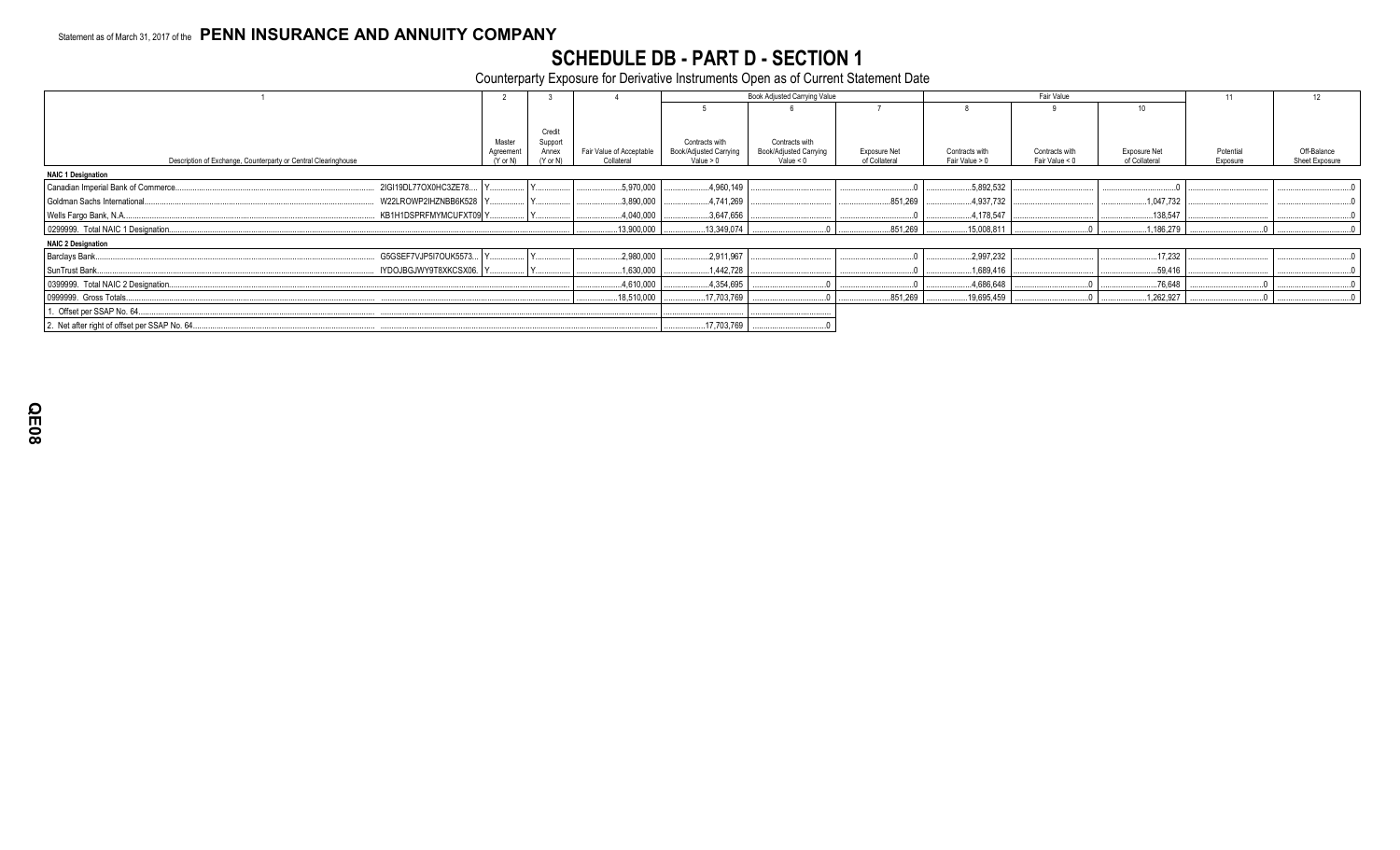# **SCHEDULE DB - PART D - SECTION 2**

Collateral for Derivative Instruments Open as of Current Statement Date

| Exchange, Counterparty or Central Clearinghouse                    | Type of Asset Pledged | <b>CUSIP Identification</b> | Description | Fair Value | Par Value  | Book/Adjusted<br>Carrying Value | Maturity<br>Date | Type of Margin<br>(I, V or IV) |
|--------------------------------------------------------------------|-----------------------|-----------------------------|-------------|------------|------------|---------------------------------|------------------|--------------------------------|
| <b>Collateral Pledged to Reporting Entity</b>                      |                       |                             |             |            |            |                                 |                  |                                |
| G5GSEF7VJP5I7OUK5573   Cash.<br>Barclays Bank                      |                       |                             |             | 2,980,000  | 2,980,000  | <b>XXX</b>                      |                  |                                |
| 2IGI19DL77OX0HC3ZE78<br>Canadian Imperial Bank of Commerce<br>Cash |                       |                             |             | .5,970,000 | 5,970,000  | XXX                             |                  |                                |
| Goldman Sachs International<br>W22LROWP2IHZNBB6K528 Cash.          |                       |                             |             | 3,890,000  | 3,890,000  | <b>XXX</b>                      |                  |                                |
| IYDOJBGJWY9T8XKCSX06   Cash<br>SunTrust Bank                       |                       |                             |             | 1,630,000  | 1,630,000  | XXX                             |                  |                                |
| Wells Fargo Bank, N.A<br>KB1H1DSPRFMYMCUFXT09. Cash                |                       |                             |             | .4,040,000 | .4,040,000 | XXX                             |                  |                                |
| 0299999. Totals                                                    |                       |                             |             | 18,510,000 | 18,510,000 | XXX                             | <b>XXX</b>       | <b>XXX</b>                     |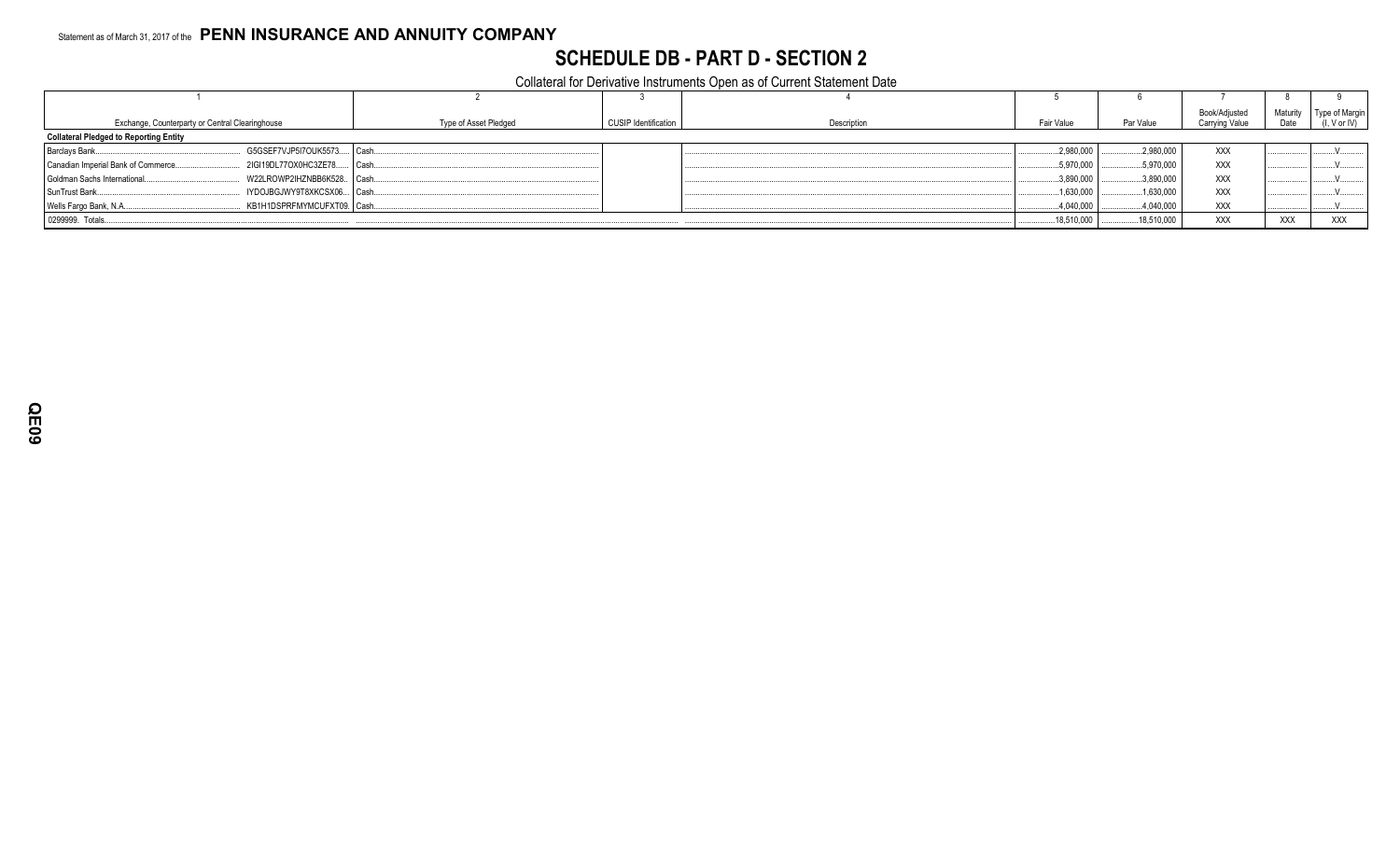**Sch. DL - Pt. 1 NONE**

**Sch. DL - Pt. 2 NONE**

**QE10, QE11**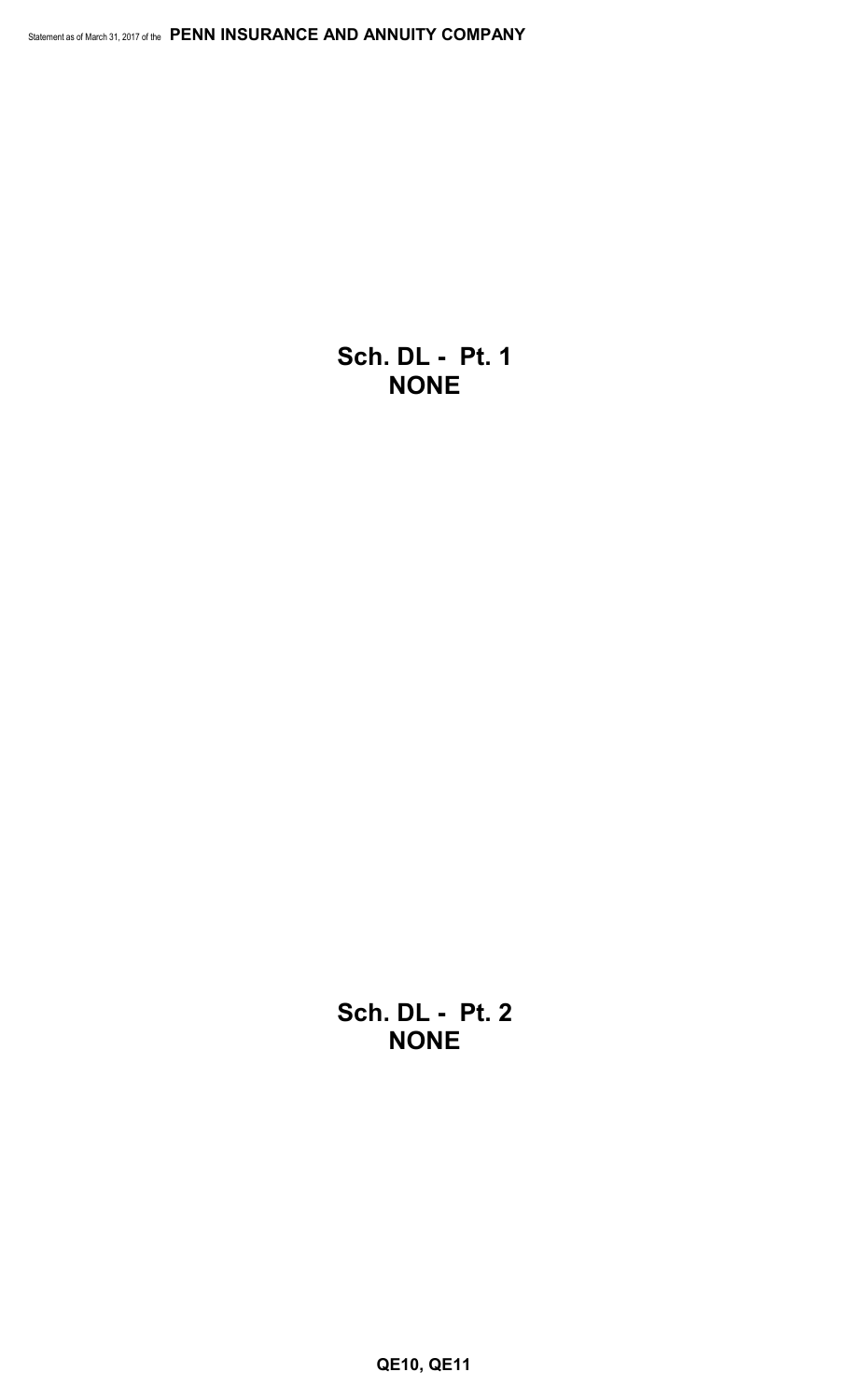# Statement as of March 31, 2017 of the PENN INSURANCE AND ANNUITY COMPANY **SCHEDULE E - PART 1 - CASH**

|                          |            |                  | Month End Depository Balances                |                                          |                    |                              |                    |            |
|--------------------------|------------|------------------|----------------------------------------------|------------------------------------------|--------------------|------------------------------|--------------------|------------|
|                          | 2          |                  |                                              |                                          |                    | Book Balance at End of Each  |                    |            |
|                          |            |                  |                                              |                                          |                    | Month During Current Quarter |                    |            |
|                          |            |                  |                                              |                                          | ĥ                  |                              |                    |            |
|                          |            |                  |                                              |                                          |                    |                              |                    |            |
|                          |            |                  | Amount of Interest<br><b>Received During</b> | Amount of Interest<br>Accrued at Current |                    |                              |                    |            |
| Depository               | Code       | Rate of Interest | <b>Current Quarter</b>                       | <b>Statement Date</b>                    | <b>First Month</b> | Second Month                 | <b>Third Month</b> |            |
| <b>Open Depositories</b> |            |                  |                                              |                                          |                    |                              |                    |            |
|                          |            |                  |                                              |                                          | 3,866,855          |                              |                    | <b>XXX</b> |
|                          |            |                  |                                              |                                          | 1,344,341          | 1,043,653   541,699          |                    | XXX        |
|                          |            |                  |                                              |                                          | 64.424<br>         |                              | 60,431             | XXX        |
|                          |            |                  |                                              |                                          | 42,343             |                              | 50,047             | XXX        |
|                          |            |                  |                                              |                                          |                    |                              |                    | <b>XXX</b> |
|                          | <b>XXX</b> | <b>XXX</b>       |                                              |                                          |                    |                              |                    | XXX        |
|                          | <b>XXX</b> | <b>XXX</b>       |                                              |                                          |                    |                              |                    | XXX        |
|                          | <b>XXX</b> | <b>XXX</b>       |                                              |                                          |                    |                              |                    | XXX        |